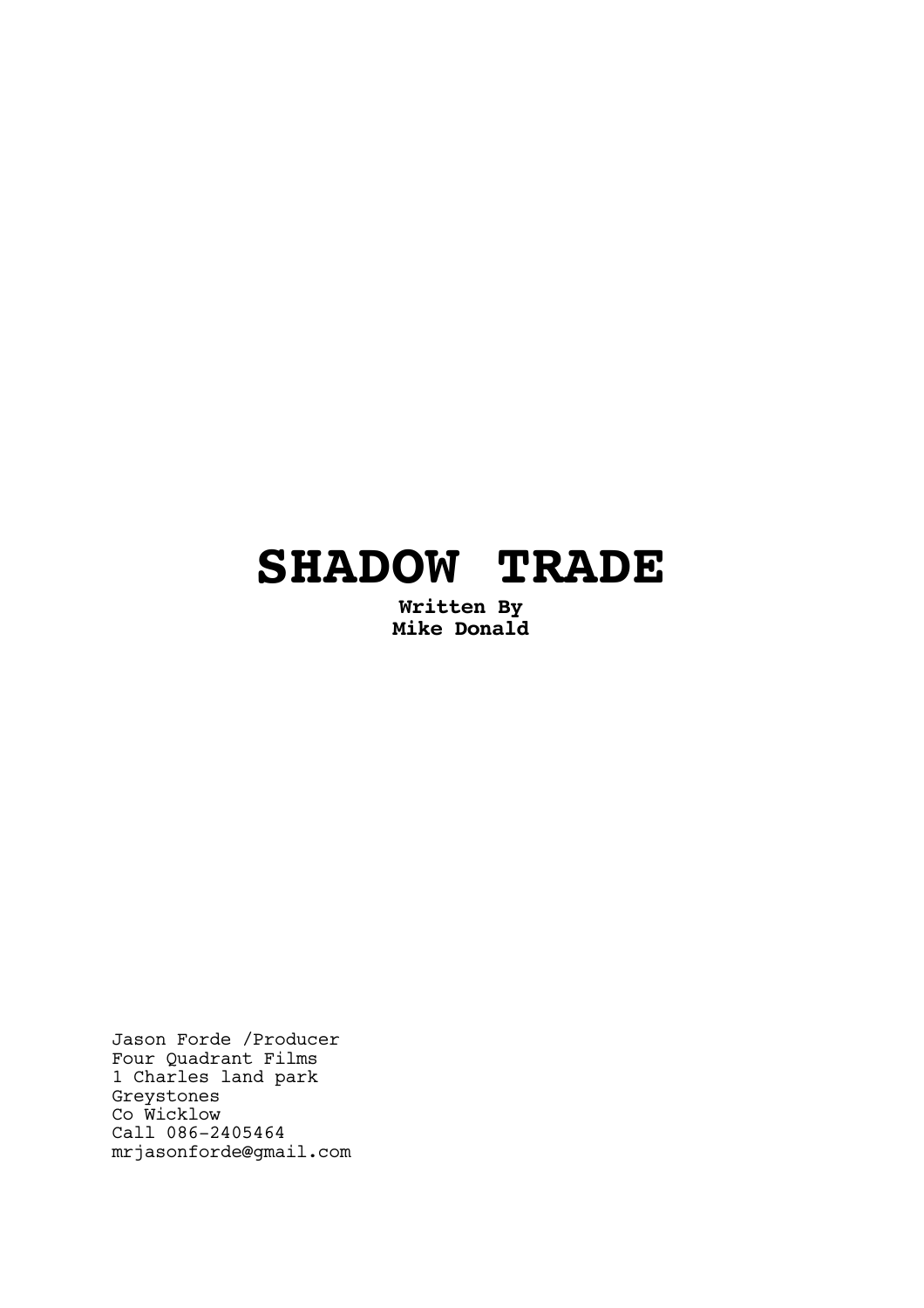FADE IN:

# **EXT. KUWAITI DESERT - NIGHT**

Wind HOWLS across the dunes. Powerful search lights dimmed by swirling sand as M1-A ABRAMS tanks rumble through the night.

# **SUPER: "KUWAIT 1995"**

#### **INT. MI-A ABRAMS - COMMANDER'S STATION**

Infra-Red and digital map screens reveal an ANOMALY.

DRIVER (V.O.) Thermals are showing heat signatures...maybe power plant.

COMMANDER Okay everybody, shut it down, we'll sit this one out.

#### LATER

Work lights bathe the area in a sodium wash. Soldiers have cleared the sand revealing a pair of large, armored doors.

HANDS pack C4 and detonators around the centre of the doors. Soldiers pull back behind the tanks -- WHUMP! The smoke clears revealing mangled doors hanging open.

A military ROBOT heads through the doors. Searchlight on.

A figure leans around the edge of the tank -- points a LENS towards the robot as it disappears from view.

## **ROBOT POV**

A vast cavern. The searchlight swings round -- reveals the satanic folded wings of MIG 25 JETS hunched in the dark.

At the far end of the hanger -- steel doors grind open -- a flickering GREEN light bathes the robot.

> BOT OPERATOR (V.O.) What the...

#### **DESERT**

An African American soldier moves past the end of one of the tanks -- 35mm CAMERA up to his eye -- snapping away, oblivious to danger, LT. LEON BRICKMAN,(30s) and fearless.

#### **INT. HANGER - INNER ROOM**

Racks of GREEN LED digital readouts, global TIME ZONES. Beneath them a RED LED display counts down to ZERO.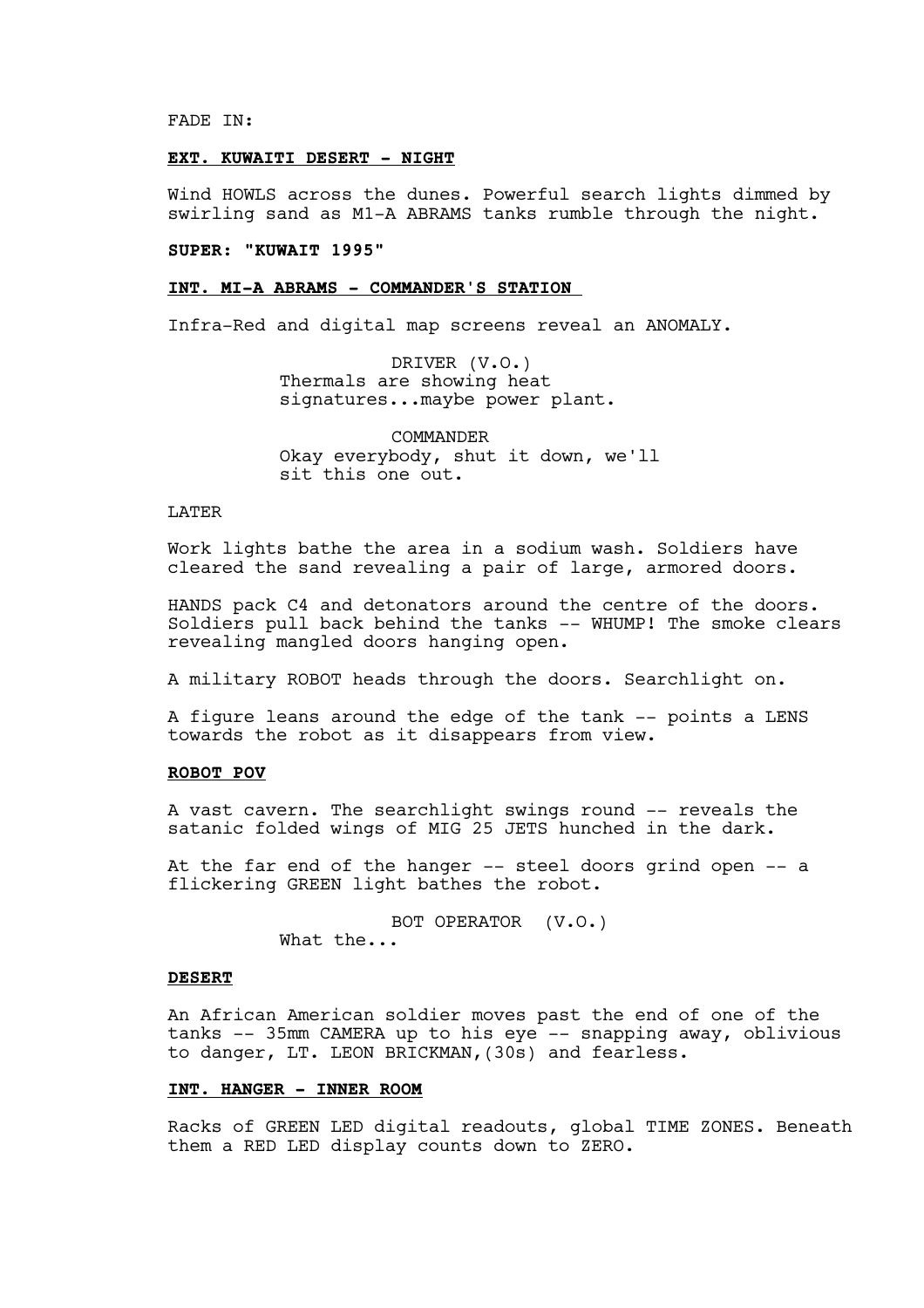#### **ROBOT**

Swiveling it's grab arm...tracks SPINNING as it races towards the displays trying to beat the COUNTDOWN...

#### WHUMP!

White hot SHRAPNEL flies through the air -- impacts with the REACTIVE armor of the Abrams -- which EXPLODES outwards.

A body flies through the air -- 35mm CAMERA falling to the ground -- LENS reflecting the FIREBALL billowing out of the hanger.

WHITEOUT:

#### **EXT. NEW YORK 2001 - CHRYSUS CAPITAL - ESTABLISHING - DAY**

A glittering BRONZED needle dominating the skyline. A rising stock line curving to form the company name: CHRYSUS CAPITAL.

# **INT. CHRYSUS CAPITAL - TRADING ROOM**

Tense faces stare at their screens -- men YELL into phones. Share prices flicker across the screens -- green figures swimming upwards -- following the money.

#### **SUPER - NEW YORK 2001**

Two TRADERS, ZAK BRANHAM (30s) and PAULO DINARDI (30s) high five each other as they close a trade.

#### **EXT. STREET - DAY**

An OLD Triumph motorcycle weaves through grid-locked traffic, bumps a cab wing mirror -- the driver leans out the window.

> CAB DRIVER Watch what you're doing with that piece of shit!

The bike rider gives a broad smile -- (30s) with a tired but handsome face, intelligent eyes -- a sign on the pannier reads DREW ELLIOT - DATA SUPPORT SERVICES.

> ELLIOT At least my shit's moving.

The cabbie gives him the finger. Elliot drops a gear and accelerates away.

#### **INT. CEDARS-SINAI HOSPITAL - DAY**

Meet Leon Brickman again, older now, in a wheelchair with his shirt off, wearing dog tags.

Puckered scars punctuate his chest -- sad eyes beneath white pepper in his dark hair.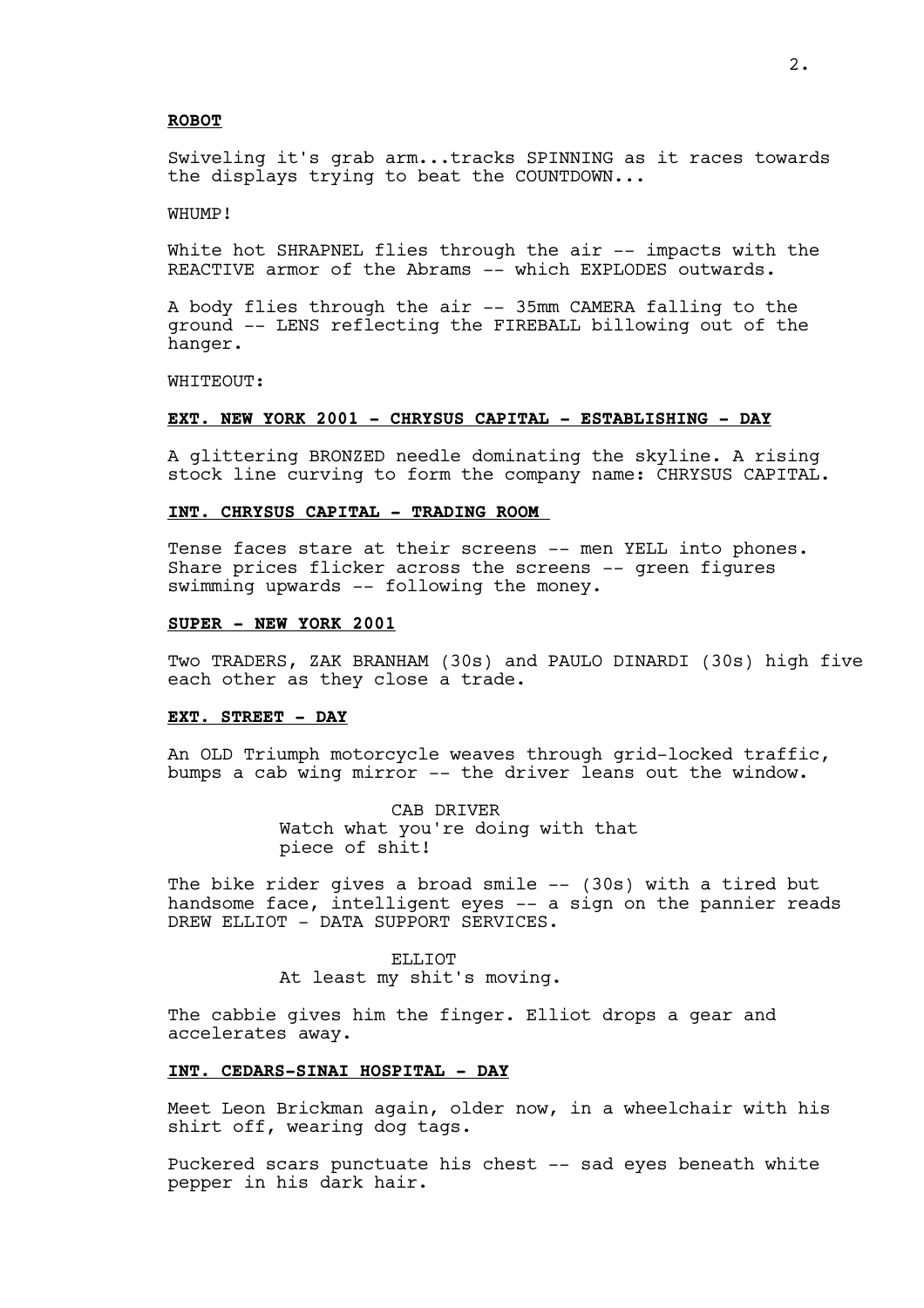Chest X-RAYS clipped onto a light box -- numerous small metal pieces showing -- SHRAPNEL.

DR CARMEN LEONI, a sensual Brazilian in her 40s, studies the pictures -- taps a small white shape beneath the heart.

> CARMEN I'm worried about this.

BRICKMAN I 'aint celebrating 'bout it myself.

CARMEN No luck with your claim yet?

BRICKMAN Nope, apparently I was in the wrong place.

CARMEN You all were. How's the pain?

BRICKMAN A bitch, I feel the cold, and walking's difficult.

CARMEN Nerve damage takes a long time to heal. Gentle exercise, use the wheelchair when you can.

BRICKMAN Damn, and I had my heart set on the New York marathon.

CARMEN Leon...if that shrapnel decides to go on vacation...

BRICKMAN I know, live each day as it comes.

CARMEN That's a good attitude. Do you have a partner?

BRICKMAN From time to time, I ain't giving everything up.

CARMEN I meant someone to keep an eye on you.

BRICKMAN Naa, I wear the trousers in my house...iron them as well.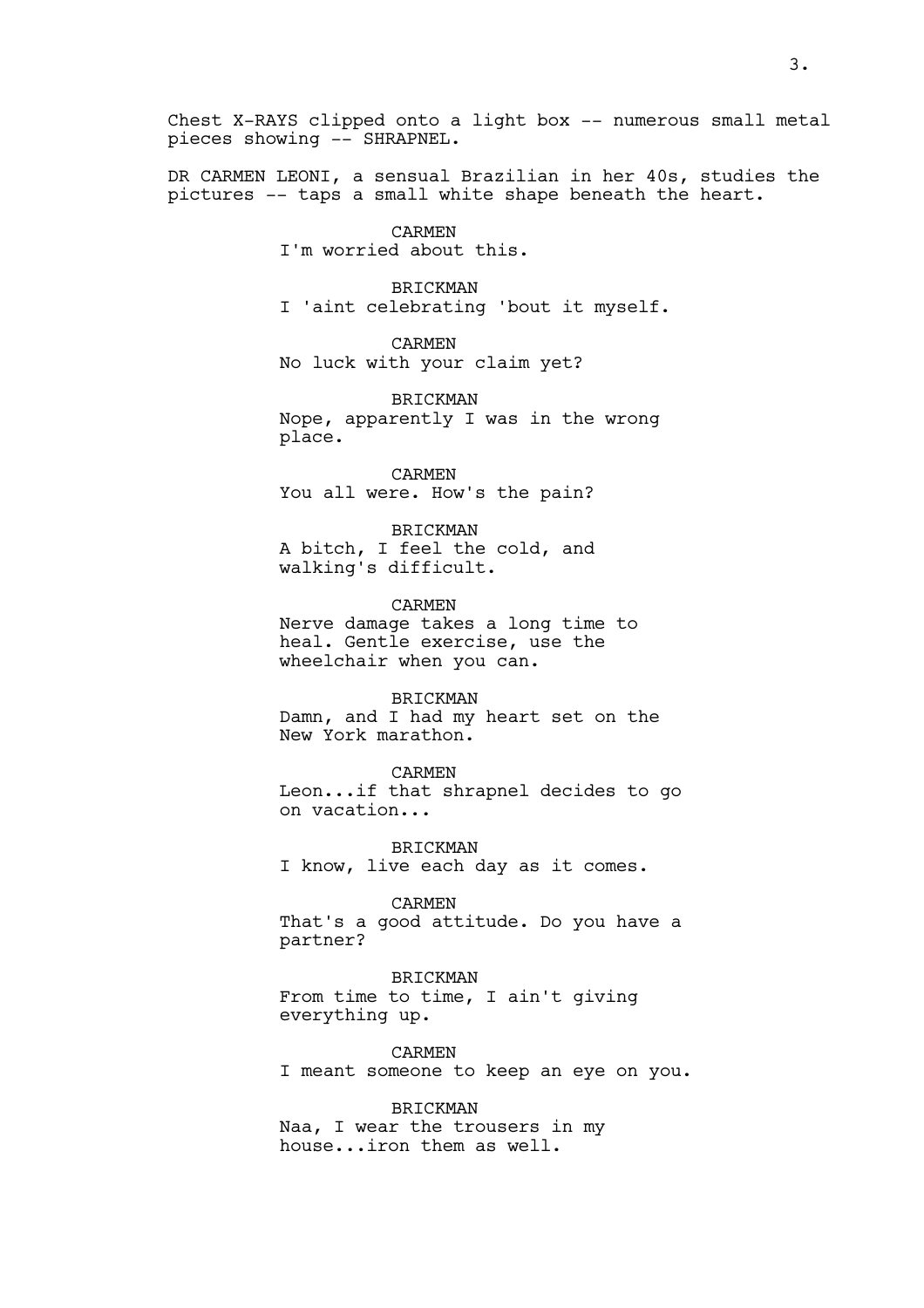CARMEN

Okay, well you look after yourself, I'll see you next week.

BRICKMAN You can take that to the bank.

He leaves, she looks after him -- shakes her head, sad.

#### **INT. PUBLISHERS - RECEPTION - DAY**

Elliot blasts through the reception, carrying a small tool case, and lugging a laptop.

A harassed MAN greets him. Meet MR BOGGS, CEO.

BOGGS Thank Christ, Deputy Editor's computer's down, network printer's screwed...

# **INT. CORRIDOR - DAY**

BOGGS ...proof reader's got some sort of computer virus...it's a shitstorm.

## **INT. MAIN OFFICE - CONTINUOUS**

Elliot heads towards the printer. Hits the MENU on the top, fingers a blur -- it spits paper out -- he moves quickly past some desks heading towards the end of the office.

The Deputy Editor, a rumpled man in a tight shirt sits in his chair drinking from a mug. Elliot rolls him out of the way, slopping coffee onto his shirt.

DEPUTY EDITOR

Hey!

Elliot gives him the smile.

ELLIOT Bit of a hurry here...

Boggs shoots the editor a look that says "Shut the fuck up!" Elliot punches keys on the computer -- source code streams across the screen.

> ELLIOT (CONT'D) Memory's rammed...you keep pressing print it's 'gonna back you up worse than a cheese tasting festival...

And then he's heading through the office -- Boggs running to keep up.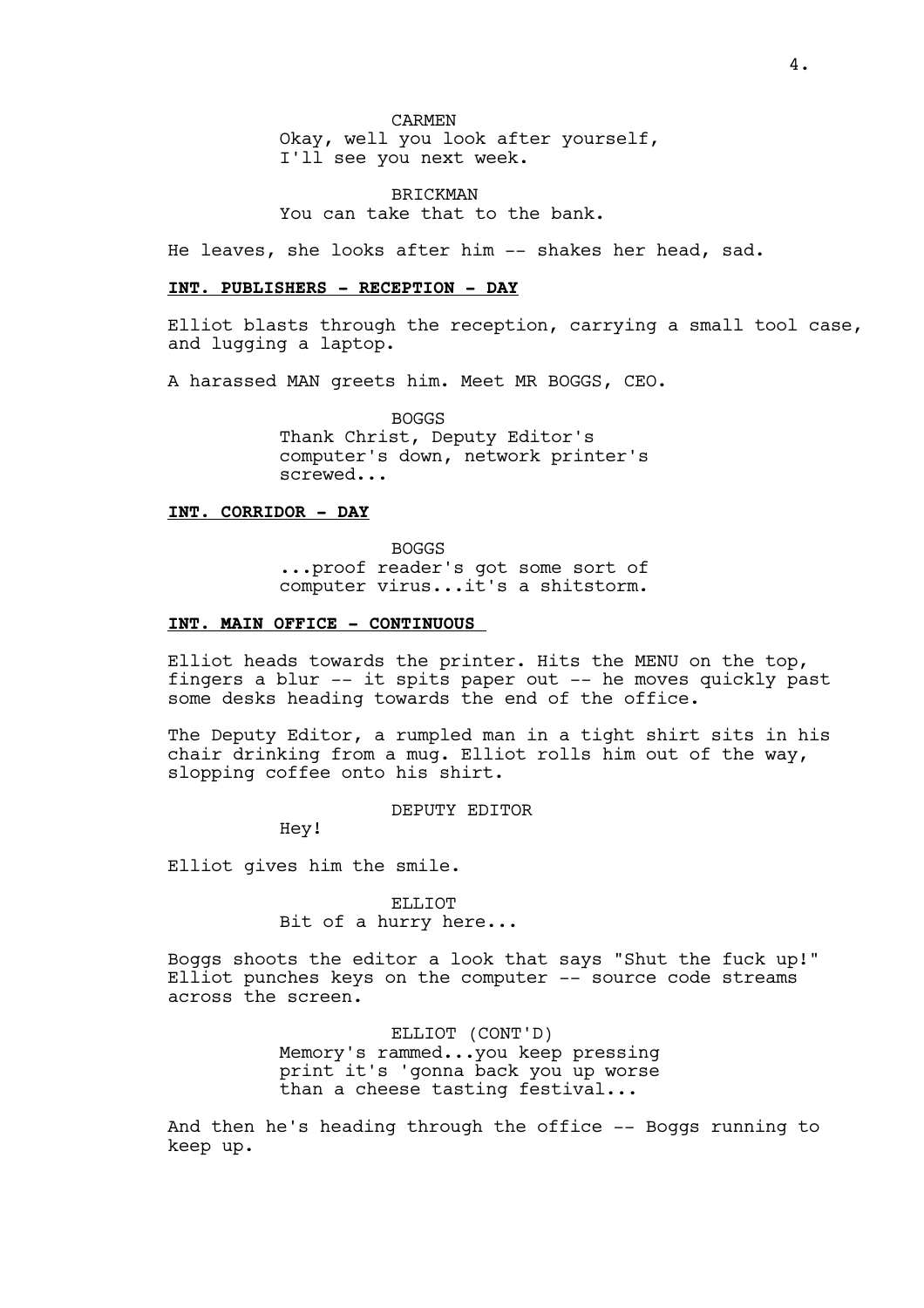Virus?

Boggs points to a WOMAN doing her nails at a desk nearby.

ELLIOT (CONT'D) Morning, just need to plug in...

He runs a cable from his laptop into her computer -- machine code scrolls across his screen. Elliot slides a CD into his laptop -- loads a virus scanning programme.

> ELLIOT (CONT'D) Just having a little sniff into your hard drive...

The women shrugs.

#### WOMAN

Sniff away.

## INSERT SCREEN

A series of VIRUS warnings flash up and are swiftly DELETED. Website addresses scroll by -- a couple in particular register. -"GIRL ON GIRL" and "LESBOS LOUNGE".

> ELLIOT Okay, you're done. You had a Trojan virus in your system files.

> > WOMAN

Trojan?

ELLIOT

Bunch of Greeks used a wooden horse filled with soldiers to sneak up on the Trojans...this sucker does the same, slips in through the back door and trashes your system.

BOGGS How the hell did that get in there?

ELLIOT Probably an internet site...

The woman looks uncomfortable. Elliot covers for her.

ELLIOT (CONT'D) Or E-mail. I've beefed up your firewall settings, shouldn't happen again.

He shoots a look at the woman.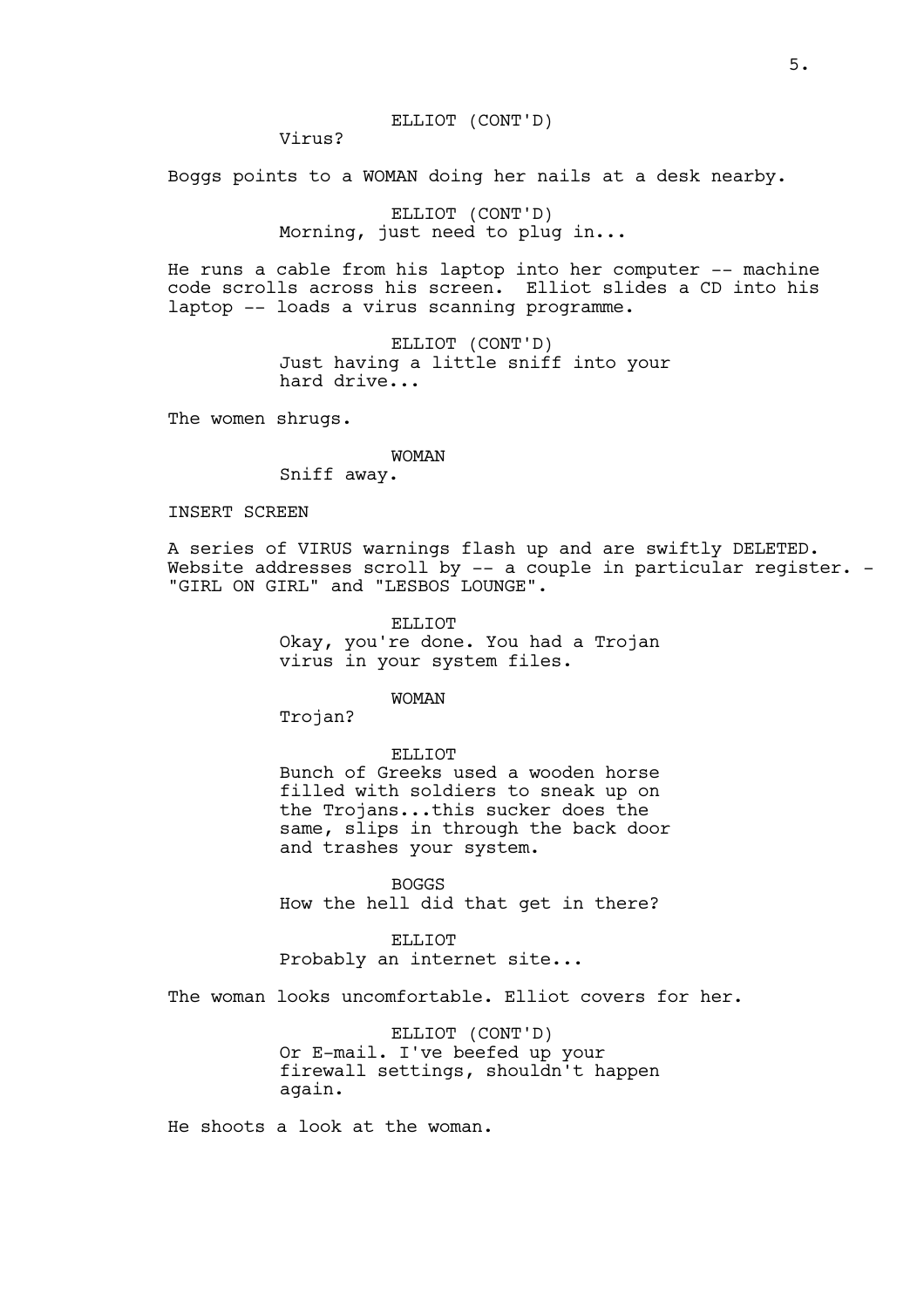ELLIOT (CONT'D) You have to be careful on the internet, it's like the Wild West out there.

The woman mouths a "Thank you" to Elliot.

BOGGS Okay everybody, back to work.

#### **INT. BOGGS' OFFICE - DAY**

Boggs looks at Elliot's invoice.

BOGGS

Holy crap!

ELLIOT It's the best kind.

Boggs cuts a check.

#### **INT. CHRYSUS CAPITAL - ELEVATOR - DAY**

Two men, RAY (40s), piggy eyes and a gut, TODD (35), harder with a rat like face, flank a MAN with the demeanor of an undertaker.

Meet NATHANIEL STONE, CEO of Chrysus. An enigmatic face framing AQUATIC blue eyes behind steel rimmed glasses -- he chugs from a small tube of Ice Mints.

#### **INT. SUB-LEVEL - CHRYSUS CAPITAL CONTROL ROOM - ETERNAL NIGHT**

Low level red light leaks from over head spots. Staff work TRADING DESKS in the centre of the room.

Screens fill one wall with the worlds NEWS channels -- below flickering Ichimoku charts of the global markets.

#### **INT. STONE'S CONTROL ROOM OFFICE**

Stone sits in a black leather chair overlooking his kingdom from behind a smoked glass window.

A large plasma screen sits in front of him -- displays a MARKET HEAT CHART -- a swarm of color ranging from deep red to green showing the direction of all market activity.

Stone, speaks into a headset.

STONE

Run CNN.

Displays merge into a single digital composite of CNN's live NEWS feed. Text flows beneath a satellite picture.

"Oil refinery in terrorist attack"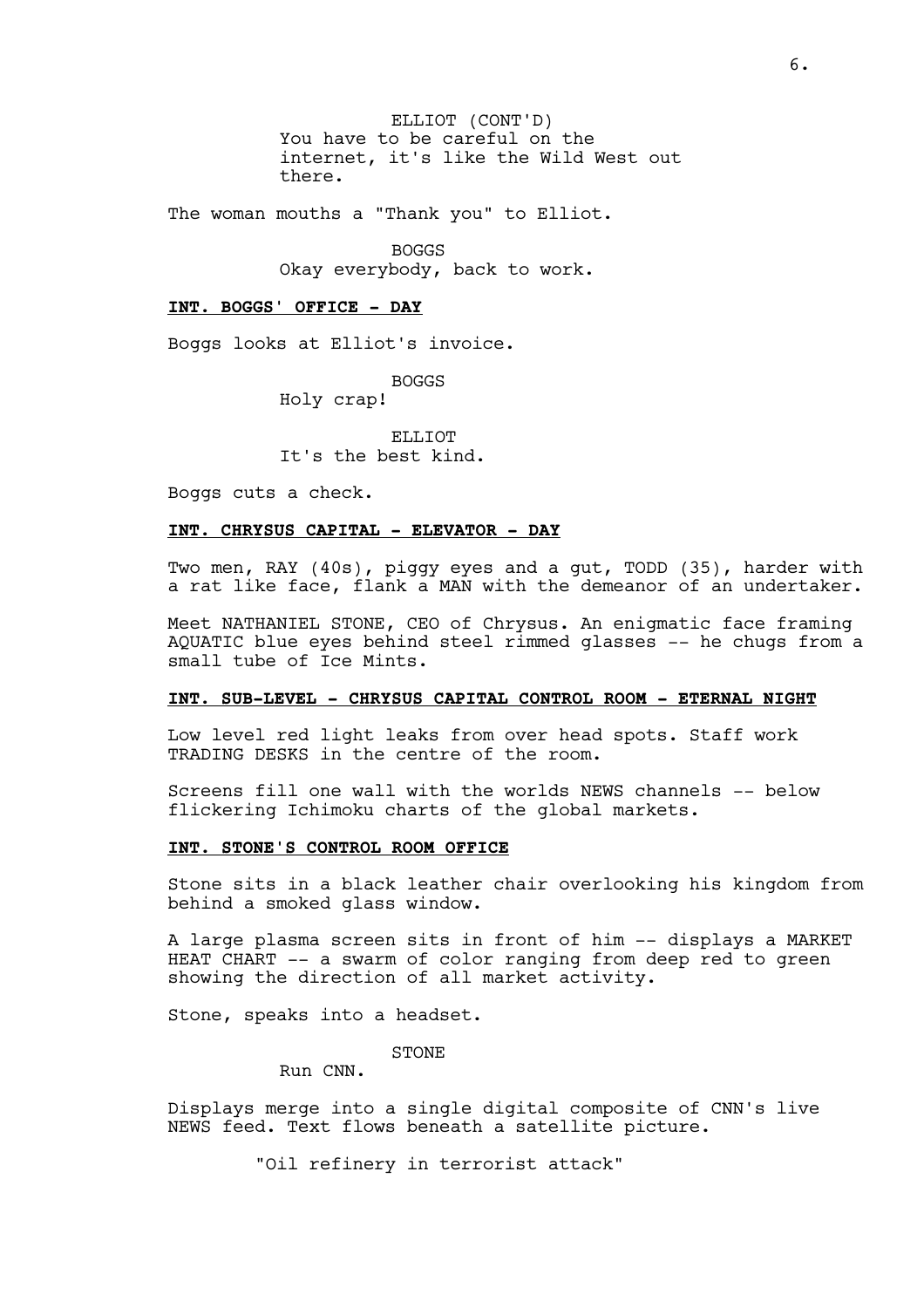Oil refineries billow black smoke and flames as storage tanks EXPLODE. Stone's glasses reflect red as the INDEX BLEEDS.

#### **INT. LEON BRICKMAN'S APARTMENT - DAY**

Military photo's from war zones adorn the wall, including one of Elliot and Brickman in a desert wearing Camos.

One picture in particular shows Brickman on a small BOAT, the "HELEN" a smiling WOMAN hugs him, let's assume this is Helen.

A gas FIRE burns brightly.

INSERT COMPUTER SCREEN

Lines of code scroll across a screen -- IP addresses flashing past -- the screen goes clear -- reflecting Elliot's face.

> ELLIOT They're ya go, you're back on line. You had an IP conflict.

Brickman leans heavily on a walking stick -- moves across the room and settles into a wheelchair.

> BRICKMAN IP conflict huh? Wanna cold one?

Elliot looks at his watch -- picks up his bag.

ELLIOT

Naa, Gotta scoot, there's some heavy numbers hitting the trading floors this afternoon, could be good for me.

Brickman nods. Points at Elliot's bag, suddenly animated.

BRICKMAN

What you got?

Elliot grins -- pulls out some VIDEOS from the bag, also inside is a book, old and well-worn, gilt letters on the spine "JESSE LIVERMORE'S Reminiscences of a stock operator"

> ELLIOT 'couple of classics, Kill Charley Varrick and Three Day's of The Condor.

Brickman reaches into a pouch in the side of his wheelchair and pulls out some videos.

> BRICKMAN I raise you All The President's Men, and Get Carter, the original not that piece of shit remake...and I see you with...

He places a Video reverently on the table.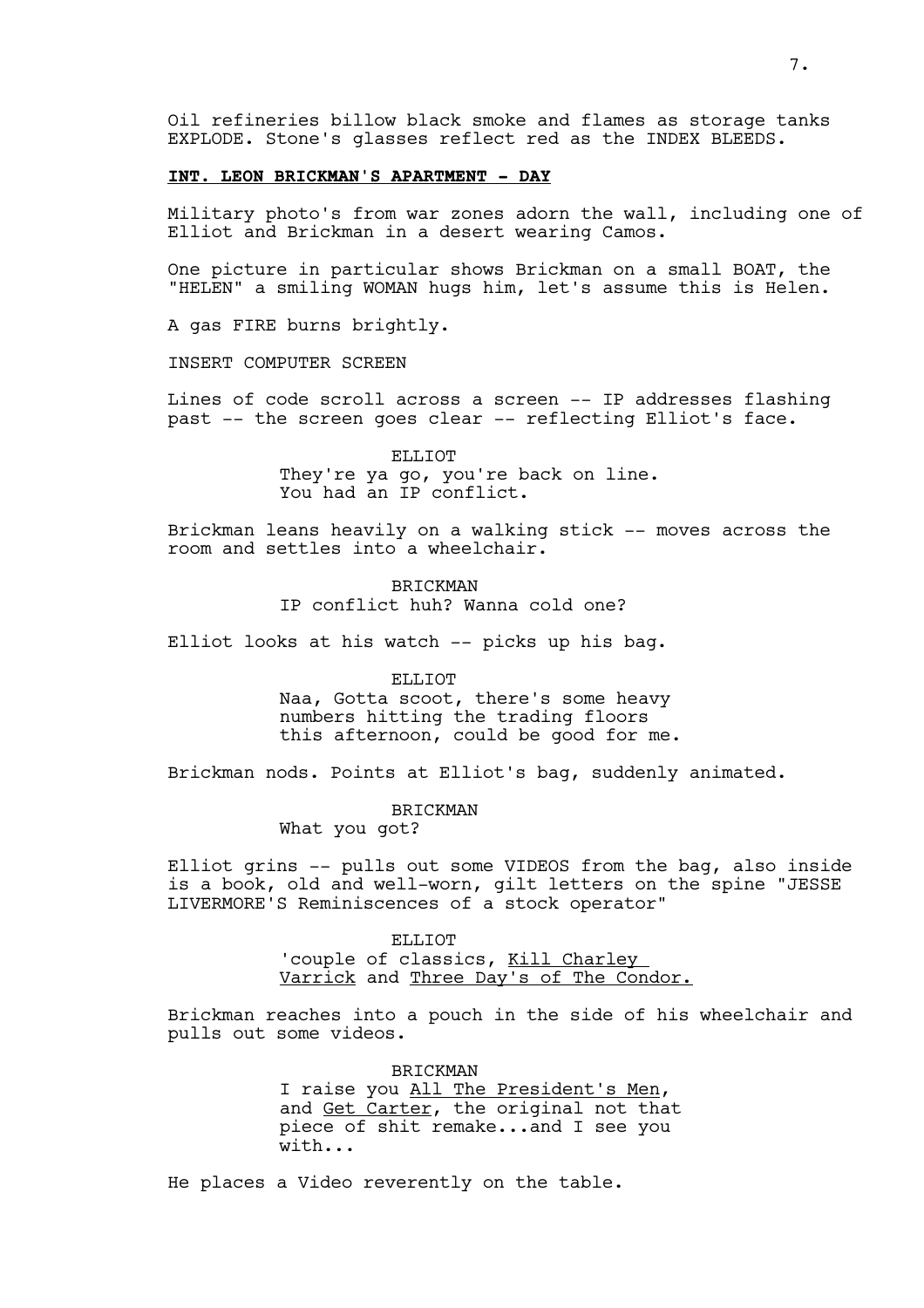# BRICKMAN (CONT'D) Diva...classic noir.

Elliot looks at it -- nods in appreciation.

ELLIOT Mmmm, going arty farty on me huh?

He wheels across the floor to get the door as Elliot collects his things. Suddenly serious.

> BRICKMAN Any nearer to nailing his ass?

ELLIOT I'm working on it.

# **INT. SPIRO'S DELI/CAFE - DAY**

Elliot is at the counter chatting with HALEY (30s) the attractive owner. Zak and Paulo the traders we saw earlier are talking LOUDLY at a corner table.

Haley hands Elliot a coffee.

ELLIOT Thanks Haley, how's it going?

HALEY Hangin'. How's my laptop doing?

ELLIOT I'm 'gonna have to swap out the drive...yours is screwed...

HALEY Story of my life. How much do I owe you?

ELLIOT Your smile covers it...'sides, I was gonna upgrade my drive anyway, you can have the old one.

HALEY

Cool.

(beat) Hey Drew, how come you haven't hit on me? I mean you've been coming in here for months now, and I am kinda cute.

ELLIOT

Ah, well that's the problem see, I have been asking you out, but because I speak in machine code we just haven't been communicating.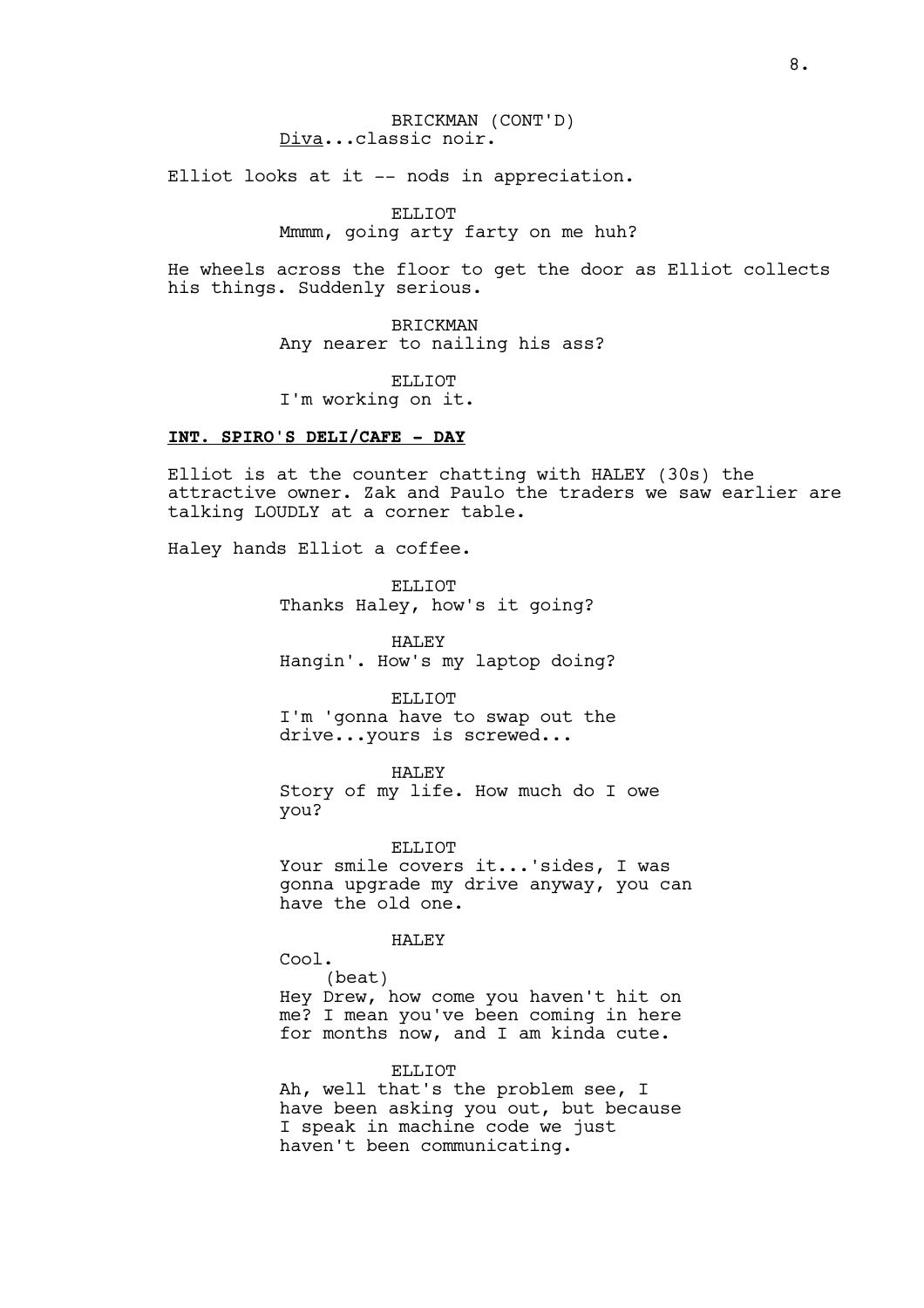HALEY Okay, so if I could understand robot speak what would you have said?

Elliot looks towards Zak and Paulo.

ELLIOT That I'm a bit of a page 404 when it comes to relationships, but if I wasn't, you'd be my first choice...gotta' go.

Haley smiles to herself as she watches him head towards the traders.

# **TRADERS**

Hyped up, proud of themselves.

ZAK You so screwed those Goldman Sacks of shit, they never saw it coming.

PAULO Gonna be a lot of necks wishing they hadn't put their 401K's into oil.

He catches sight of Elliot heading towards them.

PAULO (CONT'D) Oops, wannabe incoming.

Elliot comes up to them, grinning amiably.

ELLIOT Wanted to thank you guys for the trading books.

ZAK That's okay, too late for us if we need that shit now.

ELLIOT Any openings on the trading side?

ZAK Nothing at the moment.

Zak looks at his watch.

ZAK (CONT'D) We'd better hike, payroll numbers are out today...if the middle east situation gets any worse we're 'gonna get slam dunked on the oil futures...

They rise.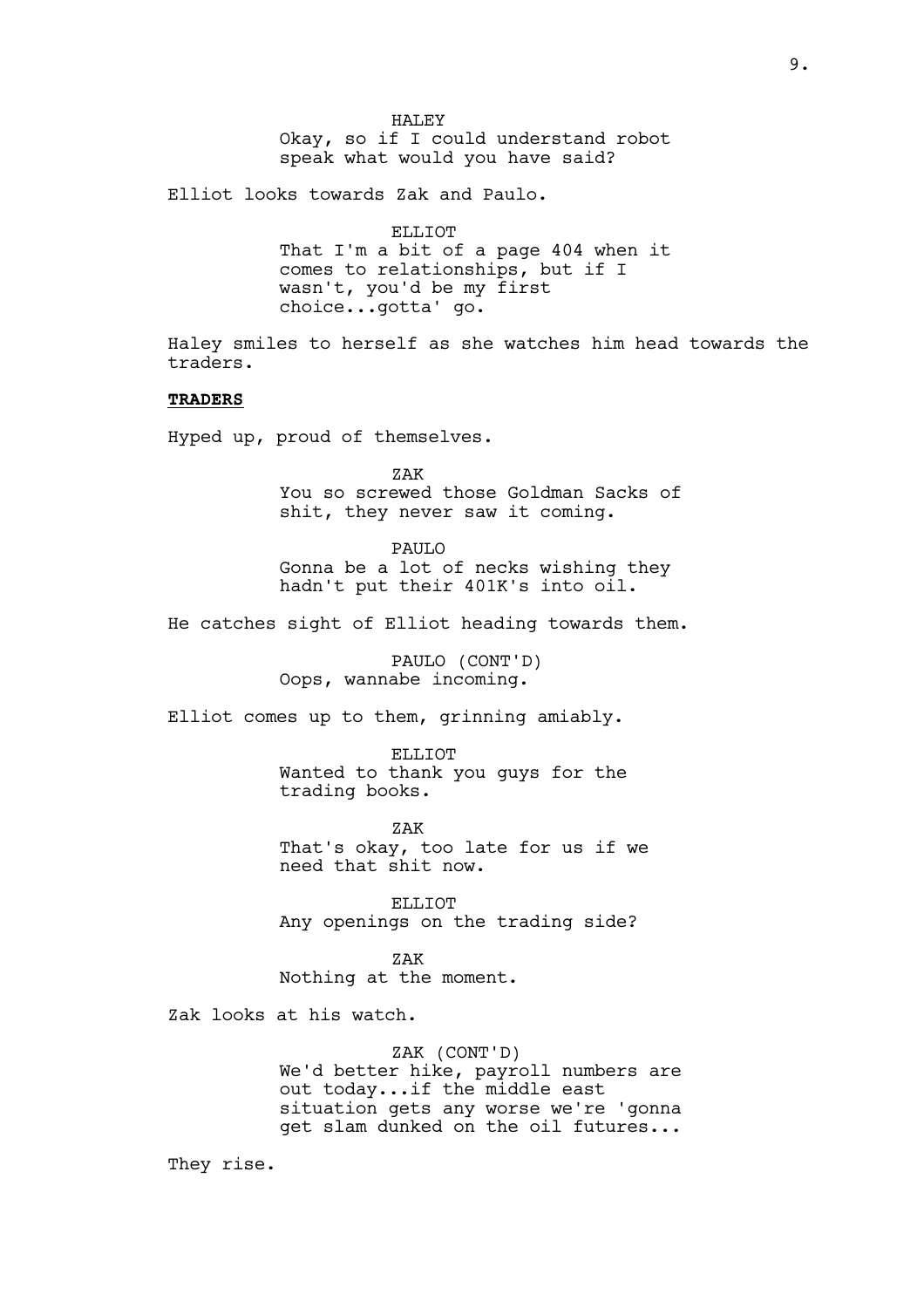ELLIOT Okay, thanks...you have any systems problems give me a ring. I do a lot of maintenance work up at Chrysus.

He hands them a business card.

PAUL<sub>O</sub> Thanks, you never know.

Elliot watches them go.

#### **INT. CHRYSUS CAPITAL - CORRIDOR - DAY**

Elliot halts as a couple of traders hurry past. He reaches into his bag and brings out an AEROSOL.

He puts the nozzle between the metal slats of a VENTILATION GRILLE and holds it down -- vapor sprays out.

He removes the aerosol, stows it in his bag -- opens a metal briefcase racked out with slotted foam containing HARD DRIVES. Takes one out -- snaps the case shut.

#### **TRADING FLOOR**

An air of expectation -- a hard faced trader stretches -- cracks his knuckles -- flexes his fingers above the keyboard.

> **TRADER** Lock and load guys, figures will be out in thirty minutes.

#### **INT. AIR DUCT**

A cloud of LIQUID GAS swirls through a metallic maze of air conditioning ducts. Going with the:

#### GAS CLOUD

SPINNING through blackness -- towards a powerful fan -- being sucked into the armature of the motor -- swirling round the flickering sparks from the commutator. The gas IGNITES.

FLAMES lick over the copper wires -- varnished insulation fuels the fire. BANG! The motor disintegrates -- spews shards of MOLTEN metal down through the shaft.

They TUMBLE through the dark, SMASH through a grille into...

#### **INT. CHRYSUS CAPITAL - MIRROR SERVER VAULT ROOM.**

RACKS of high end SERVERS pack the room -- SMOKE is sucked into them through their cooling fans -- warning lights FLASH. Freezing Halon gas BLASTS from overhead vents, filling the room.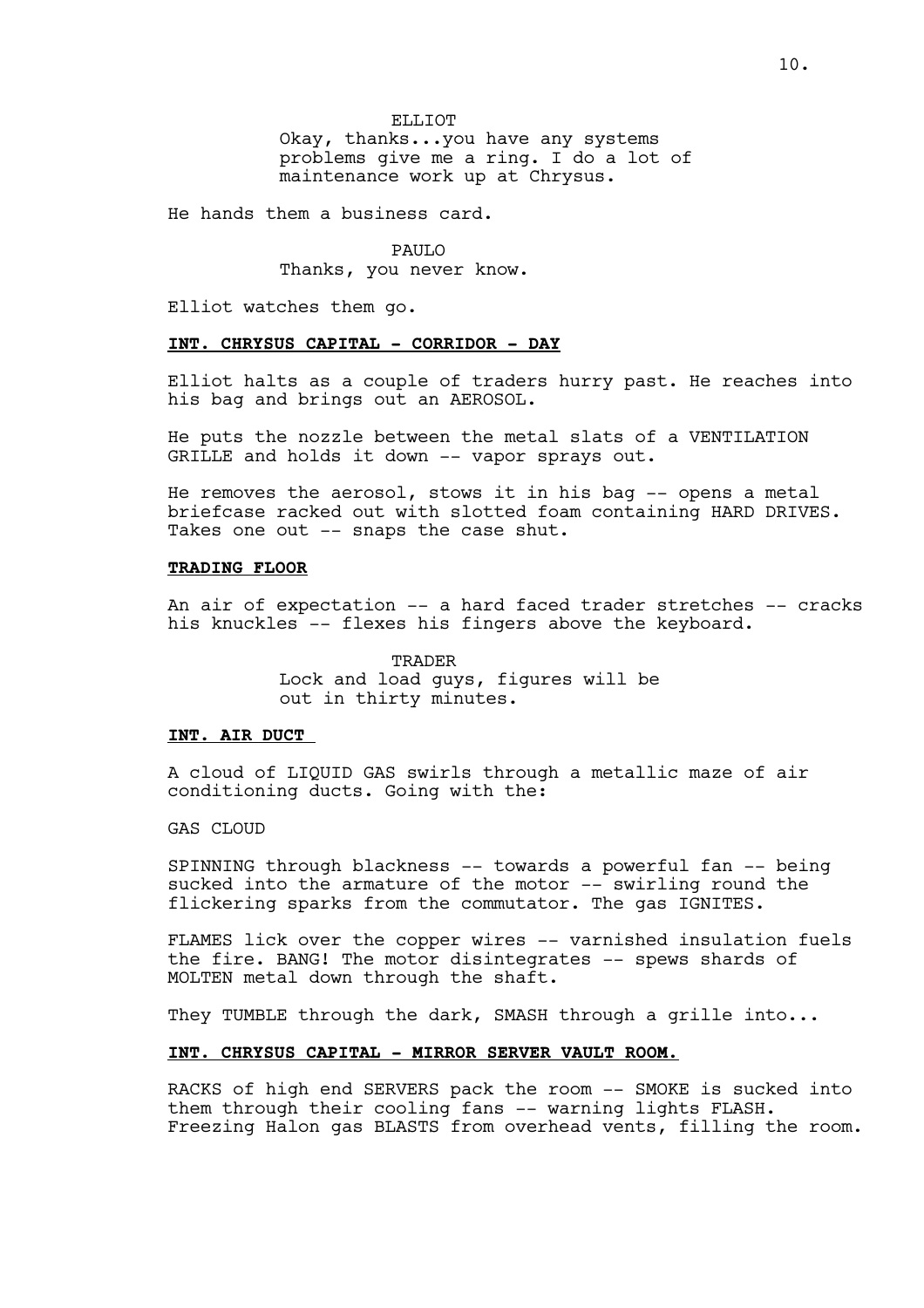# **INT. CHRYSUS CAPITAL - TRADING ROOM**

CHAOS -- screens and systems malfunctioning. Zak and Paulo are in a huddle in front of a flickering screen.

PAULO

Where's the Goddamn backup system?

The hard faced trader goes past. Zak waves at him.

ZAK

Lubnik! 'the hells happening?

LUBNIK

We were already on the backup system, main systems on a virus scan, we've had a ventilation burn out in the mirror vault, servers are screwed...

PAULO

Where are the techs?

# LUBNIK

Most of 'em are at a computer games fair in Malibu, those Geeks'll travel to the moon for a free mousemat and a t-shirt...stand by techs are in a gridlock on Main...place's a car park.

ZAK

Shit!

Zak rubs his face, reaches into his pocket and pulls out Elliot's business card.

# **INT. CHRYSUS CAPITAL, MIRROR SERVER VAULT ROOM - DAY**

Elliot crouches in front of the servers. Leads feed from his laptop to the server racks. Zak and Paulo look on.

> ELLIOT Boot files are corrupted, gotta' clone them from a ghost drive...

Elliot hits a key and code spews across the screen -- one by one the red lights on the server racks go green -- monitors flash up re-boot sequences.

> ELLIOT (CONT'D) You're back on line.

ZAK Thanks, you saved our asses today.

PAULO Yeah, awesome.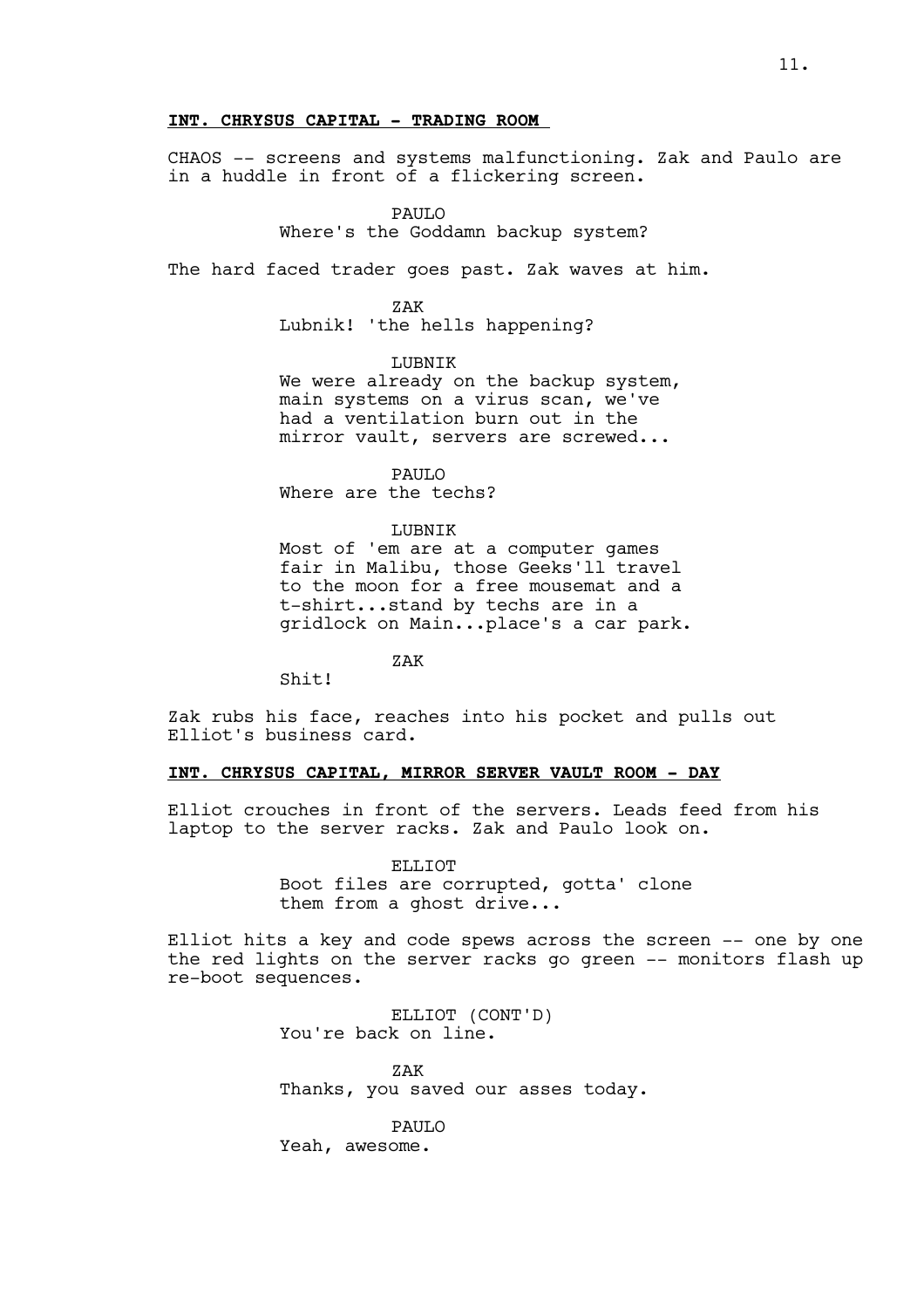An icon flashes: DOWNLOAD COMPLETE. Satisfied he unplugs the lead from the server -- closes his laptop -- which is when he notices the STEEL DOOR at the other end of the room marked:

# **"STRICTLY NO ADMITTANCE TO UNAUTHORIZED PERSONNEL"**

Which now sits AJAR. Elliot eases open the door, his face is bathed in a flickering GREEN GLOW. He reaches into his pocket - pulls out a DIGITAL CAMERA.

# **INT. STONE'S PENTHOUSE OFFICE - DAY**

A panoramic view over Manhattan. Stone turns a business card over in his fingers.

STONE

Drew Elliot.

Zak clears his throat.

ZAK Freelance tech...got our servers back on line yesterday...

PAUL<sub>O</sub> Yeah, he's bright, we could use him.

Stone's eyes fasten on Paulo.

STONE Do I look like a fucking employment agency?

Silence.

STONE (CONT'D) Good, glad we straightened that out.

He gets up from behind the desk -- pops a mint into his mouth. Walks behind the two seated traders.

> STONE (CONT'D) What else do you know about him.

ZAK He wants to be a trader and...

STONE Which is why you idiots allowed him access to our secure servers...on which our confidential client and trade details are stored...

**PAULO** We thought...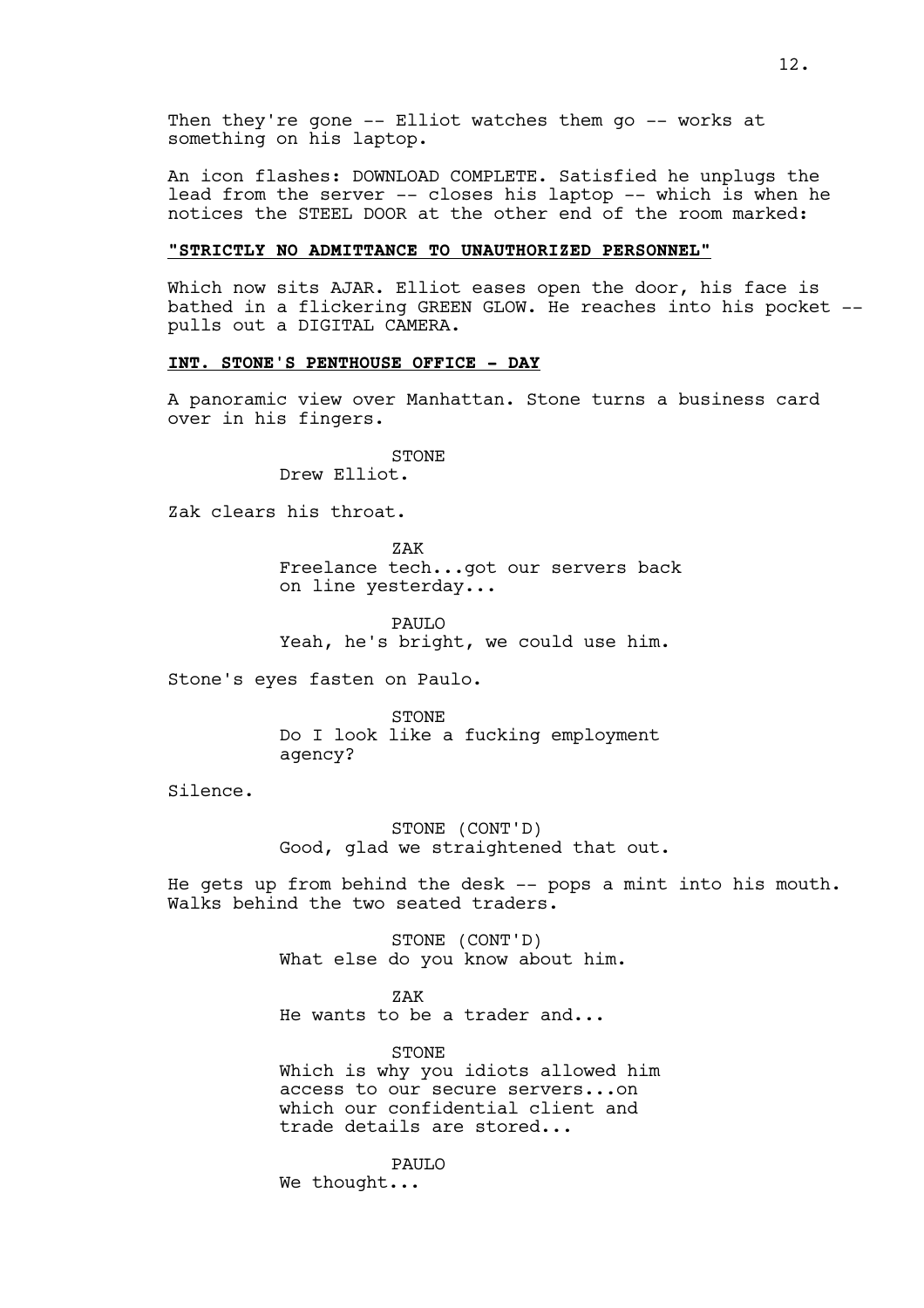Stone crunches a mint.

STONE That's the problem right there.

# **INT. CAR - DAY**

A CELLPHONE rests on an EAR -- an eye gleams under a peaked cap, a MOUTH talks.

> MAN (V.O.) I'm in position.

**INT. STONE'S PENTHOUSE OFFICE - DAY**

Stone stands by the window -- he's talking on the phone.

STONE They're on their way out.

#### **EXT. CHRYSUS CAPITAL - STREET - DAY**

Paulo and Zak are assisted out onto the street by security. They each clutch a cardboard box with their possessions in them. Stand there -- stunned, angry.

> PAULO What have I said about helping people?

ZAK Ungrateful reptile...we saved him millions.

PAULO This sucks!

They step out into the street -- WHUMP! Blood sprays over the windscreen of the SECURITY TRUCK that blasts out of nowhere. Papers and possessions fly through the air.

# **INT. STONE'S PENTHOUSE OFFICE - THAT MOMENT**

Stone looks down at the two bodies on the road far below. He hits speed dial on his cell.

# **INT. SECURITY TRUCK - SAMETIME**

A cellphone RINGS. The windshield wipers smear blood across the glass as the MAN driving attempts to clean the screen and answer the phone.

The truck swerves. BANG! Takes out the side of a parked car, careens through a barrier and accelerates away. The man driving gets a grip on the cell. Meet VINCENT DE SILVA, (30s).

> DE SILVA Kinda' busy here...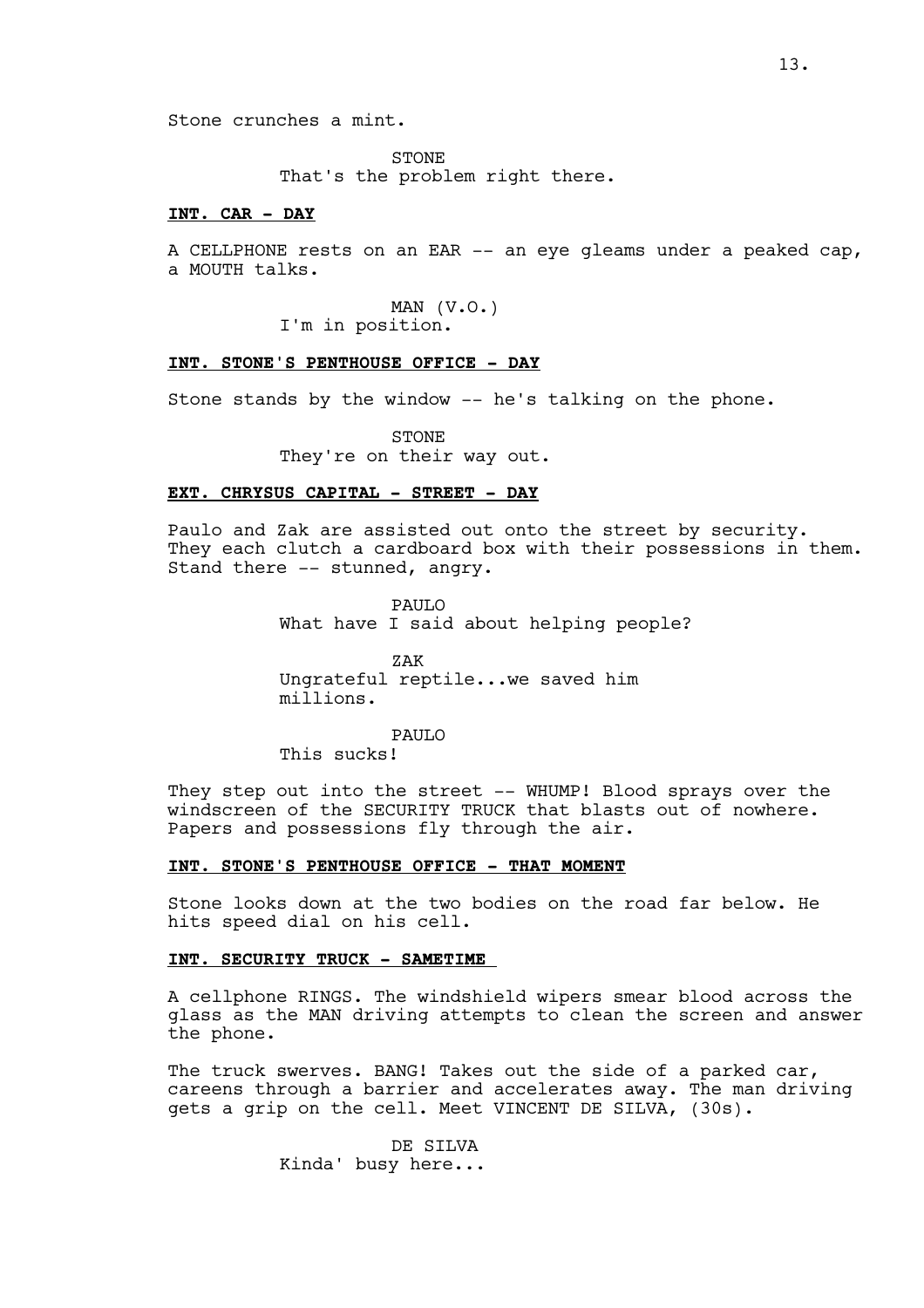#### **INT. STONE'S PENTHOUSE OFFICE**

STONE I said to frighten them, not kill them.

# **SECURITY TRUCK**

De Silva looks at the rear view mirror, shrugs.

DE SILVA They'll be fine, we have great surgeons here, besides I'd say they're pretty frightened.

STONE I hope you're right, they were good traders. (beat) Anyway, I may have another job, it's just backup.

Stone turns Elliot's BUSINESS CARD over in his hand.

De Silva swerves round a jaywalker, takes out another car, keeps on going.

> DE SILVA You wanna reschedule this call, I'm breaking the law here!

He dumps the cell, swerves into the kerb  $-$  slams the brakes on.

CHANGE OF ANGLE

On the passenger seat:

A wide eyed SECURITY GUARD, tape over his mouth -- hands tied.

DE SILVA (CONT'D) You might wanna check the front tire pressures, handling's a little on the soft side.

And then he's out of the truck and gone.

#### **EXT. RV PARK - DAY**

Elliot slides to a halt outside his battered trailer.

A truck pulls up beside him -- a grizzled head peers out. LOUIE VALDEZ park manager (50s).

> LOUIS How's it hanging?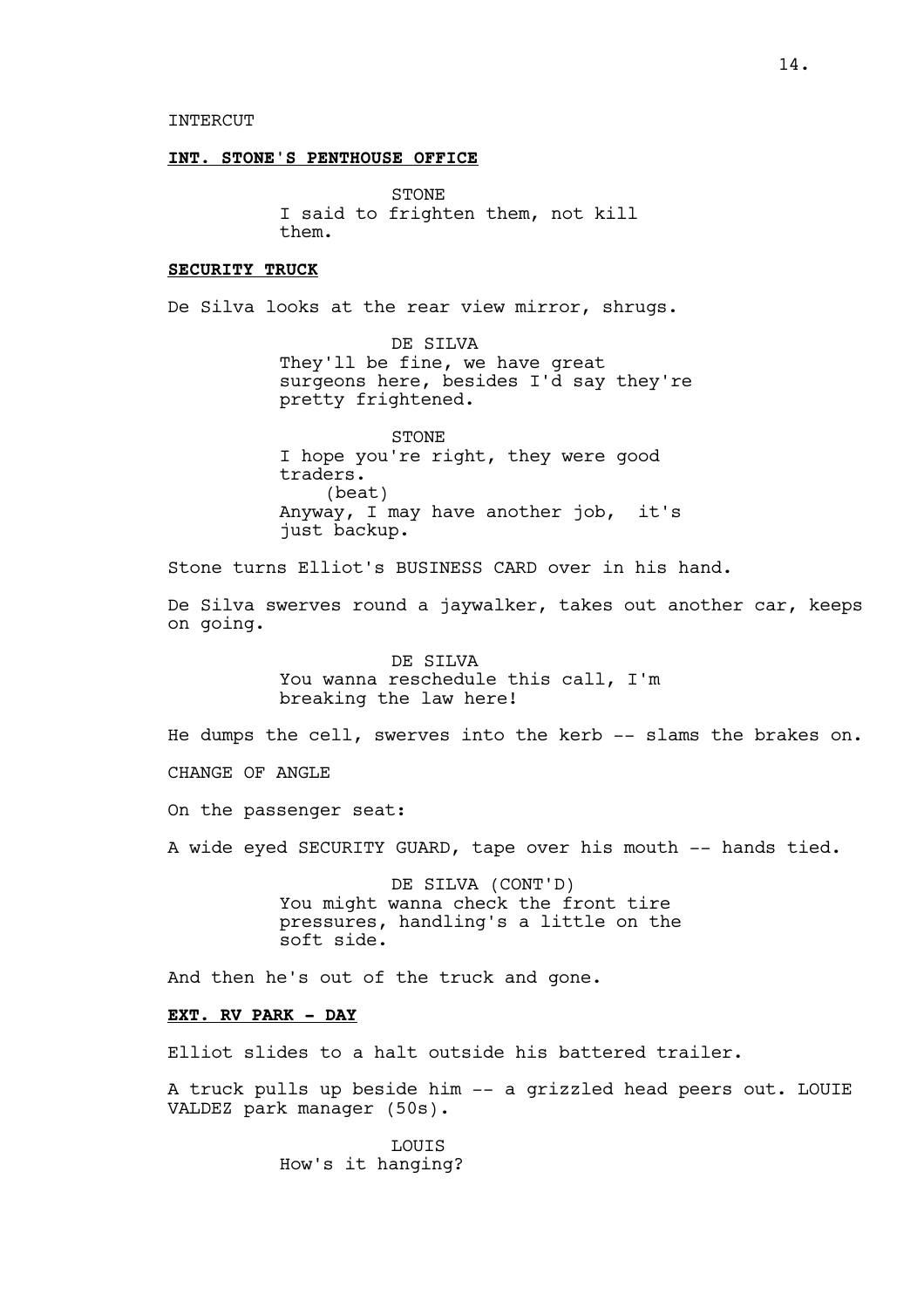ELLIOT Yeah, great...

LOUIS That's good, 'cos you owe me three months.

ELLIOT Sorry Louis, I don't have it right now.

LOUIS Yeah, well you know, I let you have the prime spot, what with the view and the satellite...

He gestures to the garbage strewn wasteland behind Elliot's trailer.

> ELLIOT Yeah, it's the eighth wonder of the world.

LOUIS Just if you 'aint gonna come up with the cash there's plenty of people after your spot...

ELLIOT That's always the way with prime real estate.

LOUIS Prime real estate, I should put that in the brochure.

ELLIOT Great idea Louis.

LOUIS Cash is king my man.

# **INT. ELLIOT'S TRAILER - DAY**

A spartan and functional space. Some shelves hold Video's and market trading books.

On one wall a couple of small framed photographs.

Elliot in uniform wearing headphones in a desert leaning on a Mine Detector. And the same photo we saw in Brickman's apartment of them both in the desert

A PRINTER whines as it delivers the photograph Elliot took of the room in the vault at Chrysus.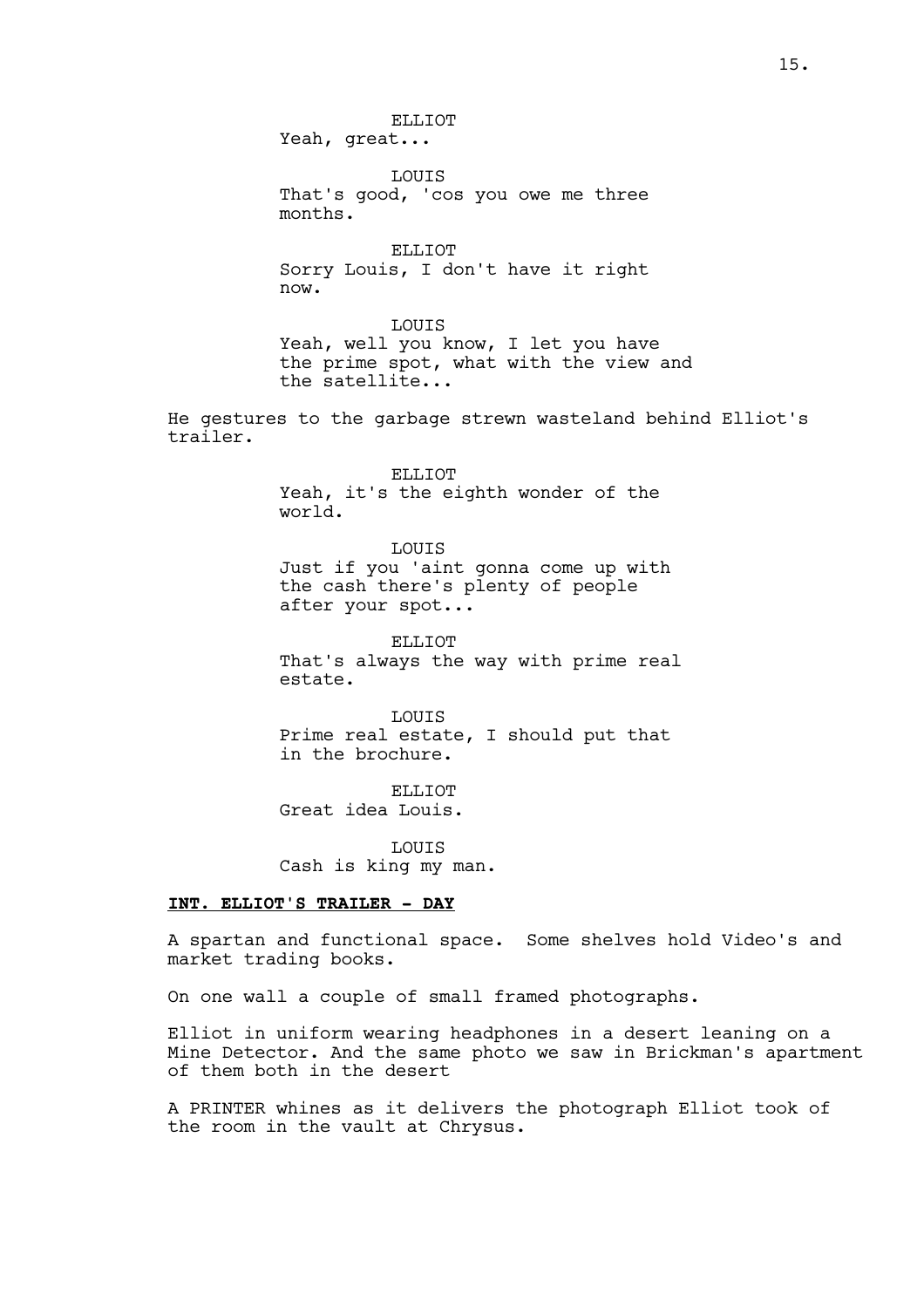The vault's racked out with GREEN LED digital readouts displaying global TIME ZONES. A closer printout shows the display manufacturers name: *DIGIT ALLEY*.

Elliot works at the laptop. Opens a file -- DATA scrolls across the screen -- CHRYSUS TRADE ARCHIVES: a series of trades, Company ticker, number of contracts and times.

He halts at a particular date -- A large number of contracts in OIL FUTURES.

Elliot logs on to a WEBSITE: CNN ARCHIVES:

TERRORIST INCIDENTS -- an OIL REFINERY explosion matches the date on the OIL CONTRACT -- he looks at the timing of the attack and the time of the trade -- seconds ahead.

> ELLIOT Helluva' coincidence Mr Stone.

#### INTERNET SEARCH MONTAGE:

Pictures of ATOMIC CLOCKS, DIGITAL DISPLAYS and TIME CODE generator manufacturers scroll down the screen -- specifically: DIGIT-ALLEY Corp.

A list of its clients -- Multinationals, Financial companies.

Another web page -- A headline "DIGIT-ALLEY founder dies in tragic diving accident". -- a picture of the CEO of Digit-alley REUTER NEINMAN.

#### **EXT. DIGIT ALLEY - ESTABLISHING - DAY**

A squat concrete building, drab and functional some signage: "DIGIT ALLEY - CHRONOLOGICAL and SYNC SYSTEMS.". It backs onto a construction site opposite a warehouse -- GRANITE DISTRIBUTION.

# **INT. DIGIT ALLEY - TEST ROOM - DAY**

Racks of test equipment -- waveform monitors and monitors displaying global time zones.

Stone and a TECHNICIAN stand in front of the displays. The Technician holds a display the size of a mobile.

> **TECHNICIAN** Variable latency, multiple quartz switching...

Stone takes the box.

**STONE** And you worked alone?

TECHNICIAN

Yes.

(beat)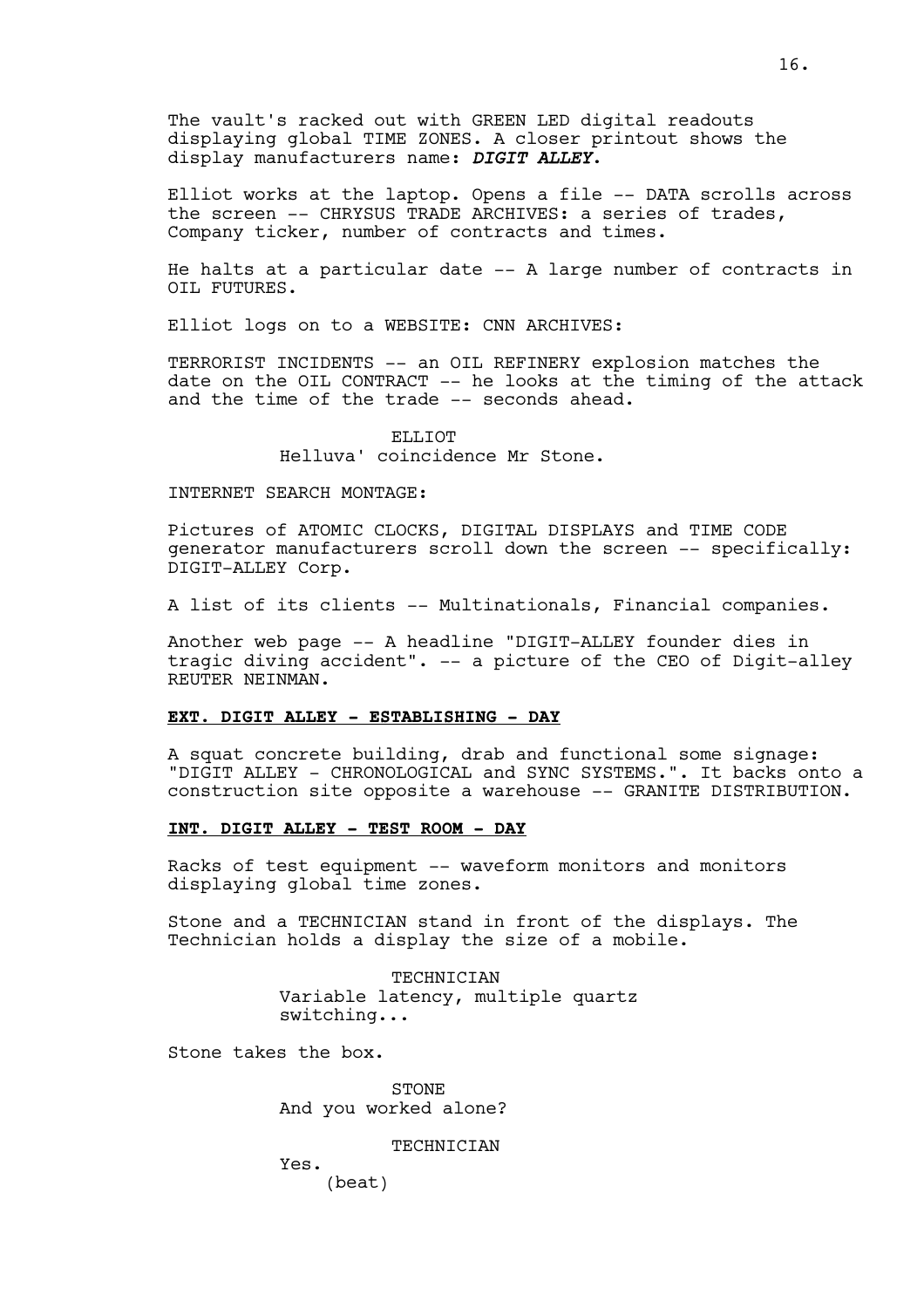We agreed on full payment upon completion. TECHNICIAN (CONT'D)

Stone smiles -- pulls out a .22 pistol.

STONE There's been a change of plan.

The technician does a strange thing -- he laughs.

TECHNICIAN Oh really? You've been watching too much bad television.

STONE

What?

**TECHNICIAN** You're not the only one that can change plans.

He swivels a computer screen towards Stone.

INSERT SCREEN

An E-mail flashes up on the screen with multiple addresses, in particular -- CIA, WASHINGTON POST etc. A timer counts down from 60 Minutes in the corner of the screen.

BACK TO SCENE

TECHNICIAN (CONT'D) Unless I cancel the auto-sequence with a code, this will be sent...

The technician smiles.

TECHNICIAN (CONT'D) Obviously I'm the only person that knows the code.

STONE

Obviously.

TECHNICIAN My fee is now one billion U.S.

STONE

I don't have that sort of money.

**TECHNICIAN** Don't play games, I've seen the trucks going into Granite. Neinman found out what you were doing. That's why you had him killed.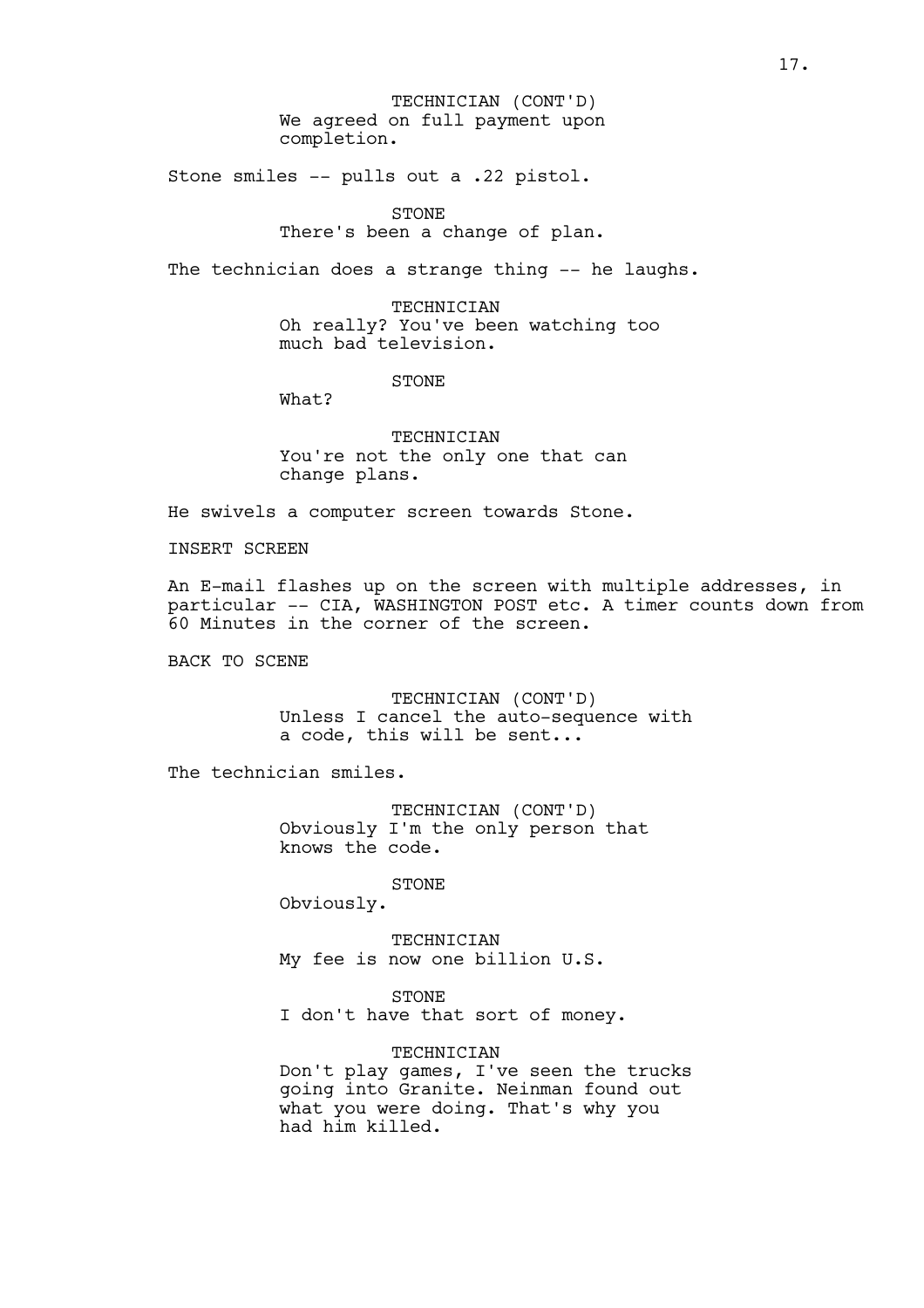STONE You're mistaken, it really was just a tragic accident...they happen all the time.

And with that, he whips his gun up and shoots! A neat hole opens up in the technician's forehead.

STONE (CONT'D)

Ooops!

He pulls out his cell -- hits speed dial.

STONE (CONT'D) Stone, get an encryption guy over to Digit Alley, now.

# **INT. ELLIOT'S TRAILER - DAY**

Elliot fits a HARD DRIVE into Haley's Laptop. He turns the computer on  $--$  The cursor winks - REFORMAT Y/N?

> ELLIOT Always with the questions.

# **INT. SPIRO'S DELI - DAY**

Elliot comes in with Haley's laptop. He seems nervous.

HALEY Hiya Drew...all done?

Elliot hands the laptop over.

ELLIOT Oh, yeah, all done.

HALEY Thanks...Latte on me?

Elliot looks around.

ELLIOT Great, er, you seen Zak and Paulo?

Haley's face falls.

HALEY You didn't hear?

ELLIOT

What?

HALEY They were in a hit an run, with a truck.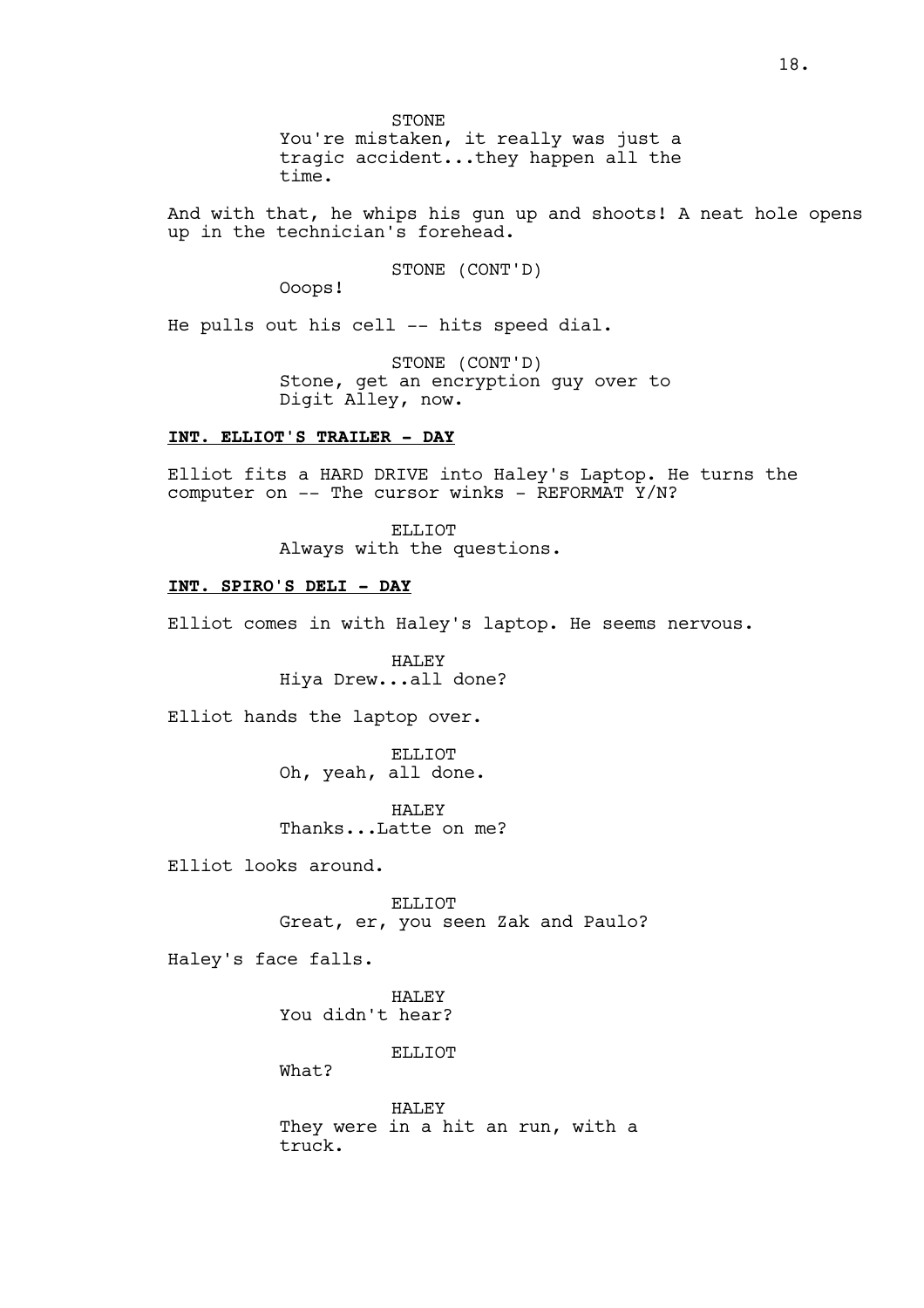ELLIOT Are they okay? HALEY I don't think so. (beat) It was a big truck.

Off Elliot -- processing this news.

# **INT. CHRYSUS CAPITAL - STONE'S PENTHOUSE OFFICE - DAY**

A computer TECHNICIAN stands in front of Stone. Looks like he doesn't see much daylight. He wears a loud Hawaiian shirt.

He holds Elliot's MAC G4 in his hand.

STONE

Nothing?

The technician clears his throat.

TECHNICIAN The drive was clean. But...

Stone crunches a mint.

STONE

But?

TECHNICIAN There was evidence of data transfers in the logfile...

STONE

How much?

TECHNICIAN With the right compression... (beat) All of it.

Stone's eyes burn.

# **INT. STONE'S PENTHOUSE OFFICE - DAY**

Monitors on Stone's desk display pictures of Elliot, his resume and other information. A MAN sits in the shadows GENERAL GLYNT.

> GT.YNT Do we have a problem?

Stone doesn't look up from his screens.

STONE He's a freelance IT tech, did some time in Iraq. Bomb disposal unit.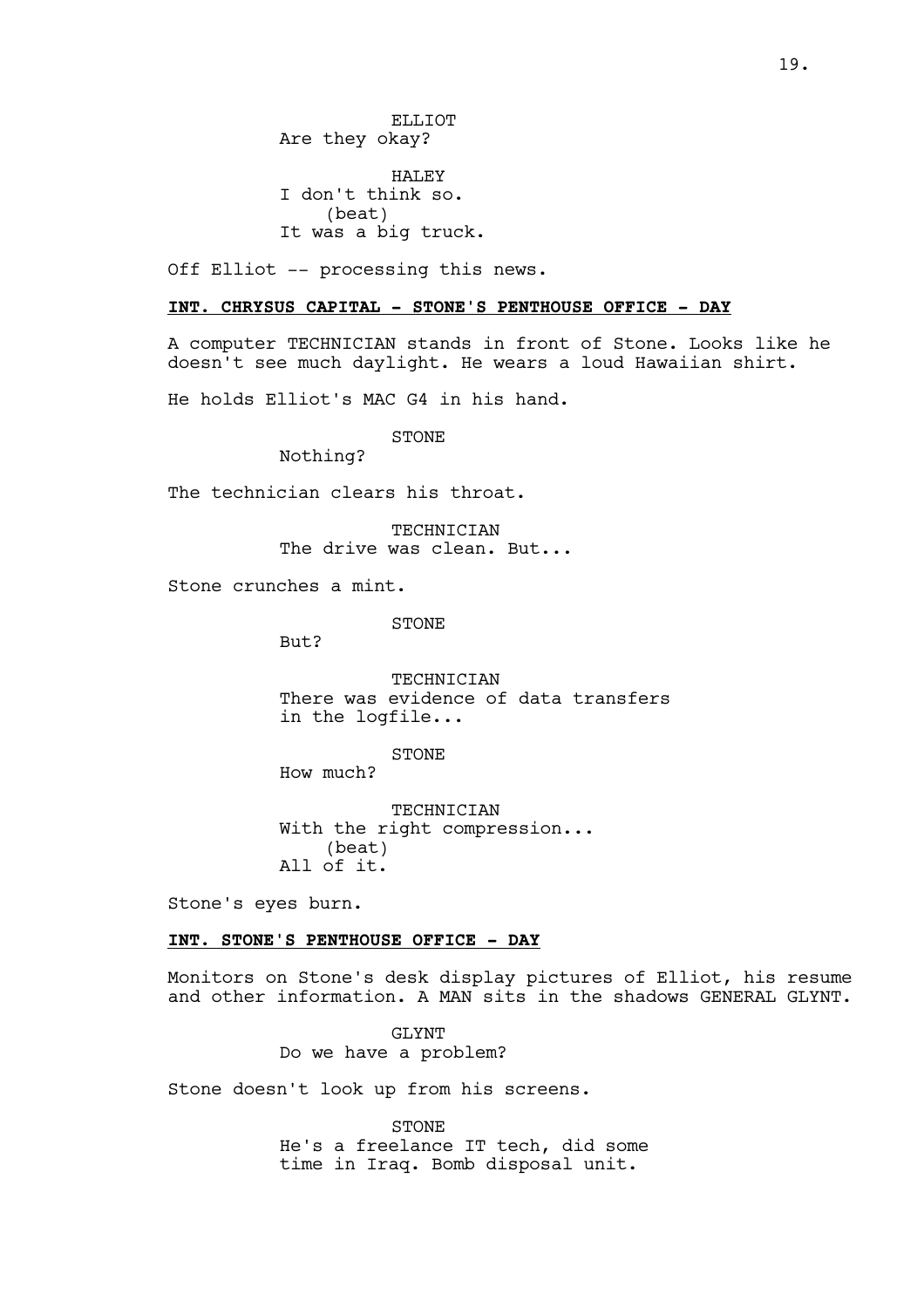GLYNT That doesn't sound good.

STONE His father committed suicide...kid was brought up by his mother. Before she drank herself to death...

Glynt leans out of the shadows -- a handsome face except for the scar on his lip which gives him a permanent snarl.

> GLYNT Spare me the Peggy Sue sentimentality...could he compromise the operation?

Stone looks up from his screens.

STONE He had access to our servers.

GLYNT

And?

STONE When the mirror server went off line we lost power to the security cameras in the Cronos vault. (beat) The locks defaulted to open...he could have seen something.

Glynt nods -- case closed.

GLYNT

Shut him down.

# **EXT. TRAILER PARK - DAY**

A SEDAN is parked up outside the entrance.

#### **INT. SEDAN**

Ray and Todd sit inside watching. Ray eats a burger -- pieces of onion and sauce drip onto his lap.

He wipes them up with a piece of napkin, spreading the stain. Todd looks at him like you would a messy child.

> RAY Whaddaya use? TODD Hydrogen. RAY

Timer?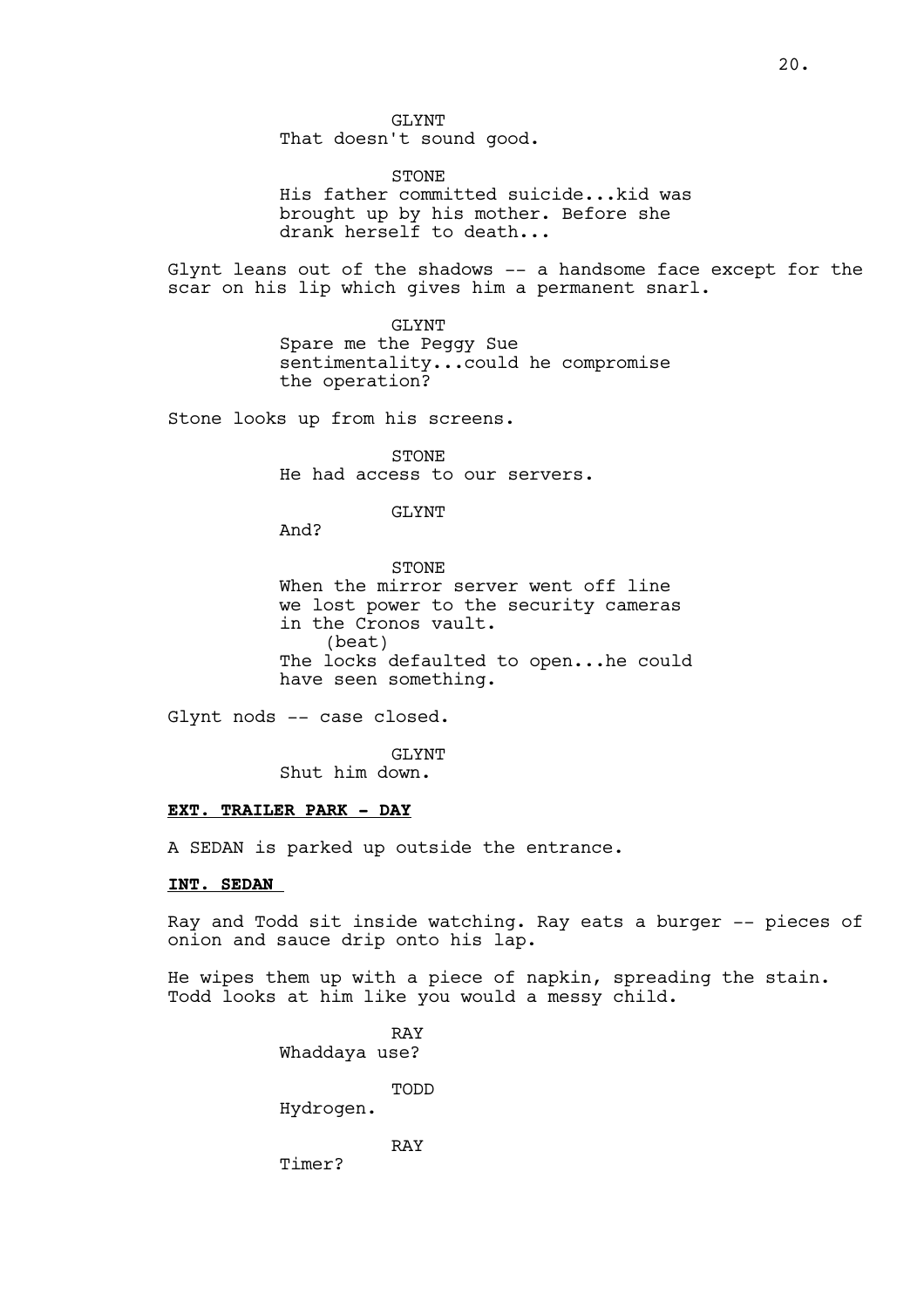TODD Old school, untraceable.

RAY Tragic accident, sweet.

TODD Yeah, and not as damaging to the environment as Methane.

# **EXT. RV PARK - DAY**

The door to the RV opens and Louis comes down the steps holding two large black plastic bags.

# **TODD AND RAY'S POV - THROUGH WINDSHIELD**

They look on as Louis dumps the bags on the ground.

TODD 'the hell's he doing?

## **EXT. RV PARK - DAY**

Elliot rides up on his bike and comes to a halt outside his RV.

ELLIOT What the...?

LOUIS I told you, no pay, no stay, I got a new client movin' in. I bagged your stuff.

Elliot looks in the bags, at his clothes and videos.

ELLIOT They were in order.

LOUIS

So sue me.

ELLIOT Where's my laptop?

LOUIS Didn't see no laptop, just clothes and your videos.

# **INT. ELLIOT'S RV - DAY**

Elliot comes in and closes the door behind him -- part of the lock falls off. He tries to open the door but it's jammed.

ELLIOT

Great.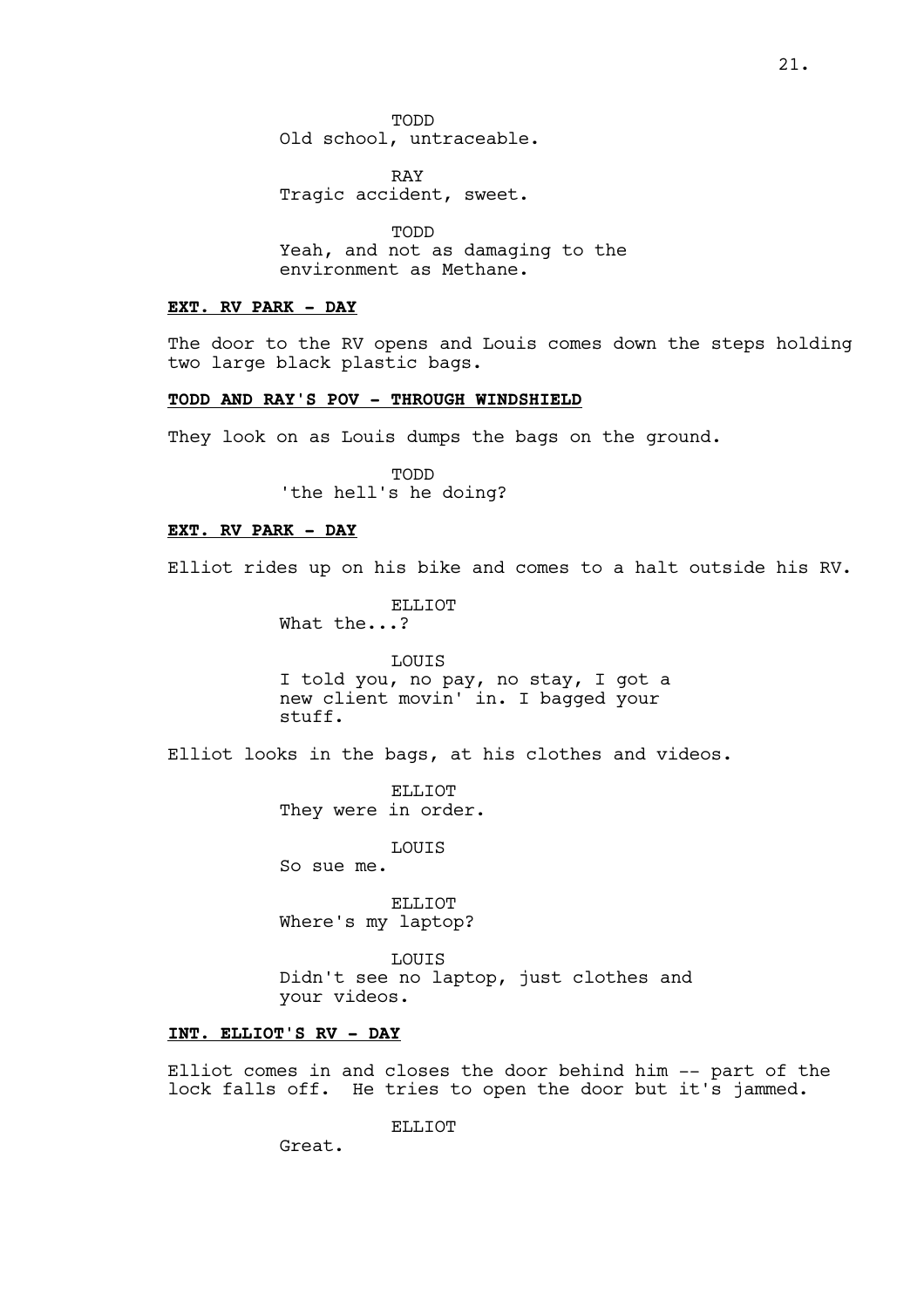He bends down to pick up the piece of LOCK. It's been cut through, a jagged cut, fresh metal glinting.

He looks around, sees something on the floor. A computer MOUSE. He's about to straighten up when he spots a half open storage compartment. Now he's really pumped.

He edges towards it, looks through the gap.

ELLIOT'S POV

A small DEVICE connected by wires to a detonator attached to a 15 liter GAS tank. A Mickey Mouse ALARM CLOCK counts down from 60 secs.

ELLIOT (CONT'D)

Aw C'mon!

#### **INT. SEDAN - DAY**

Todd looks at his watch -- the seconds tick down.

TODD

Not long now.

#### **INT. ELLIOT'S RV - DAY**

Elliot stares at the countdown, mind racing, expression one of icy calm. Mickey's hand points to the time.

40 Secs, 35,34,33,30,29...

He straightens up goes over to a portable GAS HEATER -- wrenches the back open -- disconnects the hose from the fire and drags the gas bottle over to the DEVICE.

25 Secs, 24,23,22,21,20...

Elliot produces a pocket knife. Slips his motorcycle gloves on. Jams the blade into the end of the tube.

Mickey looks on: 12 Secs,11,10,9.8...

GAS hisses out of the tube, FROST forms on Elliot's GLOVES.

5 Secs,4,3...

He points the tube at the CLOCK...ICE forms as the gas flows across its metal body.

1 Second. The clock hand stops.

## **EXT. ELLIOT'S RV - DAY**

The door EXPLODES through the air and crashes onto the ground. Elliot's booted foot steps down from the RV.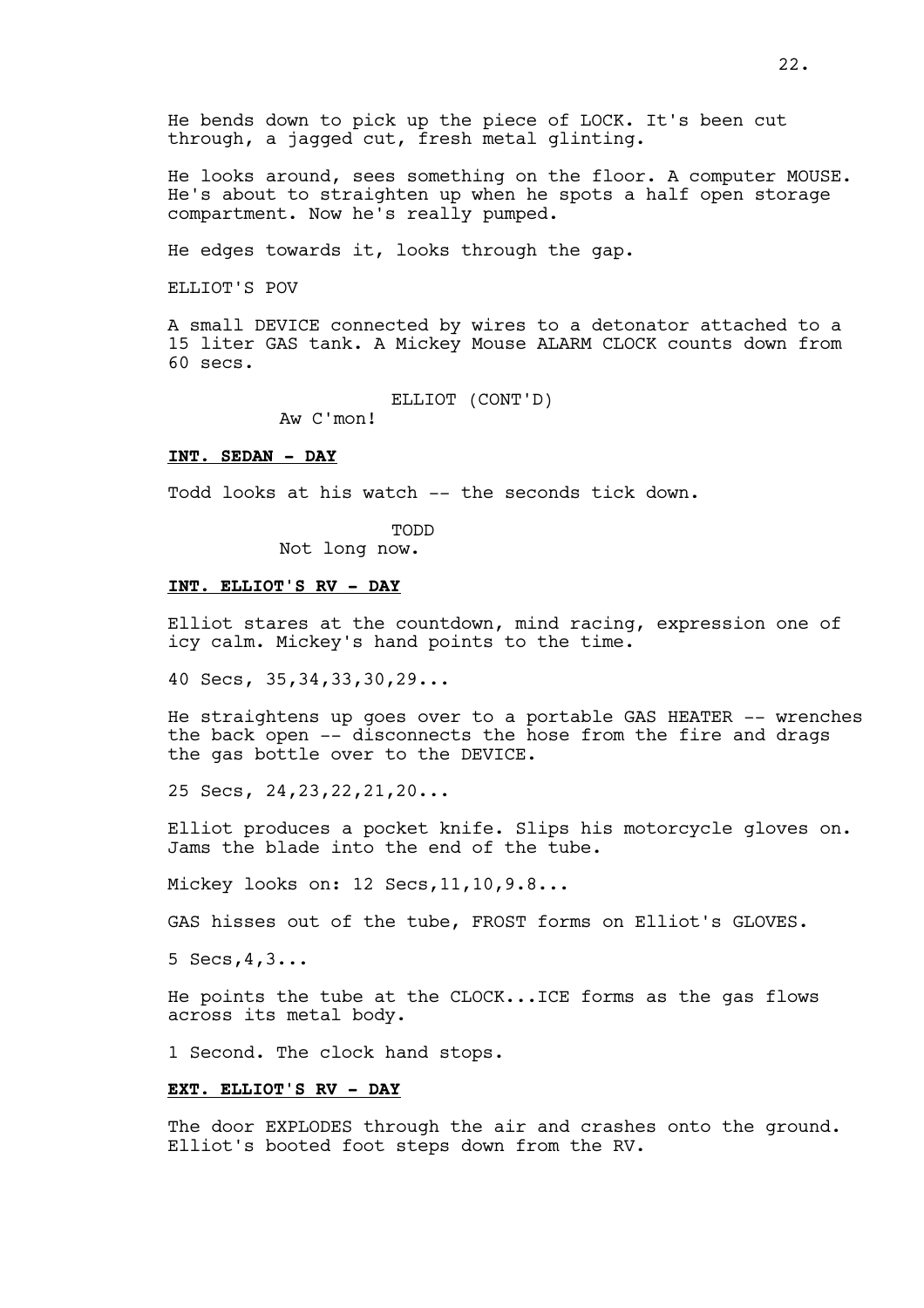Louis stares. Elliot ties both of the rubbish bags together and hangs them over the back of his bike.

> LOUIS Hey! You gotta' pay for that!

> > ELLIOT

Sue me.

He moves Louis away from the trailer.

ELLIOT (CONT'D) You might wanna call the bomb squad when you get a second.

He starts his bike, guns the motor and roars off -- passing the Sedan as he goes. Louis looks after him, puzzled.

#### **INT. SEDAN - DAY**

Todd and Ray turn and watch him go. On a SCREEN displaying a street grid -- a RED dot leaves the RV Park.

> RAY That 'ain't good.

TODD AND RAY'S POV - THROUGH WINDSCREEN

Louis looks back at the RV -- a long drawn out heartbeat...

KABOOM!

The RV EXPLODES.

INT. TODD AND RAY'S POV - THROUGH WINDSCREEN

A chemical toilet seat bounces off the sedan's hood -- brown gunk smears the windshield. Todd looks at Ray.

> TODD Don't say a fuckin' word!

A Cell phone rings - the caller ID: STONE

RAY

It's him. You wanna explain?

Ray answers the phone, listens.

RAY (CONT'D) Not yet...we had some shit to deal with.

His eyes let out a silent prayer.

RAY (CONT'D) Understood.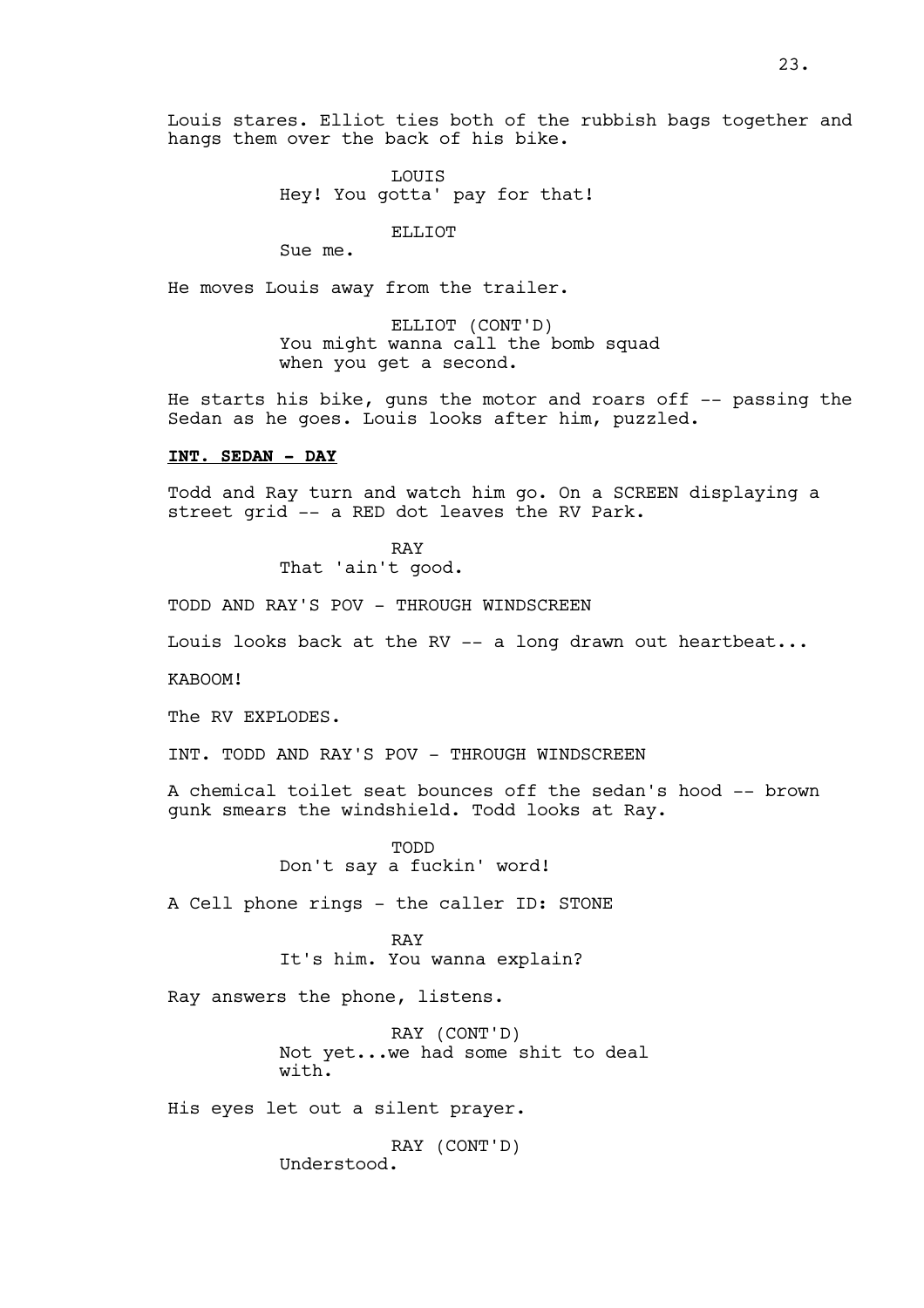He shuts off the phone.

RAY (CONT'D) He wants us to do someone else, friend of Elliot.

TODD Would have been good to know that a little freakin' earlier.

# **EXT. U-STORE FACILITY - DAY**

Elliot's bike is parked outside.

# **INT. STORAGE FACILITY - DAY**

Elliot signs some papers at the desk. A MAN hands him a key.

ELLIOT Humidity controlled right?

MAN Yeah, what you storing, the Mona Lisa?

ELLIOT How'd you know?

MAN Lucky guess, lotta' art dealers bring their stuff here in bin bags.

Elliot heads out the door.

#### **INT. BRICKMAN'S FLAT - LOUNGE - NIGHT**

Elliot paces round the room, Brickman watches.

BRICKMAN Two traders in a hit and run...and that's a bad thing?

ELLIOT The bomb in my trailer?

BRICKMAN You think Stone's behind it?

ELLIOT

Who else.

BRICKMAN Look, I know he scammed your father but...

ELLIOT He did more than that...

Off Elliot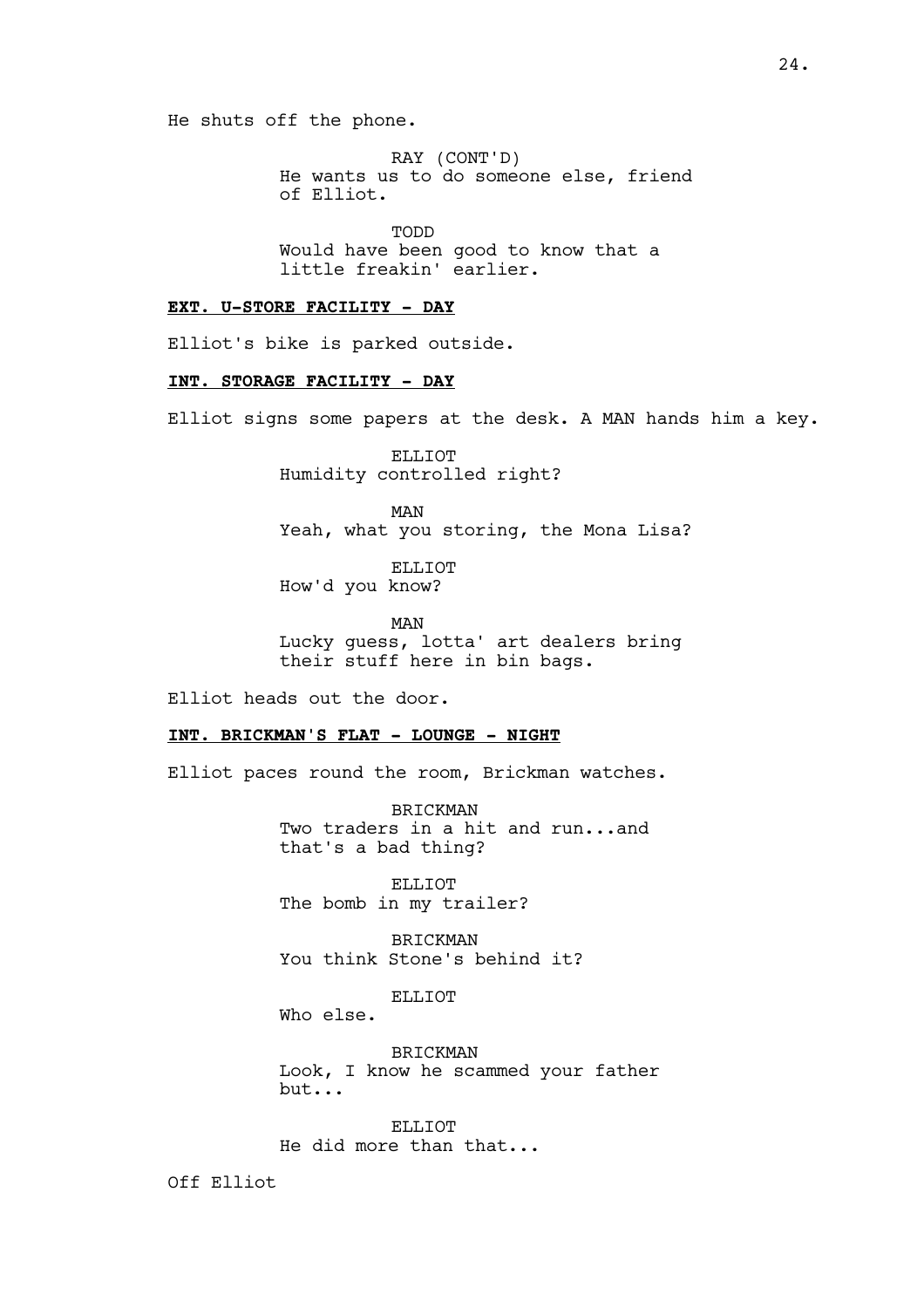#### **FLASHBACK - INT. ELLIOT'S HOUSE - HALLWAY**

A younger Elliot walks down the hallway towards a half open door. Eases it open.

STUDY

The body of his FATHER slumped on a desk, a gun by his hand, blood pooling from his head. A TV on in the background -- CNN NEWS running the PRESIDENT'S DAY celebrations.

ON YOUNG ELLIOT'S FACE

ELLIOT (V.O.) I was fifteen...

BACK TO PRESENT

# **INT. BRICKMAN'S FLAT - LOUNGE - NIGHT**

Elliot stares out of the window -- remembering.

ELLIOT I tried to run away from it, spent time in the forces while mom drank to forget. I should have been with her...by the time I got back it was too late, her liver was shot.

BRICKMAN You couldn't have stopped her...liquor's a bitch.

ELLIOT

I promised her I would find the man responsible and make him pay.

BRICKMAN And you will. With the data you downloaded you can bury him.

ELLIOT I saw something at Chrysus, while I was in the vault.

Elliot pulls out a printout of the MIRROR VAULT photo.

# BRICKMAN

Jesus!

ELLIOT There was a locked room in the server mirror vault. Lock must have tripped when I triggered the smoke alarms.

BRICKMAN It's a mirror image of the setup in Kuwait.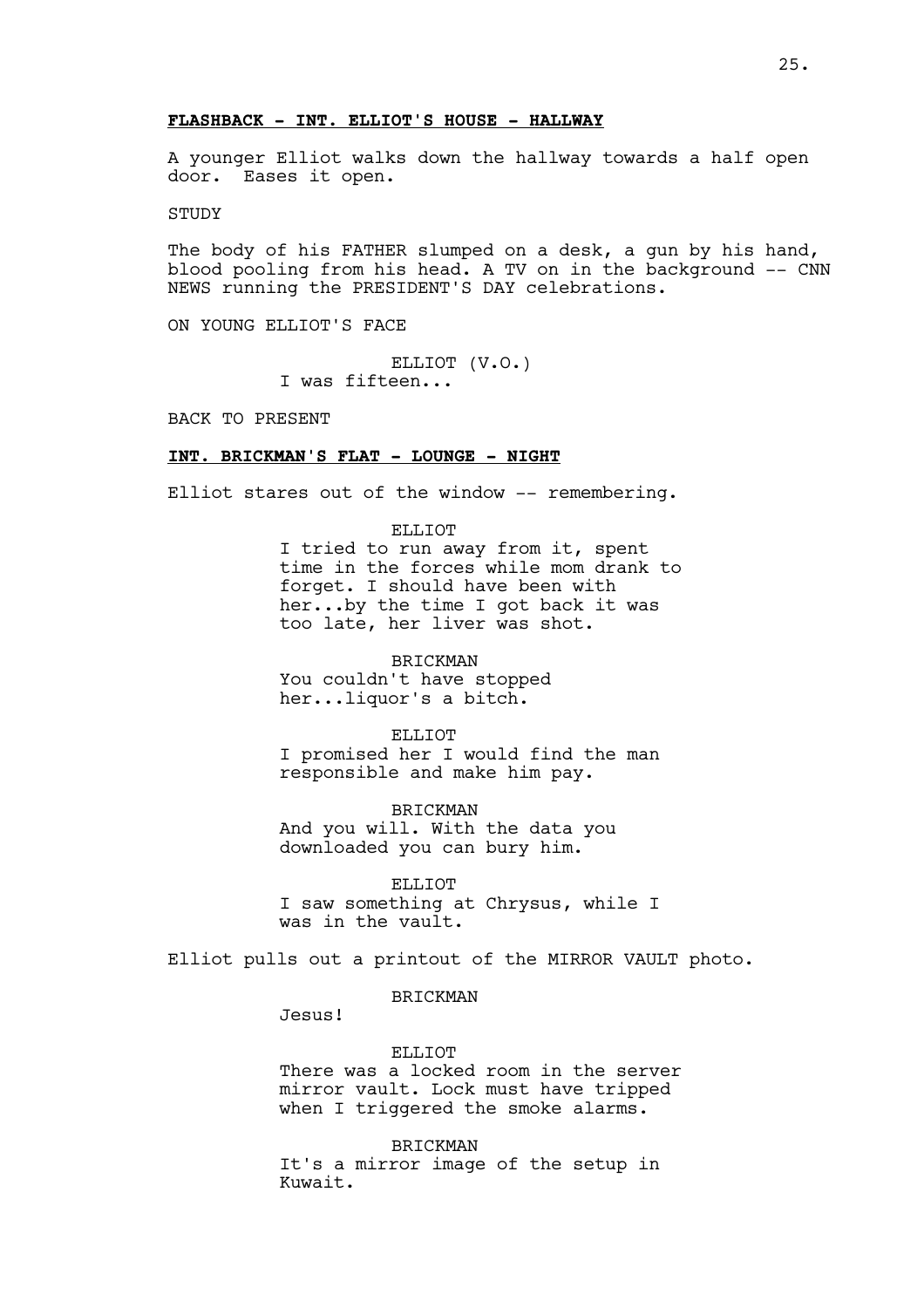Elliot produces a picture of the DIGIT-ALLEY facility next to the construction site.

> ELLIOT Digit-Alley, they supply time-code generators for the military, communication companies and financial services...

Elliot produces another print out -- a headline of Neinman's accident.

> ELLIOT (CONT'D) Seems he got the timing of his airsupply wrong.

BRICKMAN Not a good way to go, alone in the dark.

ELLIOT Bad timing...for a man who earned his living dealing in nano seconds.

BRICKMAN If Stone's connected to that installation in Kuwait...

ELLIOT Then he's also responsible for what happened to you.

Brickman's eyes burn with a cold fury.

BRICKMAN Fuck data, that sonofabitch is going down.

# **INT. CHRYSUS CAPITAL - CONTROL ROOM - NIGHT**

Glynt and another MAN, JOHANSSON, (40s) hard face, muscled.

GLYNT I don't like loose ends.

STONE So he has a friend, two for one, no problem.

Glynt holds up a LOCAL newspaper. A picture of a dazed looking Louie in front of smoking trailer stares out at us from the front page.

> GLYNT What was this, target practice?

Stone crunches a mint.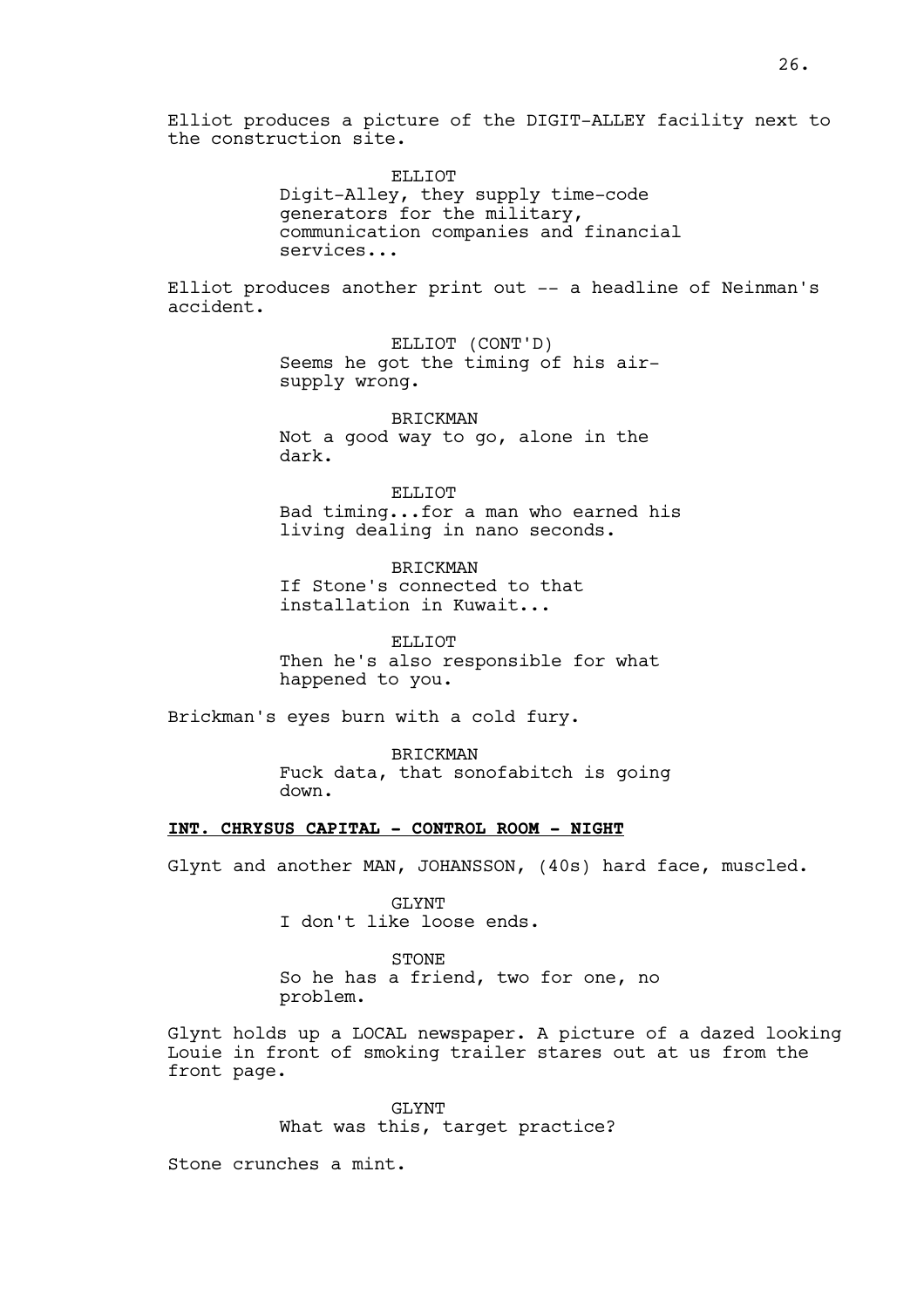STONE

False start.

GLYNT Johansson will be holding your hand in any future operations, just in case you need to mop up.

STONE I don't think we're at that level yet.

GLYNT What, the getting it right level?

STONE

By tomorrow they'll both be history.

GLYNT

Let's hope so. How's business?

Stone taps some buttons on a keyboard. The screens fill with information.

#### STONE

One hundred billion in cash, a trillion in derivatives and five hundred billion in bonds and CSD'S. People are nervous right now, we can use that.

#### GLYNT

Yes, we've been getting chatter from our middle east section for weeks now.

#### STONE

We should increase our short position. If something big happens we can come out of the market and sit on cash and gold.

#### GLYNT

No, the boys upstairs are already getting nervous about our operation. If the oversight committee gets a sniff of what's going on here you can kiss your ass goodbye.

#### STONE

I didn't sign on to be pussy whipped by committees...

#### GLYNT

You didn't sign on, you got caught with your hand in the federal piggy bank trading forged junk bonds. You were looking at a life time in the slammer till we cut you a deal.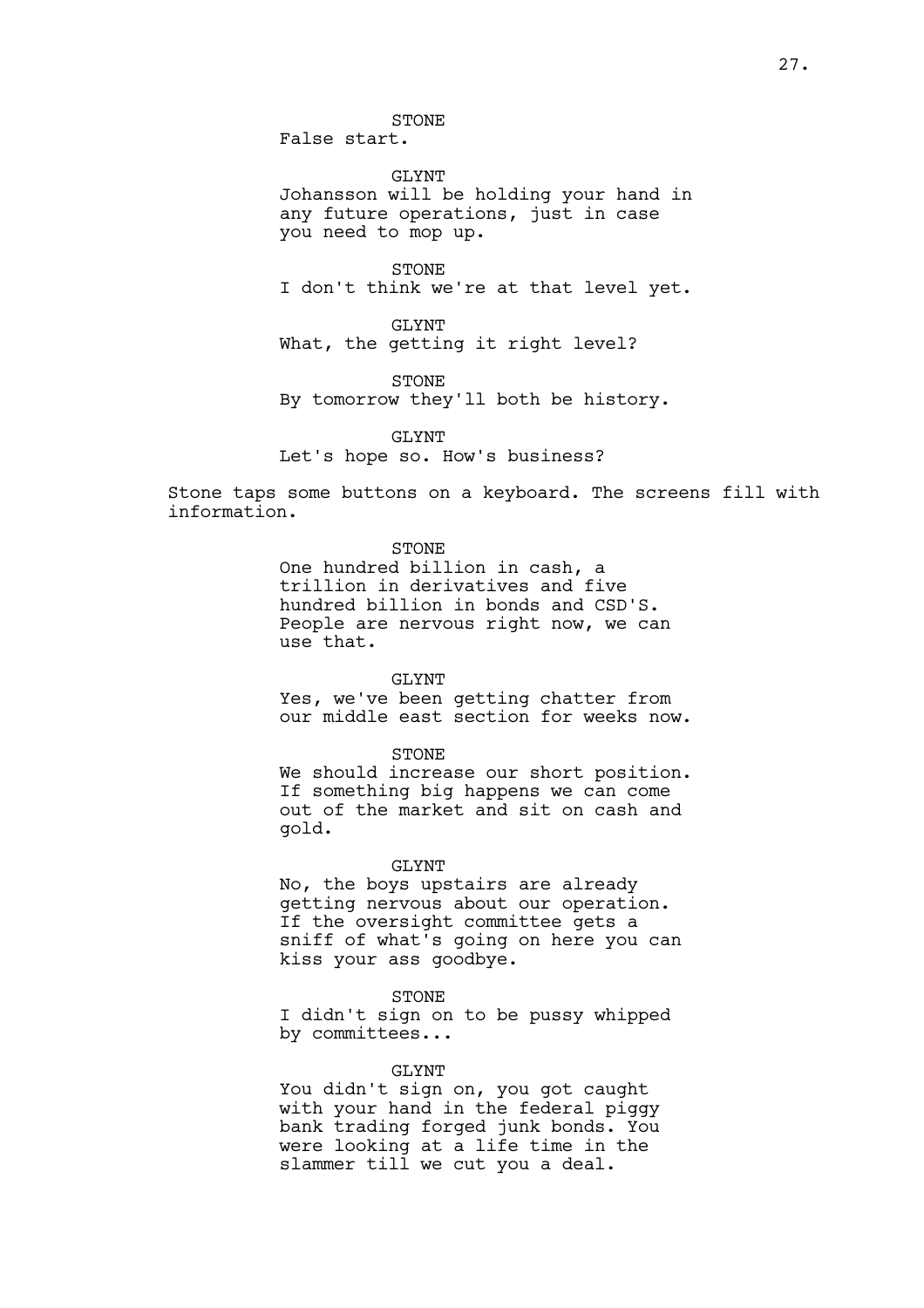You couldn't do this without me, I developed the software and hired the traders. Without me you'd still be buying rusty T34's on the Russian black market.

Glynt rises.

GLYNT Don't get ahead of yourself Nat, just keep the money coming in and we'll all be fine.

He walks out with Johansson. Stone grinds a mint, eyes filled with hate.

#### **EXT. BRICKMAN'S APARTMENT - STREET - NIGHT**

A black sedan sits in the shadows. The dark shapes of Todd and Ray look up at the window.

#### **INT. SEDAN - NIGHT**

The tracking SCREEN displays Elliot's bike flashing RED on the street grid outside Brickman's apartment.

Todd looks up at the lit window of Brickman's house. He points a SCOPE with a digital display towards the house -- a THERMAL readout shows a heat source flickering on the display. The Sedan moves off.

#### **INT. BRICKMAN'S APARTMENT - NIGHT**

Elliot looks out of the window -- watches the Sedan leave.

ELLIOT That's the same car that was outside the trailer park.

BRICKMAN It's a common make.

ELLIOT That's the point, they look like everyone else. Mind if I use your bathroom?

BRICKMAN Naa, knock yourself out.

## **EXT. STREET - NIGHT**

500 Metres from Brickman's house, the Sedan parks.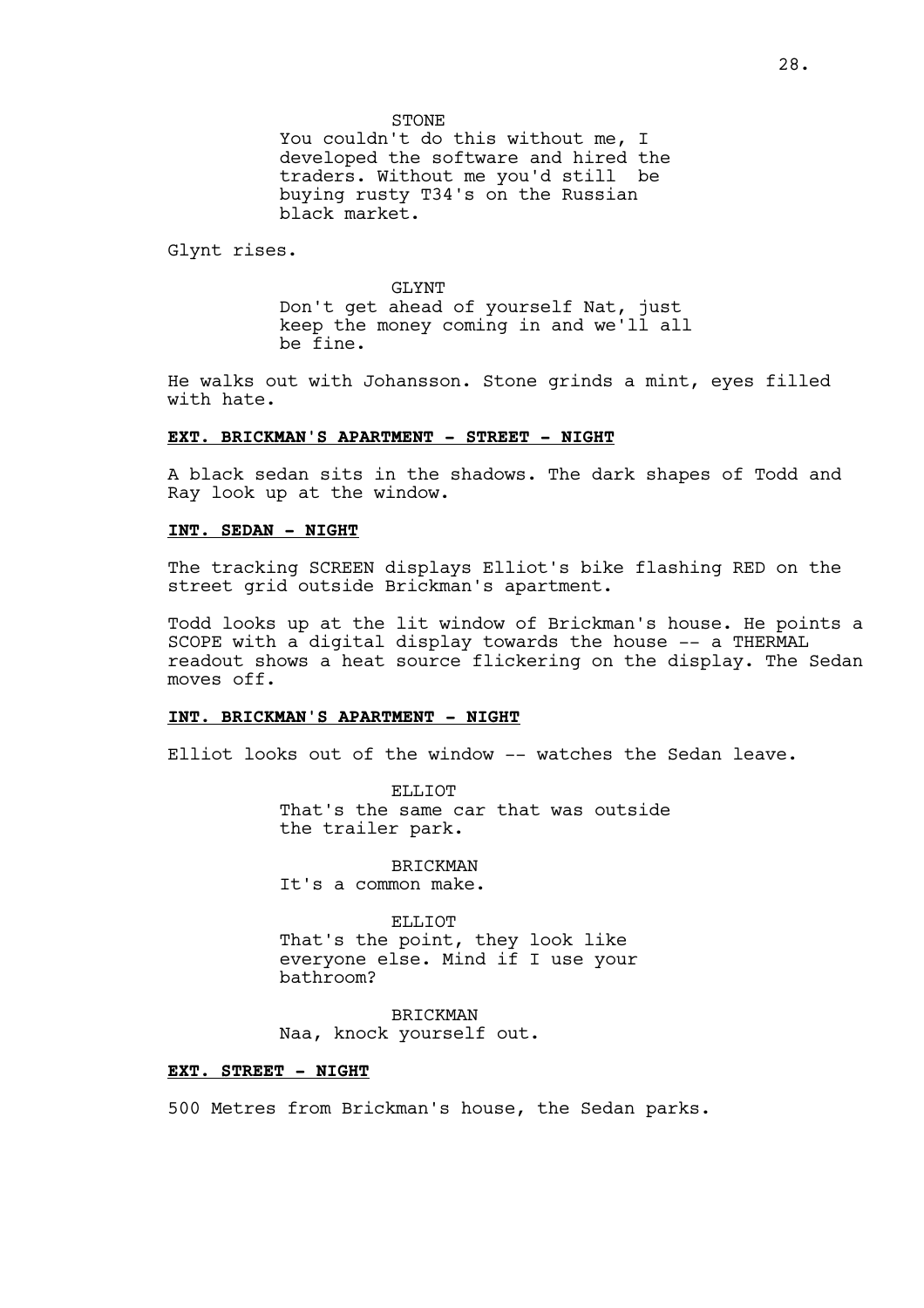## **INT. SEDAN - NIGHT**

TODD Okay, let's do it...Oh and Ray...

Ray turns to him.

TODD (CONT'D) Don't start the fucking car 'til I tell you okay?

#### **EXT. SEDAN - NIGHT**

Todd exits the car -- pops the trunk and pulls out a hand held SA-7 GRAIL Missile Launcher.

He fixes a sight to it  $--$  turns on the scope  $--$  hefts the launcher to his shoulder. A red thermal pattern flickers amongst the grainy green vista.

#### **INT. BRICKMAN'S APARTMENT - NIGHT**

Brickman makes coffee -- moves past the window as...

SERIES OF SHOTS

TODD

Fires up the POWER SUPPLY of the SA-7 -- a low WHINE as the gyros and electronics stabilize.

BRICKMAN

Glances out of the window.

TODD

Finger squeezing the TRIGGER on the stock.

BRICKMAN

Is staring out of the window -- some primal sixth sense giving him pause...

TODD

On the SA-7 the seeker electronics lock onto the target and a RED LIGHT changes to GREEN in the SIGHT MECHANISM -- a continuous BUZZ emits from the device -- TARGET ACQUIRED.

# **BRICKMAN**

Still looking out of the window -- a tiny FLASH of red shifting to green -- out in the dark -- could be a rear brake light on a distant highway -- and yet...

THE BOOSTER ROCKET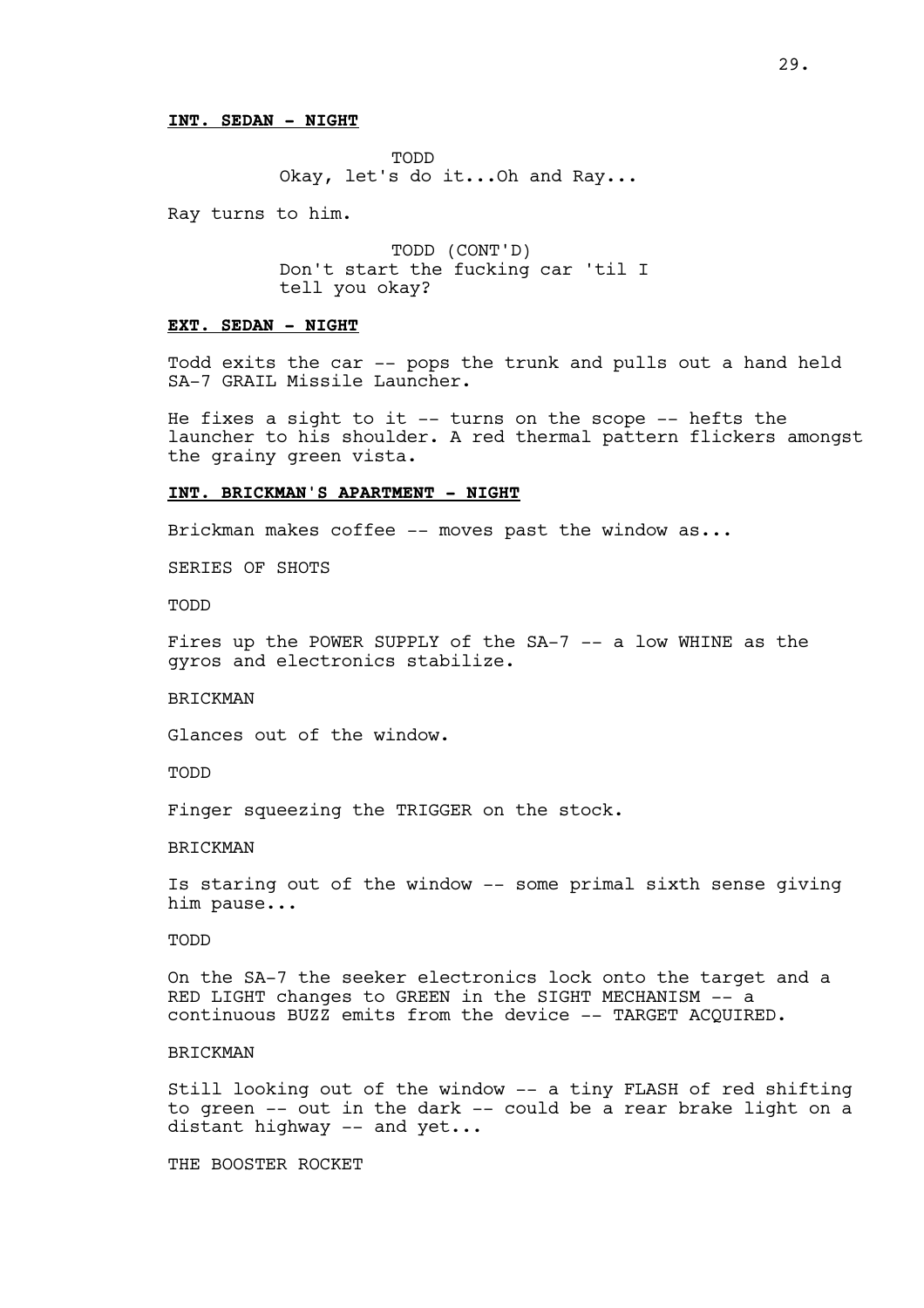Throws FLAME out of the back of the launcher as it hurls the MISSILE up the tube.

## BRICKMAN

Looks through the window at a PLUME of FLAME burning in the dark.

THE MISSILE

Exits the launcher at 32 metres a second -- stabilizer fins flick out -- the main sustainer rocket FIRES -- hurls the missile forwards.

# **INT. BRICKMAN'S APARTMENT - NIGHT**

Brickman sees the flame trail of what he now knows is a missile streaking towards him at 385 metres a second.

In that second he snatches the coffee machine water jug up and dowses the FLAMES of the GAS FIRE behind him.

Dives towards a small chest on the floor with "HELEN" stencilled on the side of it. Wrenches it open -- pulls something out.

Whirls towards the window.

The blunt nose of the SA-7 streaks towards him as:

BANG!

He fires at the window which explodes outwards as a FLARE rockets through it -- throws himself to the floor as...

The SA-7 screams up and past the window -- locking onto the distress flare that EXPLODES above it.

TODD AND RAY'S POV - THROUGH WINDSCREEN

The Missile streaking up into the sky after the flare.

The flare DIES.

The missile searches for a new target. Ray PANICS -- turns the ignition key -- fires up the motor -- revs the engine.

## **EXT. SEDAN - NIGHT**

Todd drops the launcher -- dives into the car.

#### **INT. SEDAN - NIGHT**

Todd tries to grab the keys from the ignition.

TODD The engine! It's a fucking heat source you moron!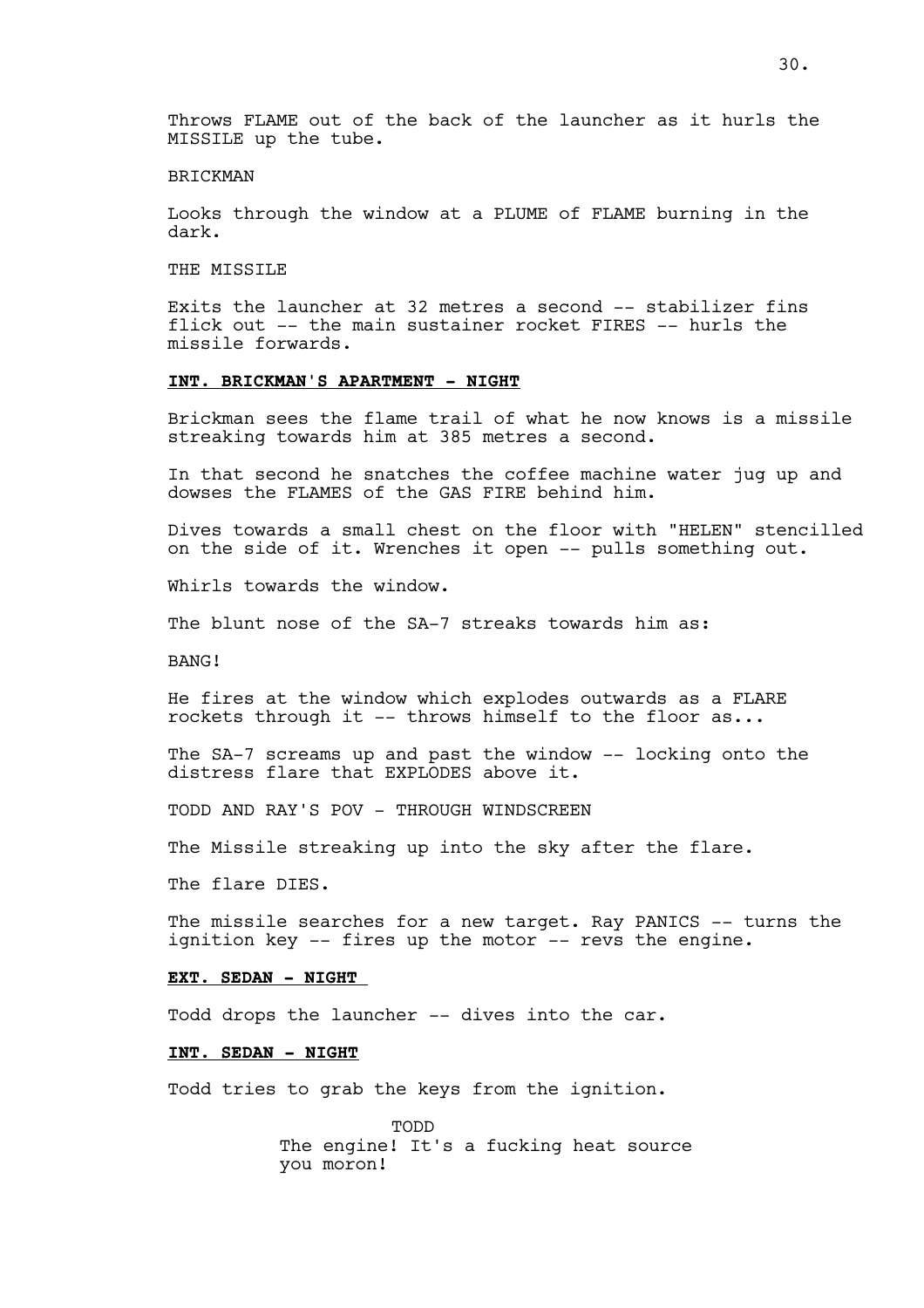Ray is past listening because all he can see in the rear view mirror is an SA-7 closing fast.

#### **EXT. SEDAN - NIGHT**

The Missile ROCKETS towards the car -- which accelerates, swerving erratically as Todd and Ray wrestle for control.

The car slams to a halt -- SILENCE as the Missile streaks over the roof and curves up into the air ahead of the stationary vehicle -- the HOT engine block ticks.

The Missile reacquires -- comes HURTLING down towards them.

RAY (V.O.) That 'aint good.

KA-BOOM! The Missile hits the Sedan and explodes -- launching the vehicle skyward -- flaming fragments lighting up the sky.

# **EXT. BRICKMAN'S APARTMENT - NIGHT - LATER**

The street is full of, fire trucks, cops, patrol cars, and CSI officers.

Fireman hose water over the smoking remains of the Sedan. The remains of Ray, Todd and the Sedan are winched onto a CSI flatbed.

OFF TO ONE SIDE

De Silva watches the proceedings from the shadows.

#### **EXT. SPIRO'S DELI/CAFE - NIGHT**

Elliot waits across the road leaning on his bike. Haley closes the Cafe -- activates the electric shutters.

Smiles when she sees Elliot -- walks towards him, laptop bag slung over her shoulder.

> ELLIOT Thanks for seeing me.

HALEY Solved your four o four problem?

ELLIOT. I'm sorry, I was being a dick.

HALEY Worse than that you were being an inaccurate dick. Mac's don't normally have four o fours, that's more of a PC thing.

ELLIOT You got me. How's your Mac anyway?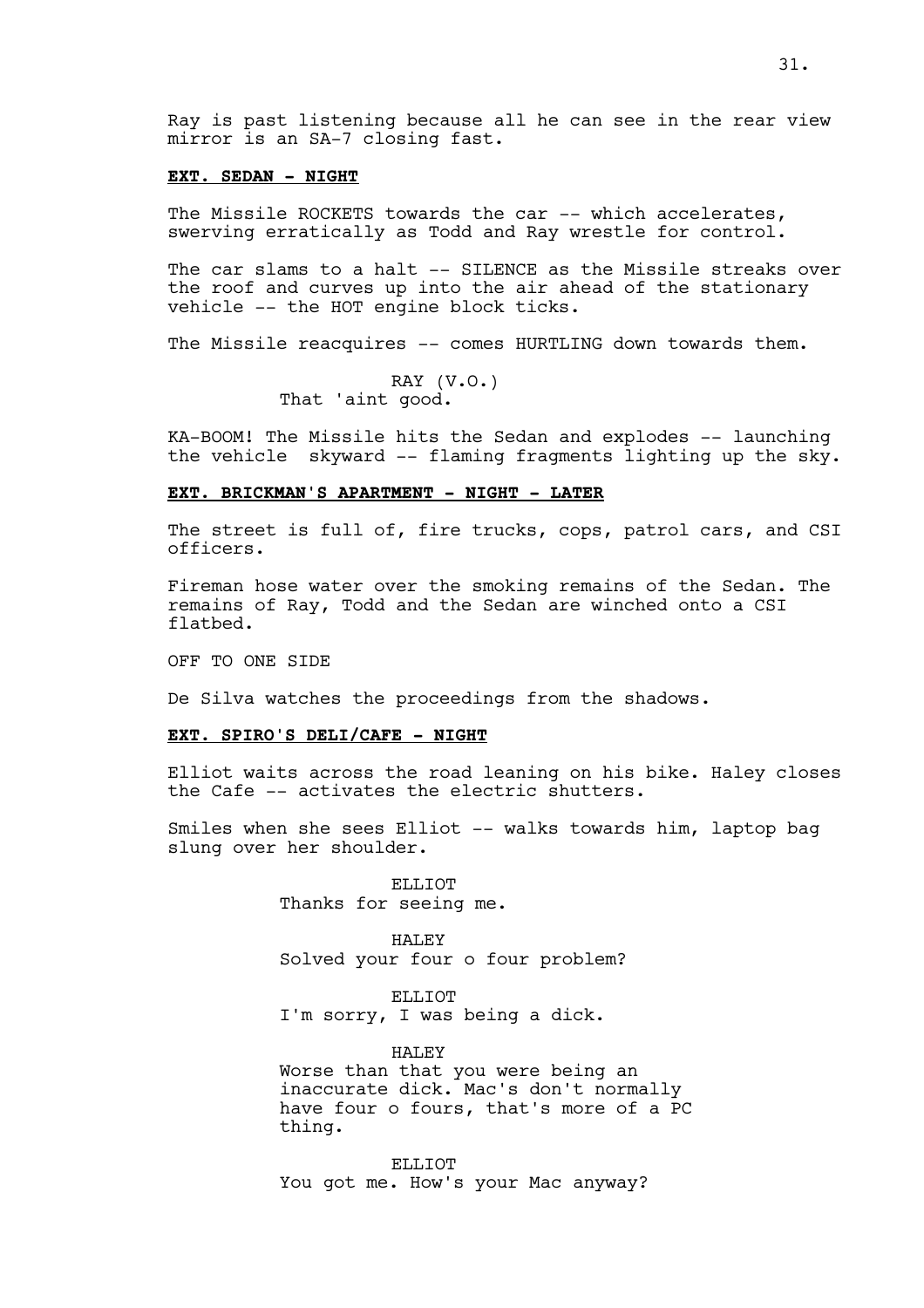HALEY Great thanks.

ELLIOT It might need optimizing, I didn't have time to do a full installation.

HALEY Okay, and how long would that sort of thing take?

ELLIOT Couple of hours.

HALEY Long enough for a dinner then?

Elliot smiles. Which is when the two MEN come out of nowhere.

One of them grabs Haley's computer bag, the other takes a swing at Elliot with a baseball bat.

Haley screams -- Elliot grabs the bat, uses the momentum to flick his assailant over one shoulder, swings the bat round into the other MAN'S knee.

There's a crack as bone shatters -- he hits the floor screaming, clutches his mangled knee.

The other man gets up, dazed -- reaches into his jacket -- it's the last thing he does -- Elliot hits him with a short jab to the nose, he hits the ground, eyes rolling up in his head.

The other man starts to crawl away -- Elliot grabs him by the hair -- slams his head onto the pavement -- he groans and goes limp. They both look like ex-military -- hard faces and bodies.

Elliot picks up Haley's bag.

ELLIOT

You okay?

Haley nods -- still shaken.

HALEY That was awesome. How did you...

ELLIOT Just got a few lucky punches in.

HALEY Lucky for me. What did they want?

ELLIOT Anything they could get, just muggers wanting to score.

Elliot looks around -- concerned.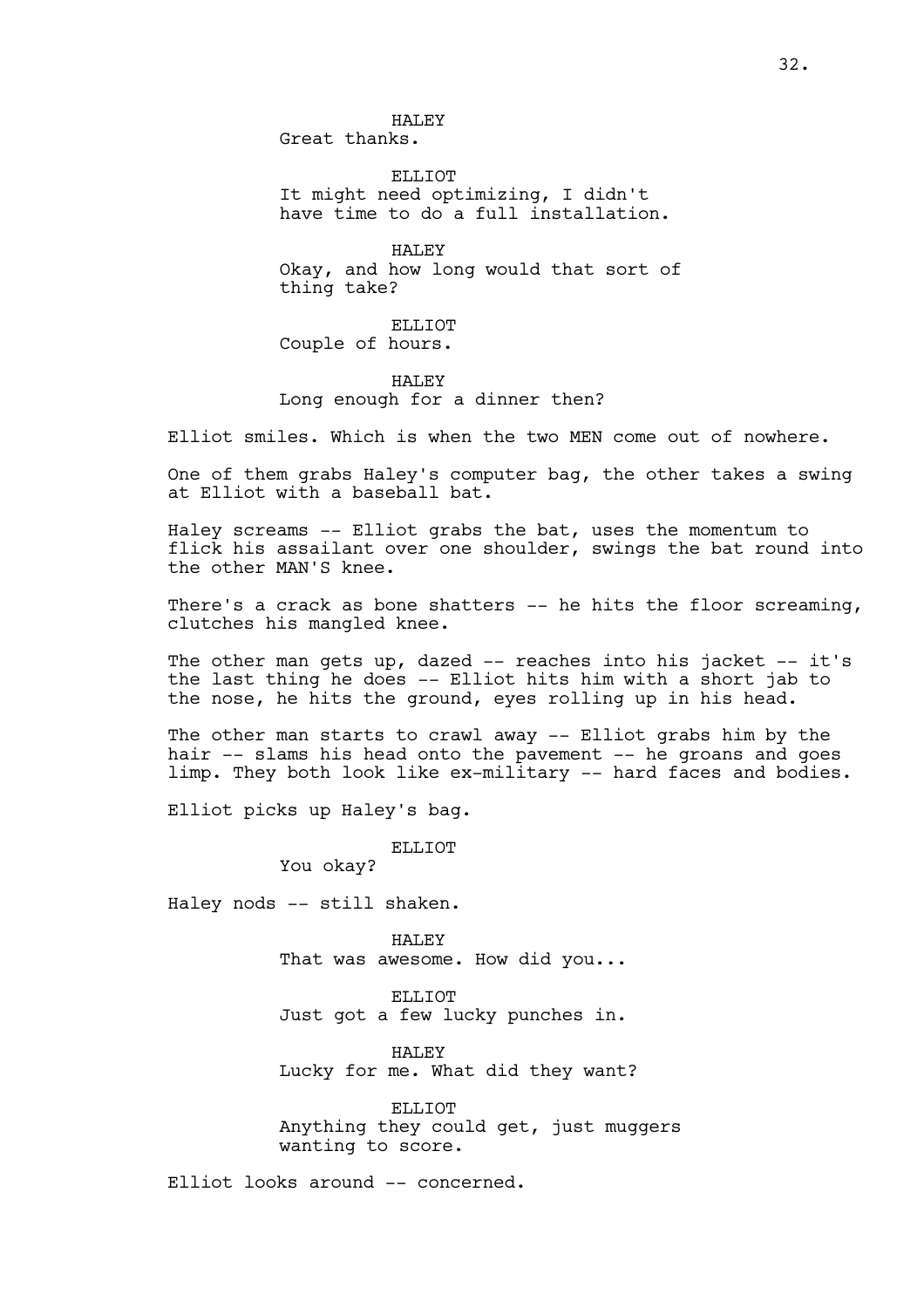HALEY Do you mind if we take a rain check on the dinner...

ELLIOT Sure, I'll give you a lift back.

HALEY Thanks...for everything.

She leans forwards and gives him a kiss -- it becomes a long one. A man on the ground groans. She breaks off.

> HALEY (CONT'D) Do you mind if we...

Elliot nods. Hands her a helmet from his bike.

ELLIOT

I'm not mad on crowds myself.

# **INT. HALEY'S APARTMENT - BEDROOM - NIGHT**

Elliot and Haley lie entwined together. Haley wears a dreamy expression -- things have gone well. She sits up on one elbow, looks at him. He opens his eyes.

ELLIOT

What?

HALEY I was just thinking what a great operating system you have.

ELLIOT Yeah? What's wrong with my firmware?

HALEY Enough with the analogies.

Elliot sits up.

ELLIOT Look Haley...

HALEY

Uh Oh, that doesn't sound good.

ELLIOT You need to know some things...

HALEY You're married.

ELLIOT No, but I'm involved with some people who aren't very nice.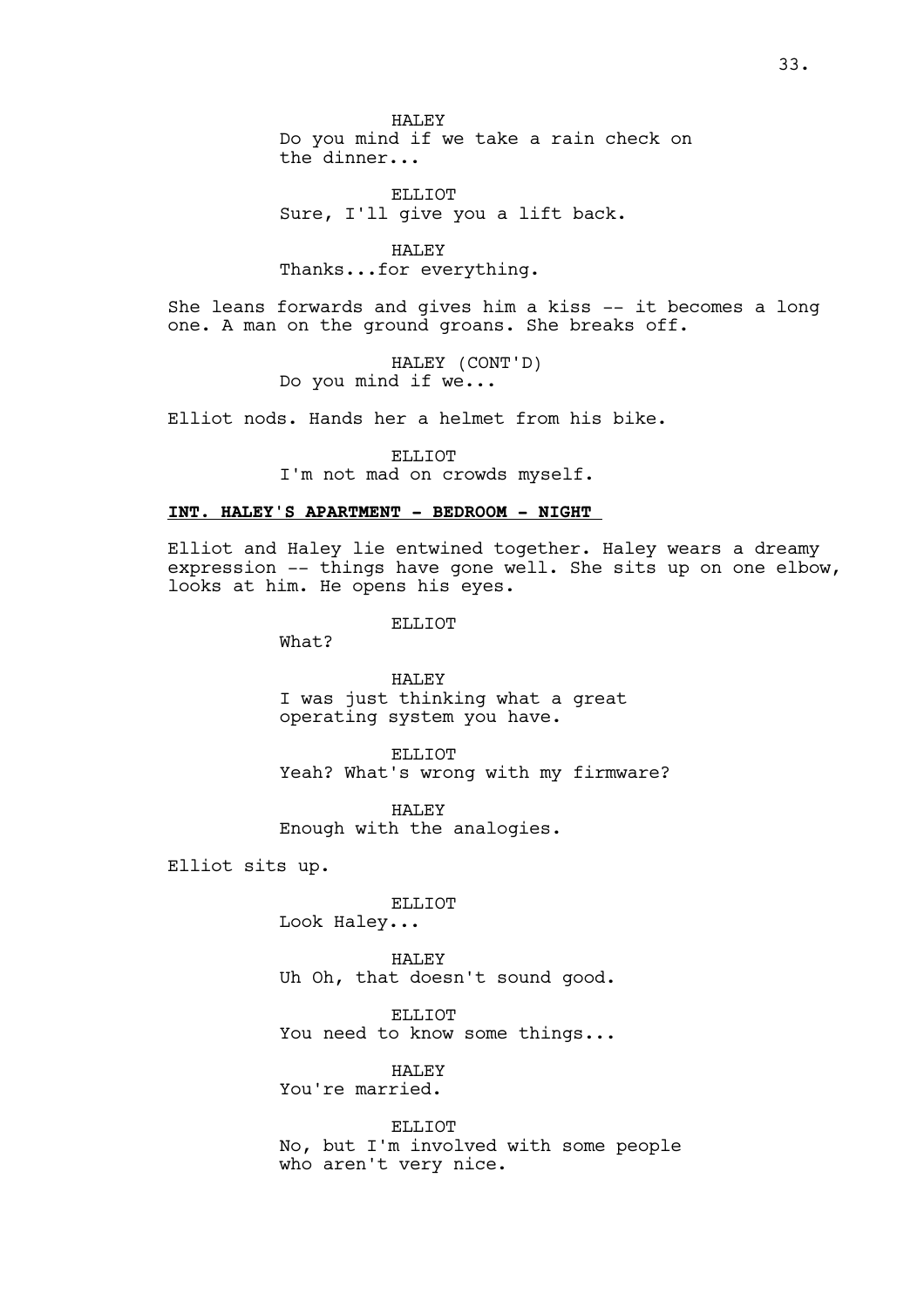#### HALEY

We all have people in our life that can make things difficult for us.

ELLIOT It's more serious than that.

HALEY Either this is bullshit, or I may not see you again, either way, I want to remember tonight.

She starts to kiss him, he responds, they fall back down onto the bed.

#### **EXT. BRICKMAN'S APARTMENT - NIGHT**

Elliot coasts to a halt outside -- parks his bike up. The apartment is dark -- Elliot looks around -- no one in sight. He heads to the front door -- rings the bell -- tries the door.

It swings open.

#### **HALLWAY**

ELLIOT

Leon?

He moves along the hallway -- tries a light switch -- nothing doing.

ELLIOT (CONT'D)

Leon?

He reaches the living room -- opens the door...

# **LIVING ROOM**

Wind blows through the broken window -- the curtain FLAPS. A motionless BODY lies on the floor.

#### ELLIOT

Leon!

He runs over to Brickman-- kneels down beside him -- feels for a pulse -- the body GROANS!

> **BRICKMAN** I ain't dead yet. Tried to mend a fuse, don't feel so good.

Brickman's face is grey, dark shadows beneath his eyes.

ELLIOT You need to get to a hospital.

Elliot picks up the phone and dials 911.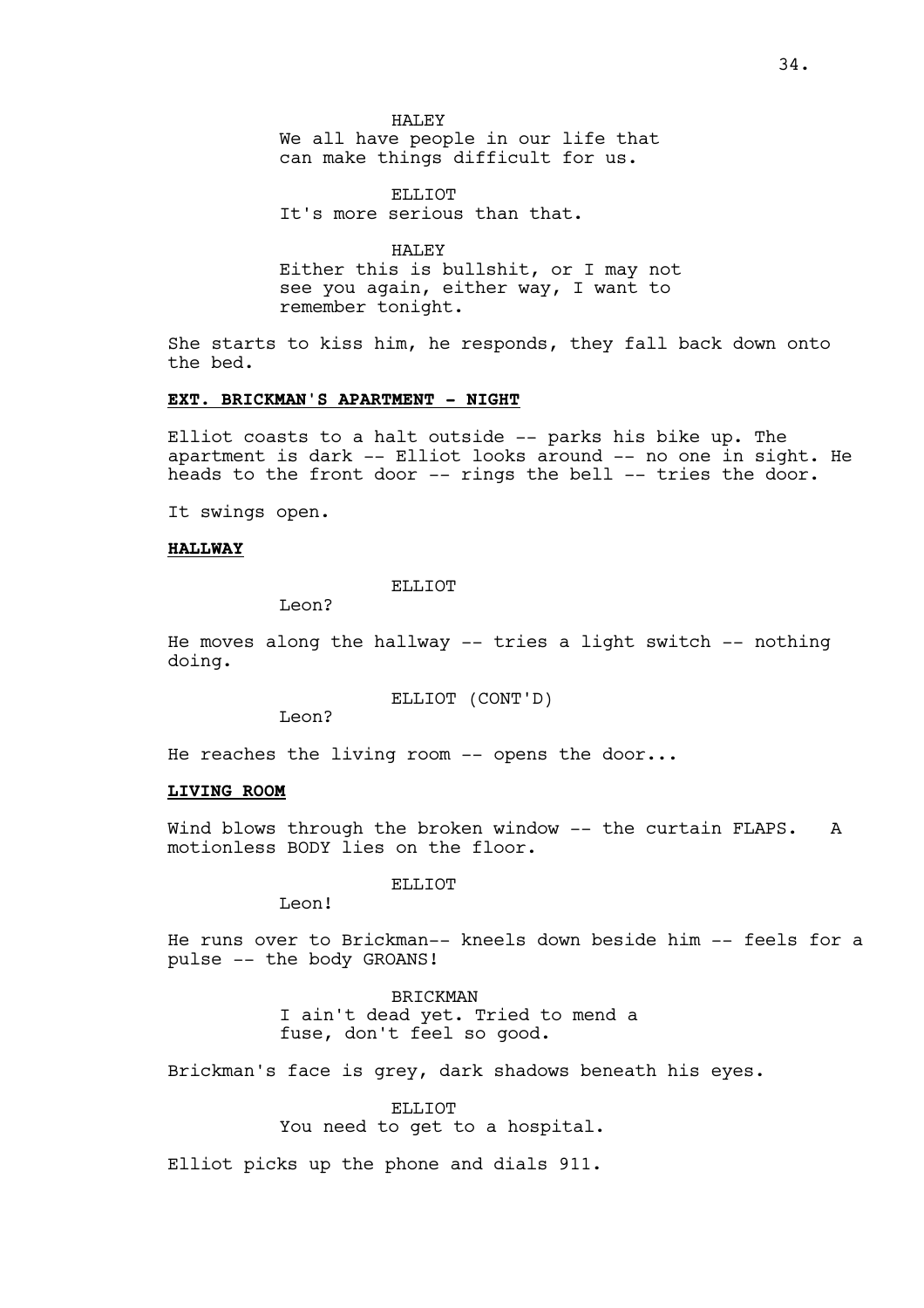ELLIOT (CONT'D) Yes, I need an ambulance ...suspected heart attack..., I'm at 133, 142nd St, Hamilton Heights...

# LATER

Brickman is sitting up in the wheelchair -- sips water from a glass, shivers -- Elliot relights the gas fire, puts a rug over his legs, keeps him talking.

> ELLIOT (CONT'D) So that's why they drove off...

**BRICKMAN** An SA-7 has a five hundred metres minimum range...just like a bullet it needs to reach the correct velocity to be effective.

Brickman's eyes droop -- he struggles to keep them open. Elliot shakes him -- forces him to keep talking.

> ELLIOT Why were you taking pictures that night in the desert?

#### BRICKMAN

I didn't want to be a soldier anymore...I'd seen enough killing to last me a lifetime...wanted to be a photo journalist ...thought if I left the service with a good story I could get a job with one of the illustrated magazines...Time maybe...

ELLIOT That's why you didn't stay behind the tank.

BRICKMAN Just need to sleep.

ELLIOT Hang in there Leon.

Brickman is fading fast -- the sound of an approaching siren grows -- the room is filled with blue and red light -- Brickman stares sightlessly at the ceiling.

WHITTEOUT

DOCTOR (V.O.)

Clear!

The CRACKLE of electricity jerks us into...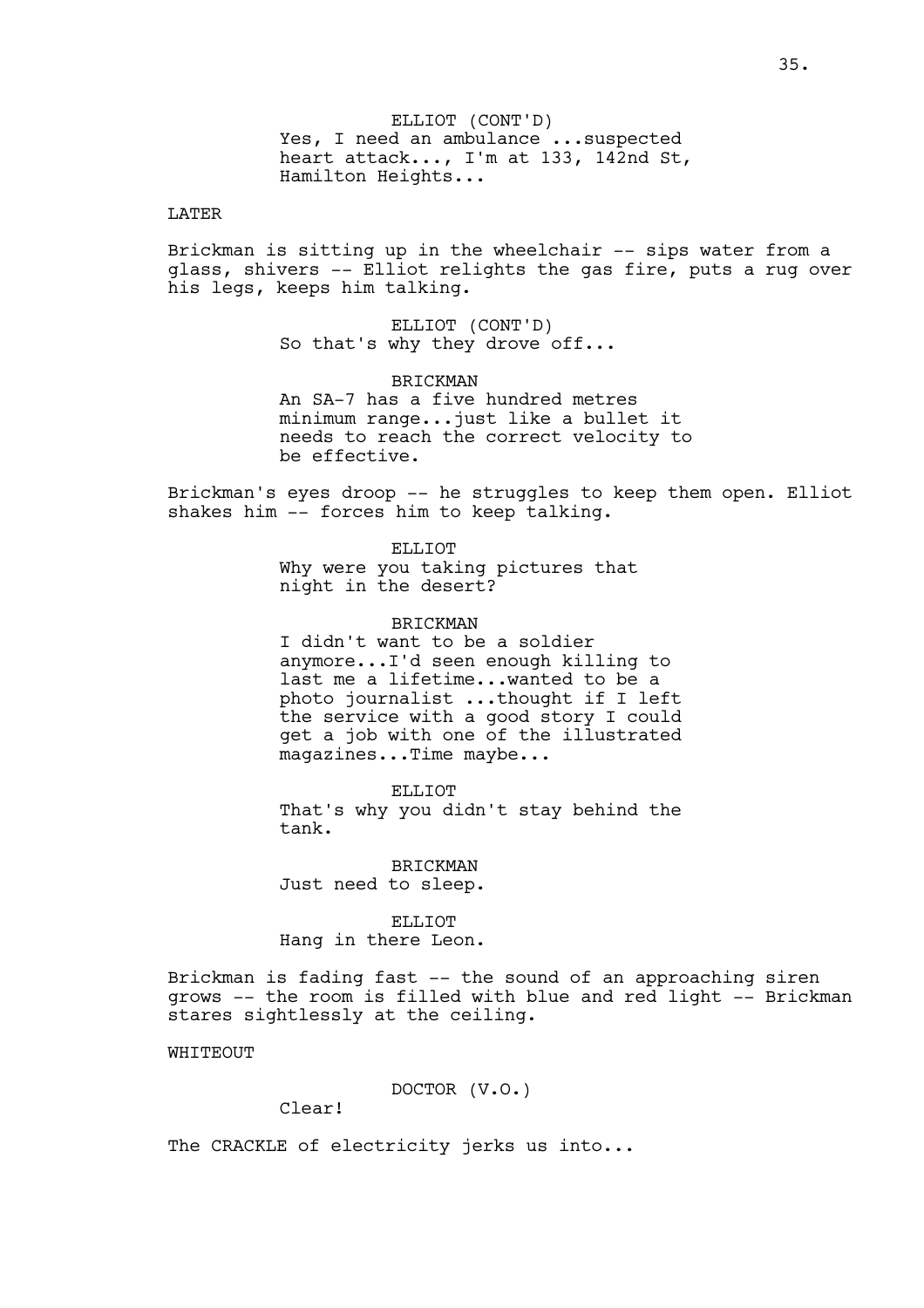## **INT. CEDARS-SINAI HOSPITAL - CCU - DAY**

A BRIGHT light floods into the room through a window to the left of a BED where Brickman lies asleep.

Heart monitoring equipment BEEPS -- a drip snakes down to his arm. There's a portable DE-FIB box and some other electronic monitoring equipment on a table next to him.

Dr Carmen Leoni checks his chart. Elliot sits on a chair beside the bed.

> ELLIOT How's he doing?

CARMEN Piece of shrapnel near his heart, shifted...we had to operate. We got it out in time. He just needs to rest up.

ELLIOT He doesn't do rest very easily.

CARMEN I know. Don't stay too long.

She leaves -- closes the door behind her with a CLICK! Brickman's eyes flick open.

> ELLIOT Gave us a bit of a scare there old man.

BRICKMAN Now I know how it feels to be defragged.

He tries to sit up.

ELLIOT Whoa Soldier, at ease.

Brickman gestures to a jacket on a chair by the bed.

BRICKMAN

My pocket...

Elliot reaches into Brickman's jacket pocket -- pulls out an envelope -- the word "HELEN" in faded letters on the front.

> BRICKMAN (CONT'D) You need to disappear.

Elliot opens the envelope -- takes out some keys. He pulls a photograph out. Same as the one in the apartment -- Brickman and the smiling woman hugging on the "HELEN".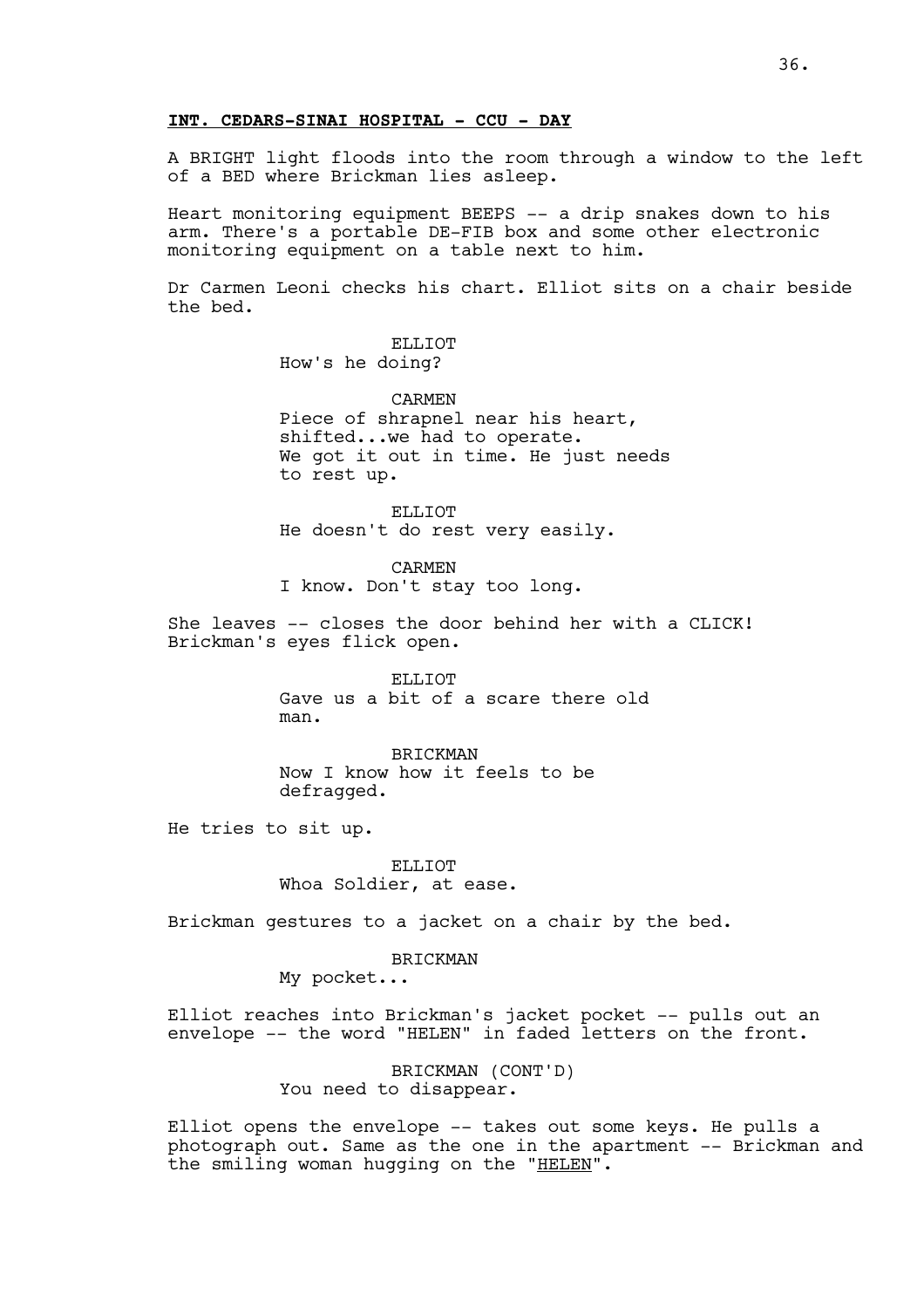ELLIOT Who was Helen?

BRICKMAN Another life my friend.

ELLIOT

Married?

BRICKMAN

Nearly.

ELLIOT What happened?

BRICKMAN The war...it changes you, she didn't like the new me...hell I wasn't mad about him either. (a long beat, then) She met someone else. (beat) Florida's nice this time of year, fishing's good and it's warm.

ELLIOT Don't go all Midnight Cowboy on me, you're gonna make it.

BRICKMAN Listen to me, whatever's going down here Stone isn't in it alone. That installation in the desert, that was

Elliot slides another internet picture across to Brickman. A picture of GRANITE DISTRIBUTION.

> ELLIOT (O.S.) Stone's on the board.

military, I'm sure of it.

Elliot produces another picture. Armoured trucks leaving from Granite, the name on the side of the trucks is ZOOT SECURITY.

> ELLIOT (CONT'D) Zoot Security work for the government, they move money around.

Brickman studies the photographs.

BRICKMAN Place is a fortress.

ELLIOT.

Granite Distribution is a storage facility for the federal reserve. It's where they store the cash for the pentagons' black budget projects ...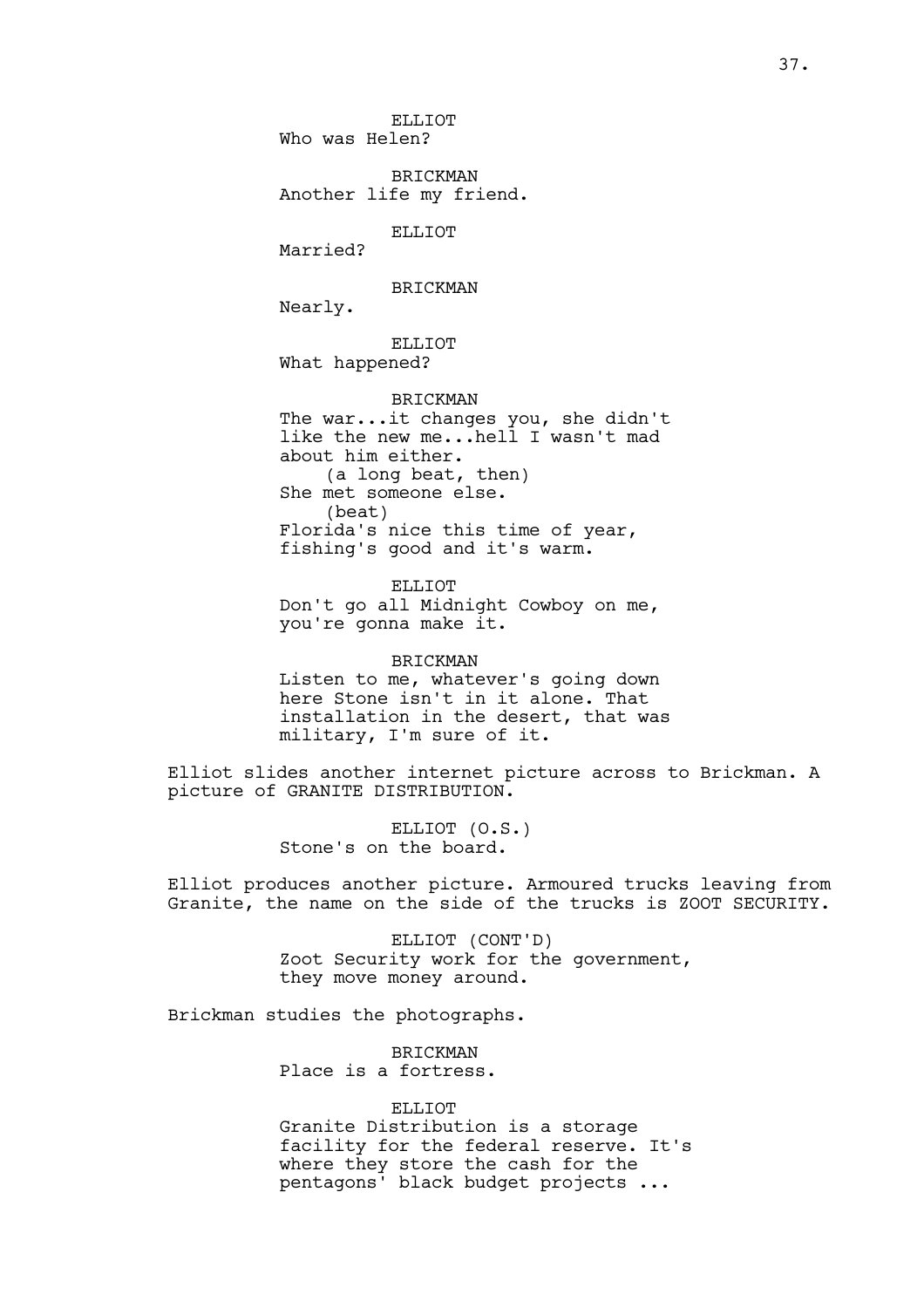## BRICKMAN

Stealth bombers and shit, billion dollar money pits. If Stone's connected to the government you're gonna need to do more than disappear, you're gonna need plastic surgery.

Elliot puts the two printouts next to each other, Digit Alley separated by a construction site from Granite Distribution. He taps the printouts with his finger.

> ELLIOT (V.O) I need to get in here.

# **EXT. GRANITE DISTRIBUTION - ESTABLISHING - DAY**

A three story concrete block, reinforced girders sweep around the armored glass slots that serve as windows.

## **INT. GRANITE DISTRIBUTION - CASH VAULT - DAY**

MONEY lots of it -- shrink wrapped, stacked on LASER GUIDED pallets -- under a fluorescent sky.

ROBOTS move billions of DOLLARS around this three story steel fortress.

CHANGE OF ANGLE

LASER machines cut and seal blocks of money into PLASTIC wrapping -- conveyor belts them to waiting pallets. Scissor lifts place the pallets of money onto shelves.

## **INT. GRANITE DISTRIBUTION - CONTROL ROOM - DAY**

High tech -- Two OPERATORS man monitors showing the vault and the robots moving around -- other screens display the money palets as computer icons -- total value, one hundred billion.

Another bank of monitors shows the outside world.

### INSERT SCREENS

Huge DUMPER TRUCKS shift earth, EARTH MOVERS level the ground with vast SCRAPERS -- concrete is poured into foundation pilings.

The remains of a Multi-Story car park are being demolished. A PILE-DRIVER slams into the ground with tremendous force. Triggering ALARMS in the warehouse car park.

BACK TO SCENE

An electronic alarm beeps from the control desk.

OPERATOR 1 I'm gonna back the sensitivity off while they're using the pile driver.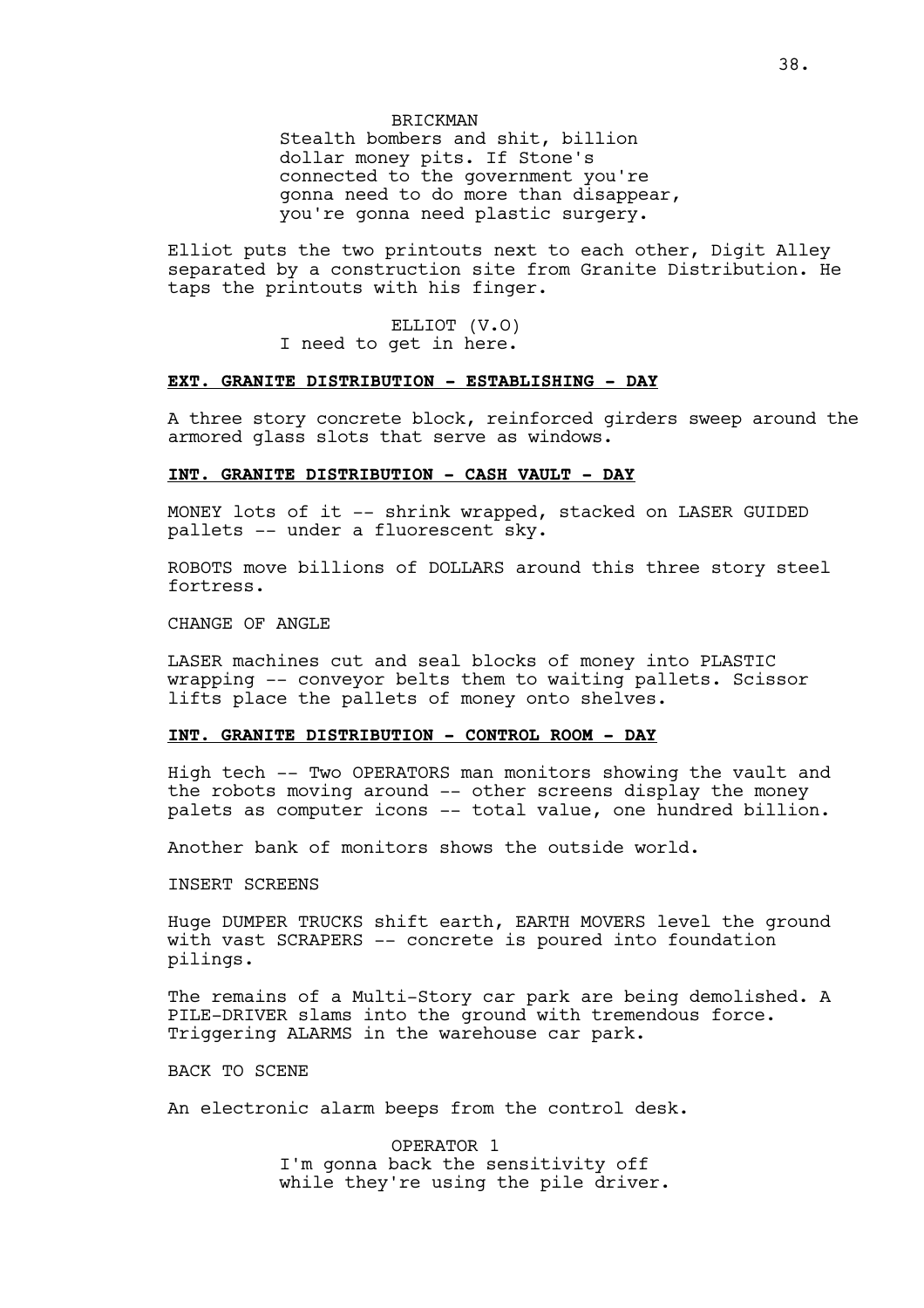The other OPERATOR looks up from a magazine.

OPERATOR 2 Fine by me, it 'ain't likely Tom Cruise is gonna drop in.

## **EXT. CIA HEADQUARTERS - LANGLEY - VIRGINA - DAY**

A Grey concrete mass blighting the landscape.

## **INT. SITUATION ROOM - DAY**

Three MEN sit around an oblong table, MARTIN FREEMAN, JACK LANDIS and C.I.A Deputy Vice Director JOHN MADLEY, he's in charge. They're on a conference call.

> MADLEY I'm here. So is Jack Landis and Martin Fulmen. We understand you want to take this private?

VOICE (V.O) Under the circumstances yes.

MADLEY

You know I'm against private contractors, they can turn around and bite you on the ass.

VOICE (V.O) You have an alternative?

#### FULMEN

Martin Fulmen here. We have an operative, black ops specialist, off the books but under our control...it's a deniable source, and expendable if necessary.

A long pause.

VOICE (V.O) Your call.

Madley looks around -- wanting full agreement -- heads nod.

**MADLEY** Okay, we'll handle it this end. (beat) Download and delete?

VOICE (V.O.)

Yes.

The line goes dead. Madley hits an intercom key.

MADLEY Send him in.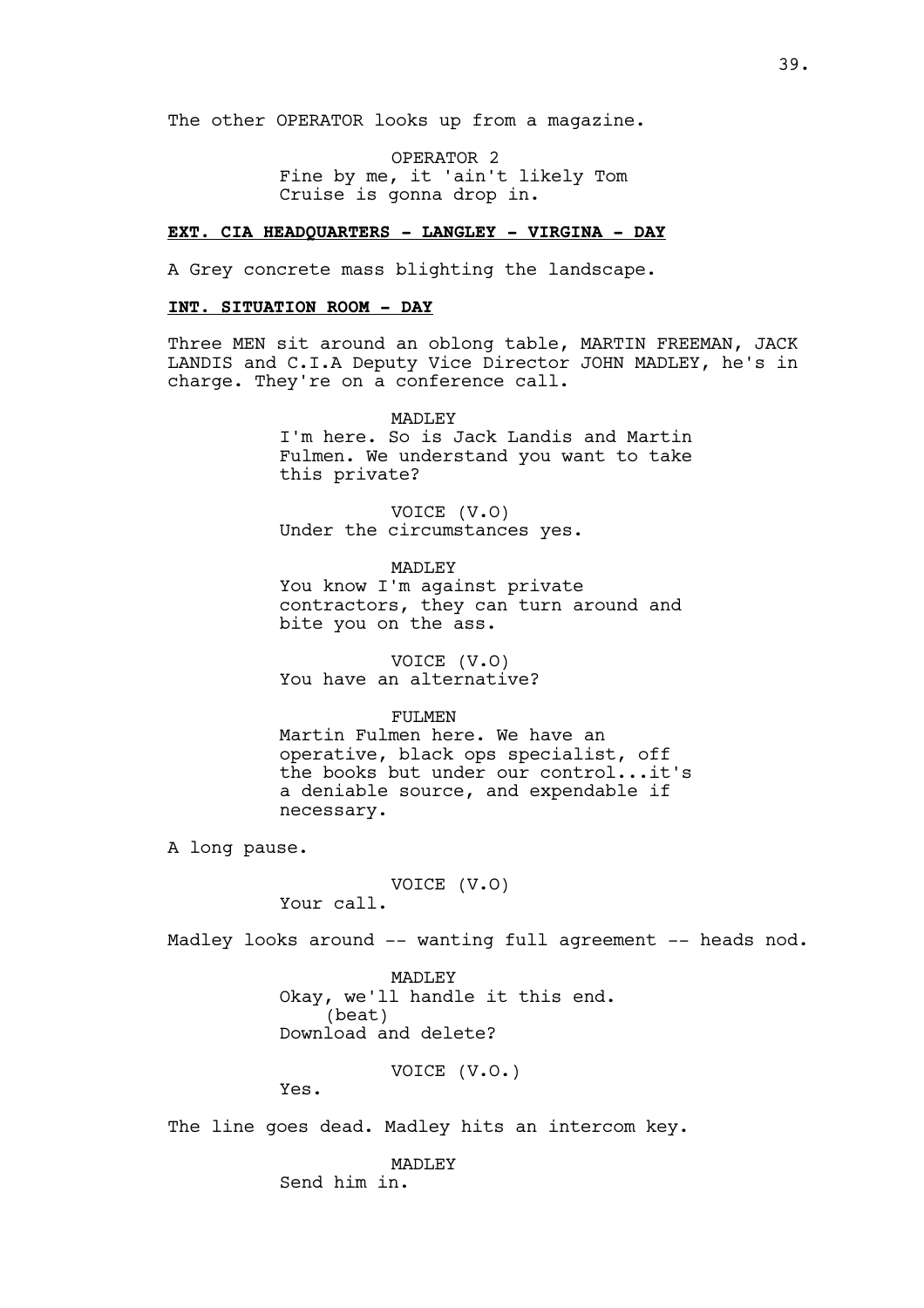He looks around the room.

MADLEY (CONT'D) We push the button on this guy we better be ready to mop up.

The door opens. De Silva comes in. Madley gestures for him to sit down. Slides a folder across the table.

De Silva sits, flicks open the cover -- Elliot's face stares out at him -- a flicker of recognition from De Silva.

> DE SILVA A Computer tech? What did he do, illegal porn sites?

Silence.

MADLEY You have the file.

DE SILVA The file only has what you've put in it. Is he more dangerous than he looks?

Madley looks at the others, they shrug -- over to him.

MADLEY We've been getting a lot of chatter recently from our Middle East friends...word is he's one of their assets.

DE SILVA Okay. Is this your first attempt? You know how I hate sloppy seconds.

MADLEY No, this is a virgin retirement plan.

DE SILVA Why not call it a Retirement Investment Plan, then you could call it R.I.P., I know how you guys love your acronyms.

Blank stares all round. De Silva shrugs.

DE SILVA (CONT'D) Just a thought.

# MADLEY

Your account will be credited within the hour...I assume you won't be charging us for your humourous input.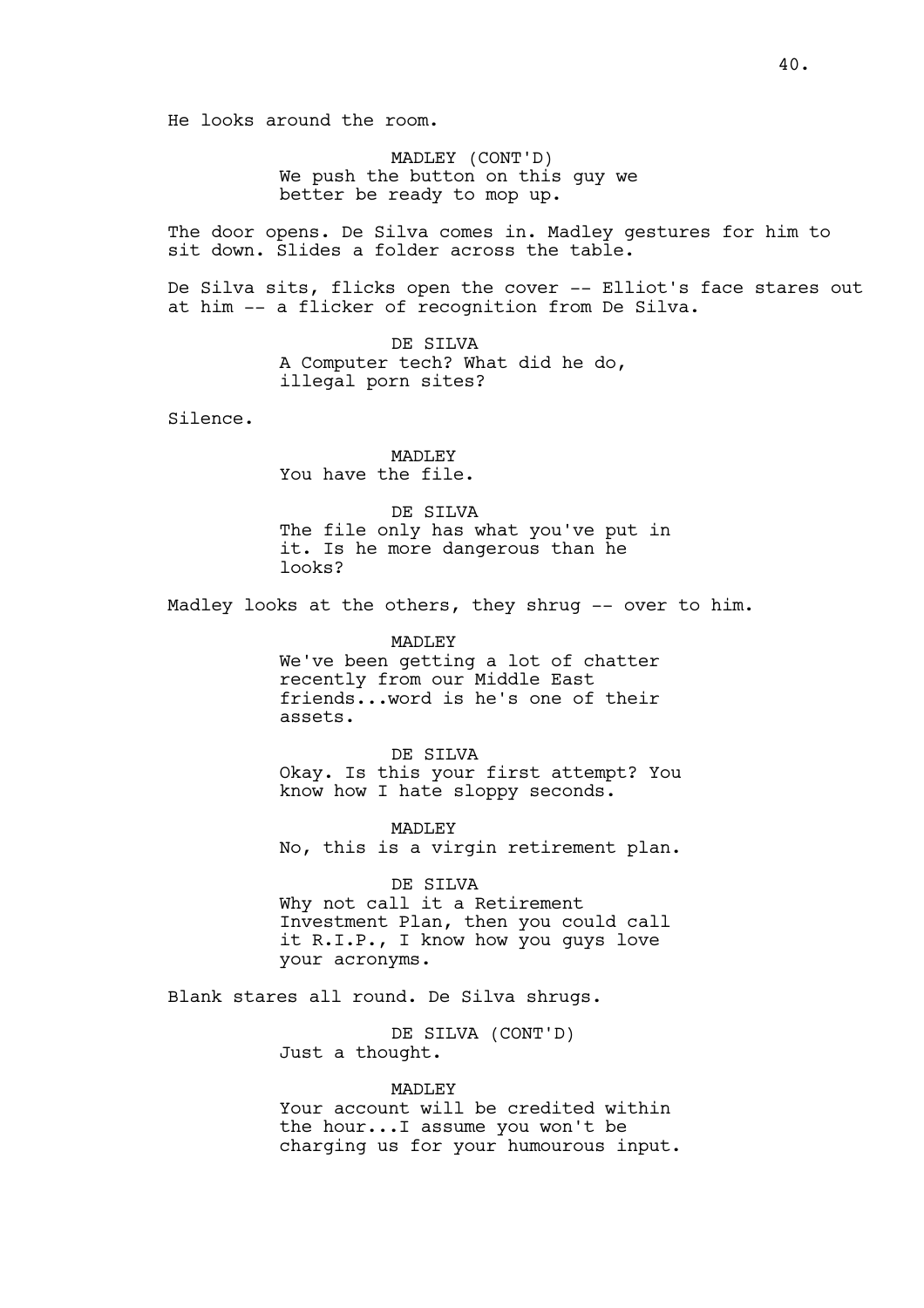De Silva exits. His humorous demeanor doesn't reach his eyes. They're like flint. The door closes behind him.

> MADLEY (CONT'D) Are you sure about him?

FULMEN We can have him shadowed.

MADLEY

How good is he?

FULMEN Iraqi's captured him during Desert Sabre...tortured him for five days straight...

MADLEY He tell 'em anything?

FULMEN

When the marines went into the compound to get him out they were too late...

Madley looks puzzled.

FULMEN (CONT'D) They found twelve of them dead, he took five out hand to hand, the rest with whatever was lying around...killed one of them with a rat's skeleton for Chrissake. (beat) So to answer your question, I wouldn't want to cross him.

Off Madley.

## **INT. SCIENCE SHACK - DAY**

A small cluttered shop racked out with new and used scientific instruments. The owner, one JED "SMILER" JONES (40s), with the nervy sunken eyes of an insomniac.

> SMILER I got Gold coated, tungsten, Molybdenum, Nickel or Aluminum.

ELLIOT. Ion beam sputtered coating, Gold or Molybdenum if you've got it.

Smiler pulls some small wooden boxes down -- opens one to reveal some circular mirrors set into velvet lined slots.

**SMILER** 

Good choice.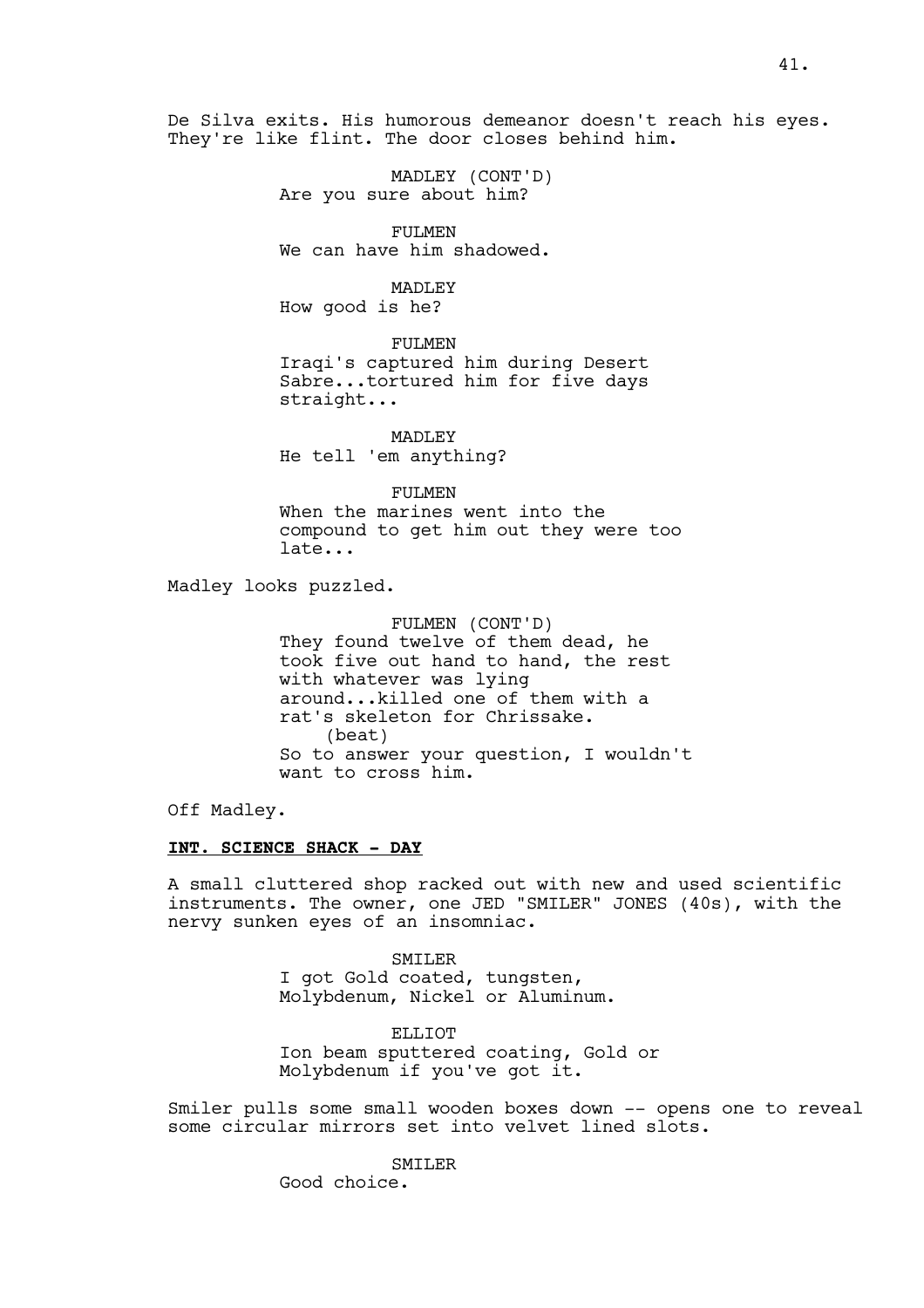He pulls a mirror out, hands it to Elliot.

ELLIOT Okay. Give me a couple of cube beam splitters as well.

SMILER

Non-Polarized?

Elliot nods, peels off some dollars.

SMILER (CONT'D)

Cash, sweet.

Elliot puts the equipment into a ruck-sac and leaves.

## **EXT. CEMETARY - DAY**

A light dusting of snow -- a white ANGEL looks down on the kneeling figure of Elliot. He scrapes some snow from a headstone revealing an inscription.

MICHAEL MACARTHY July 30th 1948 to Feb 18th 1991.

"Peace at last"

ELLIOT Nearly time Dad. I'm going to bring them down like I promised Mom.

And then he's up and gone -- walking through the cemetery until he's swallowed up by the whiteness.

#### **INT. GENERAL GLYNT'S CAR - DAY**

It's dark in here. Glynt sits next to Johansson, he looks serious.

> GLYNT Stone's becoming a liability.

JOHANSSON You want me to rein him in?

GLYNT Not yet, we might need him to earn a meda<sup>1</sup>.

JOHANSSON

Then what?

Glynt slides a couple of sheets over to him -- they contain details and headshots of Elliot and De Silva.

> GLYNT That pussy Madley has brought De Silva in to take Elliot out...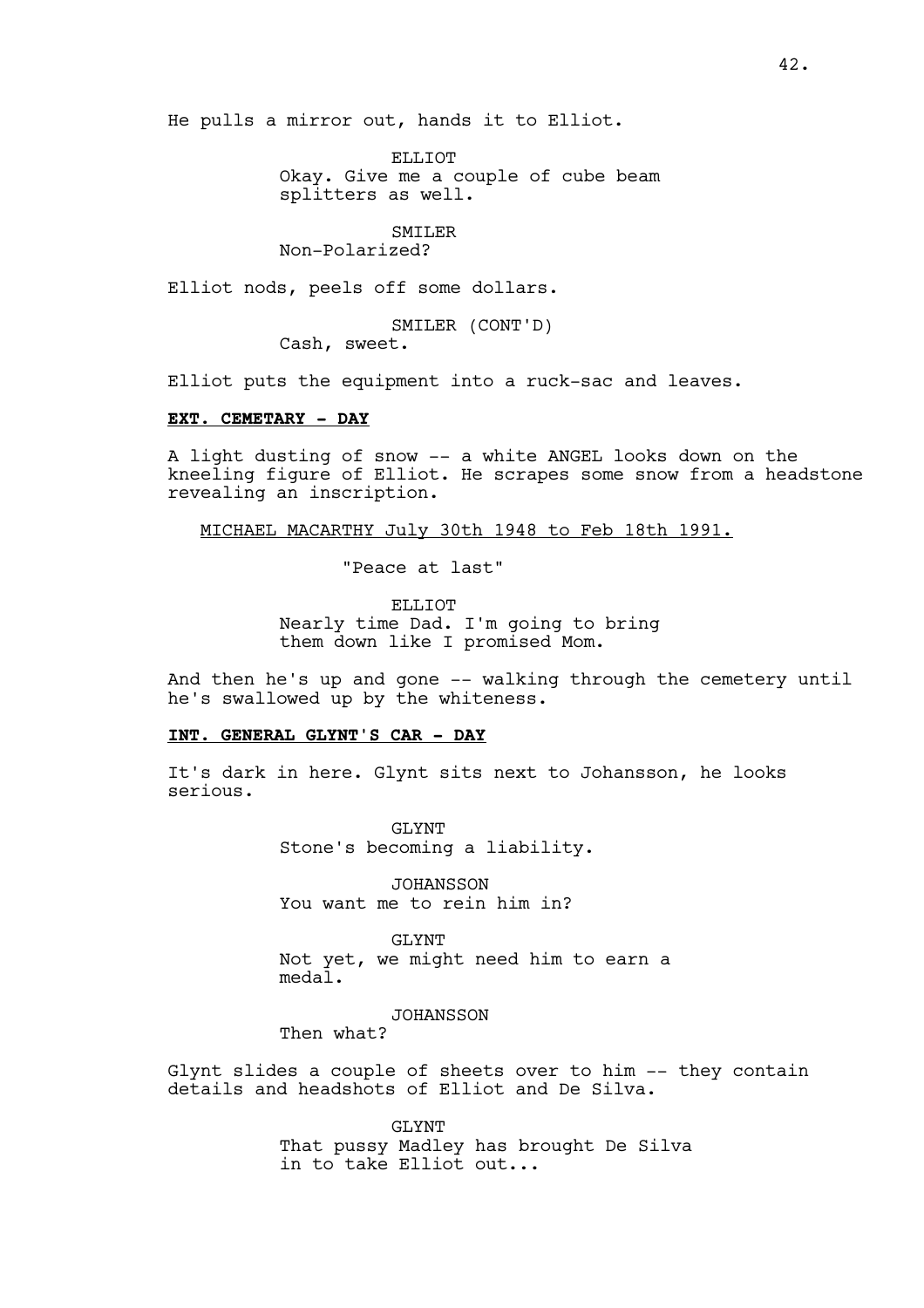Johansson processes this.

JOHANSSON And he's also working for Stone?

GLYNT

De Silva doesn't have a problem taking money from two paymasters for the same contract.

Johansson studies the paperwork. Reacts to the information.

GLYNT (CONT'D) Do you have a problem?

Johansson looks at him -- eyes hard.

**JOHANSSON** 

No Sir.

GLYNT If De Silva leaves any loose ends, tie them up...then do him.

Glynt hands him a small device with a screen.

GLYNT (CONT'D) Stone had a tracker put on Elliot. Find him and De Silva won't be far behind.

# **EXT. PARK - DAY**

De Silva sits on a park bench talking on his Cell.

DE SILVA ...I watched the cops scrape Laurel and Hardy from a car that ate a SAM-7. (listens) Guy that was with him is in Cedars intensive care unit with a cardiac condition. (listens) You still want me to...Okay.

He cuts off the caller.

# **INT. CEDARS-SINAI HOSPITAL - CORRIDOR - NIGHT**

De Silva, wearing a white Doctors coat and a stethoscope heads down the corridor -- flicks a look at a piece of paper with a ROOM number on it: 66. Sees a Nurses station ahead.

He looks into a room -- an OLD LADY dozes -- he ducks in and hits her call button -- slips back out.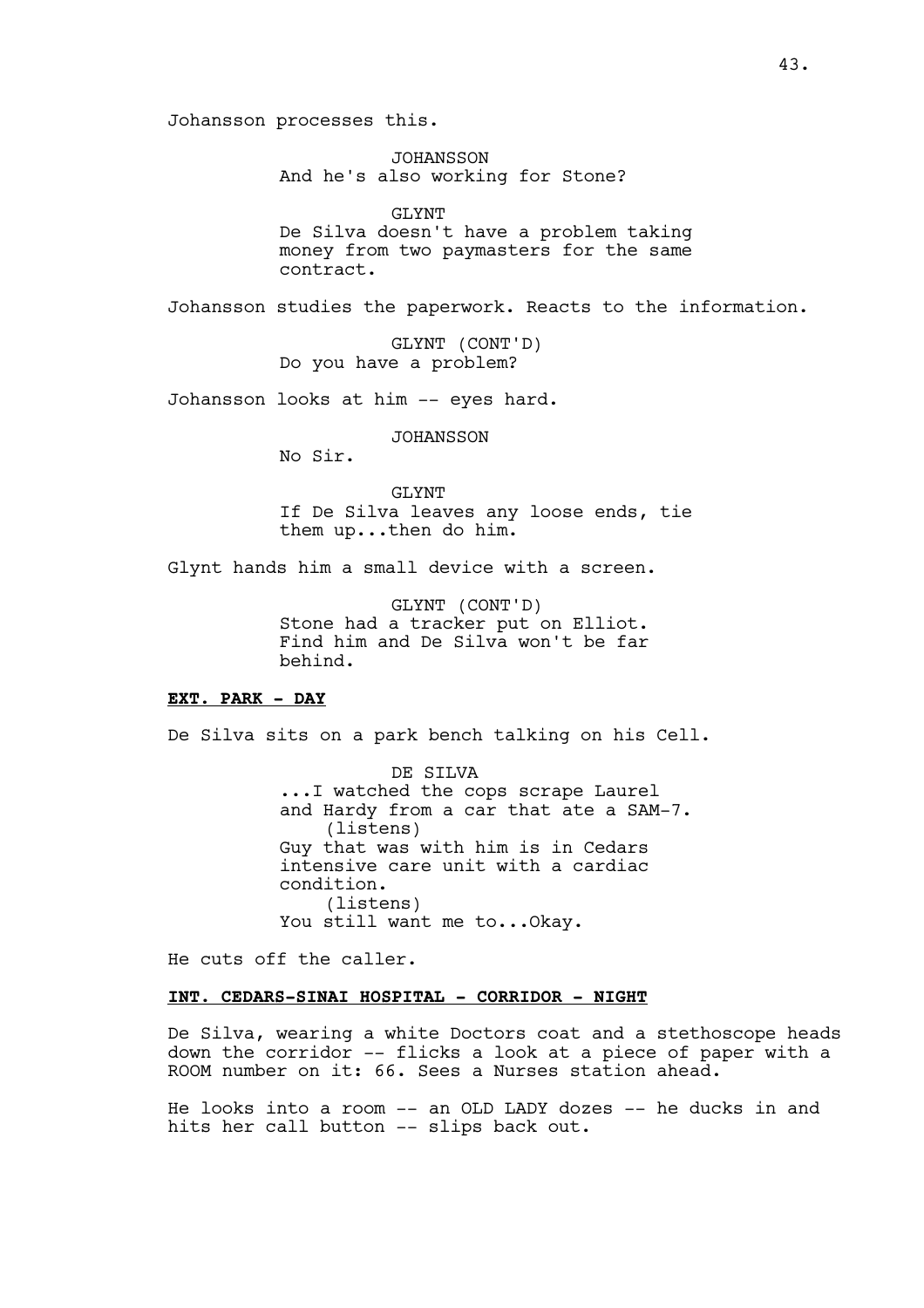The nurse heads away from her station -- passes him. De Silva, nods to her -- waits until she goes into the room -- darts into...

## **INT. ROOM 66 - NIGHT**

Brickman sleeps -- a nebulizer mask helps him breath -- the monitors beep.

De Silva comes in switches off the monitoring alarm -- pulls some leads out -- produces a syringe from his pocket -- moves over to the drip -- preparing to inject into the line.

As he stretches out his arm Brickman's hand shoots out - crushes his forearm in a steel grip -- eyes flicking open.

De Silva tries to get his arm free, but it's held in a vice. The syringe clatters to the floor.

Brickman grabs at the drip stand -- smashes it into the side of De Silva's head -- De Silva eats the pain, grabs the stand.

Forces it down onto Brickman's NECK, choking him.

Brickman thrashes around trying to get a purchase on the bed and break free from the deadly hold.

His flailing hand rips at De Silva's shirt -- tearing it open, revealing swinging dog tags -- he's weakening now.

Gasping for breath -- his flailing hand connects with something.

The DE-FIB unit.

Fingers hit a button -- readouts display CHARGING -- capacitors whine.

De Silva pushes harder.

Brickman slams the defibrillator pad onto the metal drip stand. BANG! They're both blown apart -- sparks arcing between their DOG TAGS as they are fused together.

De Silva crashes to the floor, ripping Brickman's Dog Tags off with his momentum -- Brickman slumps back on the bed.

De Silva groans, pulls himself up from the ground -- looks at the Dog-Tags -- sees the name -- eyes widening in recognition.

## **MEMORY FLASH**

### **EXT. ARABIAN DESERT - NIGHT**

Lieutenant Leon Brickman on the ground fighting for life -- a SOLDIER beside him turning towards us -- the young, frightened face of Vincent De Silva -- BLOOD pouring from a gash on his forehead as he yells.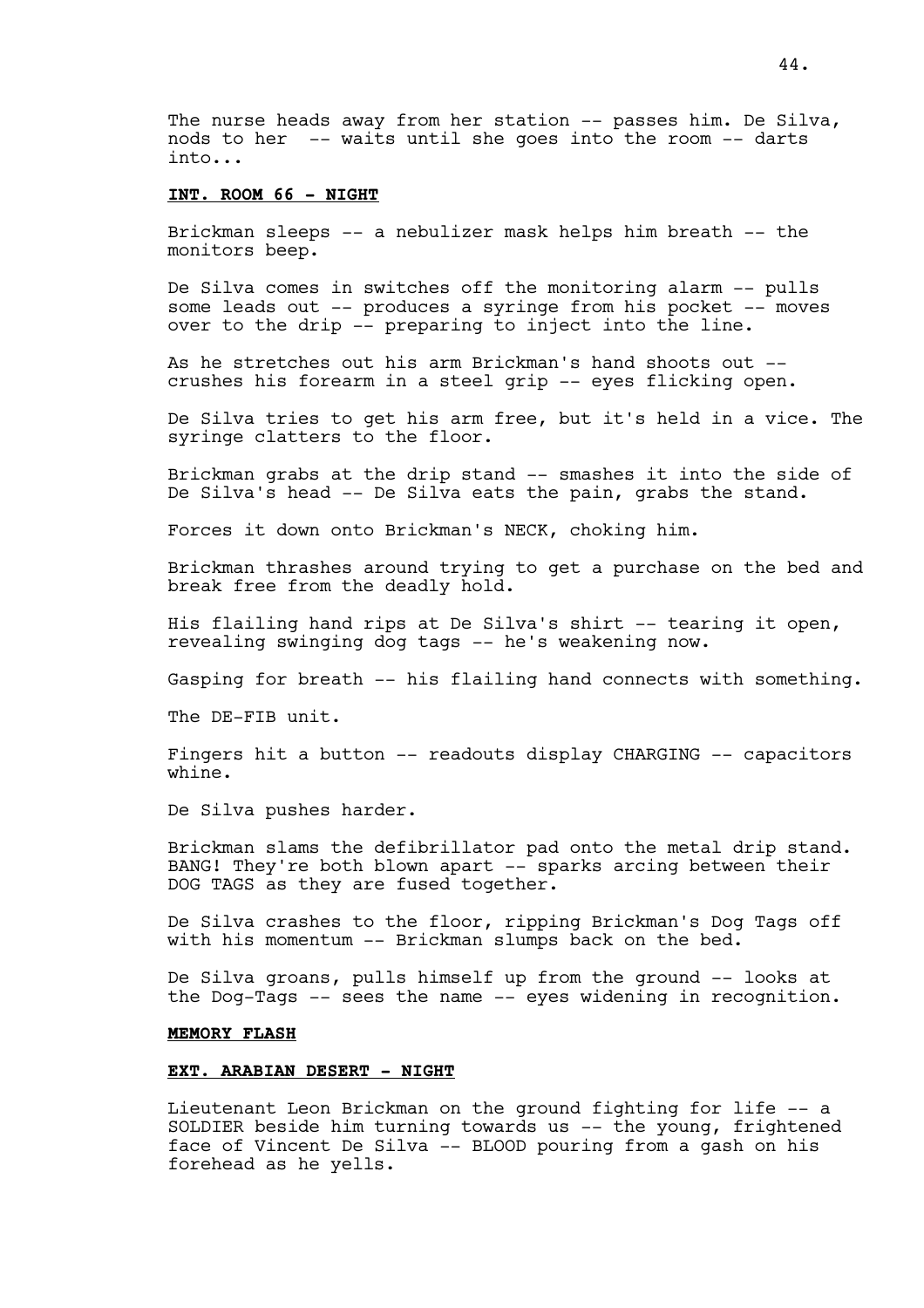DE SILVA

Medic!

BACK TO PRESENT

## **INT. ROOM 66 - NIGHT**

The lights are now on.

DE SILVA Lieutenant Brickman, what the hell?!

#### BRICKMAN

De Silva?

De Silva slumps down onto the chair next to Brickman.

DE SILVA You look older.

BRICKMAN And you got ugly, Jeez.

Brickman massages his bruised neck, winces.

DE SILVA I didn't know it was you.

# BRICKMAN

That's okay, I'd hate you to have murdered the wrong guy. Since when did you start killing people for pleasure.

DE SILVA

I was a mess when I came back, shrapnel screwed my head up. I went off the rails, had a shit load of debt, loan sharks on my back. (a long beat, then) A guy raped and killed a young kid, got off on a technicality...parents wanted justice. I did a deal.

BRICKMAN You do this full time now?

DE SILVA It's a living, and there's less boot cleaning than at Pendleton.

BRICKMAN Private or government?

# DE SILVA

Bit of both.

Brickman nods. Looks at De Silva, some past pain showing.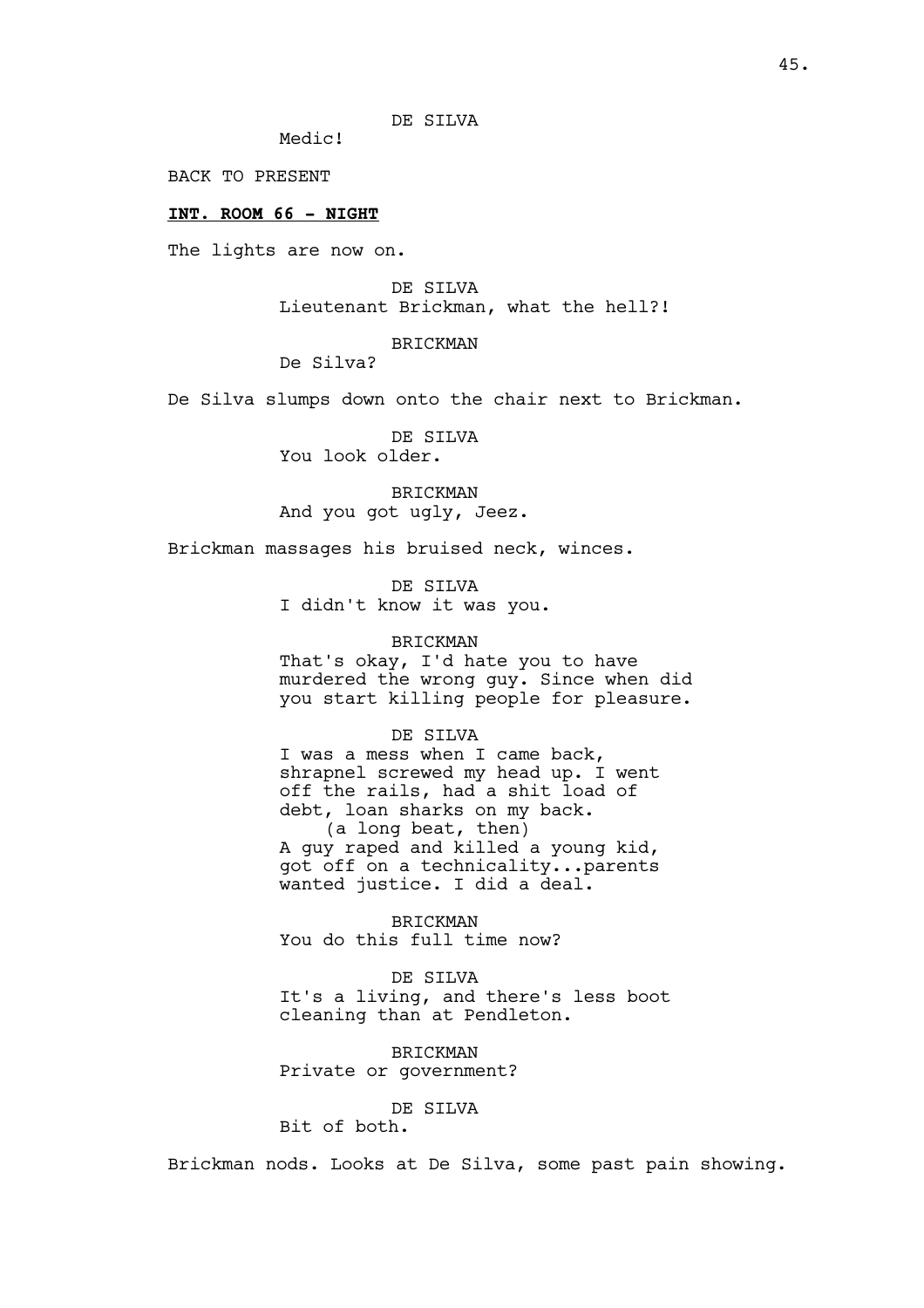46.

BRICKMAN You still with...

DE SILVA Naa I screwed that up as well. (a long beat, then) Look I, well...

BRICKMAN You don't have to apologise...

DE SILVA Well I wasn't going to...it's not like I stole her...

BRICKMAN You always were a prick.

De Silva snorts, getting antsy.

DE SILVA Well maybe that's what she liked.

That does it. Brickman lunges for him, gets a grip on his neck, De Silva gets Brickman round the neck as well.

BRICKMAN

You asshole!

The door flies open and Carmen comes in.

DR LEONI

Hey!

De Silva lets go of Brickman, covers.

DE SILVA It's okay, we're friends he was choking...right Leon?

Brickman, sucks in some air.

BRICKMAN S'right Doc, something went down the wrong way.

She looks at them, unsure. Fixes De Silva with a hard look.

DR LEONI I want you're dumb ass outta here in five...

DE SILVA

Me?

She looks at Brickman.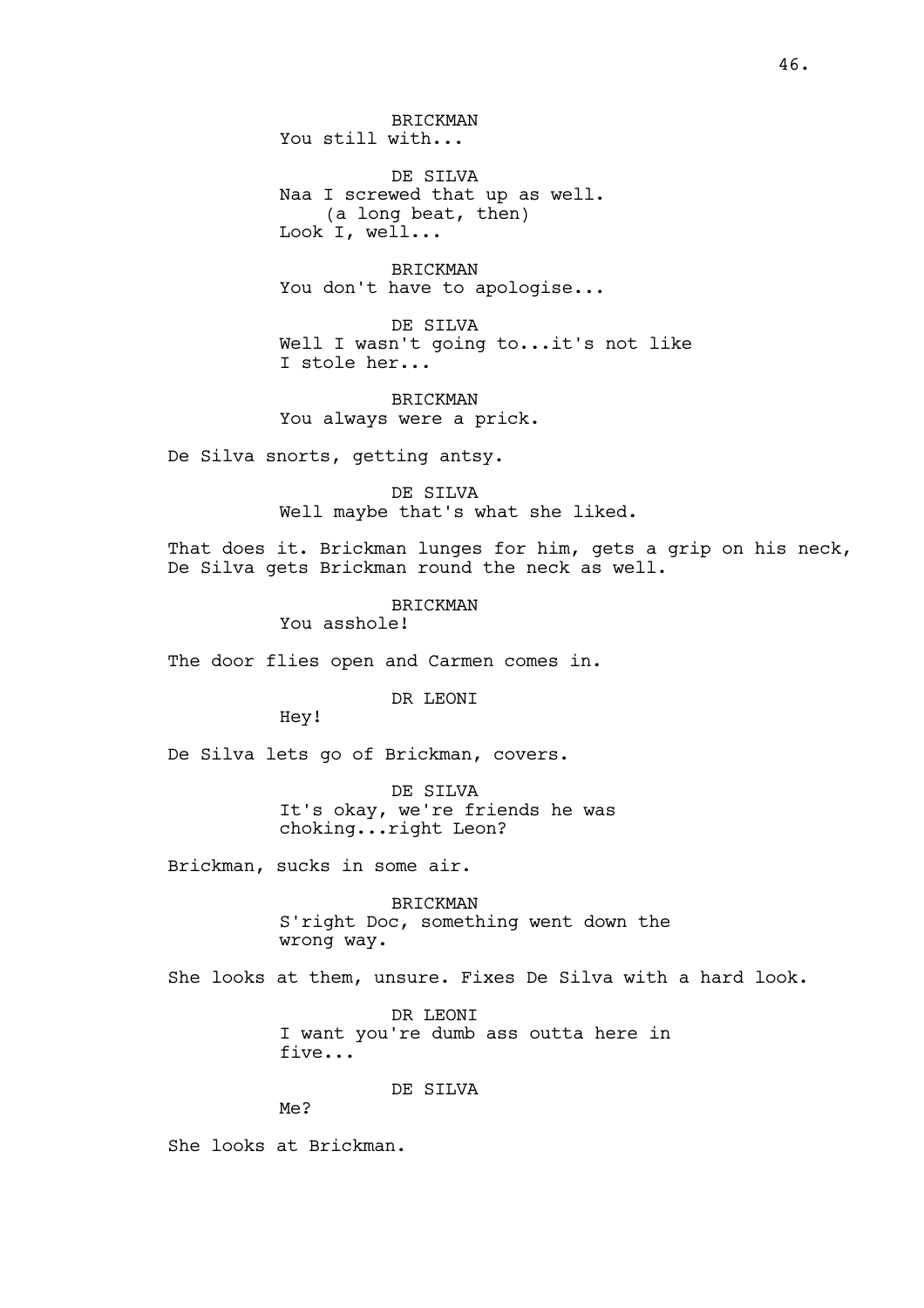DR LEONI Well he sure as hell ain't leavin'

And with that she heads out the door. De Silva watches her.

DE SILVA I think you have a fan club there.

BRICKMAN You better get out before she calls security. But before you go, any idea why someone wants me dead?

DE SILVA

You tell me.

BRICKMAN I have a "Monica Lewinsky for President" bumper sticker?

DE SILVA That's it...case closed.

BRICKMAN What happens if you don't kill me?

De Silva thinks about this.

DE SILVA I'd have to give the money back.

BRICKMAN I wouldn't want to put you to any trouble.

DE SILVA And someone else would come to finish the job, and me.

A pause while he lets that sink in.

DE SILVA (CONT'D) What do you know about Drew Elliot?

BRICKMAN Why do you want to know?

DE SILVA I've been given a download and delete order on him by the CIA and a private contractor.

BRICKMAN Download and delete? Jesus you guys like to make things tidy.

De Silva waits.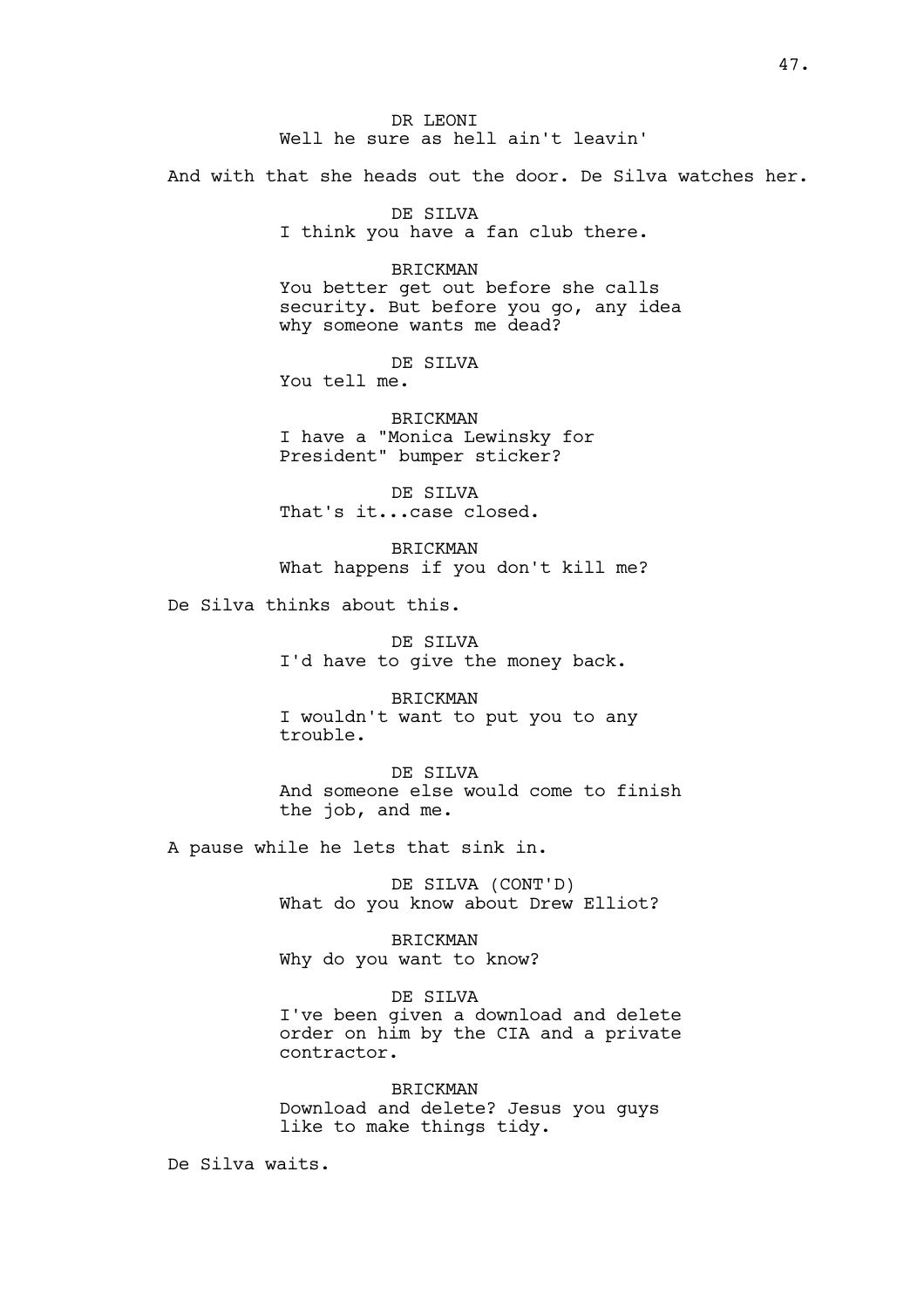BRICKMAN (CONT'D) Drew's a friend of mine, one of the good guys, anybody wants him dead, they're gonna be the bad guys, trust me on that.

DE SILVA I'm guessing they think you're involved with whatever Elliot's doing.

BRICKMAN That make's me feel better.

A pause as De Silva thinks things through.

DE SILVA Well it's been great catching up, but I have a job to do.

Off Brickman's worried face.

## **EXT. CEDARS-SINAI HOSPITAL - NIGHT**

BANG! A window EXPLODES outwards on the third floor -- a BODY plunges through the air -- smacks into the ground.

STAFF run out of the entrance heading towards the body. A NURSE reaches the scene -- feels a wrist -- she looks at the TAG on his wrist -- ROOM 66 - Patient: L. BRICKMAN.

#### ANOTHER ANGLE

On De Silva as he wheels Brickman away from the hospital in a wheelchair.

BRICKMAN

Who was he?

DE SILVA Down and out involved in a hit and run, DOA.

BRICKMAN You're gonna give me half your fee, right?

DE SILVA Minus expenses.

**BRICKMAN** What expenses?

DE SILVA I had to get help, pay the creepy guy at the mortuary...

BRICKMAN What sort of help?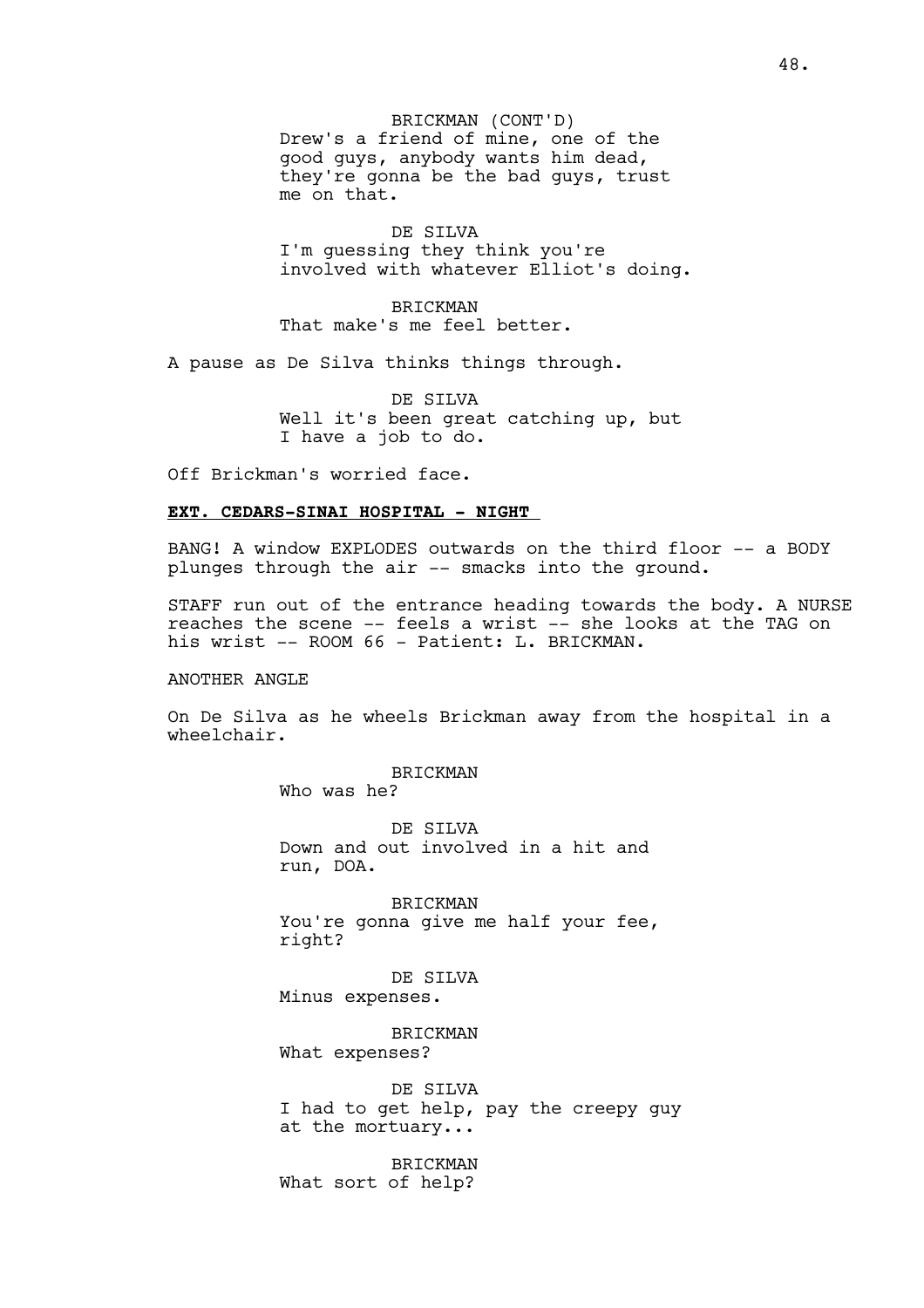BRICKMAN (CONT'D) Helluva a first date.

CARMEN

Helluva way to get my attention.

She lifts Brickman into the back of the Ambulance as De Silva heads round to the front. She's strong. Brickman notices.

> BRICKMAN You still do that slow motion Karate stuff?

DR LEONI It's called Tai Chi.

She climbs in, slams the door. The ambulance takes off, lights flashing.

### **EXT. PASSAIC RIVER - NEW JERSEY - DAY**

A small BOAT "*The Helen*" makes it's way through the industrial heartland. Elliot skillfully handles the craft -- consults a map and increases the throttle.

# **INT. DR LEONI'S APARTMENT - NIGHT**

Carmen prepares some medication in the background. De Silva stands next to Brickman.

> DE SILVA Where's Elliot?

BRICKMAN Why should I trust you?

DE SILVA Look, I'm going to find him anyway, but once they discover I welshed on the deal, and they will, then they'll send others.

Carmen comes over.

CARMEN Time for your shot.

She rubs his arm with some spirit -- squirts the syringe.

BRICKMAN

What is it?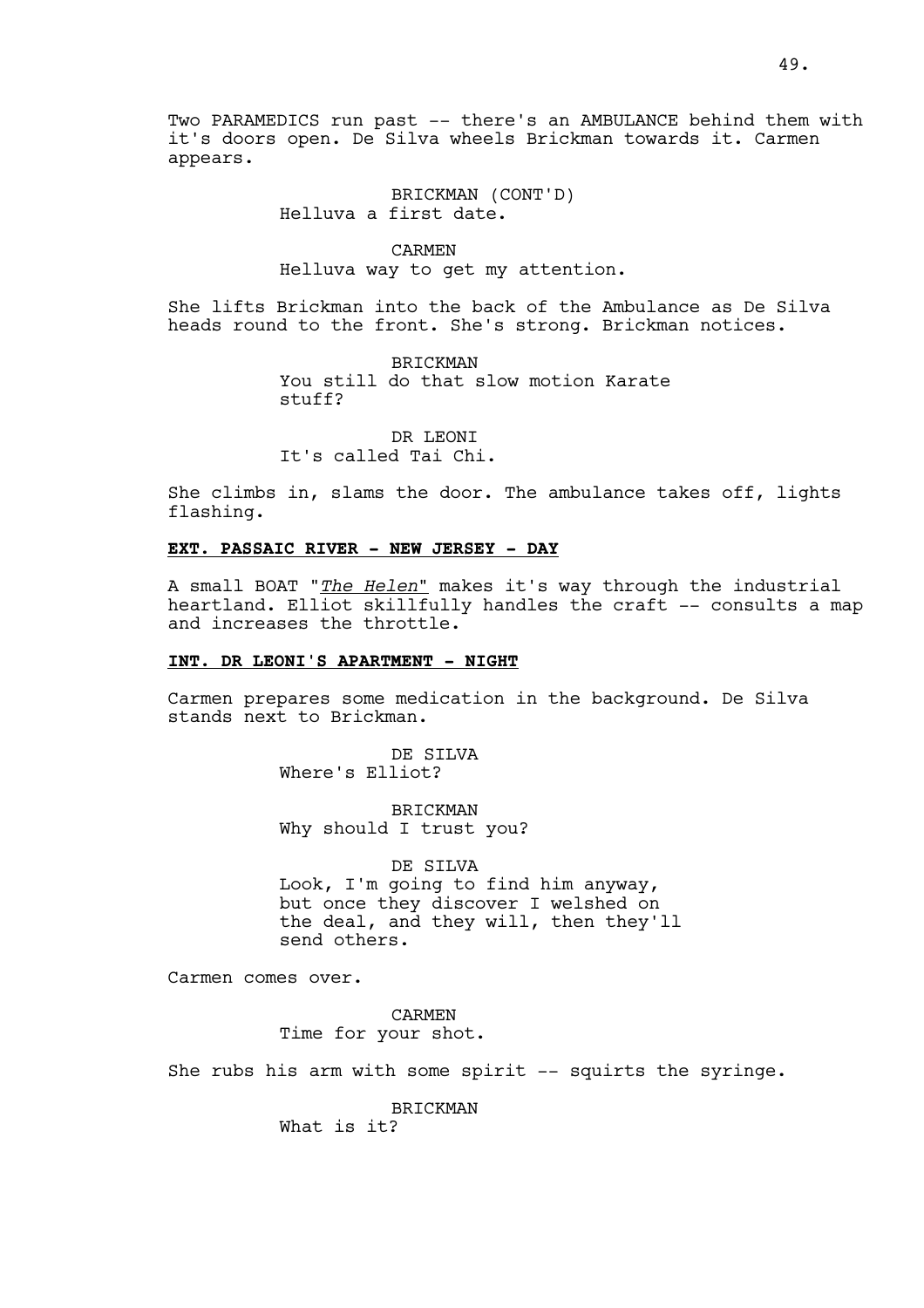CARMEN It'll help relieve the pain, you'll have to be careful of those stitches.

She injects him.

BRICKMAN Does that mean we won't be dancing anytime soon?

DR LEONI That all depends on who's leading.

She smiles at him. De Silva works on Brickman.

DE SILVA Look, I could have killed you back at the hospital if I'd wanted to.

BRICKMAN

You think?

### DR LEONI

Look, I know you two have some history, but don't you think it's time you moved on? If you care about Drew then you should be helping him.

Brickman sighs, comes to a decision. Turns to De Silva.

#### BRICKMAN

Okay. That night in the desert...do you remember what we saw in the hanger?

## DE SILVA

Some kinda' communications centre.

#### BRICKMAN

Drew saw the same set up at a brokers he works for, made by a company called Digit Alley.

### DE SILVA

Everyone wants him dead, because he saw some digital read outs? That doesn't fly.

BRICKMAN Why did the CIA bring you in?

### DE SILVA

They think he's a sleeper, working for a Middle East cell. I'm meant to find out what they're planning, then...

### BRICKMAN

Delete.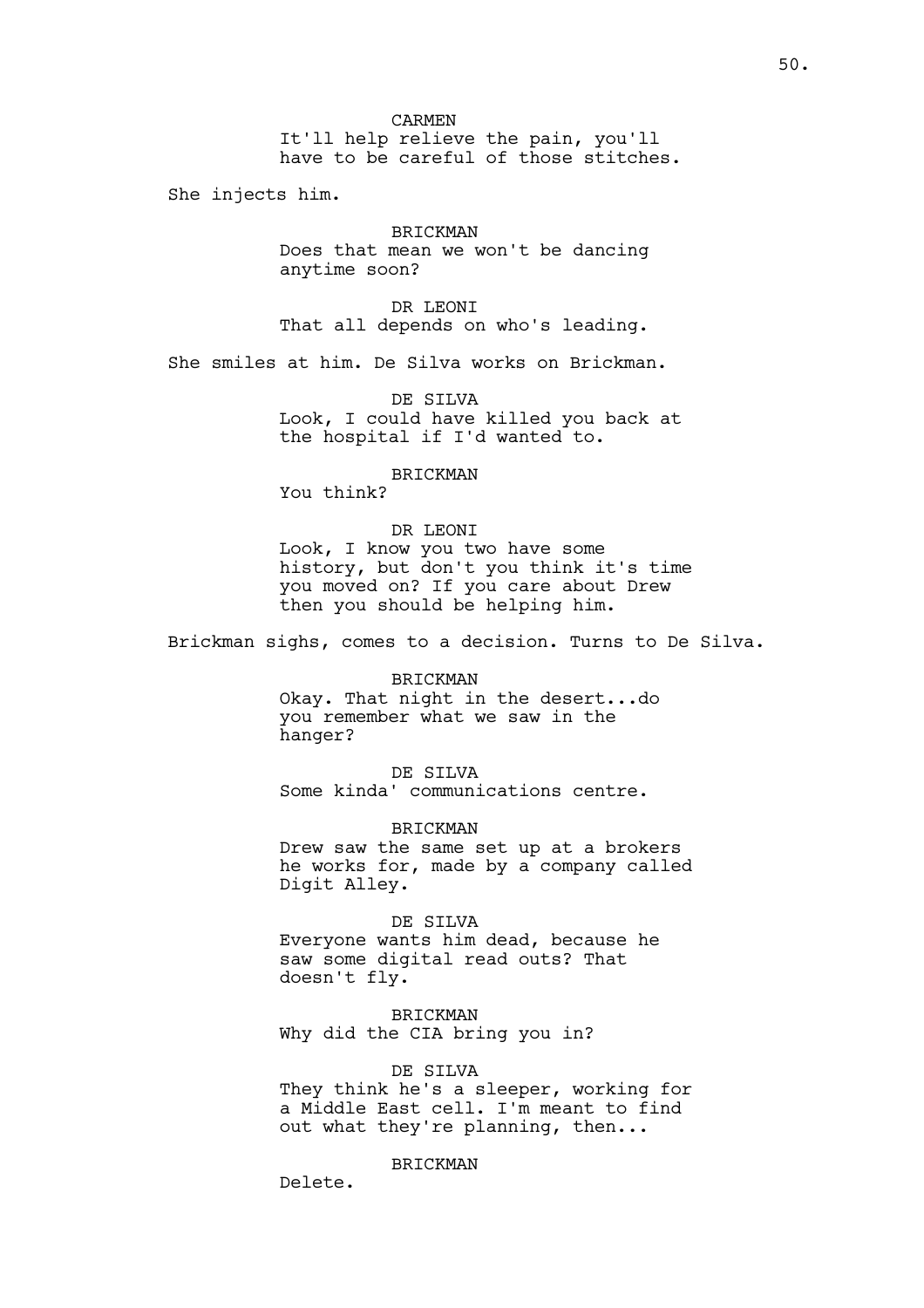De Silva shrugs.

BRICKMAN (CONT'D) He's no terrorist, he just wants justice.

# DE SILVA

Who from?

BRICKMAN Head of Chrysus Capital.

DE SILVA Nathaniel Stone?

### BRICKMAN

Yes, why?

DE SILVA He's the private contractor who hired me.

BRICKMAN I think you're working for the wrong side.

De Silva produces a bank statement, hands it to Brickman.

DE SILVA Five hundred thousand deposited in Drews bank account three months ago, routed through Riyadh to an offshore account in the Caymans.

BRICKMAN How do you know this isn't fake?

De Silva produces another receipt.

DE SILVA

An order through a fictitious construction company to supply a 100 Kilos of C4.

BRICKMAN Bullshit. He watches movies and fixes computers, hell, he fixed mine in a heartbeat.

DE STLVA How do you know he didn't put some tracking shit on your hard drive, maybe he's jacking into your bank account right now.

BRICKMAN Are you messing with me?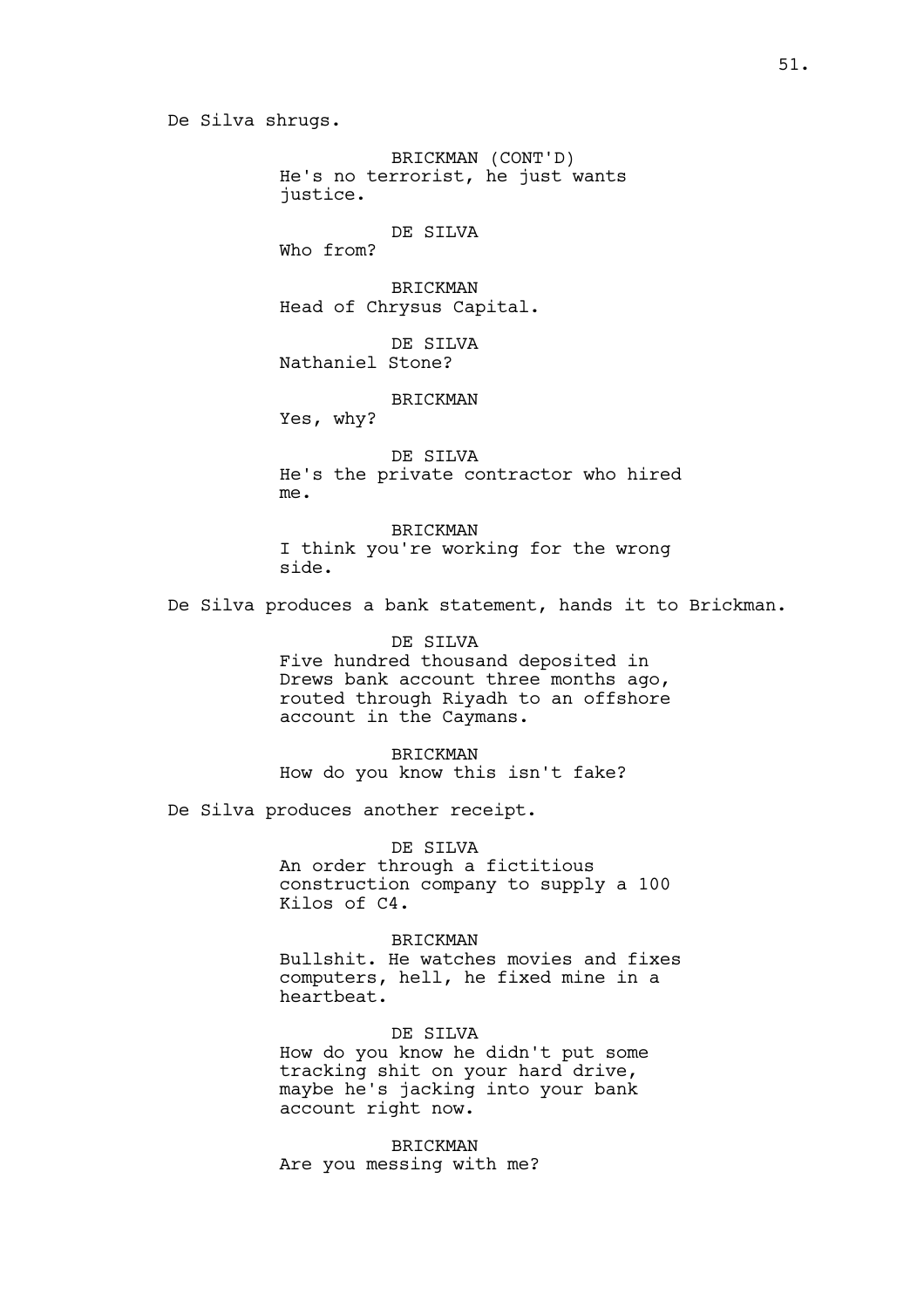DE SILVA Well someone's messing with someone, we just don't know who.

## **EXT. PASSAIC RIVER - NEW JERSEY - SUNSET**

The *"HELEN"* is tied up.

Elliot looks through a pair of binoculars at the GRANITE DISTRIBUTION building.

On the deck next to him there's a hard hat, some steel construction pins and a couple of orange pennants.

This is a different Elliot to the easy going one we first saw. Harder, focussed like a man on a mission.

He reaches inside a bag and pulls out some building plans, spreads them out on the deck -- traces his finger to a section marked VENTILATION PLANT.

# **INT. CIA HEADQUARTERS - LANGLEY - OPERATIONS ROOM - NIGHT**

Technicians and satellites scan the world for information. Tired but focussed individuals looking for anything that will make sense of the jigsaw of digital intelligence.

An OPERATOR hands a printout to Deputy Vice Director Madley. Madley looks at it -- it doesn't make him happy.

### **INT. CIA - SITUATION ROOM - NIGHT**

Jack Landis and Martin Fulmen sit opposite Madley.

MADLEY De Silva has lost our shadow, we don't know where he is.

Jack leans forwards.

FULMEN

And Elliot?

MADLEY Off the grid.

FULMEN This is a shitstorm.

Madley pulls a file out -- taps it.

MADLEY Our intel is pointing towards a major event within the next forty-eight hours...

JACK And we have no idea what it is?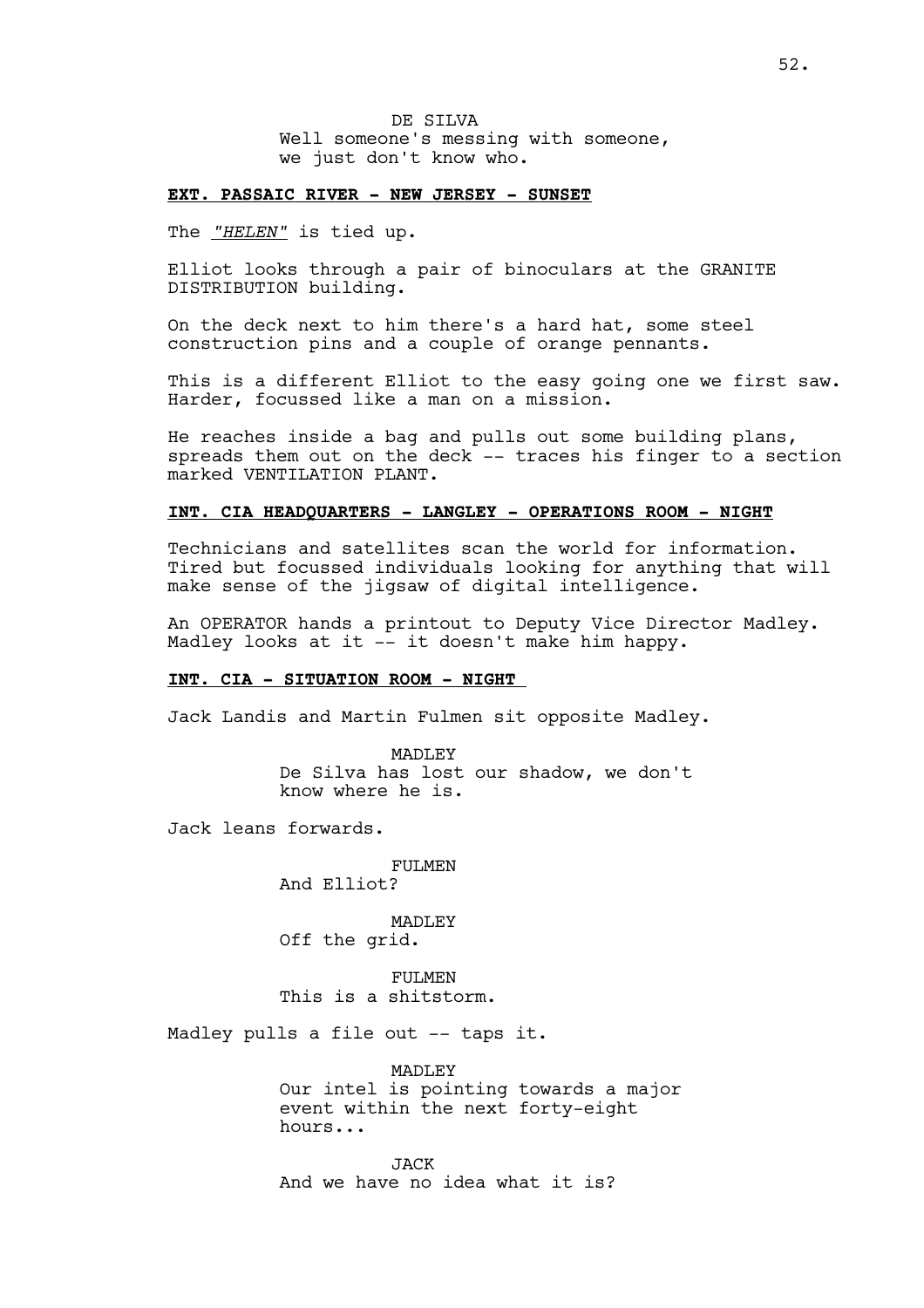MADLEY Only the codename HUBRIS and that Elliot's involved.

He looks round for a reaction.

MADLEY (CONT'D) Anybody know what it could mean?

FULMEN

Hubris was a challenge to the Gods or their laws usually resulting in the destruction of the people responsible.

MADLEY I'm aware of the Greek connection, I'm talking about the real world.

FULMEN Tomorrow is February the 19th...

MADLEY President's day.

Off Madley.

## **EXT. WASTELAND - GRANITE DISTRIBUTION - NIGHT**

Elliot stands on some wasteland in the shadows overlooking the construction site in front of Granite Distribution. He looks through night vision binoculars.

POV - NIGHT VISION

Scanning the area around the concrete structure.

CLICK! The sound of a safety catch coming off.

ON ELLIOT

A silencer presses against the back of his head.

DE SILVA (O.S.) Nice an easy.

Elliot slowly lowers the Binoculars and turns to see De Silva.

DE SILVA (CONT'D) Since when did you become James Bond?

Elliot smiles, strangely confident.

ELLIOT Long story, but yours could be considerably shorter. The heading might be, "Landmine victim."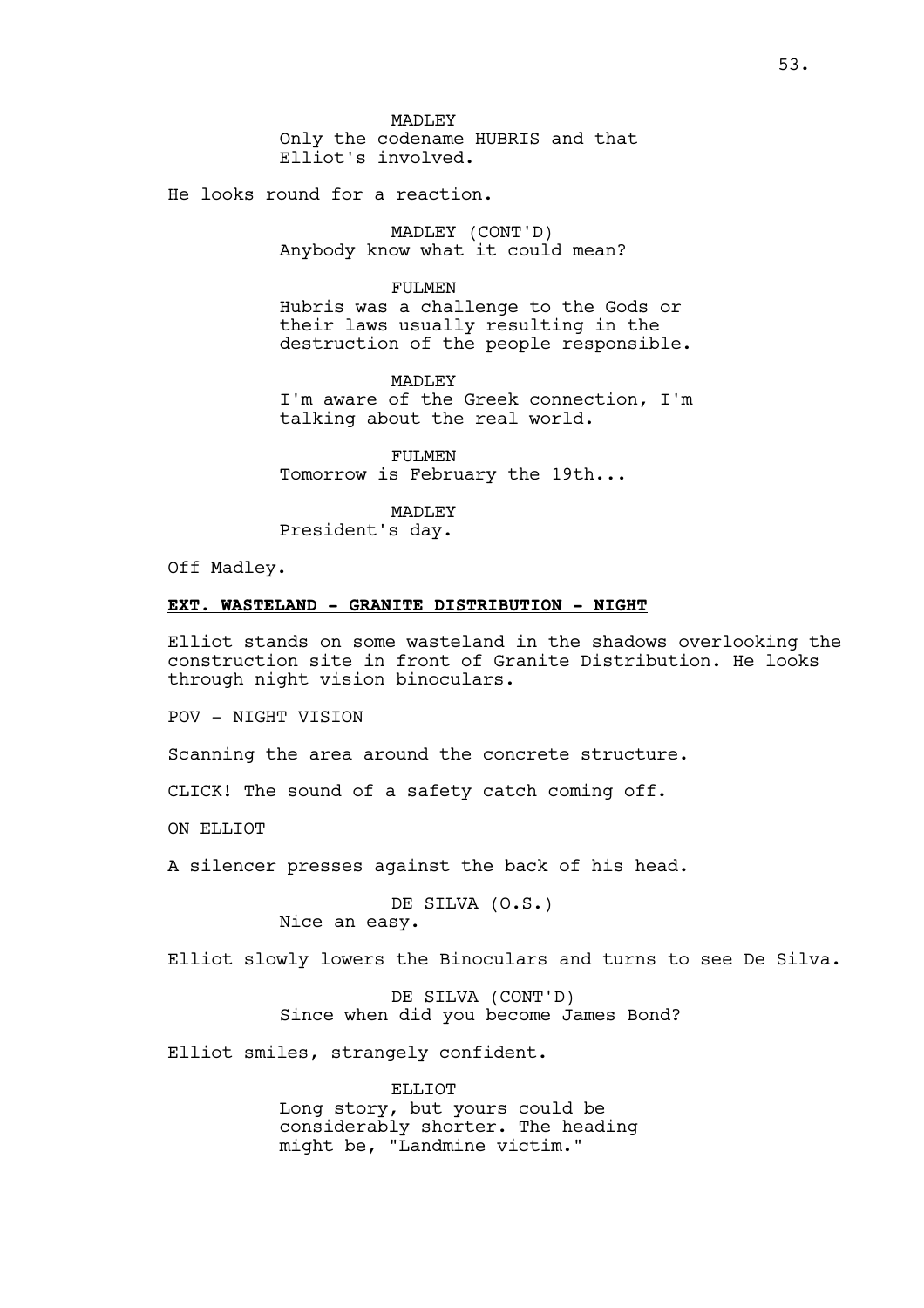De Silva looks down, he's standing on a small METAL PLATE the edge poking out from under his foot. Elliot uncurls his hand from a REMOTE CONTROL the size of an electronic car key.

> DE SILVA I feel we may have gotten off on the wrong foot.

ELLIOT Well that's true in your case.

De Silva drops the magazine out of his gun.

ELLIOT (CONT'D) And the chamber?

De Silva shrugs.

DE SILVA Force of habit.

He ejects the bullet from the breech. Elliot takes the gun.

ELLIOT Bad habit.

DE SILVA Just a small point, but if I go, you go.

ELLIOT Only if it's armed.

De Silva realises -- too late -- Elliot hits the arm button on the key fob -- a red light begins to flash.

> DE SILVA You can't do this.

ELLIOT Why not? Seems you were more than happy to put a round into my head.

DE SILVA It may have looked that way.

ELLIOT I see, and what way should it have looked?

DE SILVA Brickman thinks you're a stand up guy.

ELLIOT. You know Leon?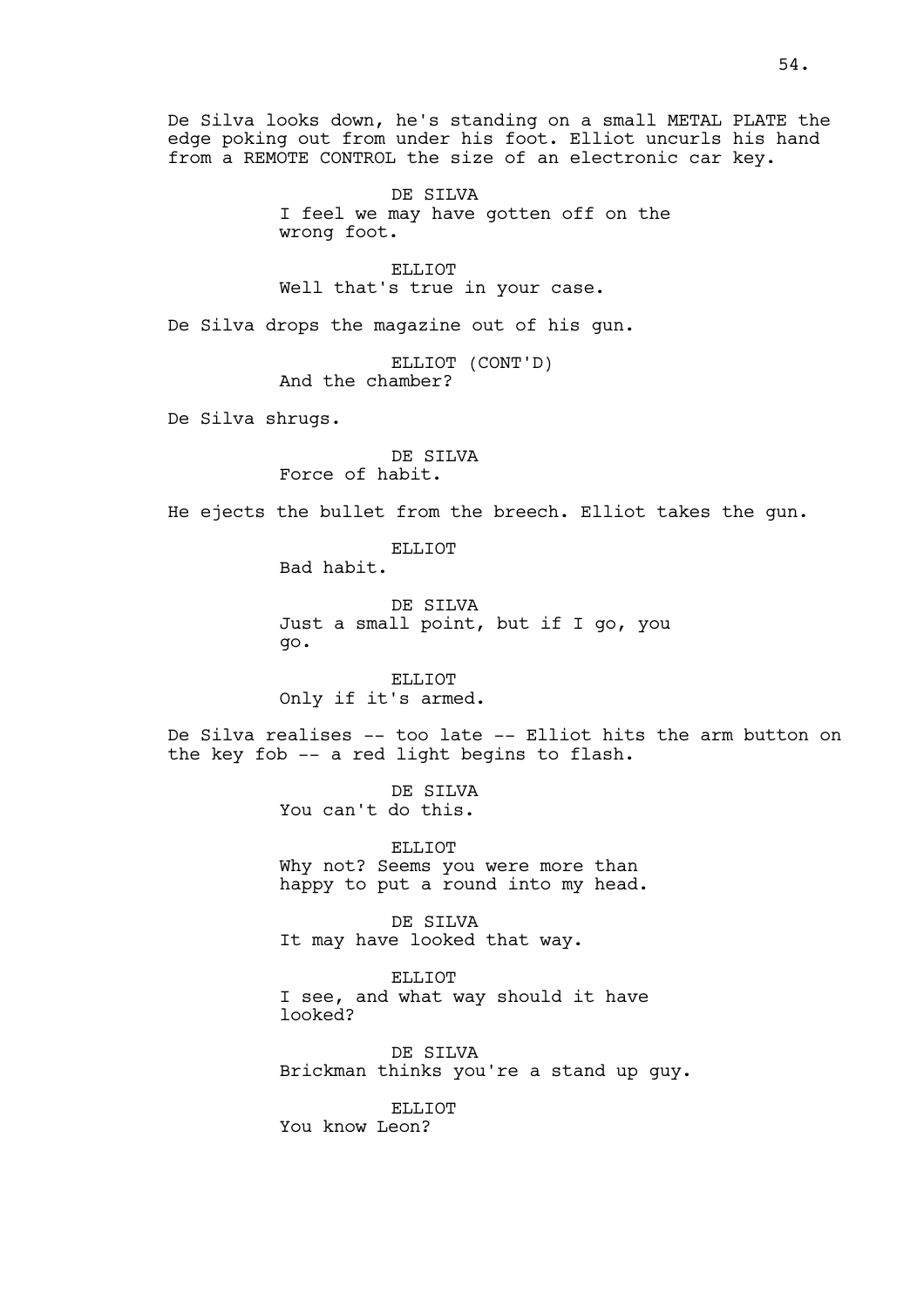### DE SILVA

I'm Vincent De Silva. I was in the Marines with him, Operation Sabre.

ELLIOT Vincent? You saved his life.

DE SILVA I helped. So you see in a way we're on the same side.

ELLIOT Sides can change. Someone tries to blow me up, fires a missile at Leon's apartment, you show up and put a gun to my head...you see how easy it is to get confused?

DE SILVA How about you tell me what you know, I'll tell you what I know...if we're all headed in the same direction maybe we can move forward.

## ELLIOT

I'm listening.

De Silva reaches slowly into his jacket and hands him the Bank statement and the explosives receipt. Elliot reads.

> ELLIOT (CONT'D) You think I'd live in a trailer park if this was in my account?

> DE SILVA That's what Brickman said, but you'd be stupid to have a mansion in the Hamptons wouldn't you.

Elliot holds up the explosives receipt.

ELLIOT This is another forgery.

### DE SILVA

Easy to say.

Elliot reaches into his jacket and produces a receipt -- hands it to De Silva.

> DE SILVA (CONT'D) You're handing me an authentic receipt for C4 to prove you've been set up?

> ELLIOT Exactly, if they've suspected me of being a terrorist how come they didn't track down the actual receipt?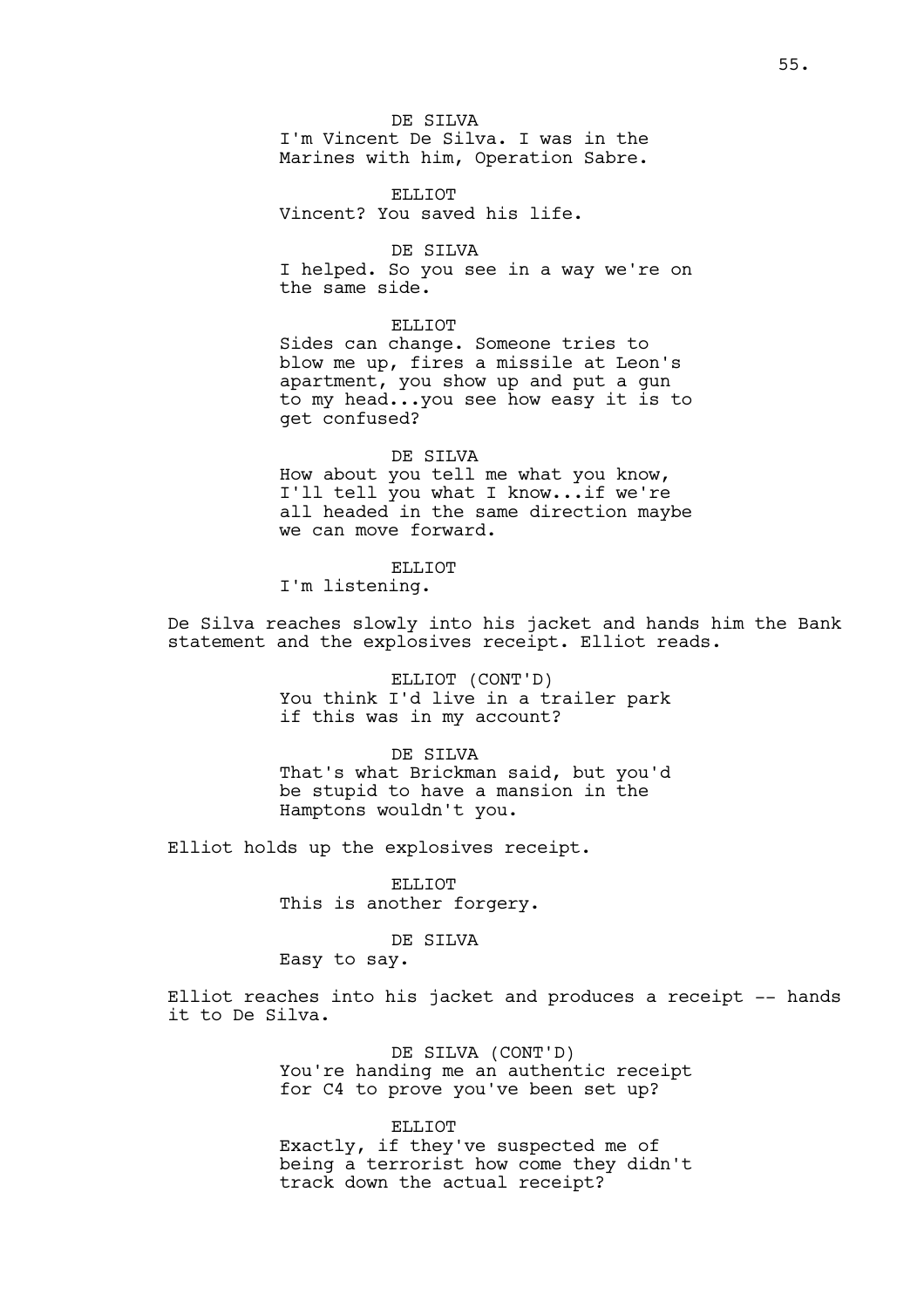## DE SILVA

There's a weird logic to that. Okay, Nathaniel Stone paid me to babysit a couple of guys carrying out a hit...turns out the targets were you and Leon. When it went bad he passed the contract over to me...I didn't know it was Leon until I showed up at the hospital.

Elliot is suddenly worried.

ELLIOT Where's Leon now?

DE SILVA

Dead...as far as my employers are concerned. Don't worry he's in safe hands.

ELLIOT You said employers?

DE SILVA

Okay, here's the thing, the CIA want you dead as well. They gave me the information about your bank account and the C4.

ELLIOT Why would they lie?

### DE SILVA

I don't know, but if they find out I've gone down on the deal I'm an asset they no longer need.

Elliot stares at him -- deactivates the MINE -- De Silva eases his foot up. Elliot reaches down and picks up a flat metal plate the size of a CD jewel case.

DE SILVA (CONT'D)

Thanks.

He studies the mine.

DE SILVA (CONT'D) This the new stuff?

ELLIOT Electro binary C4, harmless until you put a current through it, voltage

alters the chemical composition of the explosive compound, varying the voltage determines the size of the explosion.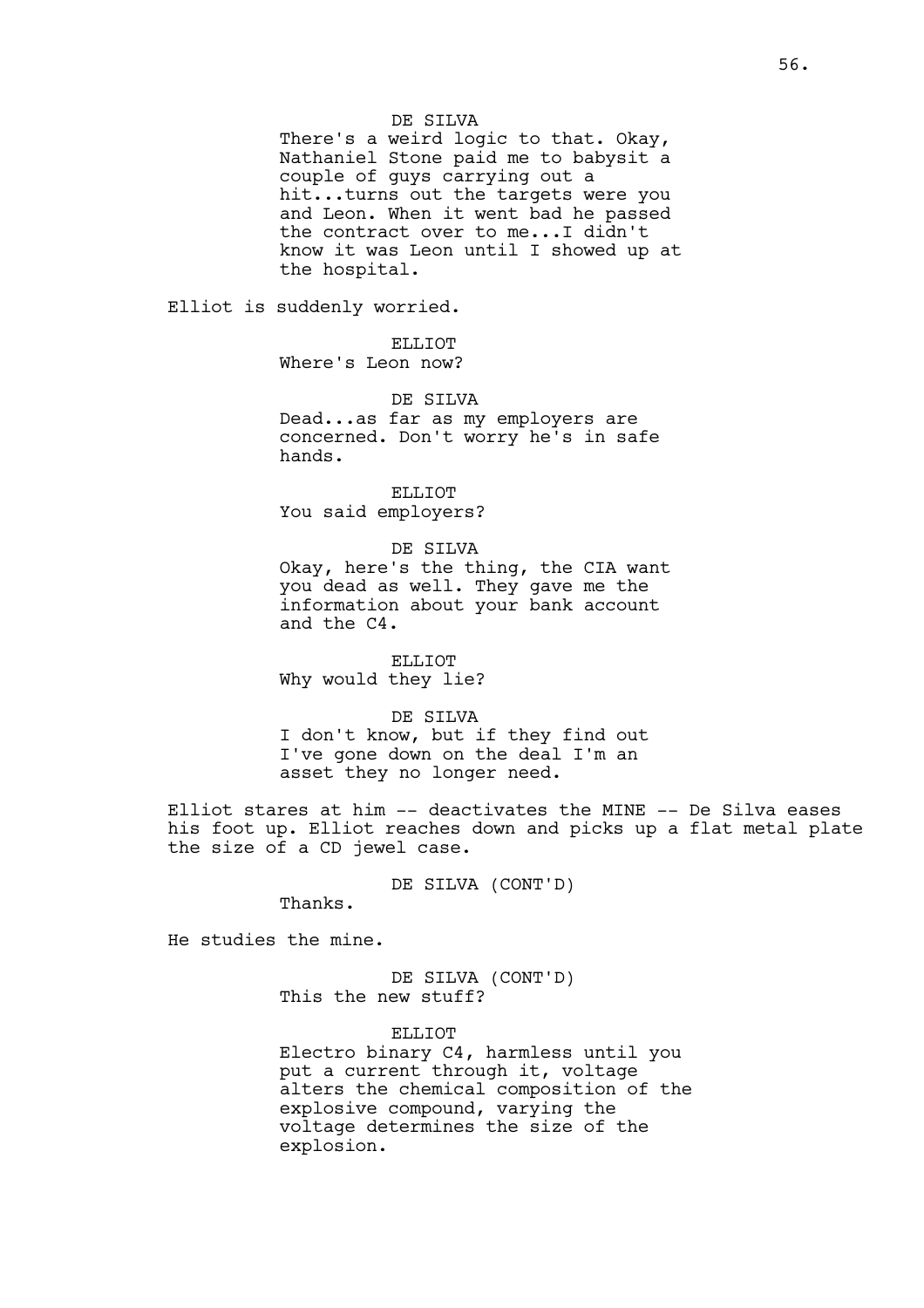DE SILVA Okay, you want to level with me?

A phone rings -- Elliot pulls his mobile out.

ELLIOT Leon? You okay?

He shoots a look at De Silva.

ELLIOT (CONT'D) Yeah, we already met, you were right, he's a little trigger happy. (beat) I'm bringing him up to speed. Okay, you text me on the hour, give me a heads up if anything comes down the pipe. Okay.

He flicks the phone off.

DE SILVA Trigger happy?

ELLIOT Figure of speech.

DE SILVA Okay, why are you here?

ELLIOT

It's taken years to find Stone, and to get near enough to shut him down.

DE SILVA

Because of what he did to your parents?

ELLIOT

Yes, but now it's not just about me. Whatever the reason for the facility outside Kuwait and the one running up at Chrysus Capital, the C.I.A are pretty keen to cover it up...I want to know why.

De Silva begins to put the pieces together.

DE SILVA And you think the answer's here?

ELLIOT I'm just following the money.

DE SILVA What are you going to do?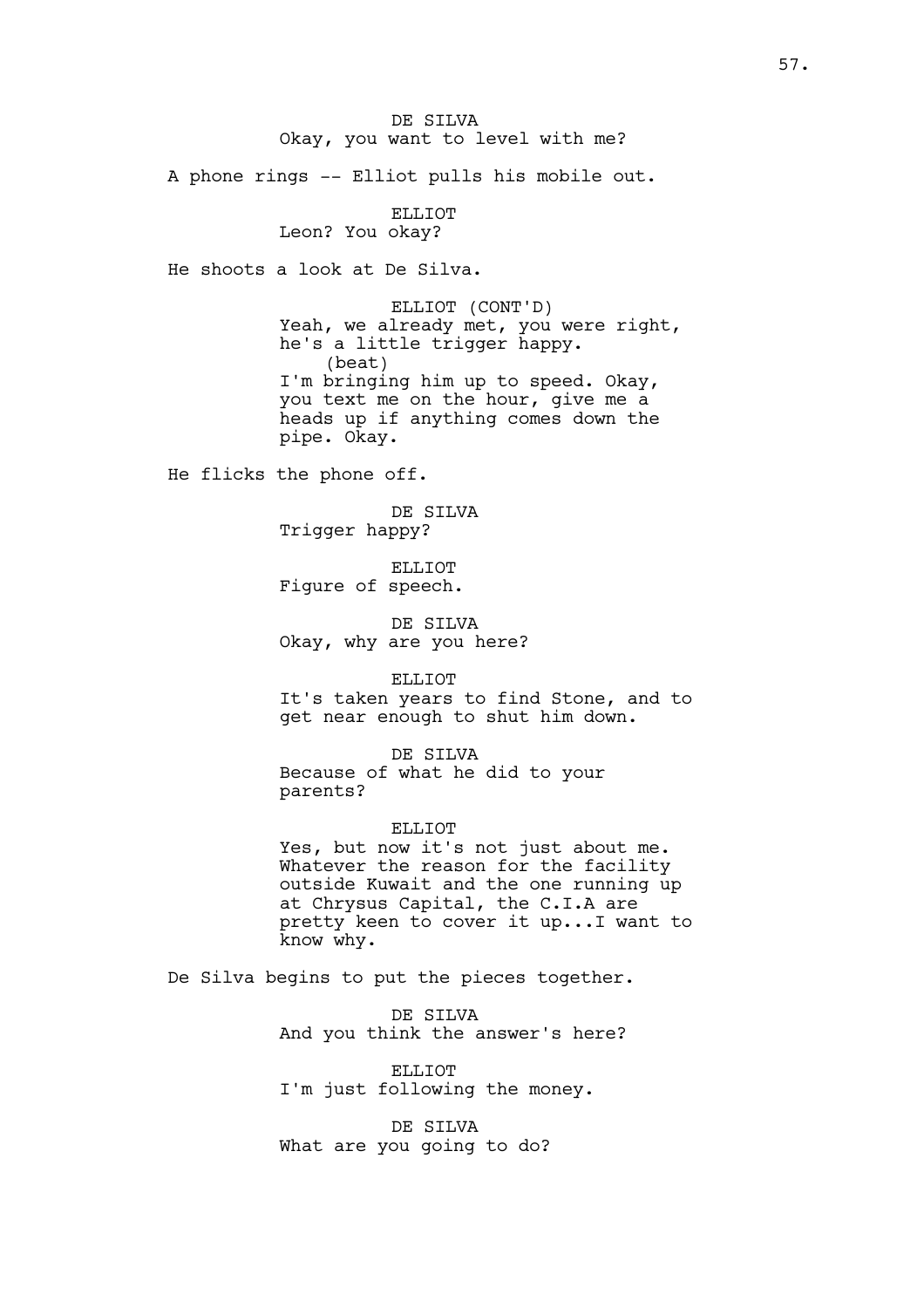ELLIOT First I'm going to take his money, and then I'm going to destroy his company.

De Silva shrugs.

DE SILVA I usually work alone, but you know what they say about two heads?

Elliot looks at him -- deadpans.

ELLIOT They make a bigger target?

# **EXT. GRANITE DISTRIBUTION - DAY**

A hired SUV sits outside.

# **INT. SUV - DAY**

Elliot and De Silva study the forbidding security of the building.

> DE SILVA You wanna' tell me how you're gonna get inside?

ELLIOT Through the front door.

DE SILVA What makes you think they'll let you in?

ELLIOT Ever heard of the Trojan Horse?

Off De Silva's blank look.

# **INT. GRANITE DISTRIBUTION - RECEPTION - DAY**

A DELIVERY MAN wearing a cap and dark glasses buzzes the reception -- the intercom crackles. The man bends down to speak into the mic -- it's De Silva.

He has a large wooden box on a manual lift trolley stencilled AIR CON.

> DE STIVA Delivery, urgent.

# INTERCOM (V.O) I don't have any deliveries scheduled.

De Silva shrugs.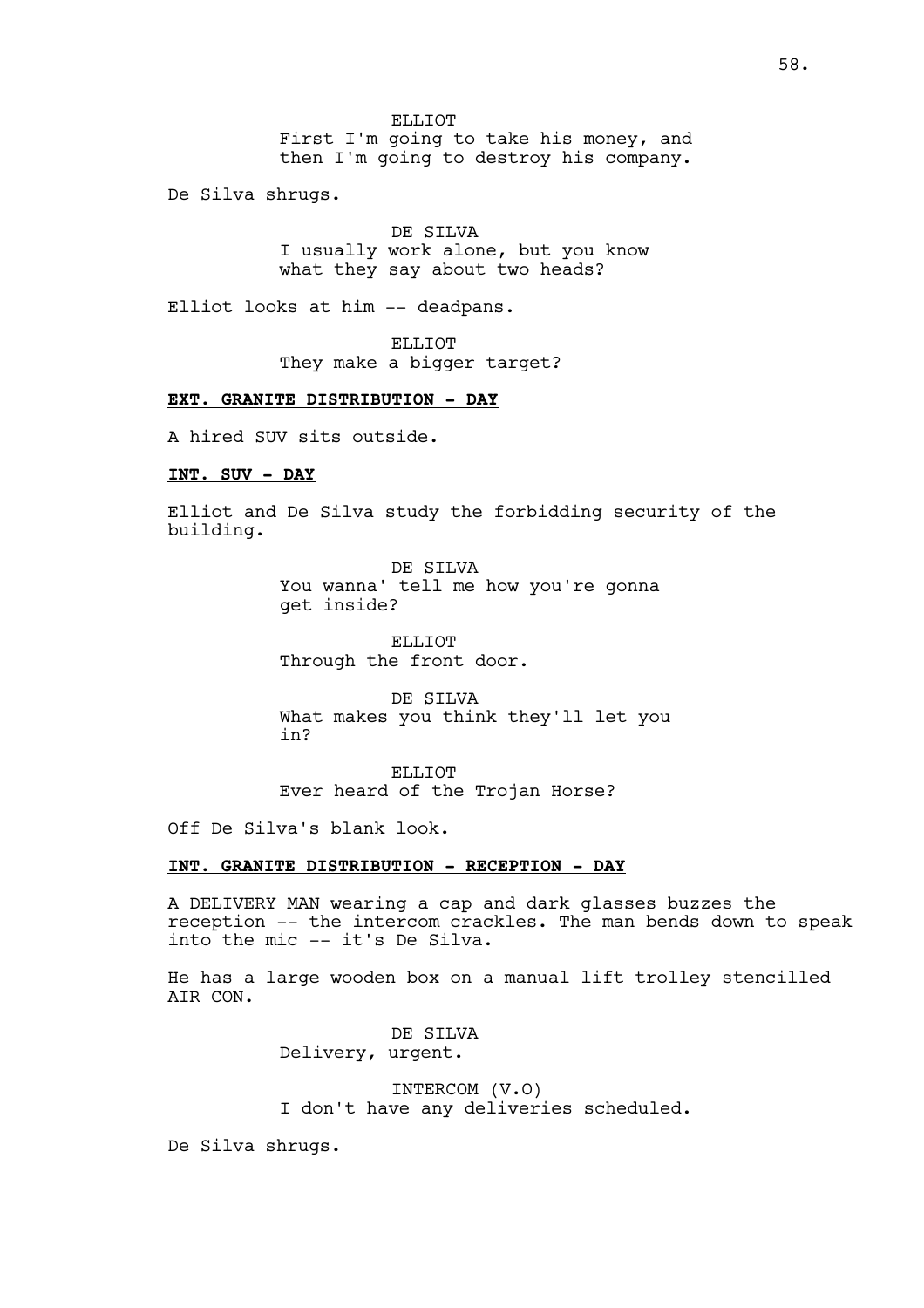DE SILVA No problem, I can always come back. (beat) Thing is, they said it was real urgent, and that without the parts they'd have to shut the whole plant down...so I just need your name, in case there's some sort of insurance claim.

A long pause -- the intercom crackles with anticipation.

INTERCOM (V.O) Wait a second.

There's a click and the door opens. De Silva wheels the box up to the desk. A WOMAN looks down at the box -- De Silva hands over a form -- she signs it. He looks at the signature.

> DE SILVA Bleb, that's a pretty name.

She smiles -- the name's prettier than her.

BLEB You can't leave that here.

De Silva wipes sweat from his face.

DE SILVA Don't tell me you want this carried up any stairs.

BLEB No, you can put it in the maintenance room.

She points to a steel utilities door opposite the LIFTS. De Silva wheels the box towards the door  $--$  Bleb dials a number.

> BLEB (CONT'D) Hi George, I got a delivery of some Air Conditioning parts, says they're urgent...you know anything about that? (listens) Okay, well when you find out they're in the maintenance room.

De Silva opens the door and manhandles the box into the room.

ROOM

Full of electrical junction boxes and VENTILATION DUCTS.

De Silva looks at the reception -- Bleb is answering another call -- he levers a cover from the side of one of the ventilation ducts, checks some AIR HOLES on the side of the box.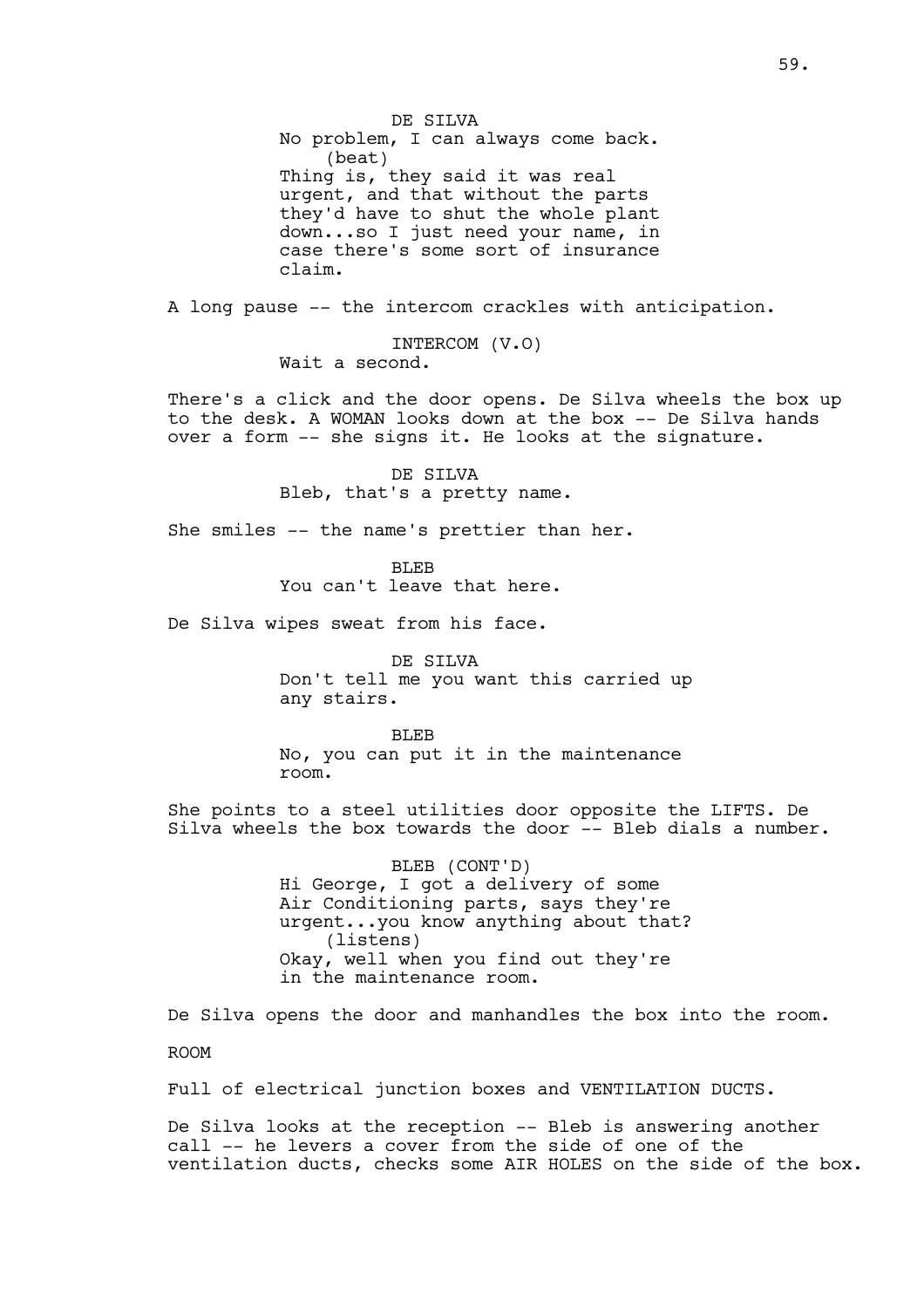DE SILVA Give my love to the Trojans.

### **INT. RECEPTION - DAY**

He leaves the door to the maintenance room slightly ajar. Heads past the Reception -- nods to Bleb -- she smiles as he leaves.

# **INT. GRANITE DISTRIBUTION - MAINTENANCE ROOM - NIGHT**

The wooden box sits in the dark -- there's a CLICK!

A soft HISS.

Thick black smoke starts to drift out of the air holes in the side of the box -- is drawn into the DUCT.

## **INT. SUV - NIGHT**

De Silva and Elliot are parked next to the construction site. Trucks and earth moving equipment work under floodlights. De Silva looks at his watch.

Elliot wears a Fireman's uniform.

DE SILVA How much you reckon's in the vault?

**ELLIOT** One hundred billion dollars in cash.

De Silva lets out a whistle.

DE SILVA How are you going to get that out?

ELLIOT I said I was going to take his money, not spend it.

DE SILVA You wanna explain that?

ELLIOT

No.

DE SILVA You're not very trusting are you?

ELLIOT They get hold of you before I get out where does that leave me?

De Silva shrugs. The sound of SIRENS fills the night -- FIRE ENGINES scream up to the entrance -- FIREFIGHTERS jump out.

DE SILVA

We're on.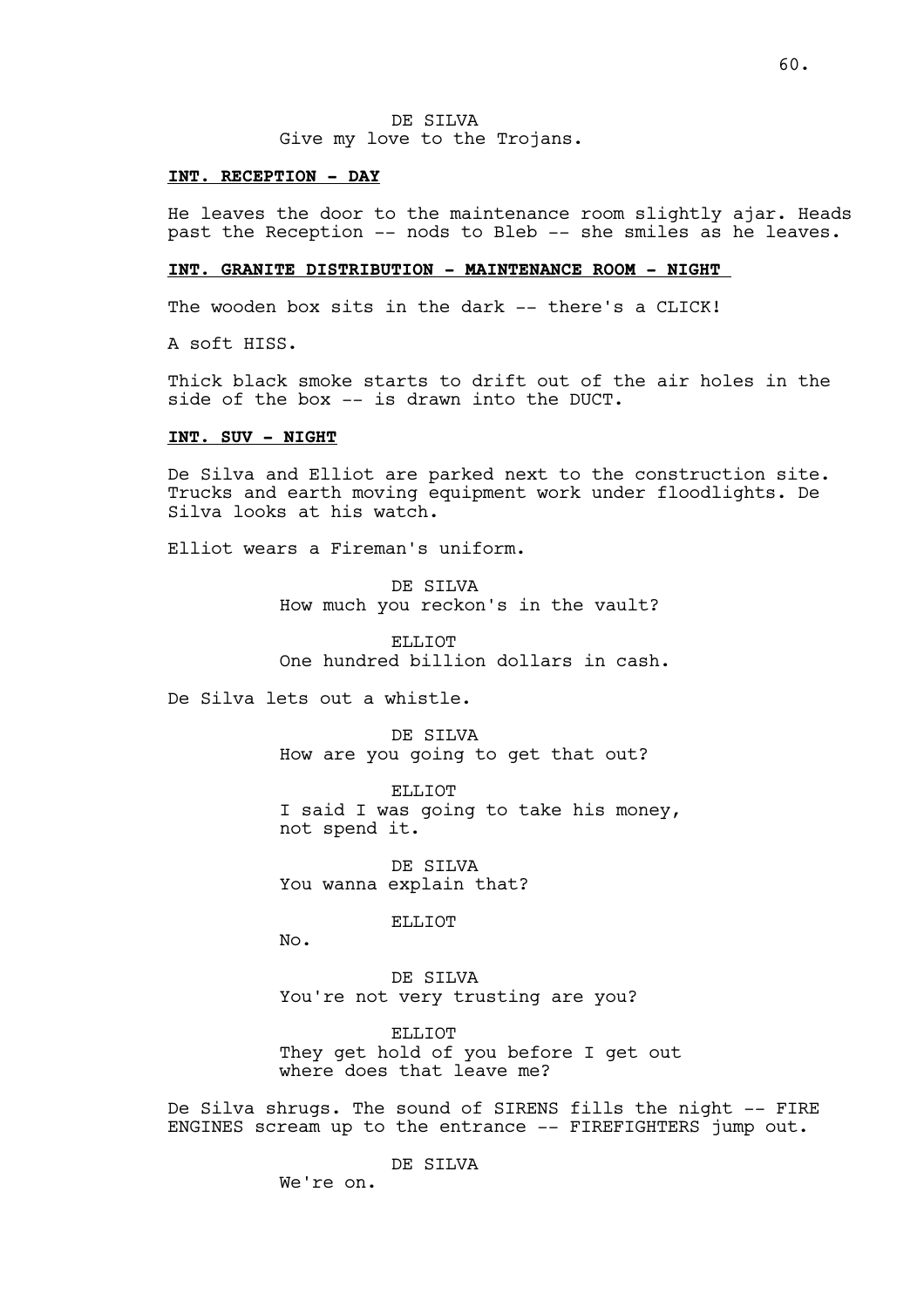Elliot gets out of the car and goes round to the trunk -- pulls out a jacket, air tank and helmet -- puts them on -- slings a Ruck-Sac over his shoulder.

He heads over to the front of the building -- the doors are open and smoke billows out into the street.

### **EXT. GRANITE DISTRIBUTION - RECEPTION - NIGHT**

The FIRE CAPTAIN orchestrates proceedings -- SIX FIREFIGHTERS head into the reception -- more firefighters head round the outside of the building. One of them uses an INFRA RED scanning device.

> FIREMAN 1 No sign of a heat source, we got smoke coming through the ventilation system.

FIRE CAPTAIN Get in there and find the source.

The Firefighters head into the building -- smoke swirls out into the street. Elliot keeps his head down -- slips in unnoticed.

# **INT. GRANITE DISTRIBUTION - RECEPTION - NIGHT**

Elliot heads through reception, through a FIRE EXIT.

## **STAIRS**

Elliot comes to a door marked ROOF.

### **INT. SUV - NIGHT**

De Silva looks at his watch and over at the Fire Engines and Firefighters. He wears an earpiece -- Walkie-Talkie on the seat.

> DE SILVA Come on Elliot, it ain't gonna take them long to work it out.

### **EXT. ROOF - NIGHT**

Elliot is next to some VENTILATION DUCTS. An electrical wire feeds into a DUCT -- a LAPTOP SCREEN shows a picture of the inside of the vault. He types instructions on the laptop.

# **INT. VAULT - NIGHT**

It's dark in here -- a TRANSMITTER and a BEAM SPLITTER hang from the cable -- the transmitter pulses -- sends out a reticulated burst of LASER.

Laser beams flash back to it and are split off, linking up around the vault. A beam hits a control panel on a wall bringing it to life.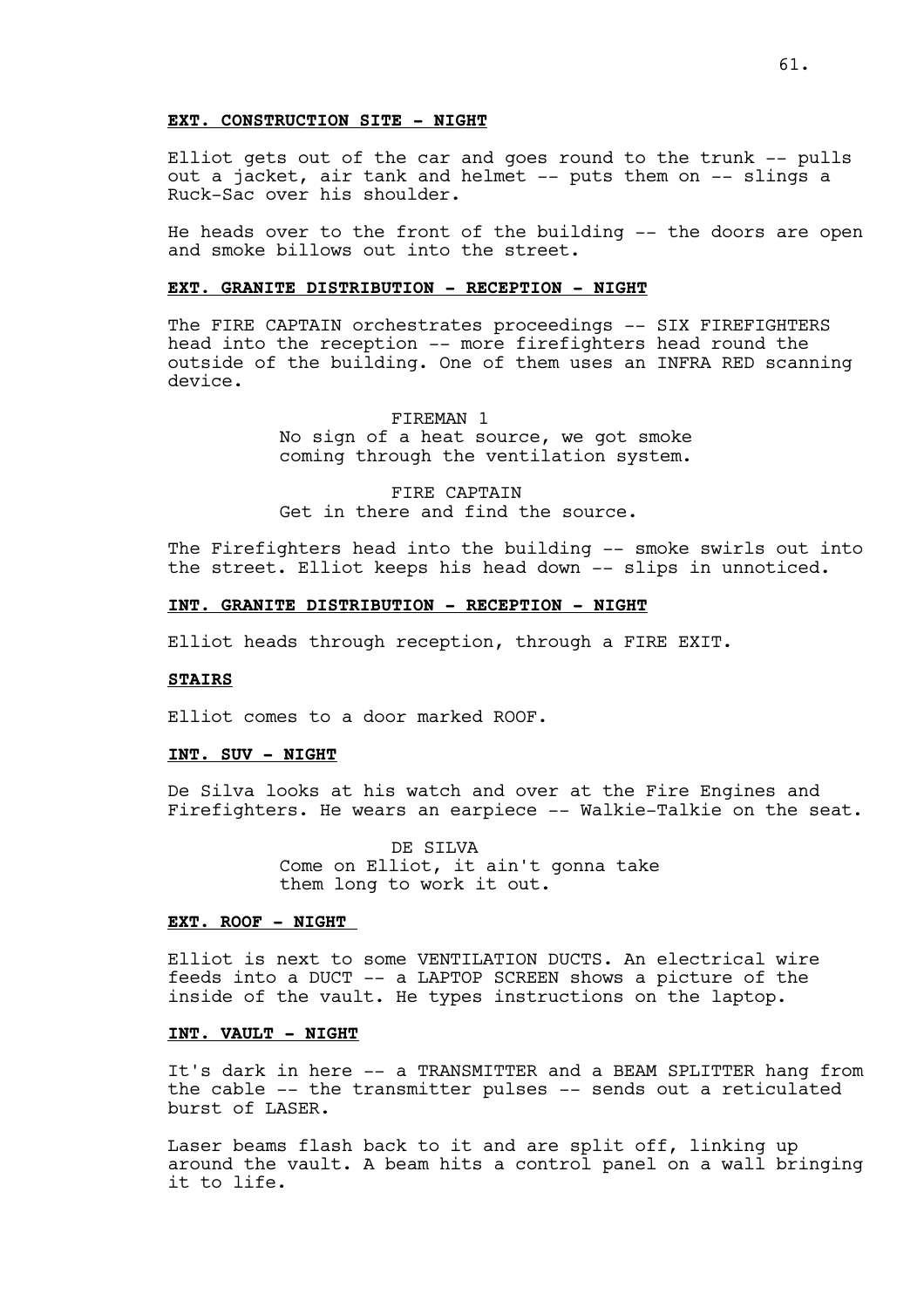## **EXT. ROOF - NIGHT**

Elliot programs in something from the laptop. He hits a button.

INSERT SCREEN

ELLIOT (V.O.) Okay, time to wake up.

On his SCREEN TWO robot cutting machines wink into life. Another two packaging robots raise their mechanical arms.

A high power LASER beam shoots out across the room and weaves a pattern through the darkness -- a brief kaleidoscope of colour.

SMOKE drifts across the network of laser beams that spiderweb the Vault.

Robot arms sink back into their cradles like resting Cobras.

## **EXT. SUV - NIGHT**

Outside the front entrance three black Escalades skid to a halt. Serious looking MEN pile out -- FEDS.

> DE SILVA Uh oh, we got company.

He thumbs the transmit button on his mic.

DE SILVA (CONT'D) Okay hotshot, you wanna discuss your exit strategy, you got serious company headed your way.

# **EXT. ROOF - NIGHT**

Elliot crouches on the roof.

ELLIOT What's the beef?

DE SILVA (V.O) I'd say at least nine prime rib. If you gotta' paddle you might wanna get it out.

ELLIOT

Consider it out...

Elliot winds up the cable and stows the equipment into his Rucksac. He hears the low WHINE of a HELICOPTER.

It's drifting across the river, damped engine, no running lights, barely visible hanging in the sky.

ELLIOT (CONT'D)

Not good.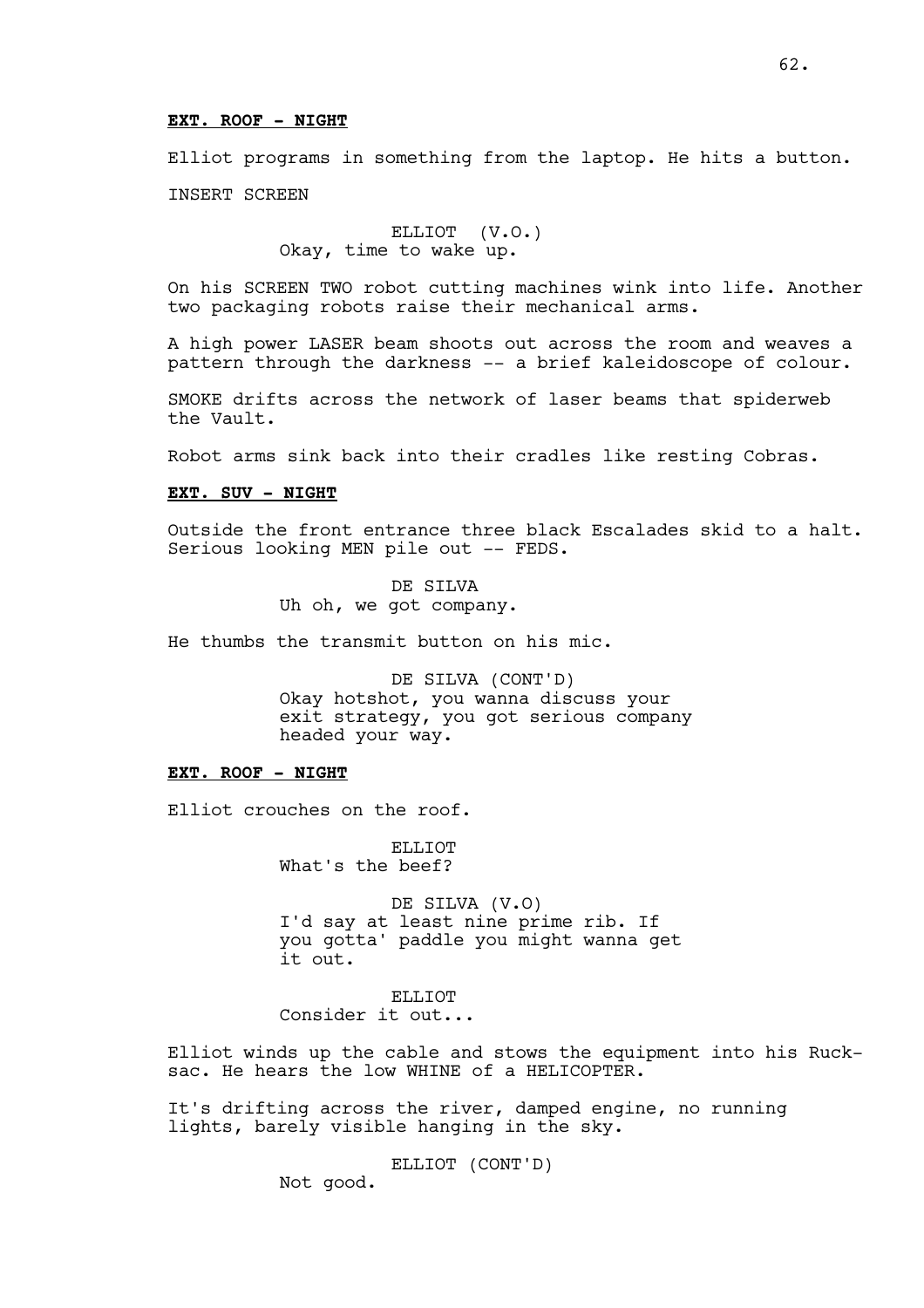Heading towards the roof -- a MAN leaning out of the door with a high-powered rifle and a LASER sight -- Johansson.

The helicopter comes closer, a searchlight flares into life hunting across the roof.

EXT. ROOF - NIGHT

HELICOPTER

Elliot ducks behind an metal duct. A voice in his ear.

DE SILVA (V.O.) I think you got more company.

Elliot keys the W/T.

ELLIOT Yeah, I noticed that, thanks for the heads up tho'. Suggestions?

## **INT. SUV - NIGHT**

De Silva looks up at the hovering helicopter as it scans the roof with its searchlight. A red flash from a Laser sight flares from the open door on the side.

> DE SILVA Unless you've got a surface to air missile in your kit I'm struggling here.

## **EXT. ROOF - NIGHT**

Elliot's mind races. Suddenly, he smiles.

ELLIOT Thanks for that, you just gave me an idea.

DE SILVA (V.O.)

I did?

Elliot reaches for something in his Ruck-Sac, slips it into his pocket. Then he stands up -- heads across the roof towards the waiting helicopter -- is he mad?

DE-SILVA'S POV - THROUGH SUV WINDSHIELD

As Elliot moves across the roof with his hands in the air.

DE SILVA That's your idea!

ELLIOT (V.O.) It's a start.

A red LASER dot appears on Elliot's chest.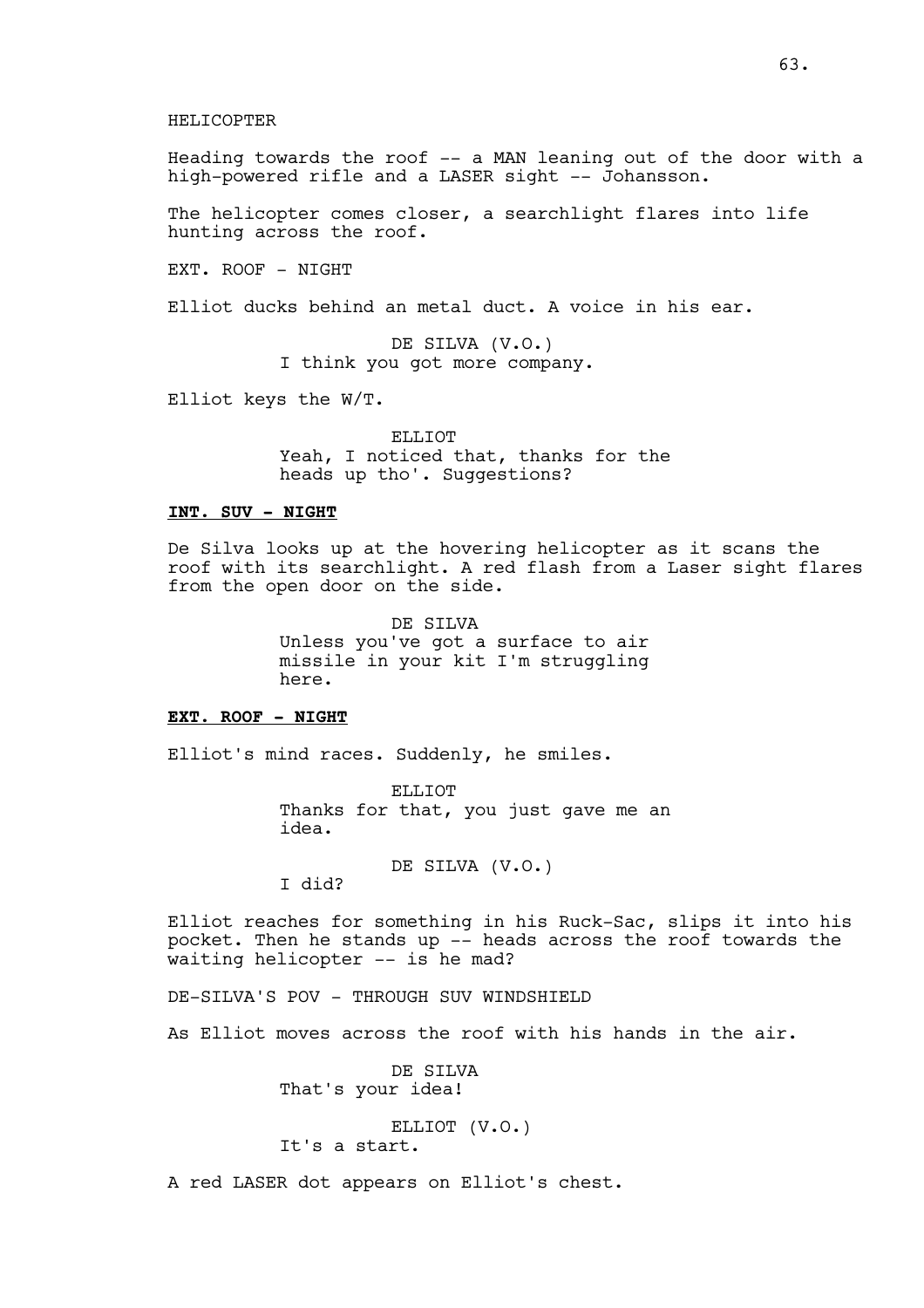### HELICOPTER

Johansson listens to instructions through his headphones.

JOHANSSON I have a clear shot...he's giving himself up...Okay.

Johansson focusses -- looks like he's going to take the shot.

ROOF

Elliot looks down at the red dot on his chest and back to the helicopter, calculating something.

In one fluid move he swings his arm down to his chest -- there's a brilliant FLASH as the beam is reflected back.

Straight into the eyes of the helicopter PILOT!

### HELICOPTER

An explosion of RED light sears the pilot's retinas.

He screams in agony! The Helicopter plunges towards the ground, spiralling out of control.

### **JOHANSSON**

Is hurled against the side of the fuselage, RIFLE spinning down through the air as the helicopter twists sickeningly, engines screaming. Johansson fights the G-Force and drags himself back into the machine by his harness.

### JOHANSSON (CONT'D)

Pull her up!

The pilot is howling in pain, fighting with the controls and his blindness. The earth hurtles closer.

Johanson throws himself towards the controls -- manages to yank on the stick -- too late!

CRASH! The helicopter makes a heavy landing -- skids along the road -- sparks trailing from it's landing gear as it disintegrates.

Johansson throws himself clear, seconds before the machine smashes through a wire fence and smacks into a row of parked cars -- alarms blare, and then WHUMP!

The Helicopter EXPLODES!

Fiery fragments rain down on the road, falling from the sky around Johansson, narrowly missing him. He picks himself up and jogs back towards Granite.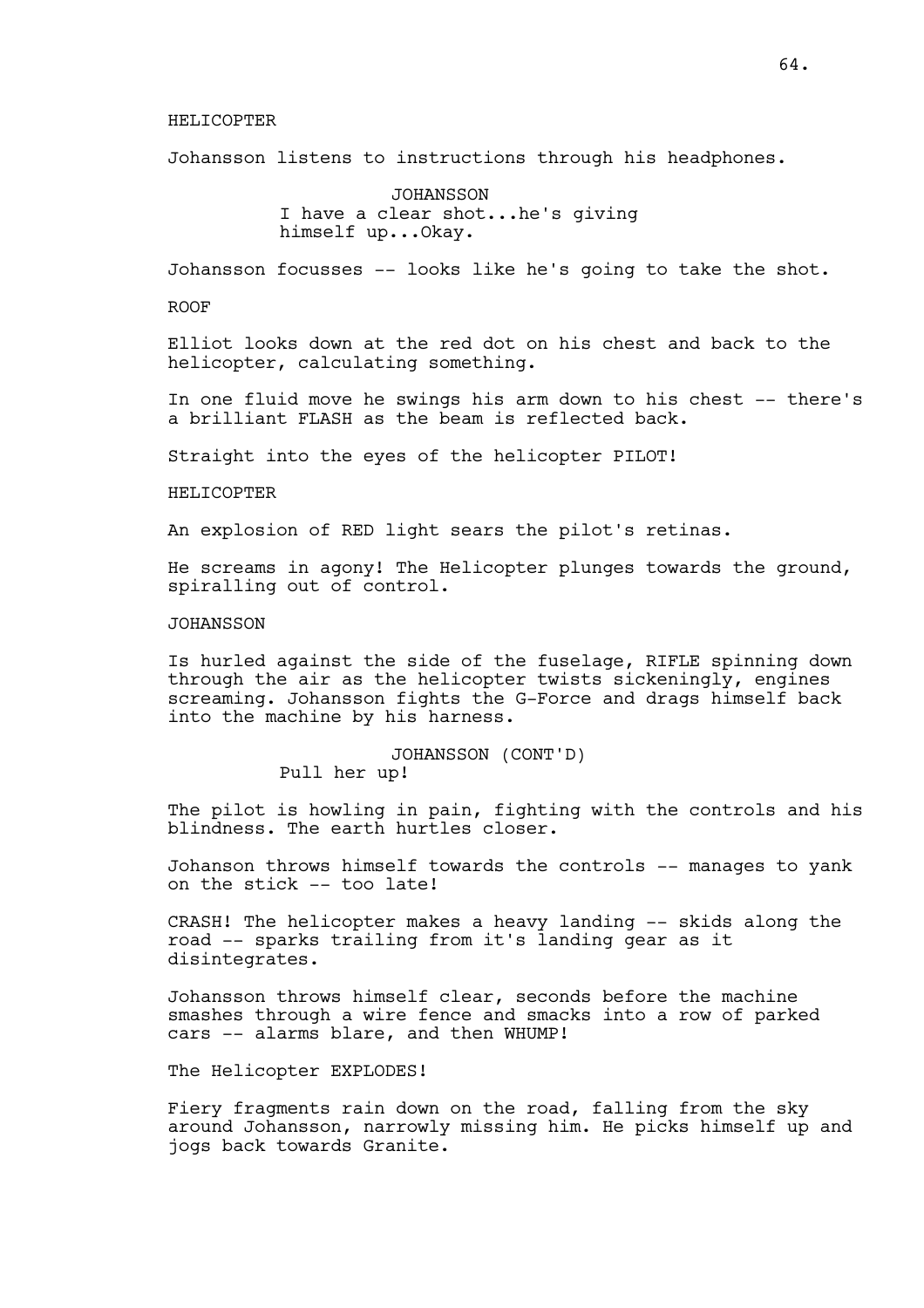Elliot looks down at the carnage. Speaks into his W/T.

ELLIOT You okay down there?

# **INT. SUV - NIGHT**

De Silva stares at the Firemen, and the flaming wreckage in the street. Approaching sirens SCREAM.

> DE SILVA Thanks for asking. Hell, you sure know how to throw a party.

DE SILVA'S POV - THROUGH SUV WINDSHIELD

As Johansson goes into Granite.

DE SILVA (CONT'D) You better get outta' there, the guy you knocked out of the sky is headed in to see you, and he doesn't look happy!

ROOF

### ELLIOT

I'm on my way.

He heads towards the roof door -- opens it -- there's the sound of running feet POUNDING up the stairs.

He runs back to the edge of the roof.

## **STAIRS**

Three serious looking MEN are headed towards the roof -- they are all heavily armed. One of them is Johansson.

### **ROOF**

Elliot is in a window cleaning HOIST -- heading down the outside of the building. Johansson bursts out onto the roof, the MEN follow. He looks at the DUCT -- the grille hangs off.

He hears a MOTOR -- heads for the edge of the roof and looks down. Sees the HOIST level with the second floor -- SHOOTS!

Bullets ricochet around the hoist -- Elliot throws himself to the deck. The hoist stops -- begins to head back up.

#### **HOIST**

Elliot looks around desperately -- pulls the AIR TANK from his back -- hurls it at the WINDOW opposite -- BANG! The glass shatters  $--$  he throws himself through  $--$  lands inside the...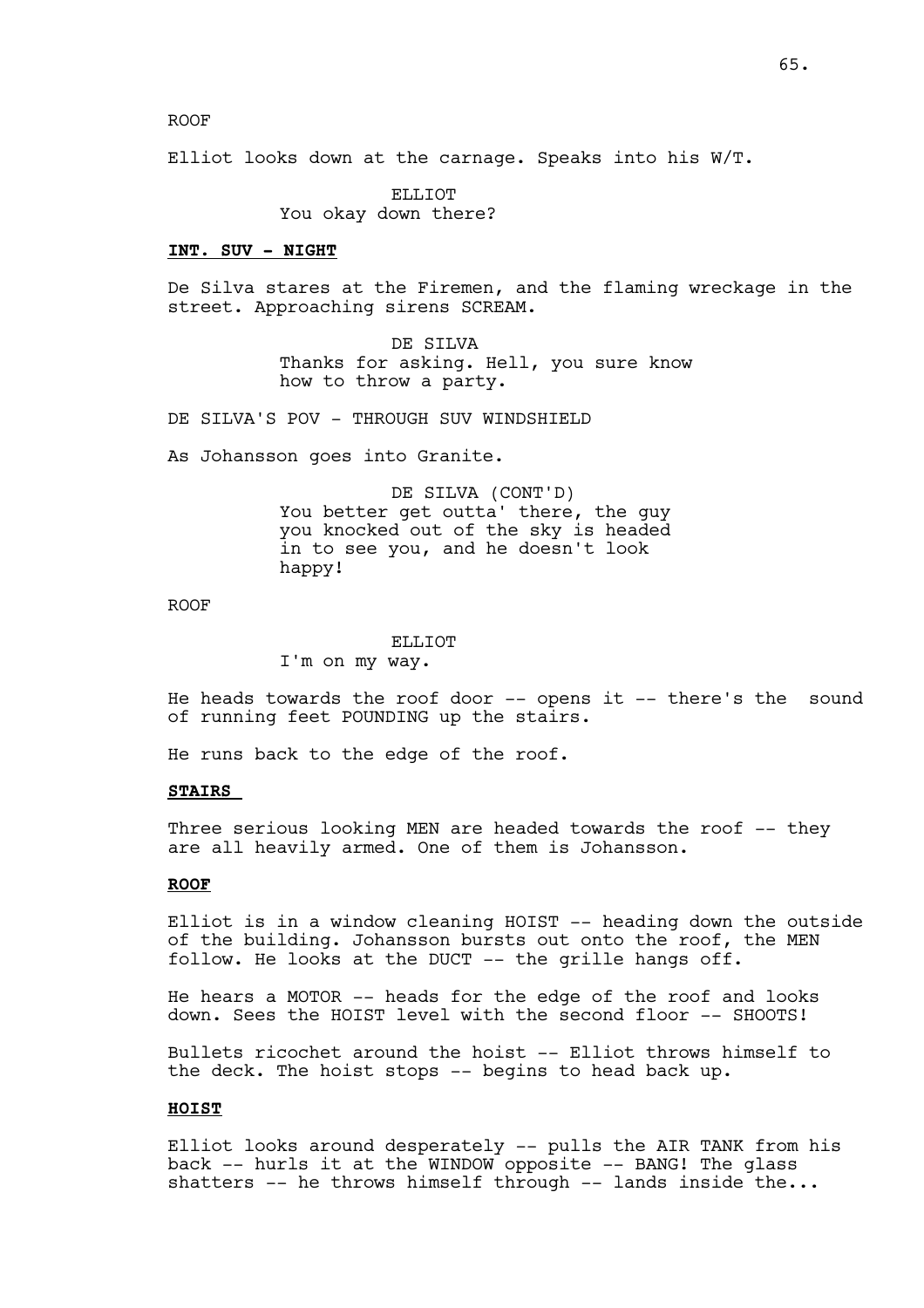## **OFFICE**

Rolls across the floor and the broken glass -- hands bleeding, out of breath. He picks up the tank and barrels out the door into...

## **STAIRWELL**

BLAM! BLAM! A fusillade of shots clatter off the HANDRAIL. He ducks back into the

OFFICE

Unscrews the tank's VALVE -- the gas HISSING -- hurls it through the DOOR -- a blizzard of gunfire greets it.

THE TANK

ROLLS across the floor -- is hit by a stray bullet.

KABOOM! The MEN are hit by a wall of flame -- one of them is smashed against the wall, the other blown down the stairs.

JOHANSSON

Flies through the air -- manages to grab onto the HANDRAIL -dangles there, and with his other hand pumps shots at Elliot as he heads down -- they lock eyes.

### ELLIOT

Runs down the stairs meets firefighters on their way up.

ELLIOT There's an armed man up there.

They halt -- one of them speaks into his mic.

FIREMAN 2 Captain, we got a problem...

Five MEN, guns drawn, run past them, one of them shouts back.

MAN 1 Clear the area, it's a false alarm, we'll take it from here.

FIREMAN<sub>2</sub> Your call action man. (beat) Okay men, back down, report to the Captain.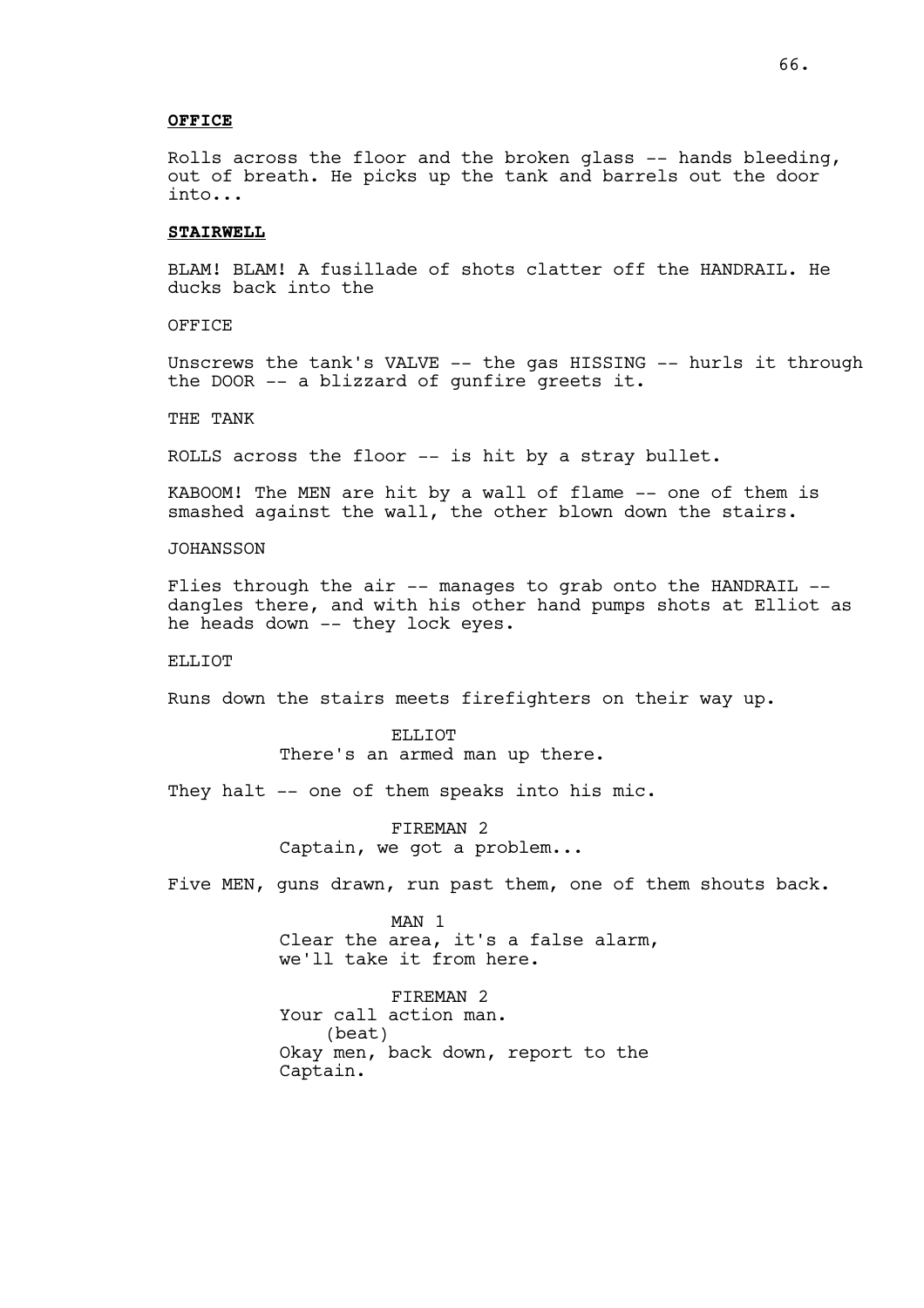#### **INT. RECEPTION - NIGHT**

Elliot heads through reception -- passes some more armed men going in.

Makes it to the door as Johansson appears from the stairs - scans the surrounding Firefighters -- sees the back of a FIREMAN leaving -- something catches his eye -- no TANK!

He draws his gun, starts FIRING! People hit the deck. Johansson heads for the door -- THUD! An AIR TANK catches him on the back, knocking him to the ground.

Johansson looks up into the blazing eyes of the FIRE CAPTAIN.

FIRE CAPTAIN No son of a bitch endangers my men, I don't care who you are!

Johansson's eyes are black with fury -- he points his gun at the Captain, it looks like he's actually going to shoot him.

The Captain holds his stare -- Johansson gets up gives a mad smile and runs for the door. The Captain looks after him.

> FIRE CAPTAIN (CONT'D) Government asshole.

## **EXT. GRANITE DISTRIBUTION - STREET**

Elliot running for his life -- bullets whizzing past him, shedding his great coat and helmet. Makes it to the car, throws himself in. It takes off, tires wailing.

INT. SUV - MOVING - NIGHT

De Silva accelerates away.

DE SILVA That's your exit strategy?

Elliot looks behind at an Escalade in pursuit -- looks ahead as another one heads round the corner.

ELLIOT

No.

DE SILVA Nice job with the mirror by the way, where'd ya you learn that?

ELLIOT Perseus, used a golden necklace to reflect Medusa's deadly stare...

DE SILVA What is it with you and the Greeks?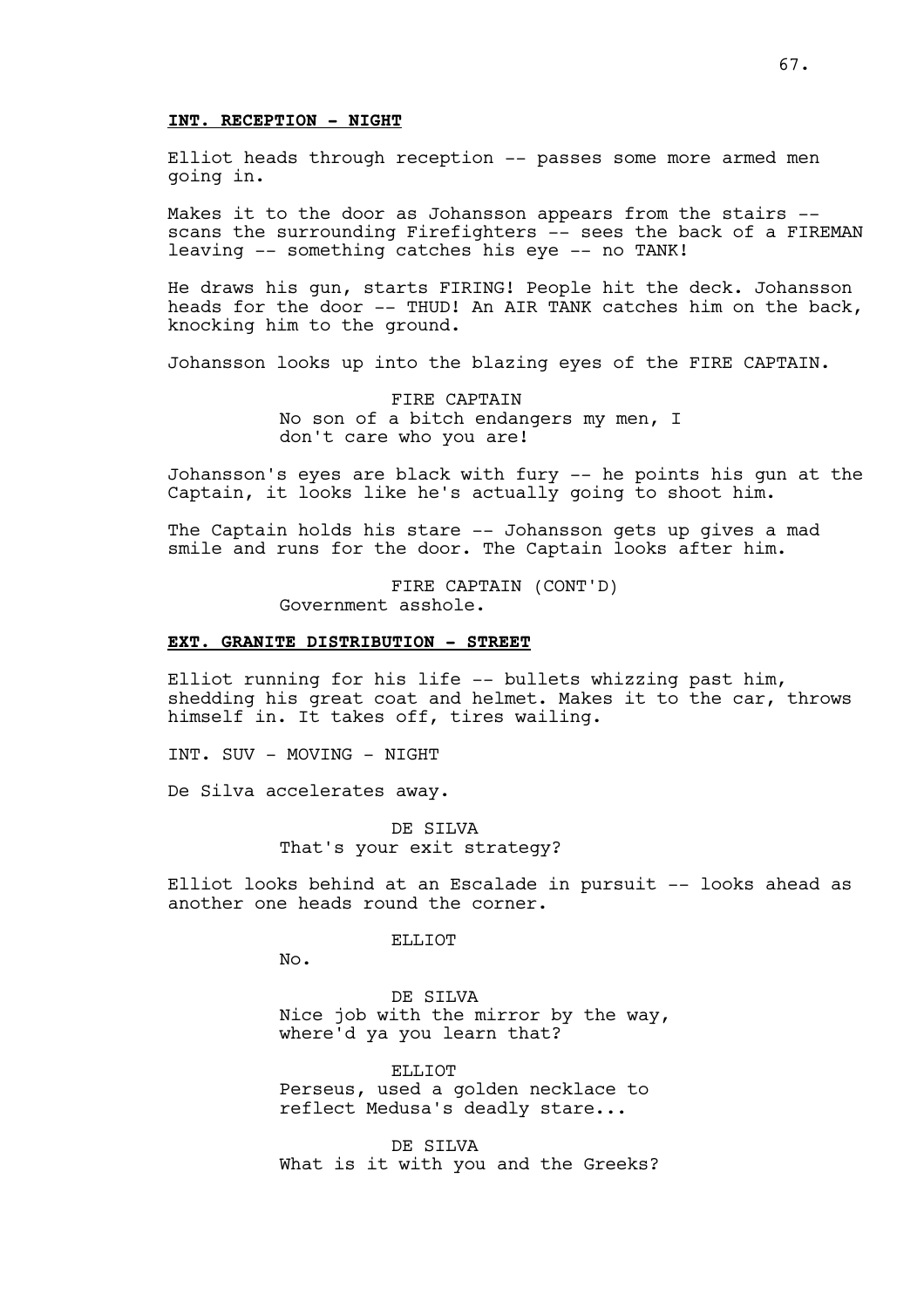DE SILVA (CONT'D)

Shit!

The entrance to the CONSTRUCTION SITE is to their left.

ELLIOT

Go left.

# **EXT. CONSTRUCTION SITE - NIGHT**

De Silva swerves through the gate, just misses a huge DUMP TRUCK bouncing over uneven ground.

> DE SILVA And this is a good idea, why?

The ESCALADES are now in hot pursuit -- weaving past DIGGERS and DUMP TRUCKS as they close in on the SUV.

LEAD ESCALADE

Johansson in the passenger seat, reloading a machine gun.

JOHANSSON

Get closer.

The second Escalade moves to cut the SUV off -- De Silva sees it and spins the wheel, broadsides it -- they race neck and neck over rutted tracks jockeying for position.

**SUV** 

ELLIOT Over there!

He points at a small rise.

DE SILVA Exit strategy?

## ELLIOT

For someone.

Bullets pepper the bodywork. As both cars hit the rise.

ESCALADE 2

DRIVER

SHIIITTTTT!!

The Escalade TAKES OFF! Flies through the air.

SMASH!

Lands in a pit of wet concrete -- pandemonium as everybody struggles to get out -- wading through the grey mush.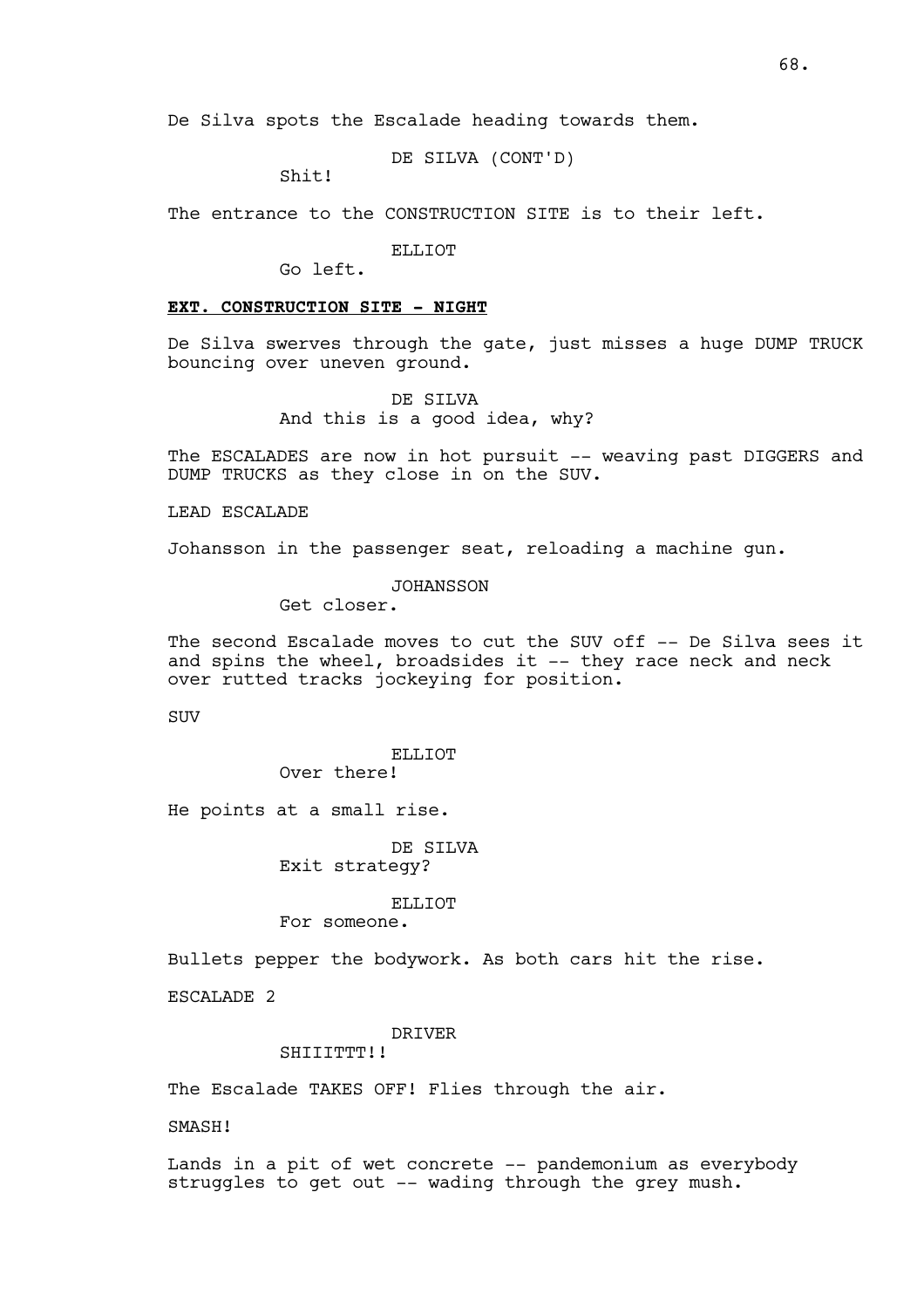SUV

De Silva smiles as they swerve round an EARTH-MOVER.

SMASH! The remaining Escalade rams them from behind.

# DE SILVA

Now where!

De Silva swerves around DUMPERS and EARTH-MOVING machines putting them between him and the following Escalade.

### ELLIOT

Head for the crane.

Ahead of them a TRACKED CRANE lowers a CONCRETE pipe towards a HOLE -- the driver sees the approaching mayhem. De Silva floors it -- looks at the crane, then Elliot.

> DE SILVA You're not serious.

ELLIOT I'll need this...

He reaches into De Silva's jacket -- unholsters his Beretta XX-TREME. De Silva drops a gear -- the engine HOWLS as they barrel towards the hanging PIPE -- De Silva nods at the gun.

> DE SILVA You okay with that?

ELLIOT I saw Lethal Weapon...

Off De Silva's look...

LEAD ESCALADE

The driver looks unsure, eases back on the gas -- Johansson points his gun at him.

### JOHANSSON

Faster!

The driver accelerates.

SUV

Fifty feet away from the swinging PIPE.

CRANE DRIVER

Jumps out of his cab and runs through the mud.

The SUV flies through the air -- beneath the hanging pipe. Elliot SHOOTS through the side window at the crane CABLE.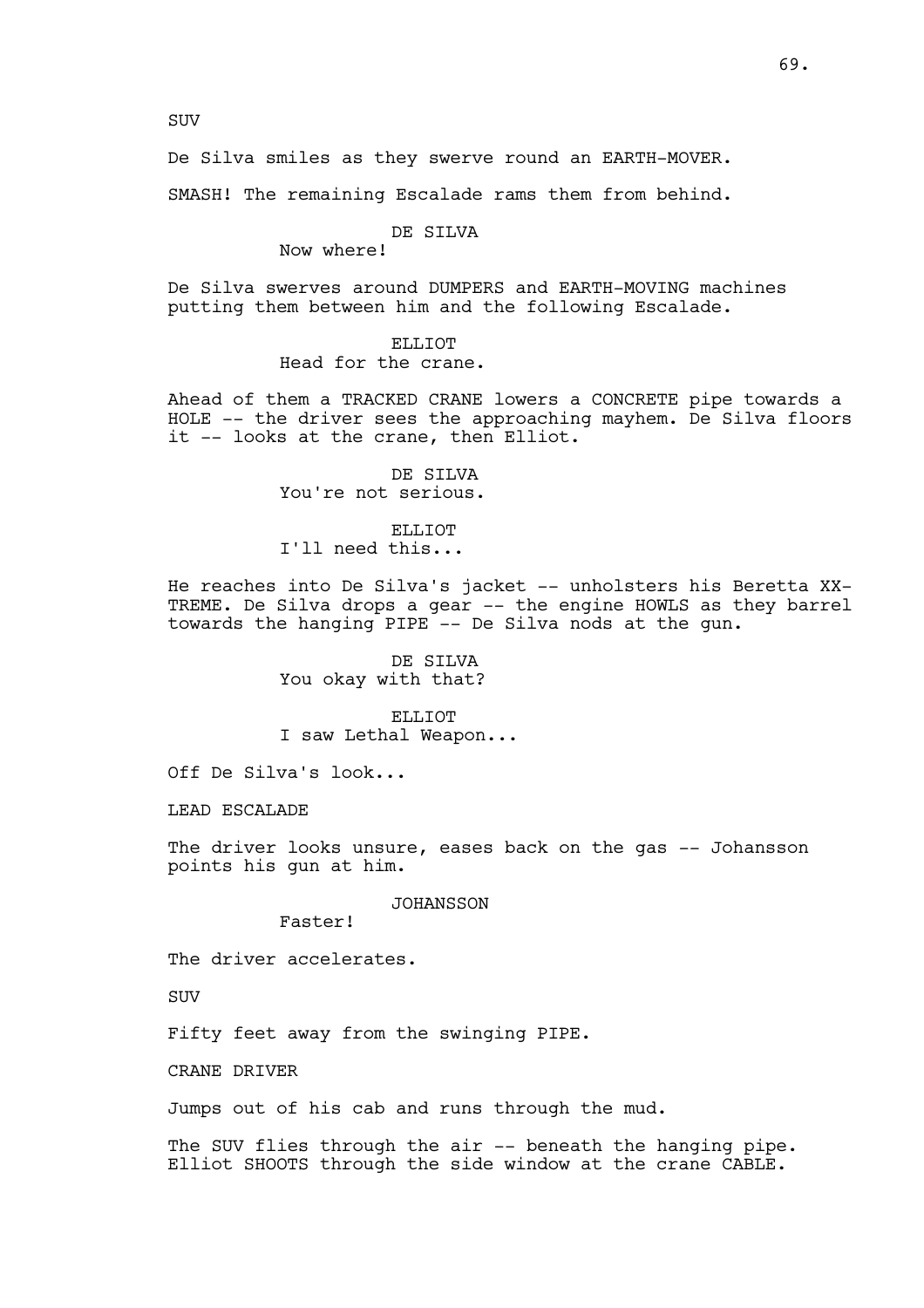CUTS it!

The PIPE crashes towards the ground as the...

# ESCALADE

Follows them -- WHUMP! The PIPE smashes through the back of the Escalade ROOF bringing it to a shuddering stop!

BANG! BANG! BANG! Gunfire shatters the windshield as Johansson shoots it out -- throws himself clear.

WHOOSH!

The Escalade bursts into flames -- EXPLODES! Scatters debris around the site -- Johansson keeps going -- an Energiser Bunny.

He unloads a volley of fire at the disappearing SUV -- brings a huge SHOVEL TRUCK to a halt -- forces the driver out at gun point -- climbs in and stomps on the gas -- hurtles off in pursuit of the SUV!

### **JOHANSSON**

Fires round the side of the windscreen at the SUV -- can't get a clear shot -- tries to get alongside them.

NEW ANGLE

As TWO more Escalades careen into the construction site and slam to a halt -- disgorge ARMED men.

One of the MEN sees Johansson firing at the SUV from the truck. He climbs into the cab of an EARTH-MOVER -- heads off towards Johansson as another MAN jumps into the cab of a DUMPER truck and accelerates away in pursuit.

## JOHANSSON

In the SHOVEL TRUCK is gaining on the SUV which struggles through the thick MUD -- he lowers the steel SHOVEL.

DE SILVA

Is fighting to control the SUV, trying to get a grip as...

CRASH! The DUMPER TRUCK pulls along side -- smashing into the SUV peeling off metal like a banana skin -- huge WHEELS whirling next to them.

BANG! Johansson rams the SHOVEL into the rear of the SUV.

DE SILVA Now would be a good time to confide in me!

ELLIOT Nearly there.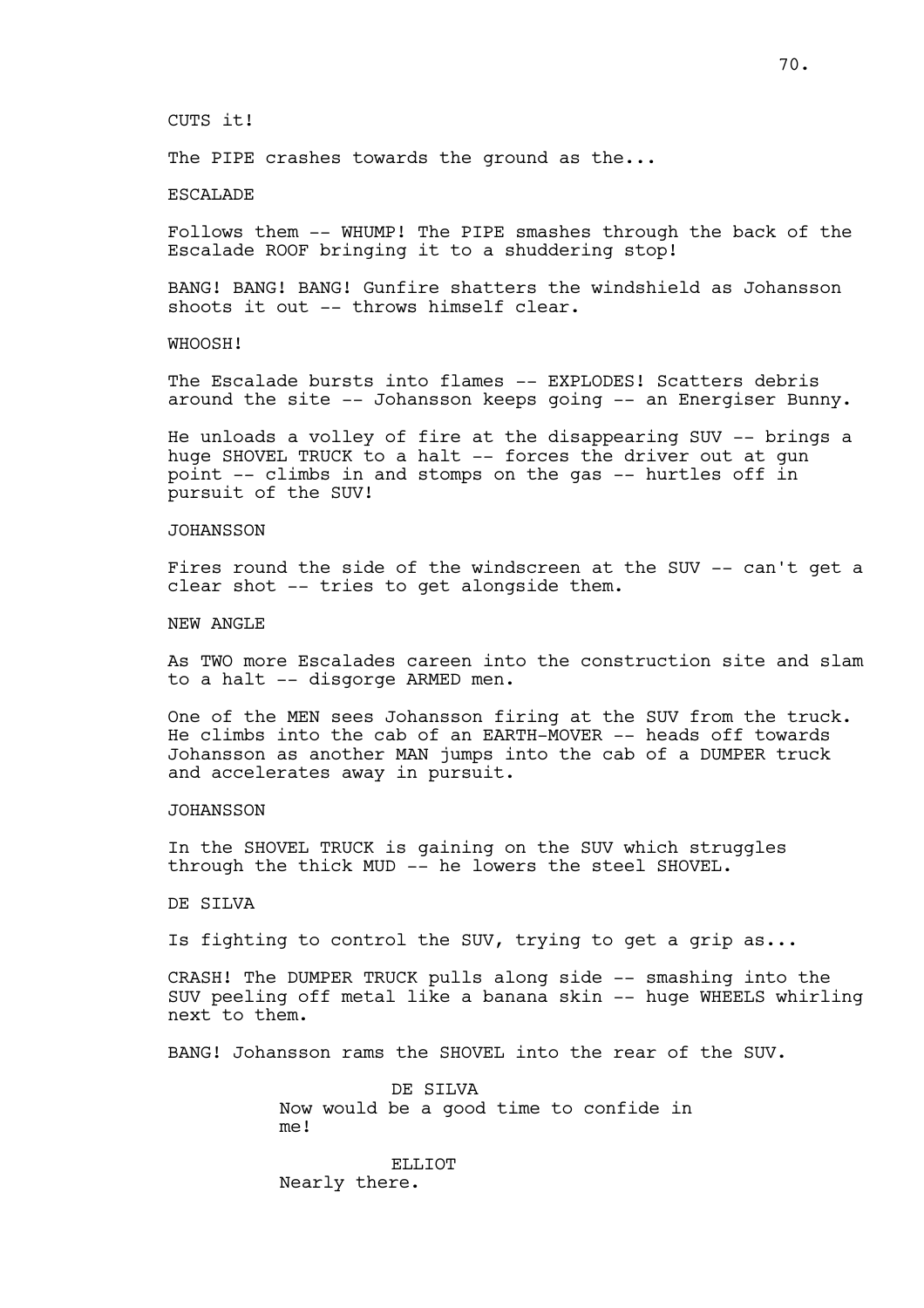# DE SILVA Nearly where!

And this is where they are RIGHT NOW:

Sliding through the MUD, with Johansson in the SHOVEL TRUCK right behind them -- a DUMPER TRUCK alongside chewing metal, whilst heading towards them, BELCHING smoke from its stack, is forty tons of EARTH MOVER -- it doesn't look good.

> DE SILVA (CONT'D) You don't have an exit strategy do you...Shit!

De Silva drops a gear, manages to pull away from the Dumper and the Shovel truck.

> ELLIOT When you play chess you don't take all the pieces down at once...

DE SILVA That's all I need, a freaking game I don't understand.

ELLIOT It's all about making the right moves at the right time.

The EARTH SCRAPER is a hundred metres in front of them. Johansson is twenty five metres behind them.

> DE SILVA Well how come they seem to know all of your moves?

Johansson lets fly with another burst of machine gun fire. A wing mirror EXPLODES next to De Silva.

> DE SILVA (CONT'D) Give me a clue why don't you!

Ahead of them -- TWO STEEL PINS -- five metres apart with an orange pennant on each of them.

> ELLIOT Get between those orange pennants before the Earth Mover gets there.

De Silva looks at him -- shakes his head, slams the gear lever into LOW and churns mud to get the SUV moving -- the EARTH SCRAPER is nearly at the pennants -- Johansson is closing, as is the DUMPER TRUCK.

## JOHANSSON

STRAFES the SUV with his machine pistol -- the back window explodes.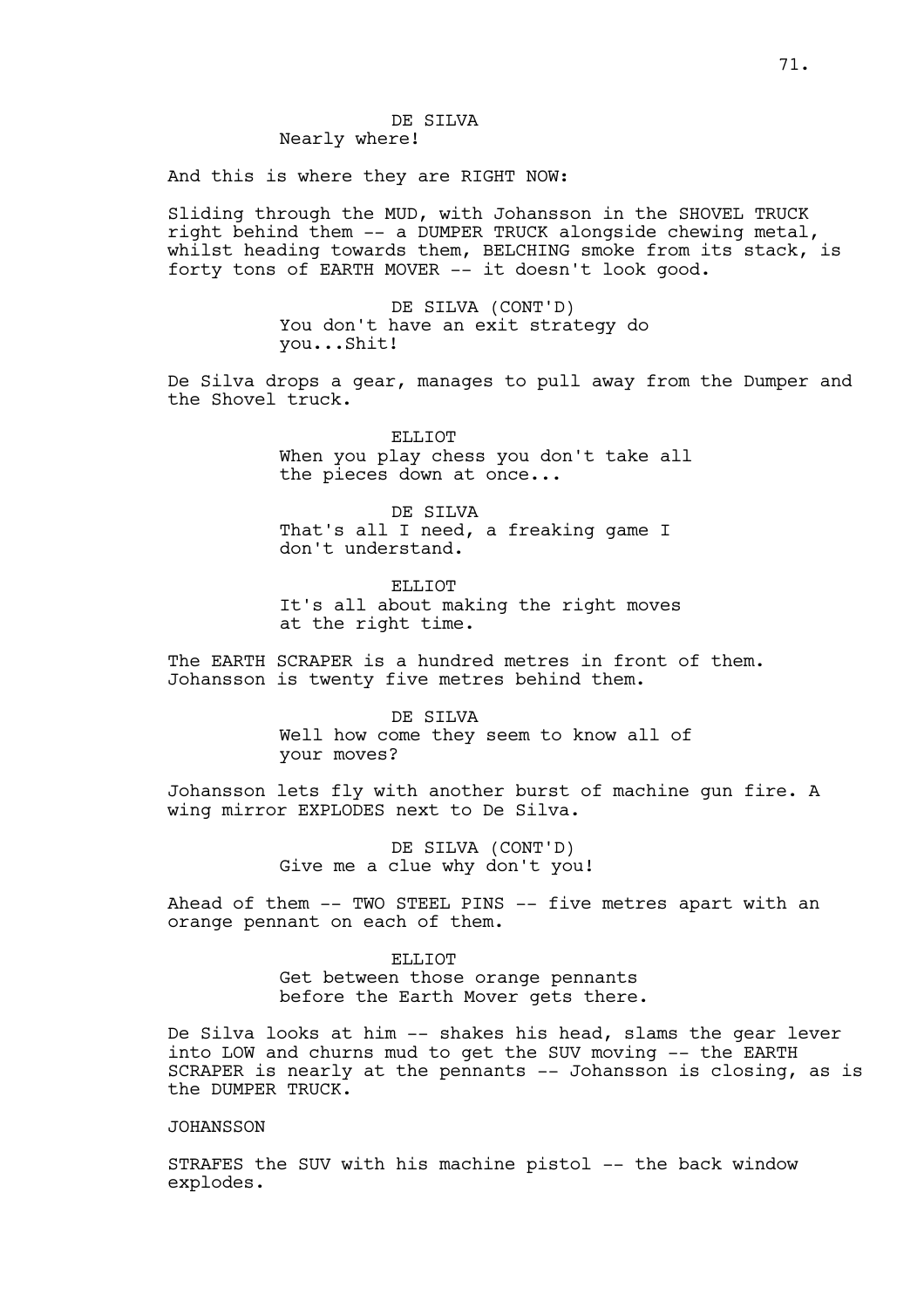# DE SILVA

Shit!

Elliot removes a REMOTE CONTROL from his pocket -- De Silva wrestles with the wheel. Flicks a look at Elliot.

> DE SILVA (CONT'D) Tell me that's not a garage door remote!

And then things get a whole lot worse as...BLAM! BLAM! BLAM!

The EARTH beside the SUV explodes as an APACHE ATTACK HELICOPTER chops the ground either side of the SUV with a 600 rounds a minute CHAIN GUN.

De Silva ACCELERATES, engine SCREAMING in protest.

The pennants are metres away -- to the left a LARGE CRANE, to the right a stack of FUEL DRUMS -- the APACHE sweeps round shadowing the EARTH SCRAPER -- settling low for the kill.

Elliot presses the REMOTE and fires a stream of shots up at the Crane Arm SUPPORT wires -- SEVERS them.

WHIIMP!

The earth ERUPTS -- as a shaped EXPLOSION carves out a cheese shaped wedge that drops down into the void below.

The SUV hurtles down the ramp of collapsed earth and rubble - as the Crane arm plunges towards the ground.

KERRANG!

Johansson in the SHOVEL TRUCK collides head on with the EARTH SCRAPER -- torn metal SCREAMING as they both plummet into the VOID.

KA-BLAM!

The crane arm crashes down onto the APACHE!

Sends it slamming into the ground -- its ROTATING BLADES smashing into the FUEL DRUMS.

WHUMP! They EXPLODE into the air trailing FIRE -- drop back onto the remaining DUMPER TRUCK, totalling it.

# **INT. UNDERGROUND CAR PARK - NIGHT**

SUV

Bursts out of a cloud of dust from the collapsed roof behind.

DE SILVA

Brings the vehicle to a shuddering halt.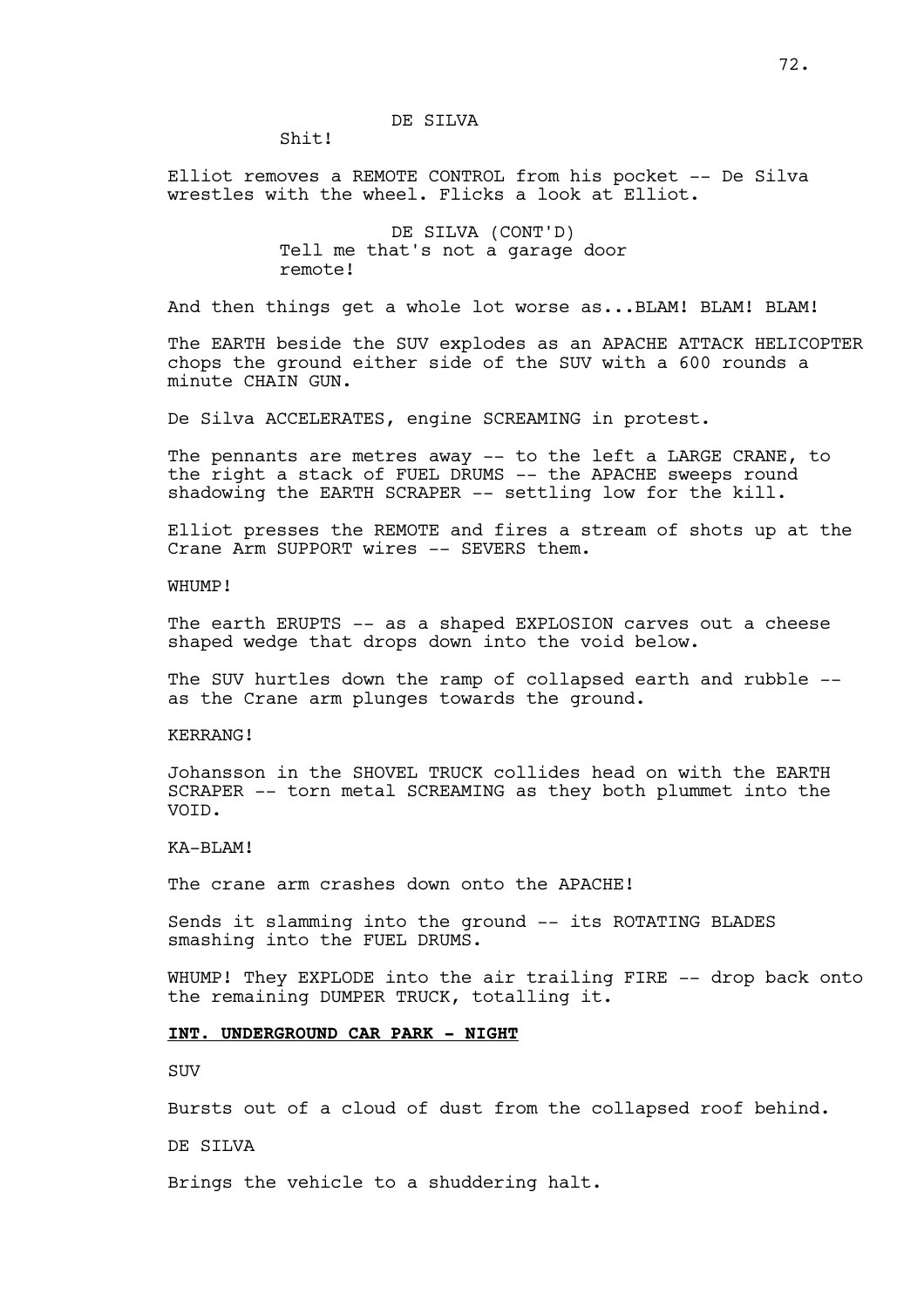Explosions echo around the subterranean concrete womb. Fire BELCHES from the hole in the ceiling lighting up the dark.

> DE SILVA Who has access to an Apache Attack helicopter?

### ELLIOT

Military?

DE SILVA Great, things are really looking up.

The SUV accelerates away through the desolate car park.

# **INT. UNDERGROUND CAR PARK - NIGHT**

# **SHOVEL TRUCK**

The buckled, scorched door of the machine grinds open.

JOHANSSON - Bleeding and bruised, falls to the ground -- drags himself upright -- eyes blazing as he limps into the gloom.

### **EXT. CONSTRUCTION SITE - STREET**

Johansson speaks into his mobile.

JOHANSSON Yes General, I'm afraid we may have a problem.

INTERCUT with General Glynt's car.

# **INT. CAR**

In the back of his car, speaking on a mobile phone.

GLYNT Specifically?

JOHANSSON Granite was compromised.

### GLYNT

The money?

# JOHANSSON

Intact.

There is a significant pause. Johansson licks his lips. Then:

GLYNT You took care of them yes?

JOHANSSON I'm afraid not...they were very well prepared.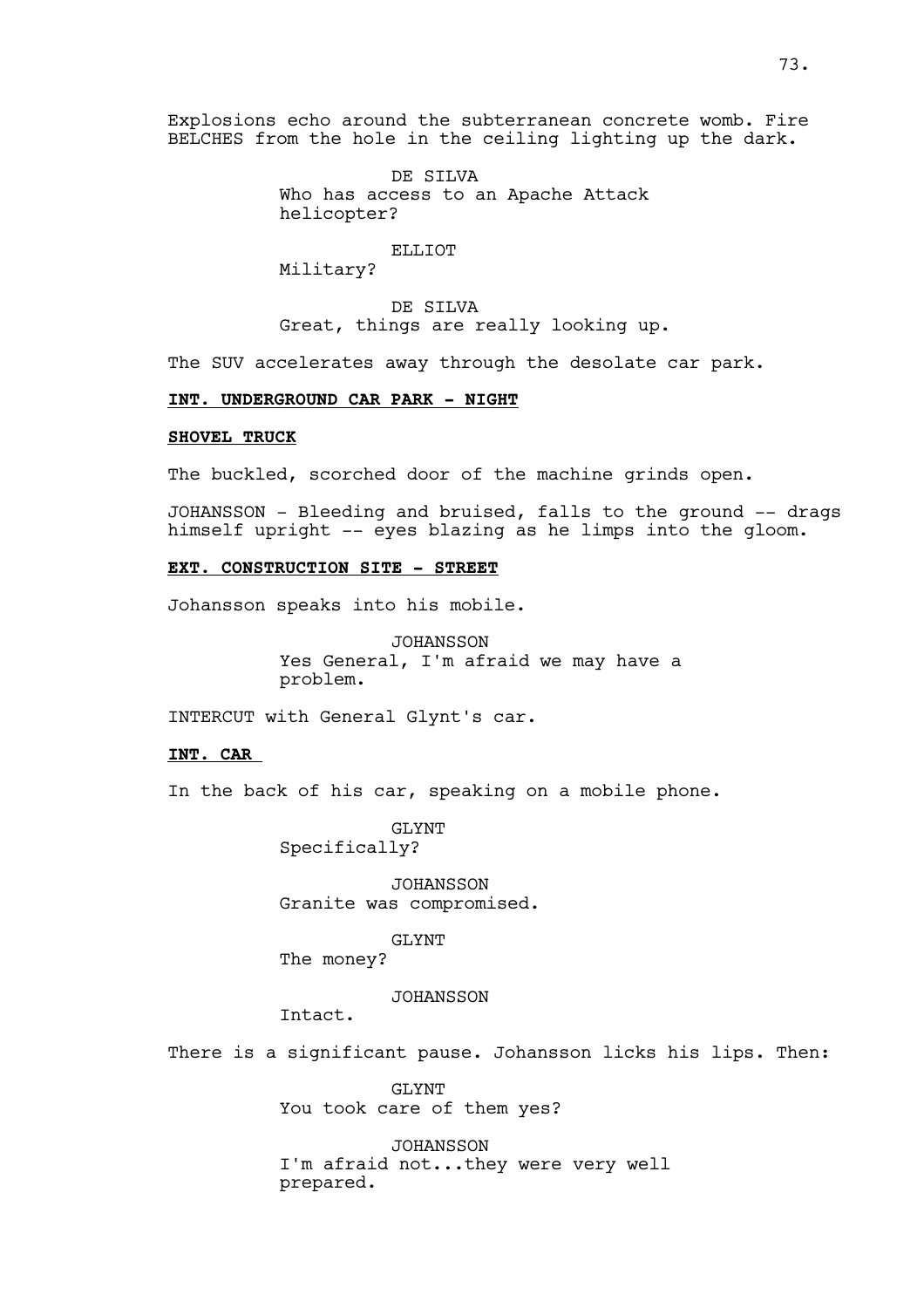GLYNT You had what... (beat, as he counts in his head) Thirty men, a helicopter gunship and a lot of firepower, am I right?

Johansson looks worried.

### JOHANSSON

Sir.

GLYNT That's very disappointing. They may know everything, Cronos, the whole operation, yes?

JOHANSSON Yes. Awaiting orders, sir.

GLYNT Johansson, I think it's time we showed them what we mean by global warming.

# **EXT. PASSAIC RIVER - NEW JERSEY - "HELEN" - DAWN**

The Helen is moored between two long cargo barges. The motorbike is parked alongside under a tarpaulin.

### **INT. HELEN**

Elliot and De Silva look out over the river.

DE SILVA Now that you've started world war three what's next?

ELLIOT

Stone.

DE SILVA

How?

ELLIOT Tomorrow is the start of the holiday, Chrysus will be deserted.

DE SILVA Stone won't be there though.

**ELLIOT** 

Yes he will.

# **INT. CEDARS-SINAI HOSPITAL - MORGUE - DAY**

Johansson is on his mobile -- in the background a MORGUE ATTENDANT counts a sheaf of dollars.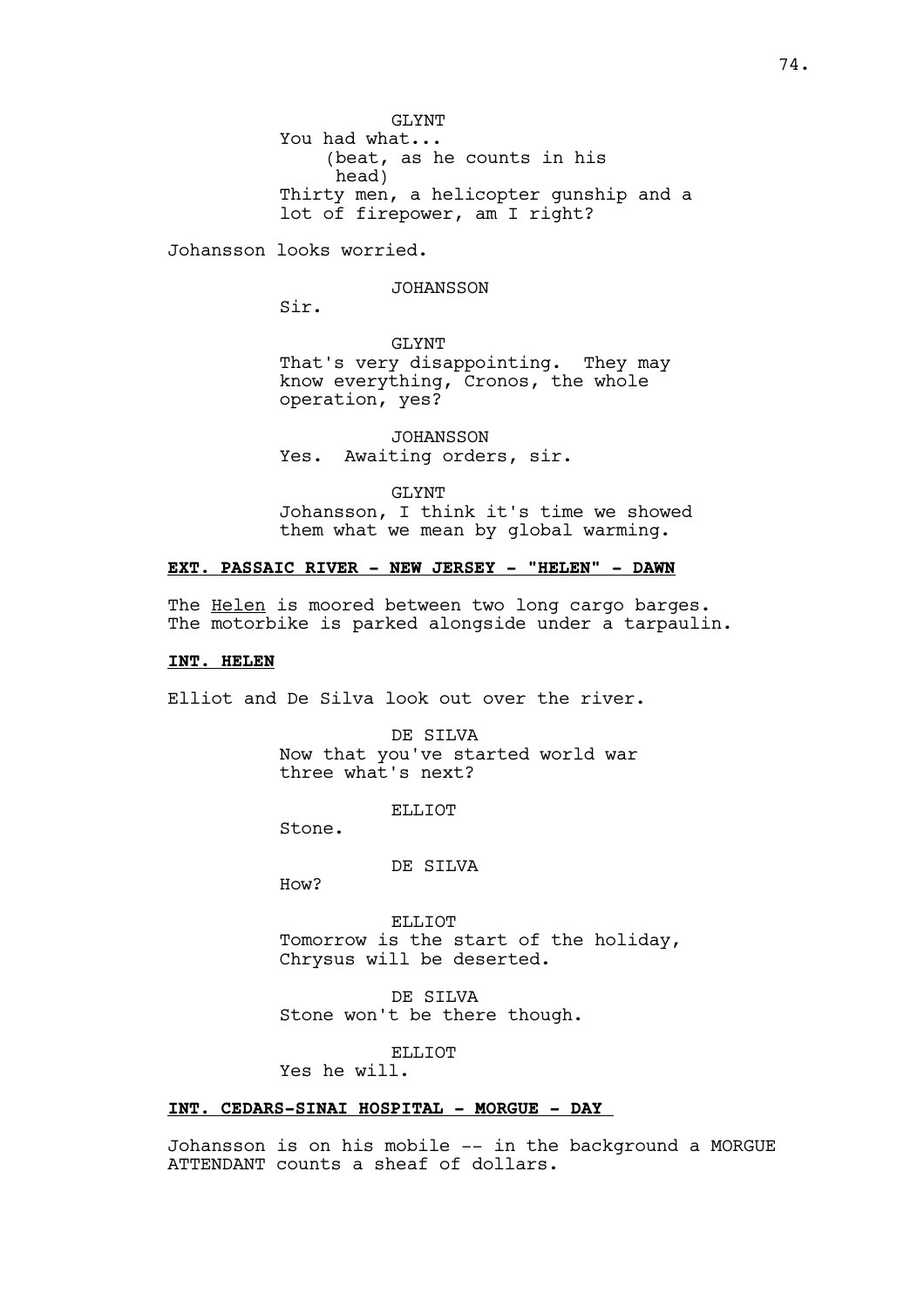JOHANSSON ...there was a substitution ...and his Cardiologist is missing...

### **INT. CAR - GENERAL GLYNT - INTERCUT**

GLYNT You have her address?

**INT. CEDARS-SINAI HOSPITAL - MORGUE - DAY**

JOHANSSON

Yes Sir.

Johansson shuts his phone off.

ATTENDANT You want anything else?

He nods slyly over at something under a sheet -- a hand with painted nails hangs over the side of the gurney.

> ATTENDANT (CONT'D) Bit of R n' R if you know what I mean.

Johansson does, but it seems even a psycho killer has limits.

JOHANSSON Thank you, but you have another customer to deal with.

The attendant looks puzzled.

ATTENDANT I don't have no...

PHUT! PHUT! Johansson nails his odious ass.

# **INT. CIA HEADQUARTERS - LANGLEY - OPERATIONS ROOM - DAY**

General Glynt and Madley in the room -- tension palpable.

### MADLEY

We agreed to shut Elliot down, but that wasn't good enough for you, no, you let Stone bring in his men, they screwed up, Brickman became involved, and God knows how but he's managed to turn De Silva. So now we have three of them off the grid, with enough information to blow the whole operation out of the water.

GLYNT There's always collateral in a war.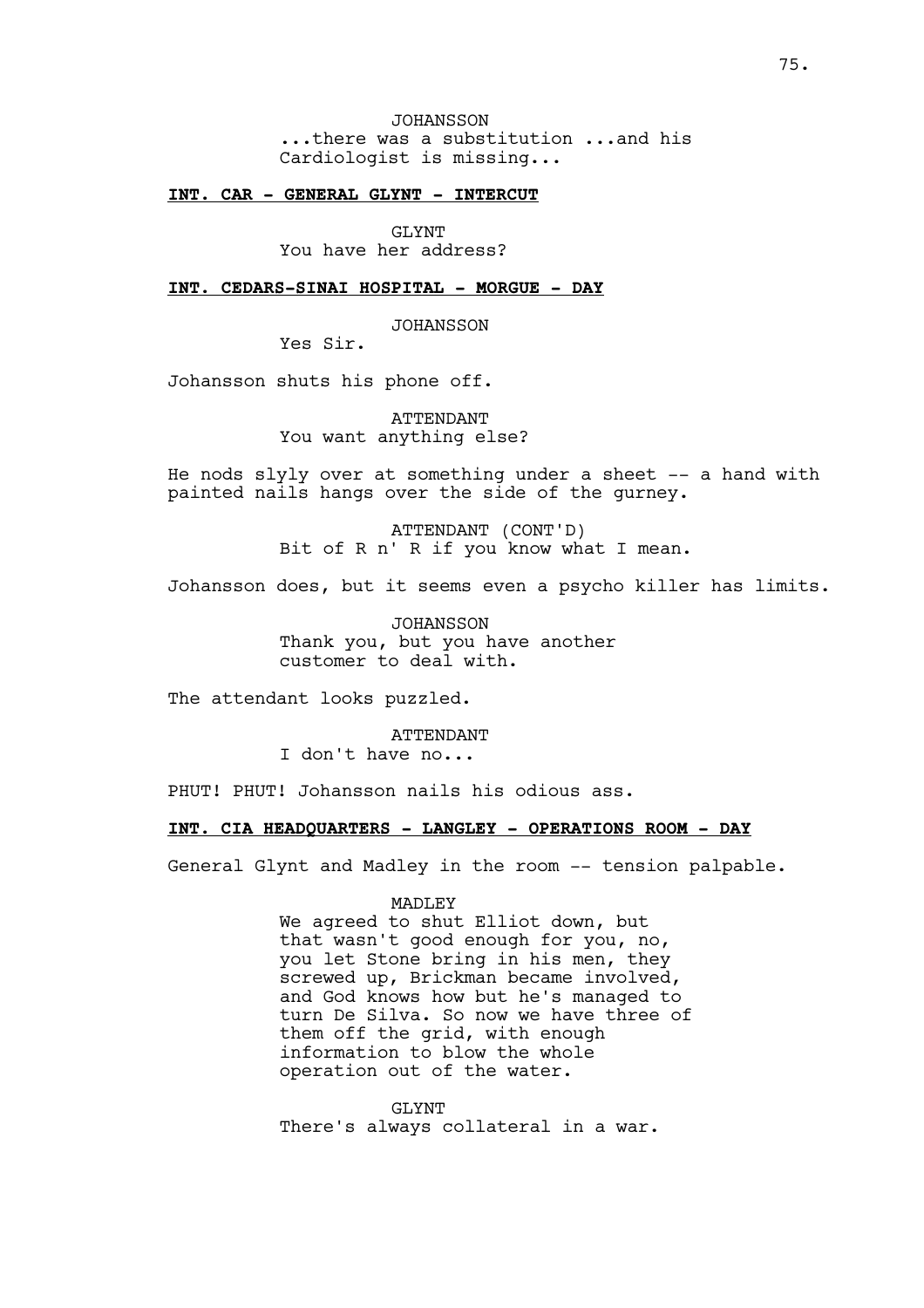### MADLEY

You people. I've covered up your mess in every third world country that has a Goddamn flag, so don't think I'm going to sit here and let you screw up what's left of this operation.

### GT.YNT

I'll shut them down, you have my word on that.

MADLEY Have it under control in 24 hours or you'd better have your story straight for the oversight committee.

GLYNT cold as ice.

GLYNT Don't worry, they won't see another sunrise.

# **INT. DR LEONI'S APARTMENT - LOUNGE - DAY**

Leon sleeps on the couch -- Carmen is in the kitchen

DR LEONI (O.S.) You wanna Coffee?

Leon looks up. Seems to hear something, starts to rise when BANG!

The door is kicked open and he's looking down the barrels of two guns held by Johansson and another man with an unfeasible thick neck.

> JOHANSSON No ill effects from your fall?

Carmen comes through from the kitchen holding a coffee. Johansson points the gun at Brickman.

> JOHANSSON (CONT'D) No one needs to get hurt.

Carmen ignores him and hurls the mug of scalding hot coffee right at NECK -- who screams and drops his gun.

She follows this up by planting her foot right into Johansson's gut -- sends him spinning around.

Johansson brings his gun up fast, jams it into Brickman's throat, eyes blazing caught off guard by her ferocity.

> JOHANSSON (CONT'D) One more move and he's gone!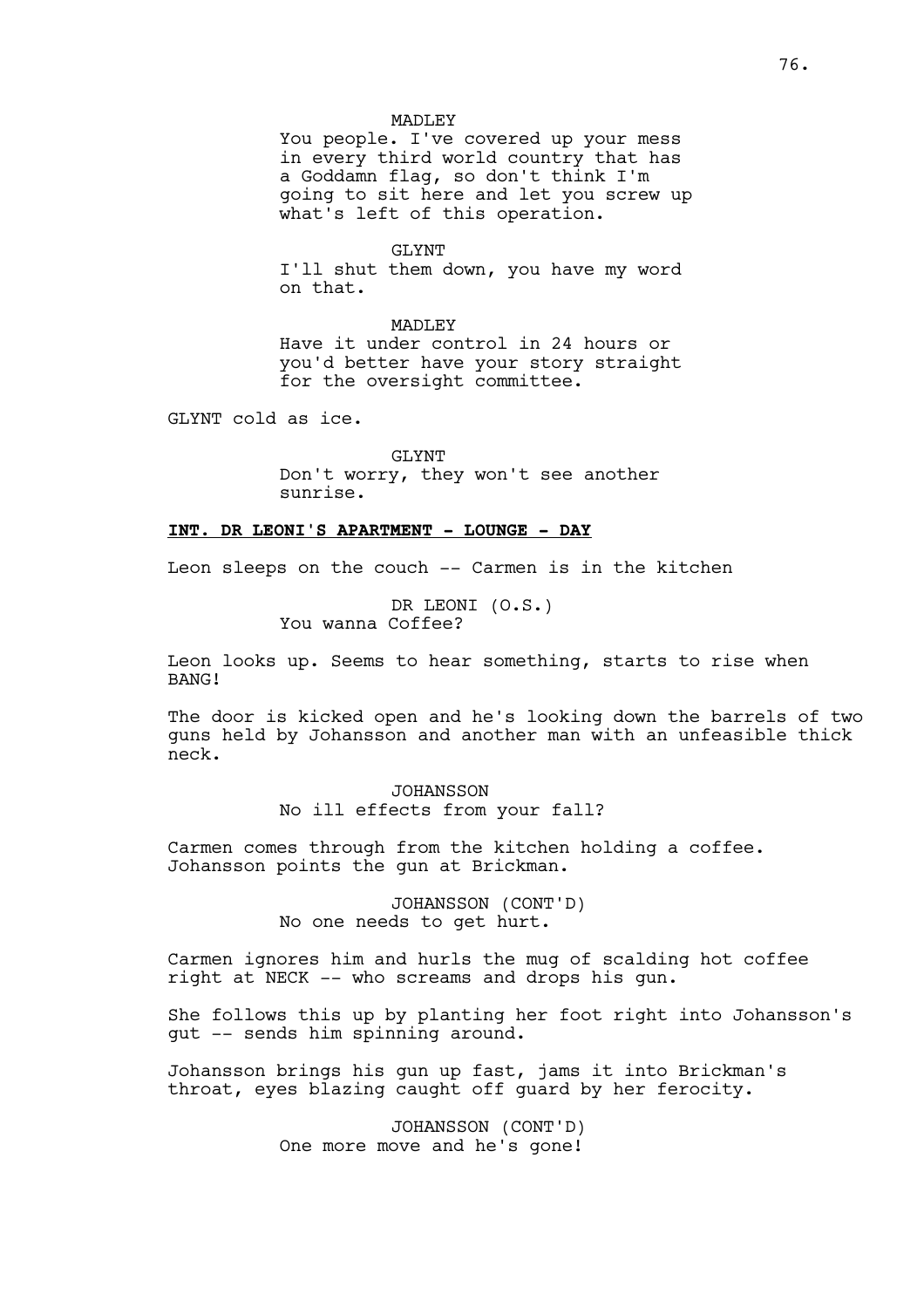BRICKMAN Let her go or I swear to God...

It looks like Neck is debating whether to snap her neck.

JOHANSSON Let her go...a dead hostage is no good to us.

Neck releases her and she slumps to the floor. Brickman goes to help her up. Looks at Johansson.

> BRICKMAN You're already dead

> > JOHANSSON

Tie them up.

Neck produces some cable ties and locks Carmen's hands behind her back. Johansson keeps his gun on Brickman while Neck zips him up. Johansson picks up his Cell. Dials. Listens.

JOHANSSON (CONT'D)

We have them.

### **EXT. MR ZIPPY - CAR HIRE - DAY**

A slack jawed salesman stares at the bullet riddled SUV leaking oil onto the ground. De Silva drops the keys into his hand.

> DE SILVA She's got a full tank of gas. (beat) You might wanna check the front tire pressures. I found the handling a little on the soft side.

Off the SALESMAN.

# **EXT. PASSAIC RIVER - NEW JERSEY - DAY**

The Helen chugs slowly up river -- past heavy industry along the shoreline.

ELLIOT'S POV - THROUGH BINOCULARS

Skimming across the water is an Apache Attack Helicopter.

DE SILVA (V.O.) We have to assume they have them.

BACK TO SCENE - ON ELLIOT

#### ELLIOT

I know.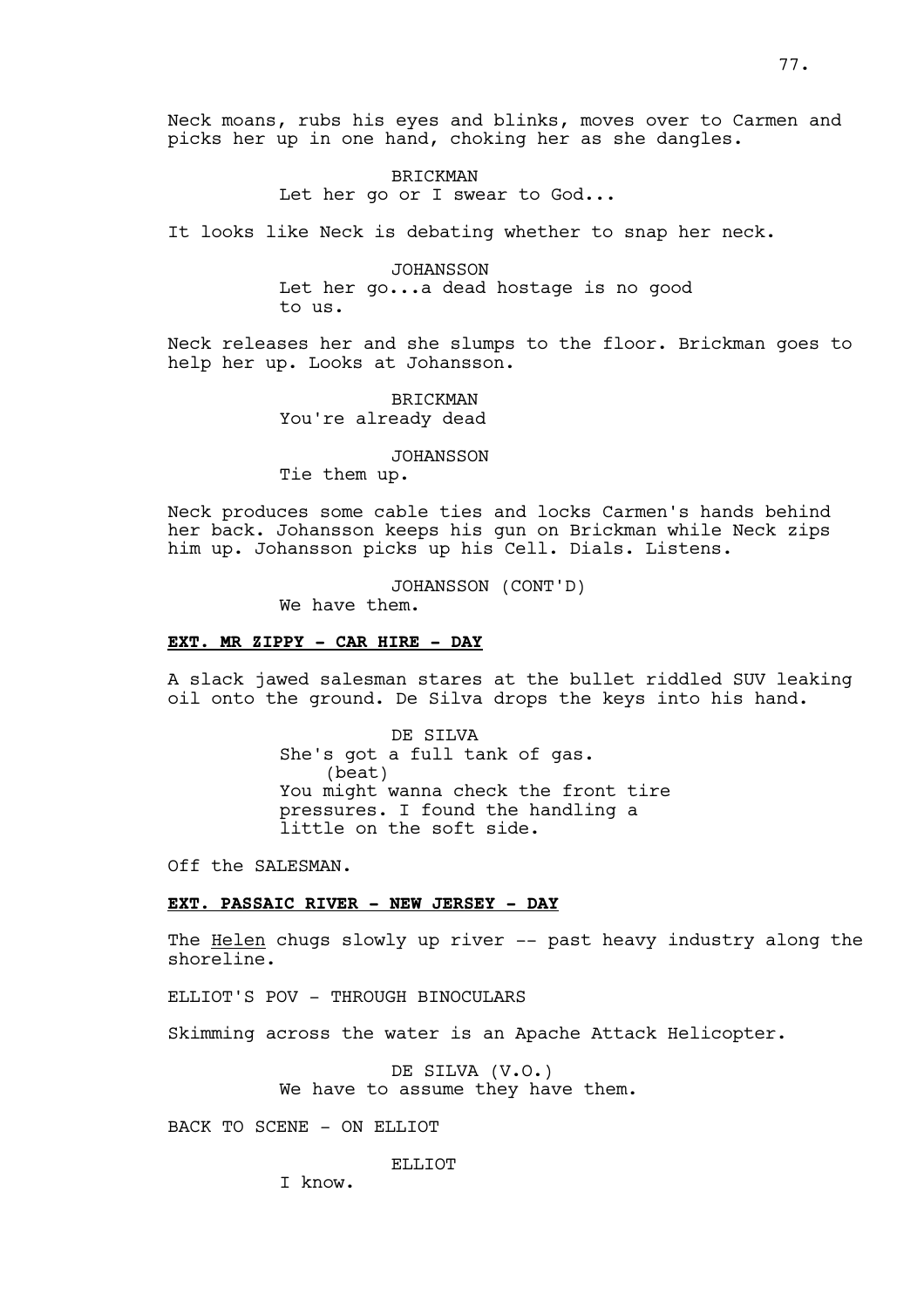De Silva stares out across the river.

DE SILVA You ready for this?

ELLIOT More than they know.

# **INT. APACHE HELICOPTER - DAY**

The pilot looks at a SCREEN -- a red light BLINKS signalling the TRACKER on Elliot's motorbike -- the pilot speaks into his headset. Johansson sits in the Co-pilot's seat.

> PILOT I have confirmation...permission to complete.

GLYNT (V.0) You have authorization, terminate with extreme prejudice.

# **EXT. PASSAIC RIVER - NEW JERSEY - DAY**

The Apache swoops out of the sky -- nose tilted down.

The CHAIN GUN pours shells into the small craft -- shredding the wooden structure, windows explode, smoke pours from the engine.

# **INT. HELEN - CABIN**

A smoking hell of flying splinters -- shattered glass spraying through the air -- while water pours through the holed hull as the whole structure is racked with bullets.

ANGLE ON

Taped to a 15 Liter GAS BOTTLE in the middle of this hailstorm of fire is a small metal BOX -- a RED light winking, it's the TRACKING device from Elliot's Motorbike.

A wire leads from a detonator into a block of C4 taped next to the tracking device.

### **EXT. PASSAIC RIVER - NEW JERSEY - DAY**

The Apache -- moving around the craft -- battering it with the downdraft of it's beating rotors.

PTLOT

Looking closer -- something wrong.

PTI<sub>0</sub>T I don't see...

KA-BOOM!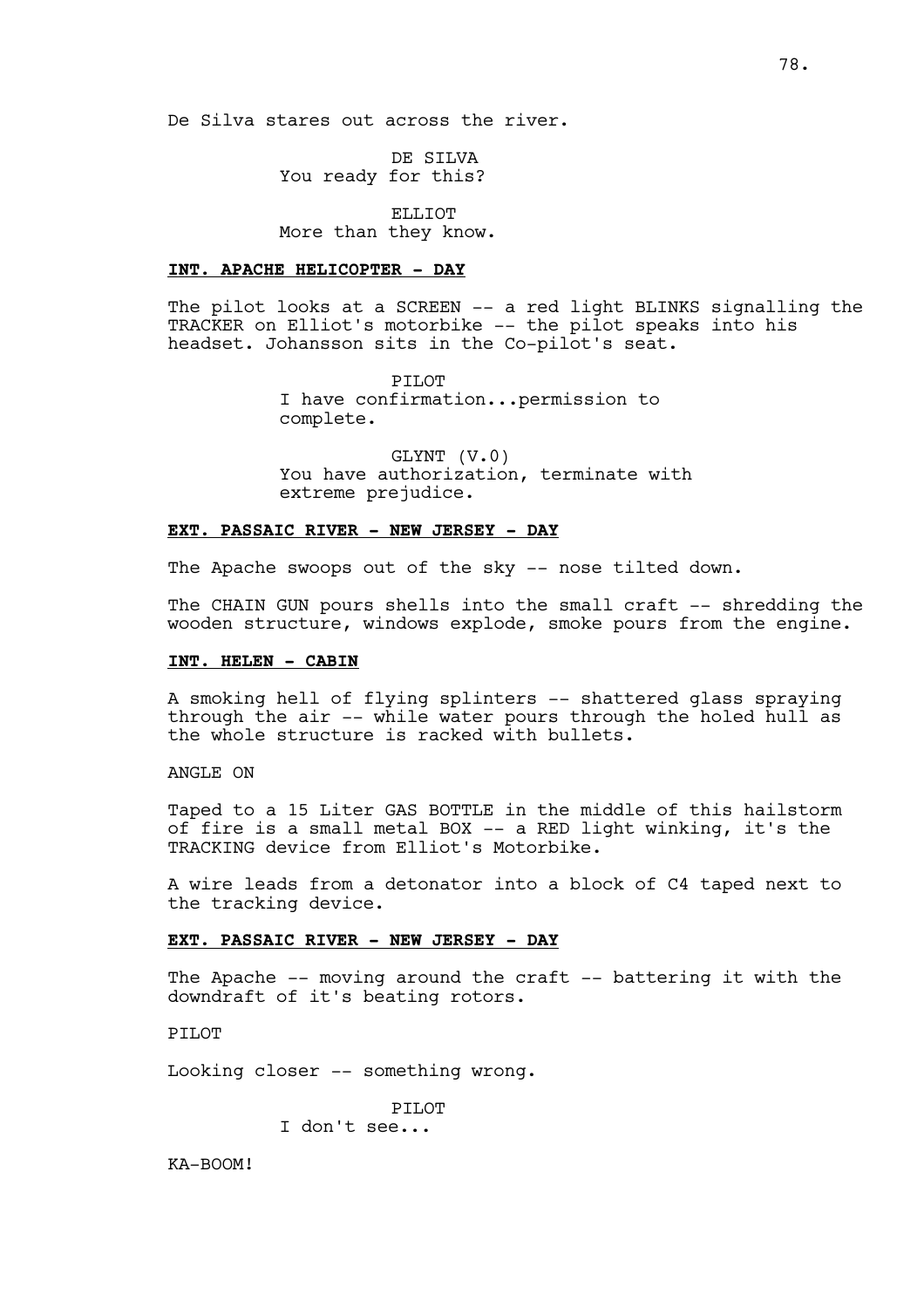# CRASH!

It lands heavily in the water. ROTORS chopping the surface as it disintegrates -- sinks from sight.

### **ELLIOT'S POV - THROUGH BINOCULARS**

As the wreckage of the Apache slides beneath the water.

INT. BARGE - DAY

Elliot and De Silva move through the interior of the long moored barge that they have been watching from, head towards a set of steps leading out to the:

DECK

Elliot slides the small remote into his pocket.

DE SILVA You know they'll keep on coming.

ELLIOT Maybe, but so will I, and sooner or later they'll run out of money.

They step down from the Barge -- Elliot climbs onto the motorbike, De Silva rides pillion.

> DE SILVA They could be waiting for us.

> > ELLIOT

I hope so.

He kicks the motor over -- bangs the clutch out and they take off, wheels scrabbling for grip.

CHANGE OF ANGLE

Further down the shoreline.

A FIGURE claws it's way out of the murky water -- obsidian slivers for eyes -- Johansson -- he looks pissed.

# **INT. DR LEONI'S APARTMENT - DAY**

Elliot and De Silva, guns drawn, look around -- behind them the shattered front door hangs open. There are signs of a struggle, broken furniture -- a smashed mug on the floor.

A MEDICAL KIT has been hastily ripped open, pieces of it scattered over the floor.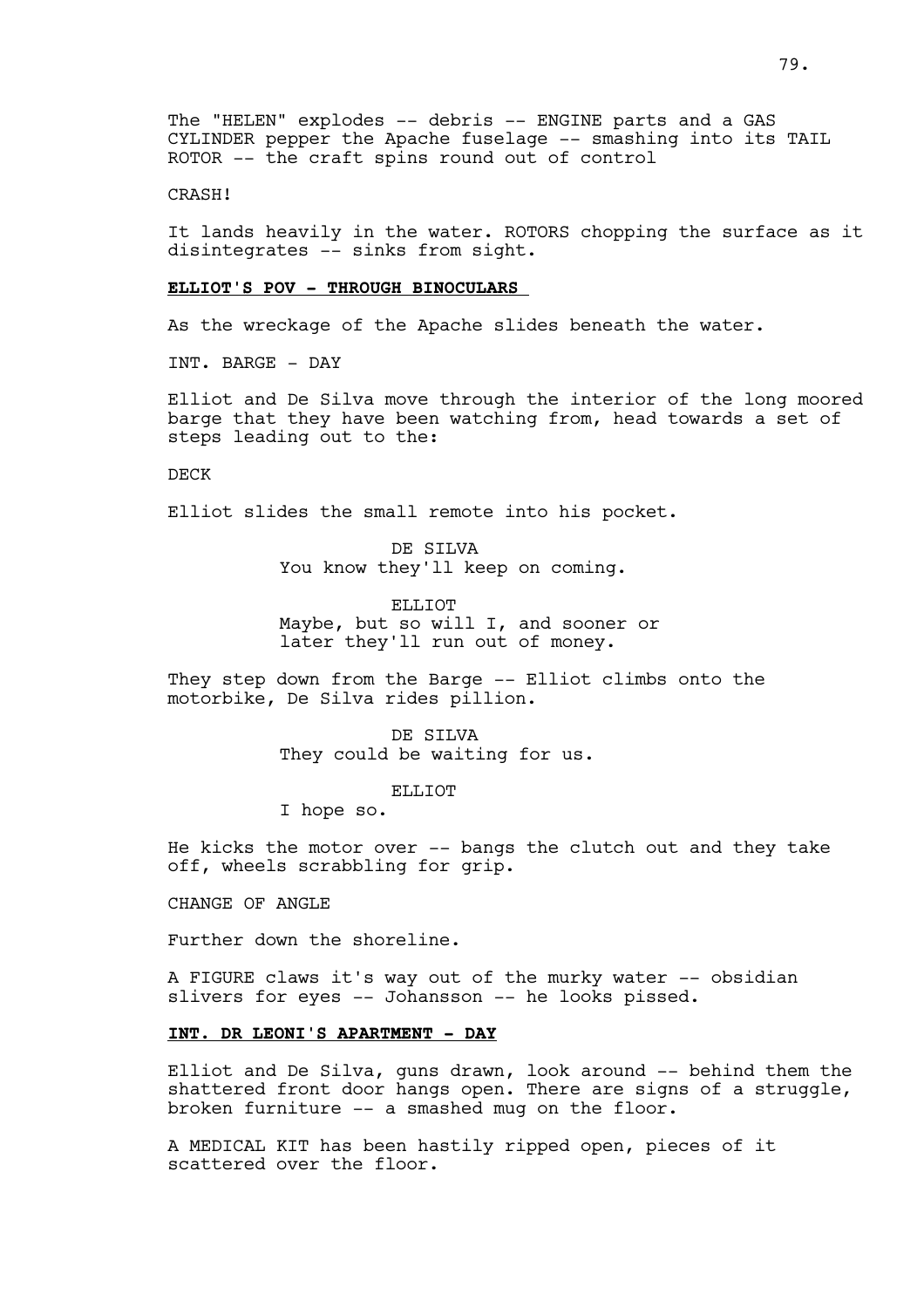DE SILVA Looks like they put up a fight.

ELLIOT They need them alive.

DE SILVA

Why?

ELLIOT To get to us...

The phone rings. Elliot picks it up, listens. Puts it down.

ELLIOT (CONT'D) Stone. He wants to meet.

DE STLVA

Conditions?

ELLIOT He wants his data back, or everyone dies.

A pause as De Silva thinks the ramifications through.

DE SILVA This is going to be a slaughterhouse, it's my field, you don't have to do this.

Elliot looks at him -- not an option.

ELLIOT You're wrong, this is exactly what I have to do. (a long beat, then) How many guns do you have?

# **INT. DE SILVA'S STORAGE FACILITY - DAY**

They both wear black sweatshirts and dark jeans -- assorted weapons lie on top of the table -- MK16 assault rifles, a BERETTA XX-TREME.

De Silva straps a colt .22 into an ankle holster, hands a Beretta to Elliot -- loads the MK16's into a large canvas zip bag. They both lock eyes.

> DE SILVA Headshots, they may be wearing vests...you okay with this?

Elliot nods.

DE SILVA (CONT'D) Just remember, anybody we leave alive can kill them, or us.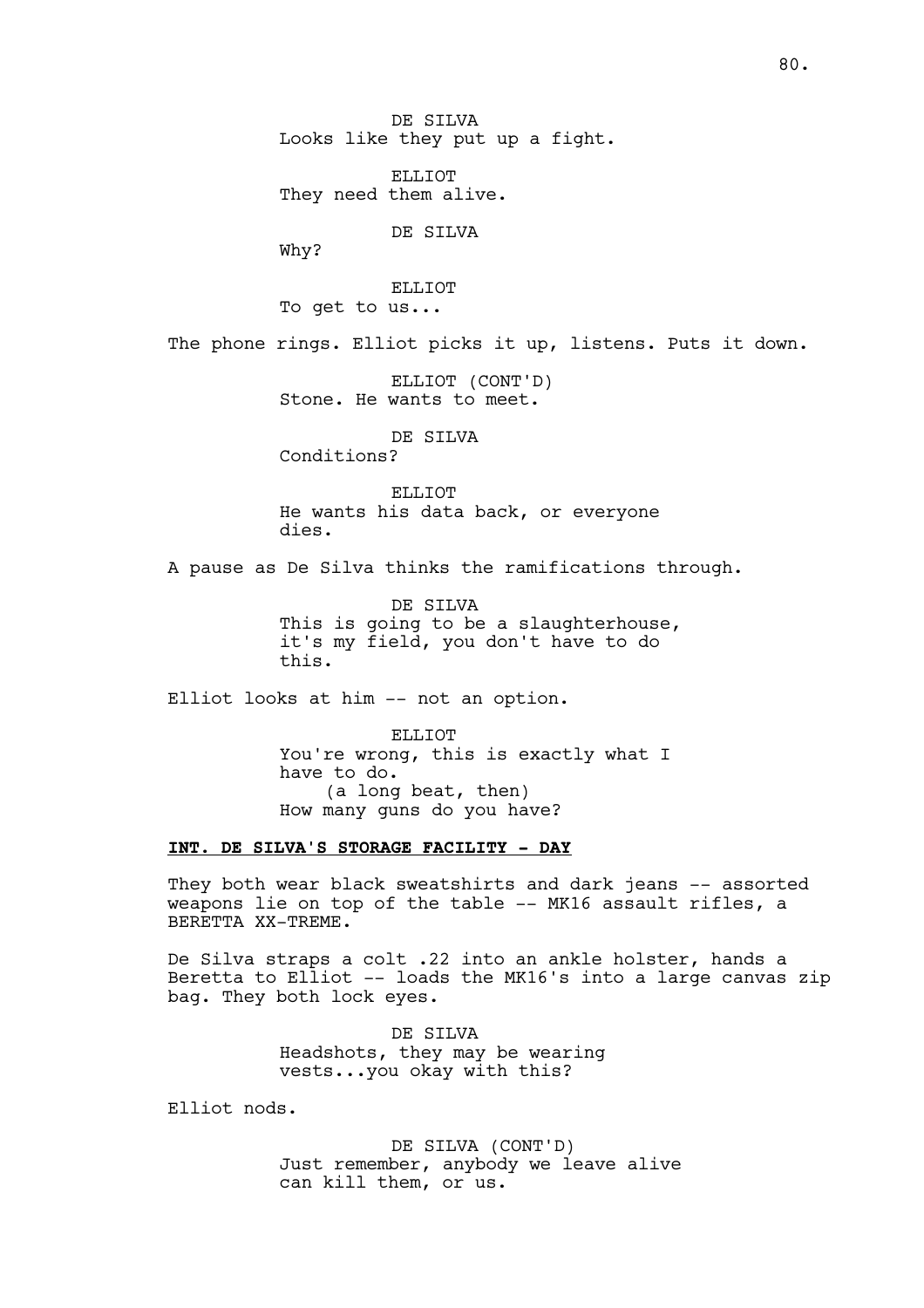# **INT. UNDERGROUND CAR PARK - DAY**

Water drips from a cancerous concrete roof. In the harsh glare of construction lights a couple of Black Escalades form an enclave in the midst of which are Brickman and Carmen.

They're tied to a concrete column.

Eight HEAVIES surround them -- all armed and wearing earpieces. Thick neck is there, he wipes blood from his fist. Stone oversees the activities.

Brickman is bloodied but defiant, Carmen looks absolutely terrified -- her clothes dirty and torn. Stone looks at his watch -- shakes his head.

> STONE I was rather hoping that Mr Johansson would be joining us, he's so much better at this.

Brickman lifts his head wearily -- eyes filled with hate.

BRICKMAN I'm sorry for your loss.

Stone looks worried for a millisecond.

STONE I don't believe you know Mr Johansson very well...he has qualities, let's just say he doesn't believe in death.

Carmen looks him in the eye.

CARMEN

We all die.

STONE Maybe, but it's all a matter of timing.

BRICKMAN When De Silva get's here your time's up.

STONE Sadly I don't think he'll be able to make it.

A NOISE -- the sound of faltering footsteps -- the heavies whirl towards the sound. Stone holds up his hand.

> STONE (CONT'D) Nobody fires till I give the order.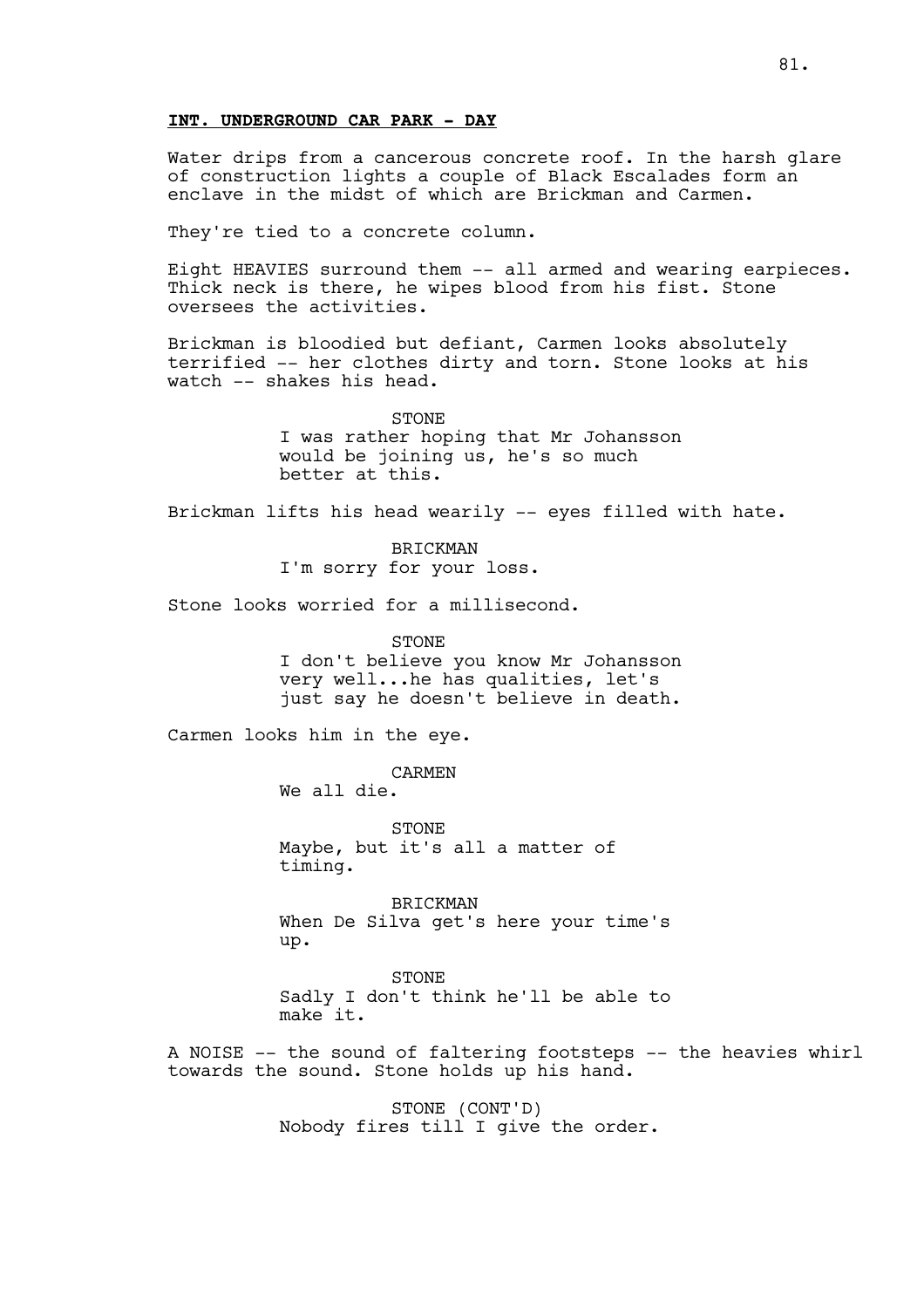The concrete cavern echoes to the sound of safeties coming off. At the edge of the light someone limps into view. Johansson. Wet, bloodied -- unstoppable.

> STONE (CONT'D) Mr Johansson, you look...untidy. Problem?

Johansson straightens himself up -- moves closer.

JOHANSSON

They got away.

STONE

How?

JOHANSSON We lost the Apache.

STONE Jesus! Do you think I'm made of money. (laughs) Well maybe, but hell how many helicopters do you need?

JOHANSSON They were lucky.

STONE No, you're lucky...lucky I don't blow your stupid head off. (beat) The General told me you were the best. Show me something you can do.

He gestures to a defiant Brickman.

STONE (CONT'D) Get this Sonofabitch to talk.

Johansson moves over to Brickman-- backhands him in the face. Brickman spits blood -- says nothing. Johansson draws a pistol and aims it at his kneecap -- cocks the hammer.

BANG! BANG! A burst of gunfire takes out the lights.

The darkness is lit by muzzle flashes as all hell breaks loose. The heavies are hit hard -- FOUR in front of the left hand Escalade are chopped to pieces -- windshields explode, headlamps shatter -- bodies jerk.

The FOUR on the left try and regroup -- one of them makes it into the Escalade and starts the engine -- headlights come on revealing the carnage.

The THREE remaining HEAVIES can't see shit so they're just spraying bullets all around -- stone chips fly off the column next to Brickman's head -- stone shards drawing blood.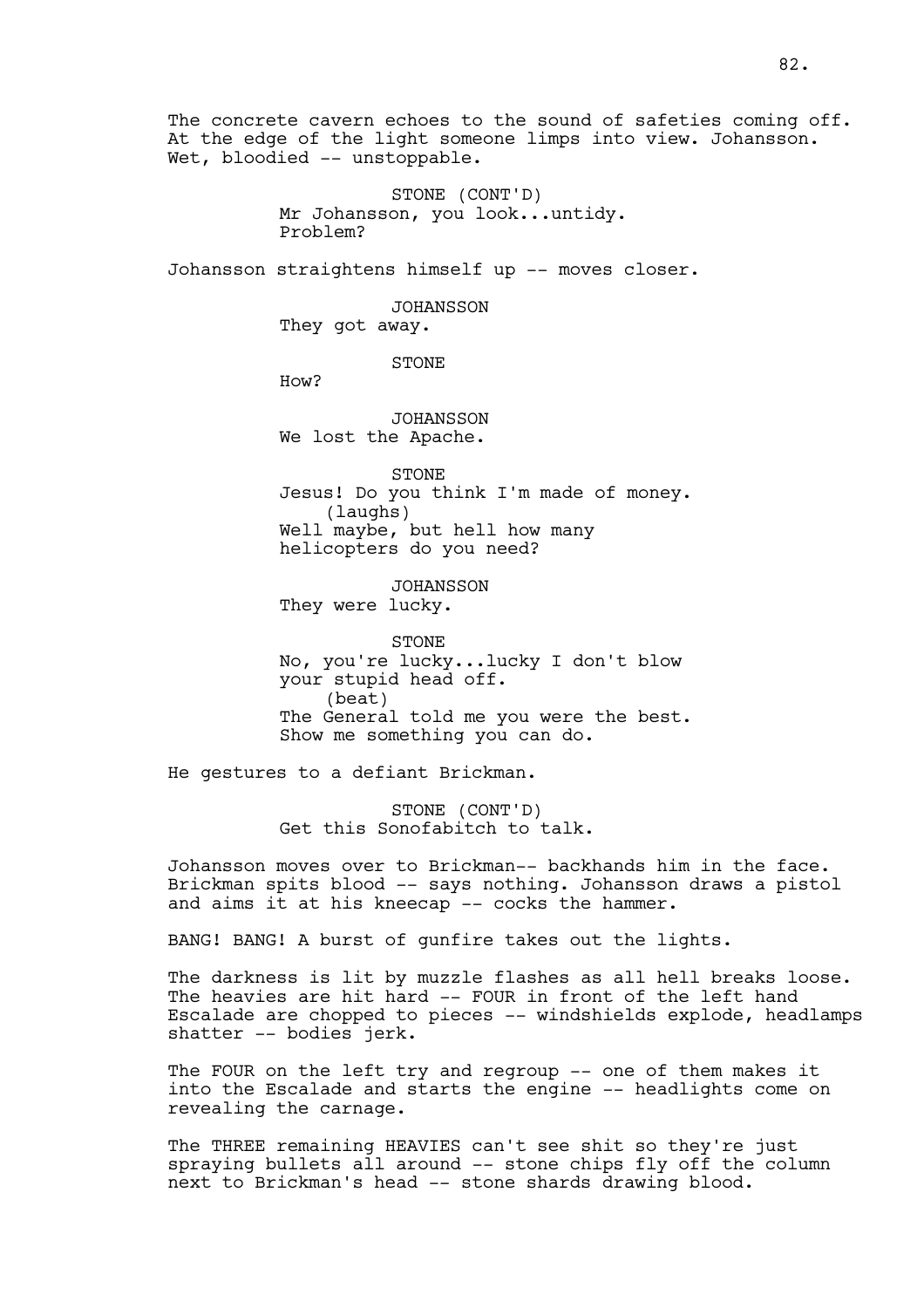#### ESCALADE

Smoking rubber as it takes off down the garage -- going God knows where -- because the next thing we know is that a set of headlights are heading straight at it.

ESCALADE DRIVERS POV - THROUGH THE WINDSHIELD

Dazzled by the lights swerving from side to side trying to get a clear view.

BACK TO SCENE

DRIVER

Jamming an UZI out of the window firing a volley of bullets at the approaching car -- the car returns fire -- takes out the Escalade's headlights -- shatters the windshield.

### ESCALADE

Playing chicken as the approaching car matches him move for move SWERVING side to side -- the Escalade finally decides to go for it. The turbocharger SCREAMS!

BANG! The approaching CAR'S left headlight EXPLODES as it hits something -- while the right HEADLIGHT continues!

An explosion of tearing METAL as the Escalade SMASHES head on into a concrete column.

ELLIOT

Flying past on the motor bike -- shattered remains of the wooden plank that held the other light jutting out beside him.

He roars past the remaining heavies -- flicks his lights off and comes to a halt in the darkness beyond the remaining Escalade. De Silva leans out from behind a column cradling an M16. He hands him one.

# DE SILVA Nice trick, what now?

Elliot rests his gun against the column -- puts on some night vision goggles, De Silva slips his pair on.

# ELLIOT. How many we got?

De Silva looks through the goggles.

NIGHT VISION POV

A series of shots...

Johansson crouched behind the remaining Escalade.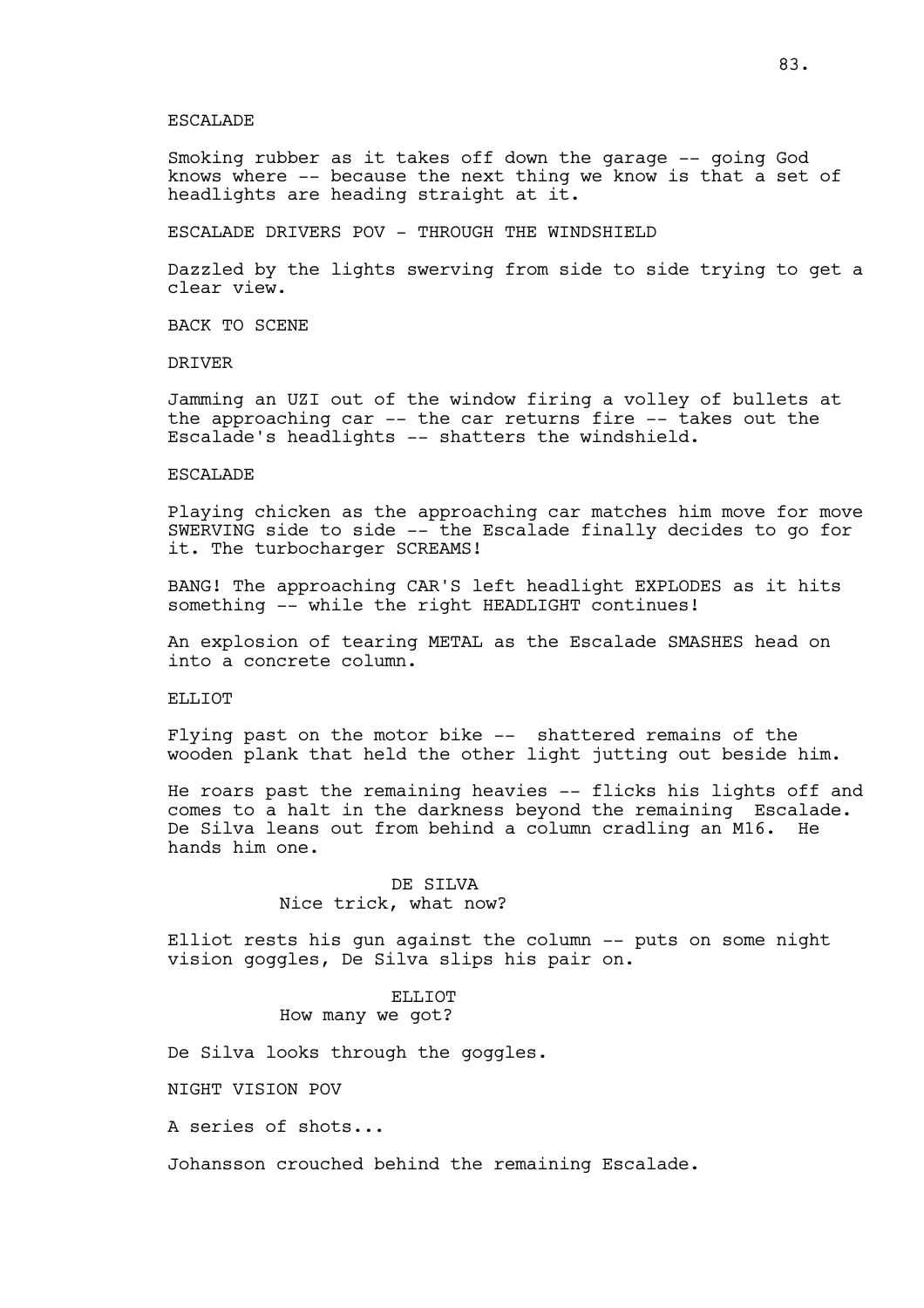ONE crouched behind a COLUMN.

DE SILVA (V.O.) I see three foot soldiers, and the energiser bunny...

ELLIOT No sign of Stone.

WHAPP!

A searing light flares into their goggles as the Escalade switches on its HEADLIGHTS blinding them.

There's a soft CLICK! As the hammer comes up on the gun that digs into De Silva's NECK.

BACK TO SCENE

Johansson is holding the gun. Stone is behind him.

STONE Put the guns down, nice and slow.

He signals to the remaining men -- Johansson comes over - covers Elliot, Neck and the remaining three heavies move towards them.

Elliot puts the M16 down next to his foot -- looks at De Silva.

ELLIOT Do as he says Vincent, don't be a hero.

De Silva puts his M16 down on the floor.

DE SILVA You know me, one for all and all for one...

Elliot catches his eye -- and a second later they make their move.

ELLIOT

Hooks a foot under the M16  $-$ - heaves it at Johansson  $-$ - CRACK, it hits him in the shins -- as...

DE SILVA

Swings round -- smashes Stone in the face, snatches up his M16 and fires on full auto -- takes the three approaching heavies and the Neck out in a lead firestorm.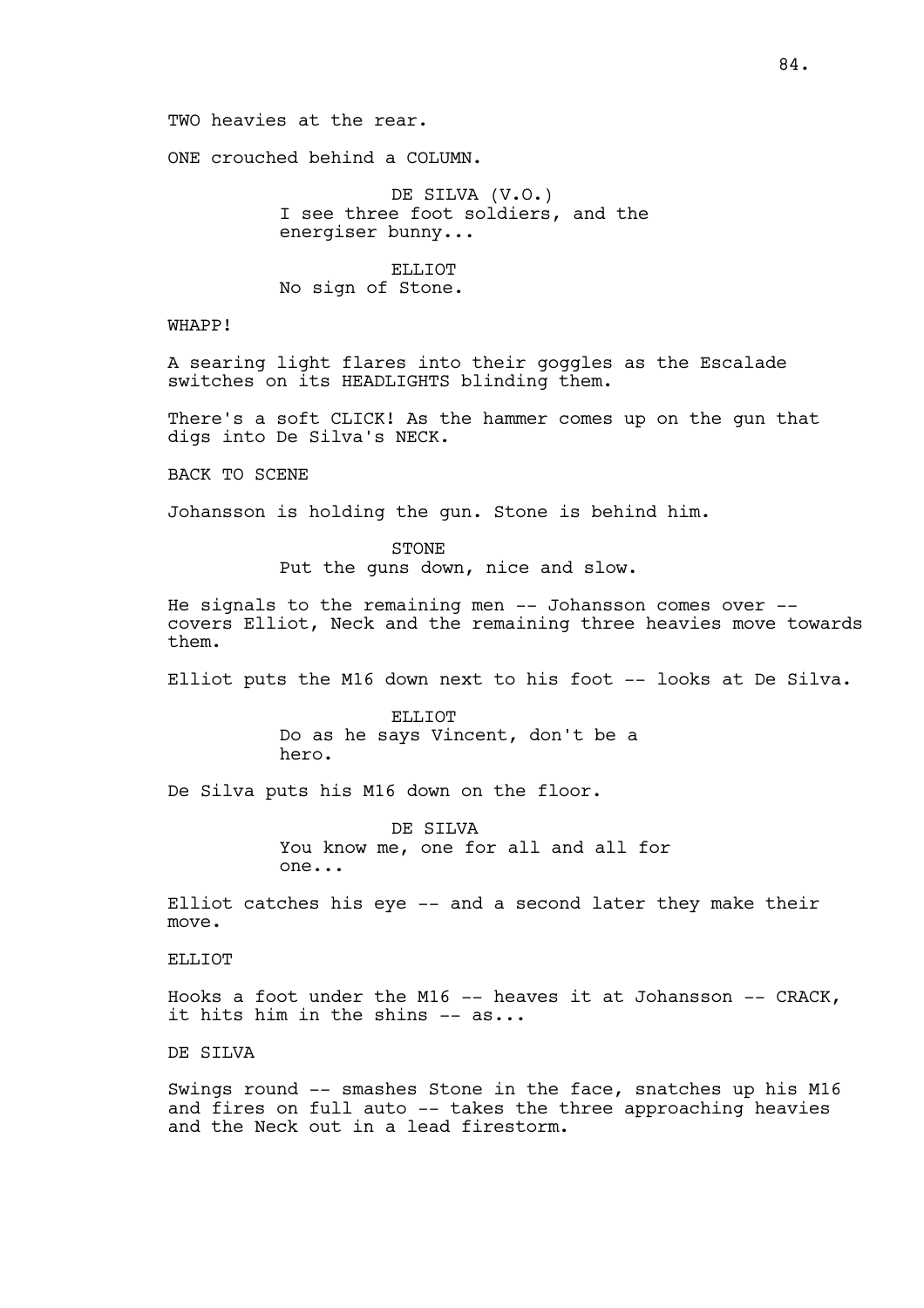### JOHANSSON

Comes up and slams the butt of his gun into De Silva -- knocks him to the ground, as...

STONE

Digs his gun into Elliot's back -- it's over.

STONE Enough. You give me what I want and maybe some of you will come out of this.

ELLIOT I don't have it.

BAM! Johansson smashes him to the floor.

STONE That would be the wrong answer.

De Silva lashes a foot out, catches Johansson in the nuts. Follows it up with a piledriver to the chin -- but he's still groggy and Johansson recovers fast -- clubs him to the floor.

> STONE (CONT'D) For Christ's sake will you get control of him.

Johansson hauls De Silva to his feet.

STONE (CONT'D) Okay, you seem really eager to die, so why don't I make it simple.

He pulls a Colt .22 from an ankle holster -- pushes against De Silva's forehead -- pulls back the hammer.

> ELLIOT He doesn't know anything.

STONE Perfect, so we don't really need him do we?

De Silva's eyes bore into Stone's -- he pushes hard -- forcing Stone's hand and the gun back. -- is he mad? It certainly looks like he has a death wish.

> STONE (CONT'D) What do you think you're doing?

De Silva keeps looking at him -- keeps pushing.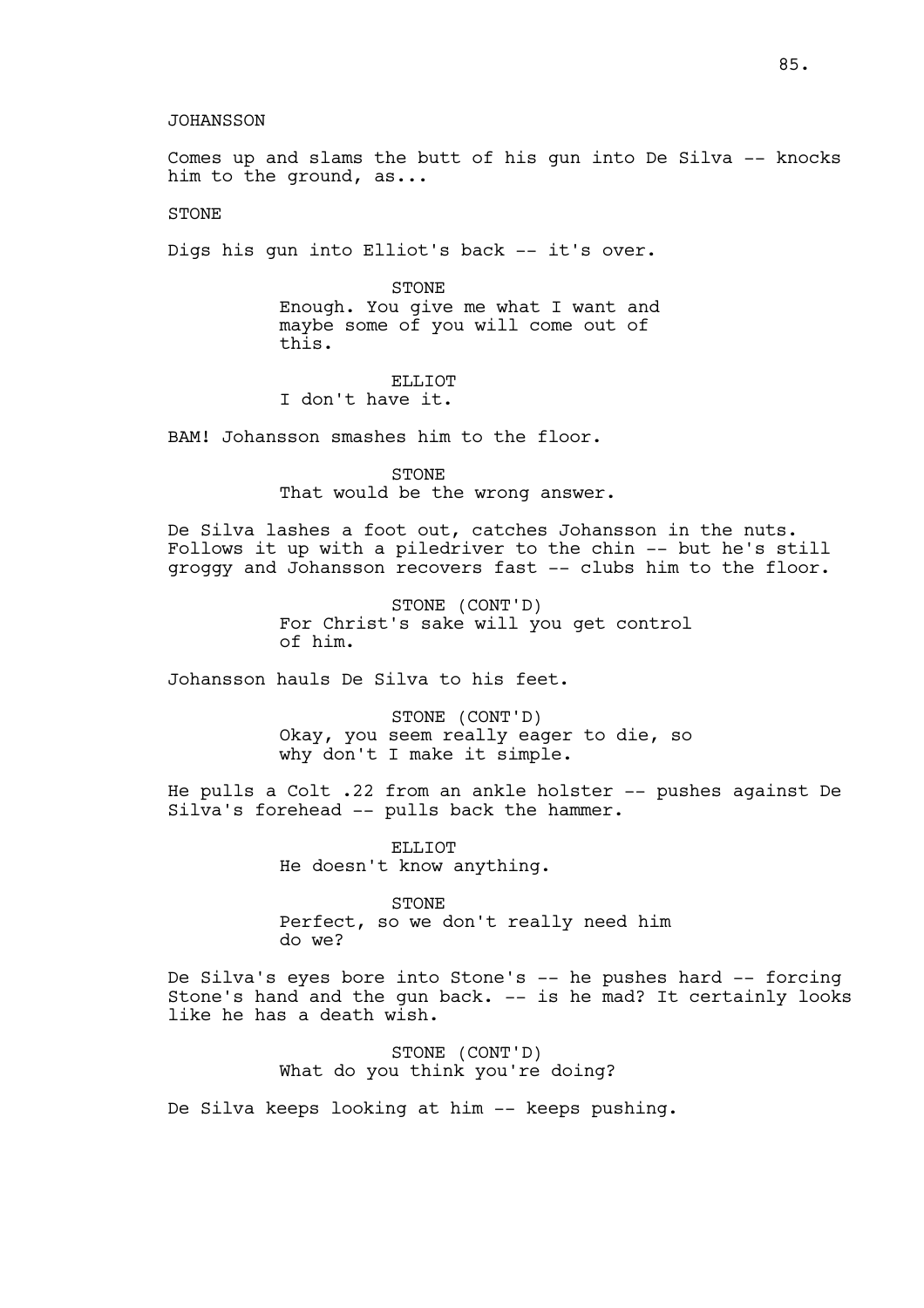### DE SILVA

You can't do it can you, you'd rather get your pet monkey here to do the dirty stuff...go on squeeze the trigger, for once in your life why don't you have the balls to do it yourself...

Stone shakes his head.

STONE You've been watching too much bad television.

He squeezes the trigger -- BLAM! De Silva is blown backwards - crashes to the floor. Elliot lashes out -- tries to get to him but is beaten back by Johansson.

#### ELLIOT

No!

Brickman and Carmen look on in horror -- Brickman strains against his bonds -- it's futile.

# BRICKMAN

You're dead!

Johansson looks at De Silva -- something in his eyes, it doesn't look like he's enjoying this.

STONE

Untie Brickman, put him with these two in the car.

Johansson ties Elliot's hands behind his back with cable ties. Stone goes over to the column Carmen's strapped to. He fiddles with something on the column.

# ANGLE ON

HANDS set a TIMER, linked to a detonator plugged into a sizeable block of C4.

> STONE (CONT'D) Just so things don't drag one, I'm going to give us thirty-minutes...I do hope the information is nearby.

Brickman loses it.

**BRICKMAN** You murdering bastard! She's nothing to do with this, let her go, leave me here.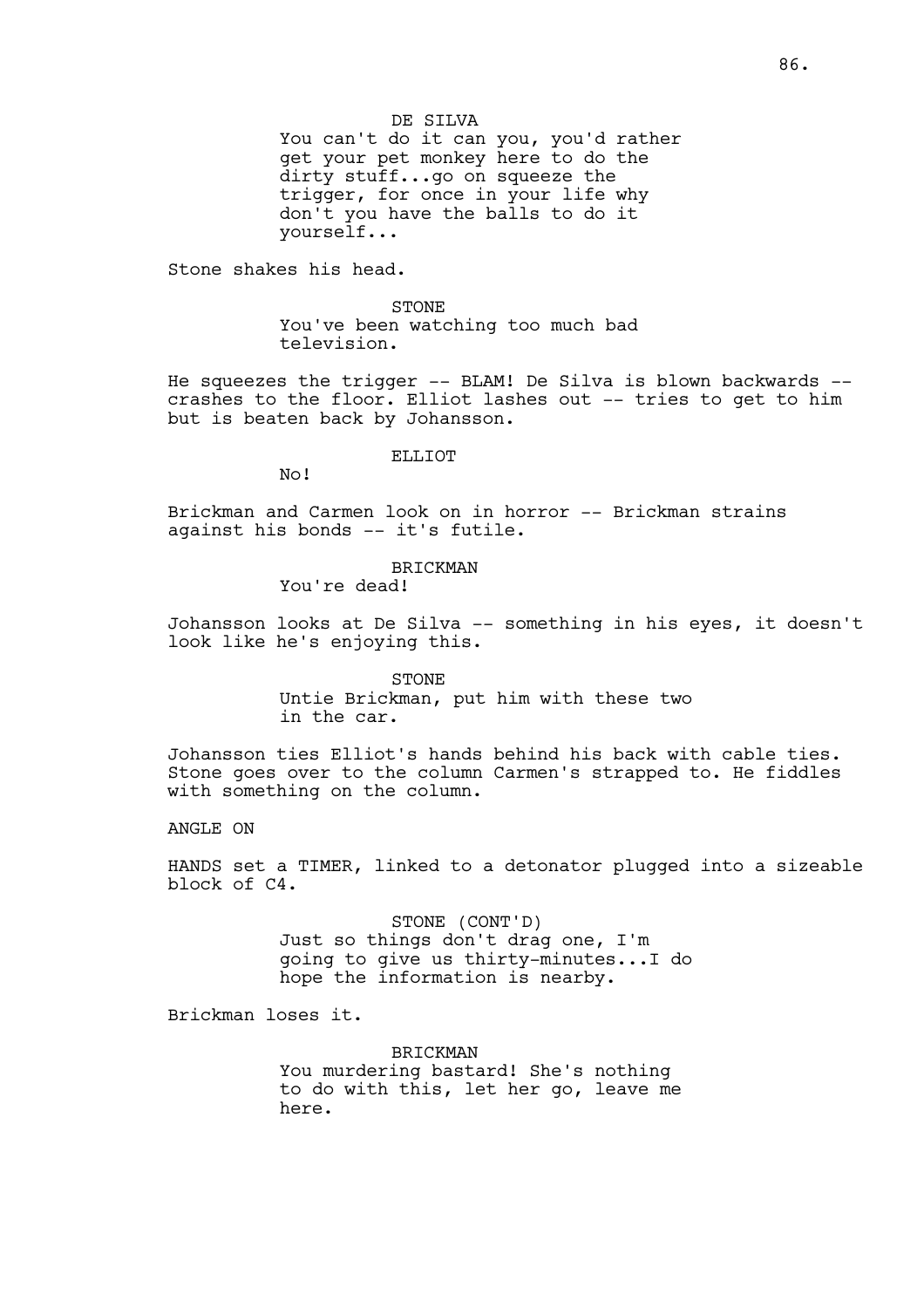STONE Sorry, it doesn't work that way, nobody cares about you, you care about her, and he... (nods at Elliot) ...cares about you.

Elliot sags...it's over.

ELLIOT It's at Chrysus.

As Elliot is dragged away by Johansson he looks down at De Silva's prone body -- head in a pool of blood.

### **INT. ESCALADE TRAVELLING - NIGHT**

Johansson moves through the car park, drives around the burnt out shell of the other Escalade. Stone in the passenger seat points a gun at Elliot and Brickman in the back.

> STONE Just so we save a bit of time when we get there, where exactly is it?

ELLIOT In the mirror vault.

STONE Of course, hiding the wood in the trees.

## **INT. UNDERGROUND CAR PARK - NIGHT**

Carmen strains against the straps binding her. The timer counts down from 20 minutes. She screams for help -- the sound echoing around her concrete mausoleum.

# **EXT. CHRYSUS CAPITAL - RECEPTION - NIGHT**

Stone slews the Escalade across the entrance --gets out and bangs on the glass doors -- the night security MAN comes hurrying over -- recognizes him and opens the door.

He looks at Stone's dishevelled appearance, at Johansson, Elliot and Brickman.

> NIGHT SECURITY Mr Stone, are you alright?

Stone glares at him.

**STONE** Take a wild fucking guess.

The security quy backs off.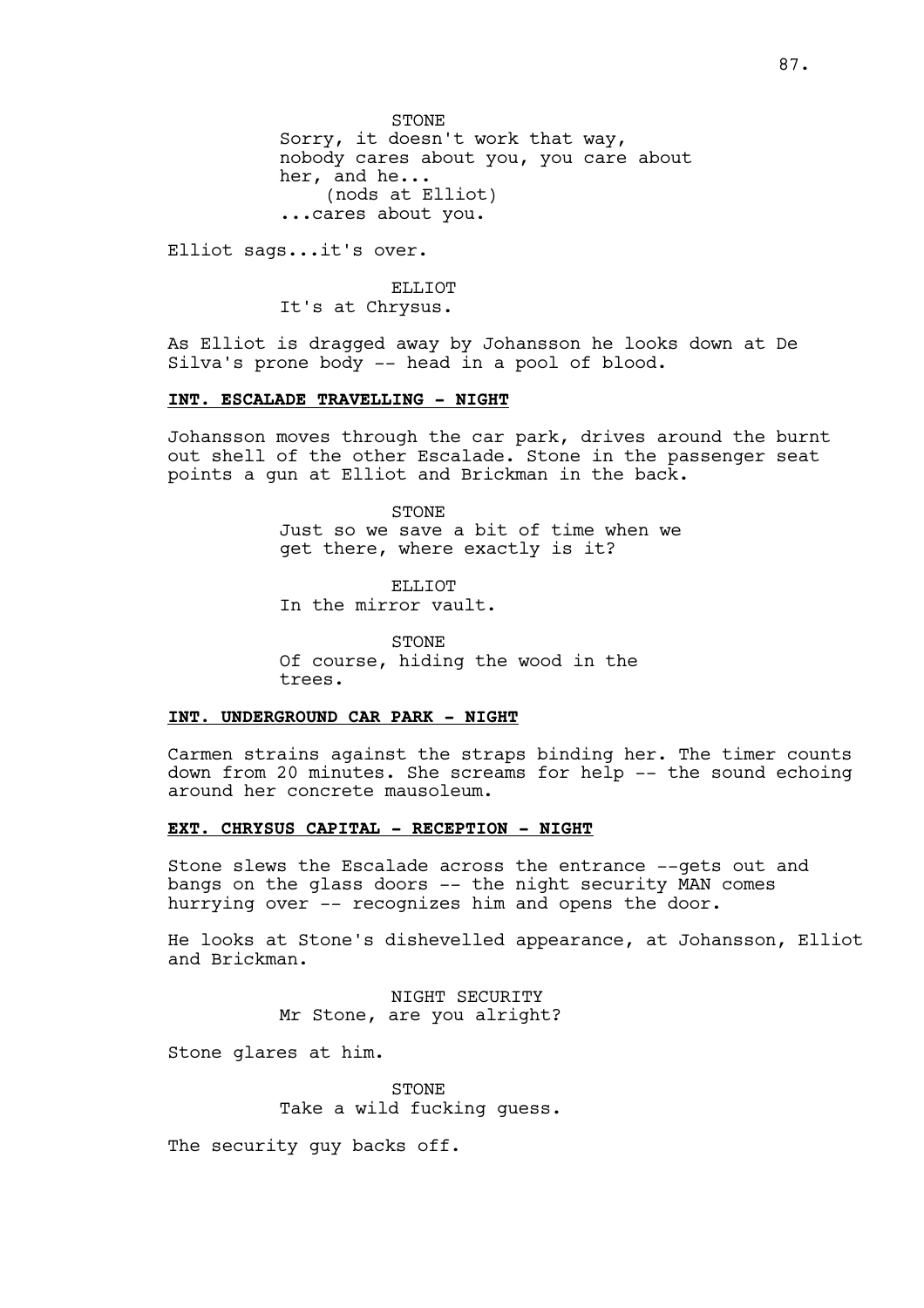The Security Guard doesn't waste anytime, he heads out into the night.

#### **INT. UNDERGROUND CAR PARK - BENEATH THE VOID**

Rain falls -- streaming down onto the smashed machinery.

DE SILVA

A motionless body below -- a trickle of water slides from the cancerous concrete -- bathes his cold dead face -- washes the dried blood from his torn flesh -- a once proud warrior no more...and yet...

Something is going on -- the slightest tremor of a muscle -- the flicker of an eyelid? The last spasmodic twitches of biological reaction in a corpse...maybe...

FLASHBACK

# **ARABIAN DESERT, KUWAIT 1995 - NIGHT**

Quick FLASHES of DE SILVA:

FLASH - The ABRAMS MIA armor exploding -- a piece of shrapnel hitting De Silva in the forehead -- blood pulsing.

FLASH - De Silva doing CPR - on Brickman under the night sky. A jagged tear in his forehead leaking blood -- a flash of metal under the skin.

FLASH - A surgeon looking down at him in a field hospital doing triage -- feeling the metal embedded in his forehead.

> SURGEON We take it out we could lose him...close him up.

BACK TO PRESENT

ON DE SILVA

EYES - Snapping open -- a rasp of a breath sucked in hard.

De Silva explodes off the hard concrete, caught between the desert and the reality of his new pain -- reaching up to pull the jagged piece of SHRAPNEL from his forehead.

FINGERS holding bloody metal -- mashed .22 Slug embedded in it. He slips the memento of rebirth into his pocket -- drawing in another God given breath.

Moving with purpose now -- ripping a piece of cloth from his shirt -- tying it around the wound -- staunching the blood.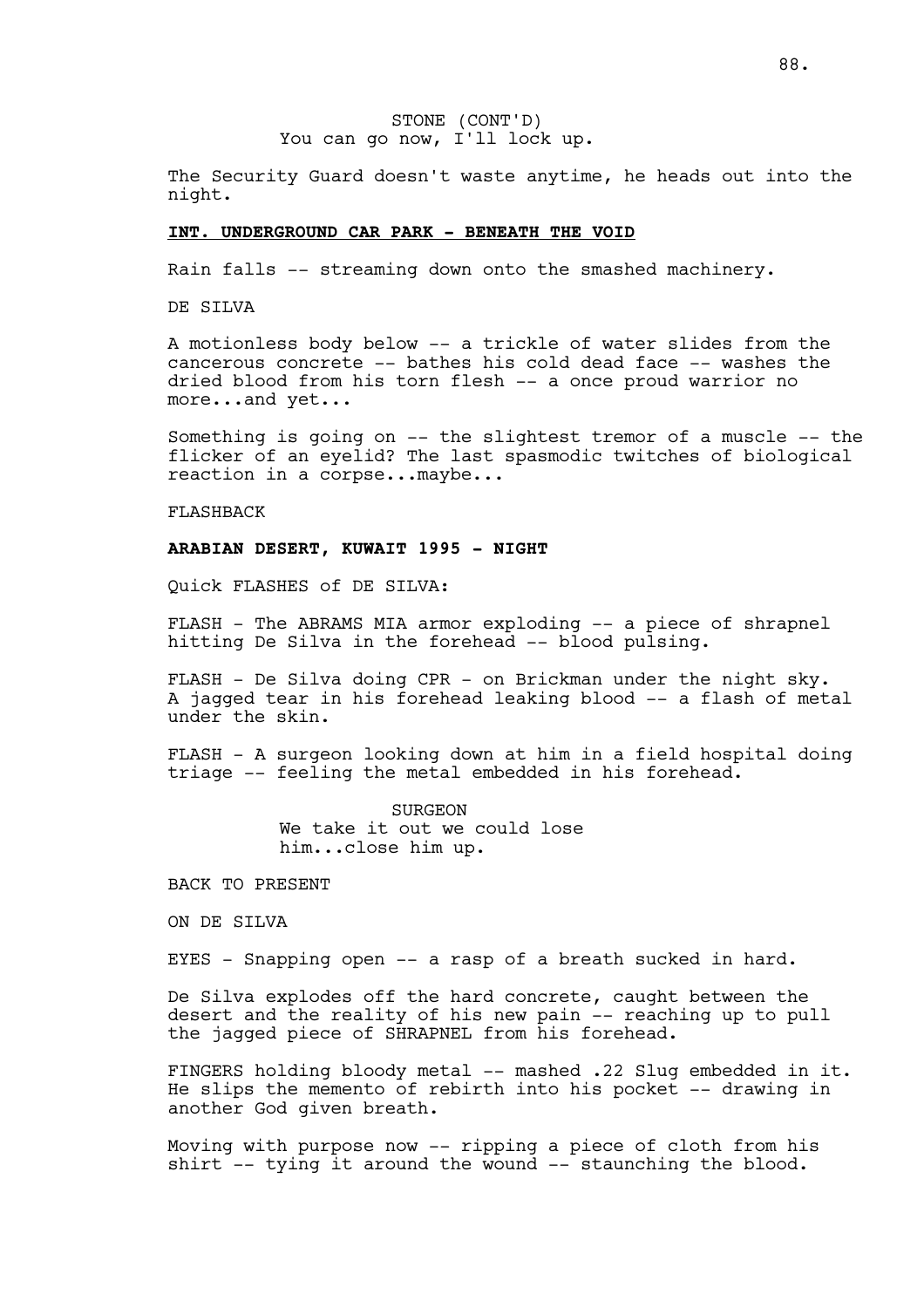Looking around -- moving over past the fallen -- scooping up an UZI -- moving to the MOTORBIKE -- kicking it into life.

He moves off into the dark.

# **INT. ELEVATOR - NIGHT**

Grim faces all round as Stone and Johansson hold Elliot, and Brickman at gun point as they head down. Arrive at the lower floor. They get out. Head down the:

CORRIDOR

Stone and Johansson keep a safe distance behind Elliot and Brickman, guns levelled.

> ELLIOT How do we know you'll let her live?

> STONE You don't. What you do know is if I don't get the data in...

He looks at his watch.

STONE (CONT'D) Fifteen minutes she'll be under a ton of concrete.

BRICKMAN ...we'll never get back there in time...

STONE You're right.

He holds up the small DEVICE we saw him take from the Technician at Digit Alley. It contains a red and a green button. A DISPLAY duplicates the timer on the explosives next to Carmen -- it reads 14 Minutes and counting.

> STONE (V.O.) (CONT'D) That's why I have this. I can vary the time clock, turn it off or...

He leaves it hanging. They come to a steel door, Stone punches a security code in -- they go through.

# **INT. CHRYSUS CAPITAL - MIRROR SERVER VAULT ROOM**

Stone heads down towards another door at the end of the room. He punches in a security code and pulls the door open -- racks of LED displays wink balefully at him

He sees something glinting, sitting in an empty RACK.

He reach in and takes it out -- a battered leatherbound BOOK! Stone stares at it -- can't believe it.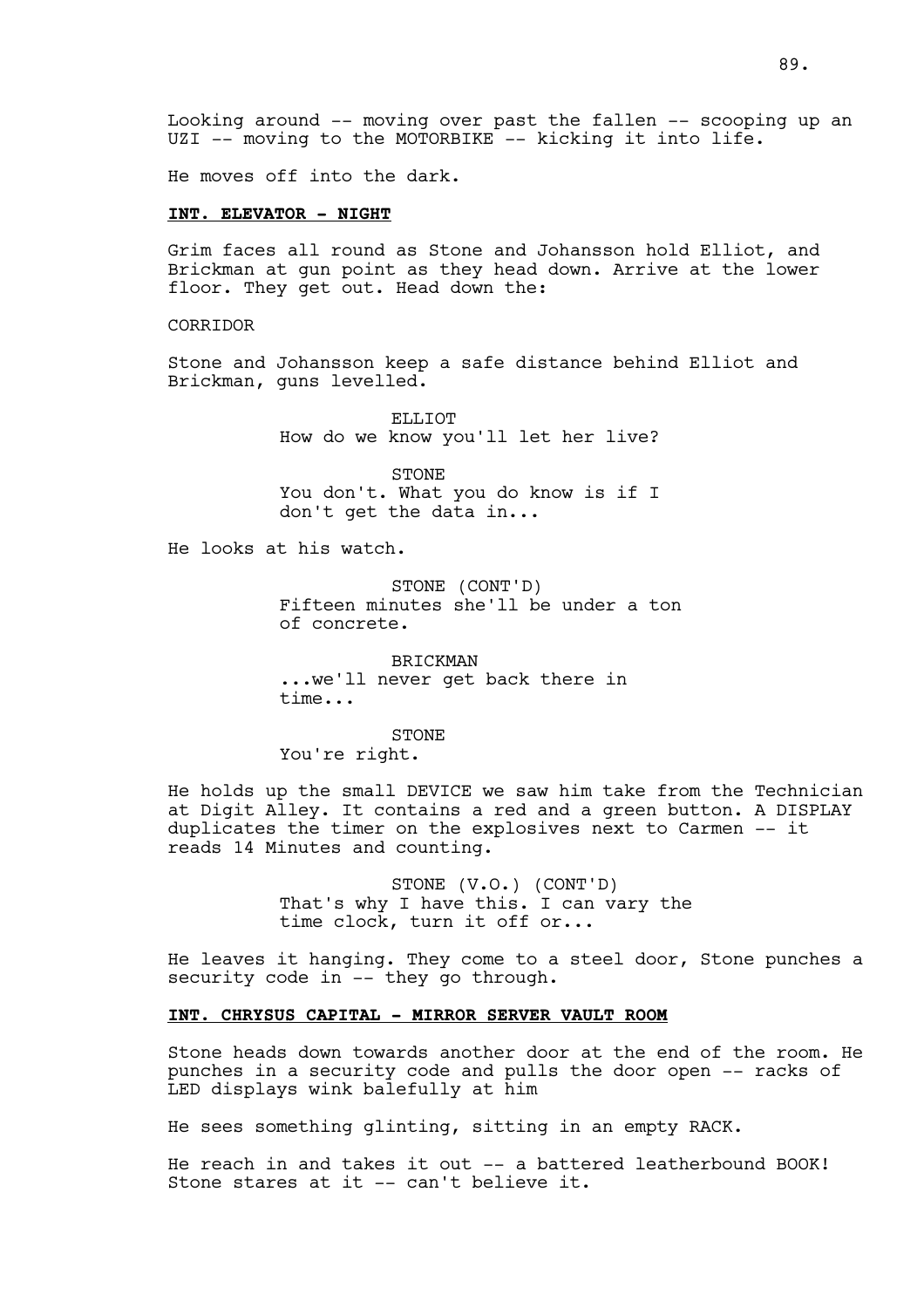Gilt letters: "JESSE LIVERMORE'S Reminiscences of a stock operator." He opens the book -- an inscription.

"To Drew, on your fifteenth birthday, all my love"

It's signed MICHAEL MACARTHY.

Stone turns to Elliot, rage suffusing his face.

#### ELLIOT

Jessie Livermore made over a hundred million dollars in the crash of '29, before he committed suicide...it doesn't matter how much money you make...you'll never be happy.

# STONE

What is this?

### ELLIOT

My real name's Drew Macarthy, I changed it to Elliot after my Father died, he committed suicide but your finger was on the trigger.

Stone struggling to put it together -- shakes his head.

ELLIOT (CONT'D) You were a broker at Stonebridge Equities, you sold my father the worthless stock that bankrupted him

#### STONE

I sold a lot of greedy suckers stock back then. I can't remember every loser's name. (beat) The servers, you caused the shut down, to access the data...

ELLIOT And then I saw these.

He gestures to the racks of DIGITAL DISPLAYS.

STONE You're running out of time.

Elliot shakes his head.

### ELLIOT

Maybe, but so are you. In five minutes it'll be President's day, and the end of your world. If you don't believe me go to the control room.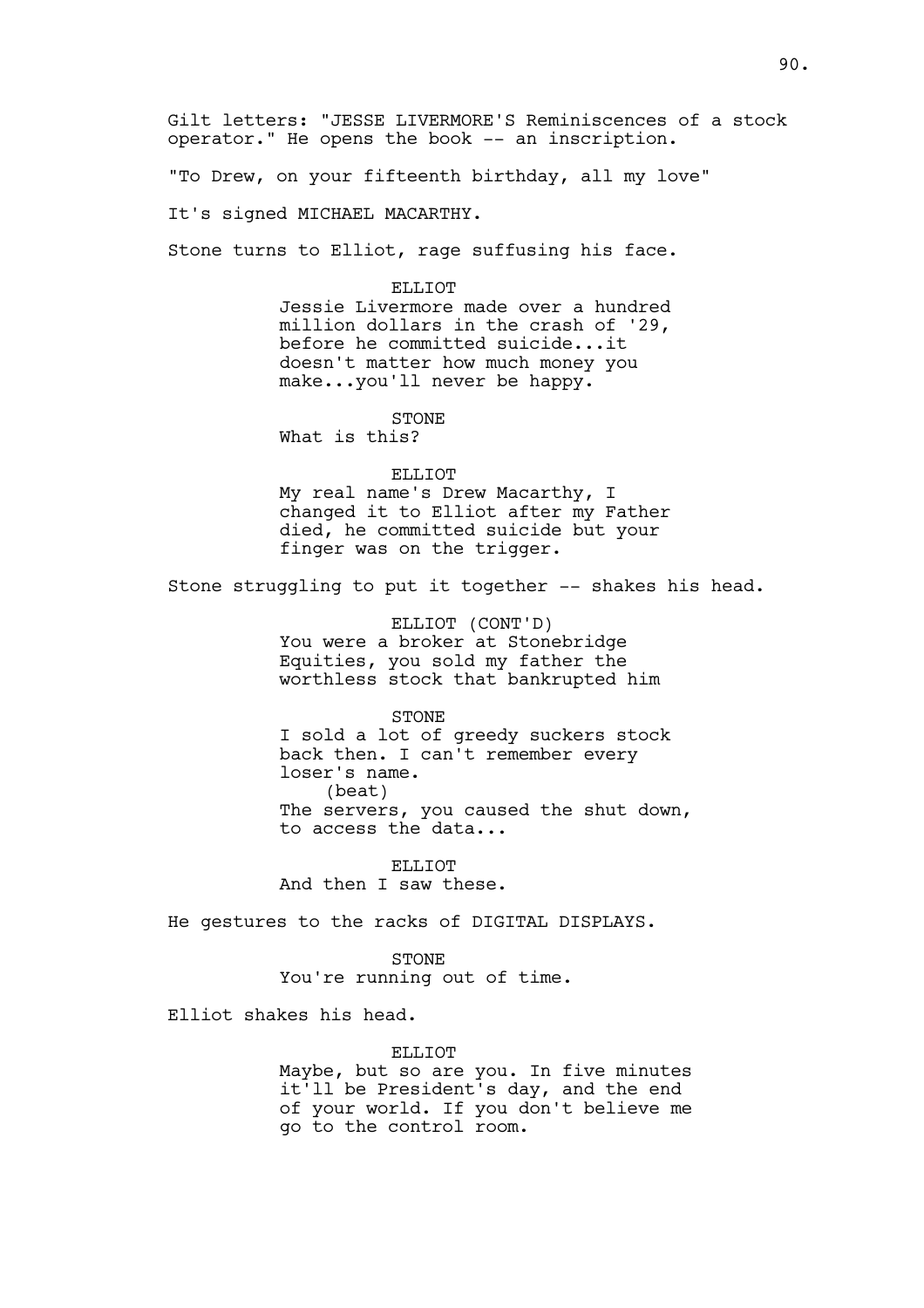# CORRIDOR

The entrance to the Control Room faces them. While Johansson keeps a gun on both of them Stone punches in another code.

> STONE How do you know about the control room?

ELLIOT When I analyzed the data I discovered what you were really doing.

They go into the:

# **INT. CHRYSUS CAPITAL - CONTROL ROOM**

It's quiet in here. The giant screens are filled with market data and CNN NEWS feeds. The trading desks are deserted.

A large DIGITAL DISPLAY on Stones desk reads 11.57 p.m. Other displays show various time zones around the world. Everything looks normal.

Stone jams his gun against Elliot's forehead. His other finger rests on the button of the Remote Detonator.

> STONE No more games. Give me the data or she dies.

Brickman stares at Elliot.

BRICKMAN Drew. For Chrissake!

ELLIOT He's going to kill her anyway, he's going to kill all of us, it's just a matter of time.

BRICKMAN You don't know that!

ELLIOT I do. This thing is too big for it to go any other way.

Stone's expression shows he's right.

STONE We're wasting time.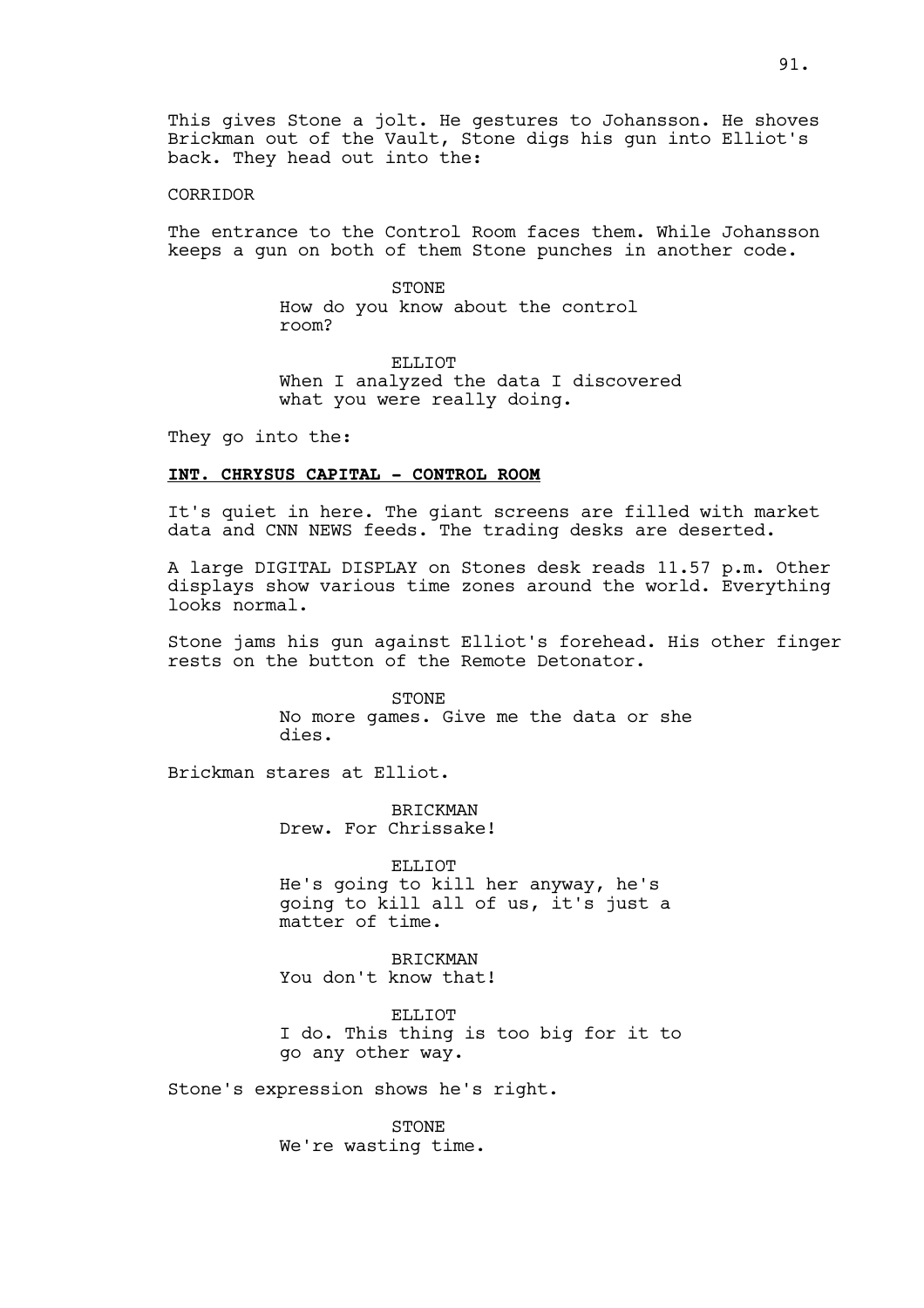### ELLIOT

You were being fed market moving news seconds ahead of anybody else, that combined with the latency you were adding to the global ticker feeds meant you were able to make billions every time the market reacted.

Suddenly the screens on Stone's desk burst into life. Automatic trading screens fill with contracts being placed. Stone whirls round.

### STONE

What the...!

Elliot makes his move. Hurling himself at Stone, knocking the device out of his hands -- it falls towards the floor.

Lands with a thump face down.

The room goes quiet. Stone keeps his gun trained on Elliot as he reaches for the device -- turns it over.

The DISPLAY winks at him - "DETONATION ACTIVATED" Brickman sees it. Falls to his knees.

BRICKMAN

No!

# **EXT. UNDERGROUND CAR PARK - NIGHT**

A dark cavernous entrance - rain in sheets.

WHUMP! A ball of smoke and flame BELCHES out of the entrance, spewing dust and debris into the night. And in that split second, two FIGURES on a MOTORBIKE burst through the choking smoke.

De Silva, with Carmen clinging onto him for dear life, accelerate away from the red maw of FLAME billowing out behind them. The bike skids to a halt. They look behind them -- faces bathed in the red glow of the explosion.

Carmen turns back to De Silva. Punches him HARD!

DR LEONI Don't you ever pull that shit again! (beat) Did you do that on purpose?

DE SILVA Hell no, you think I wanna' be like Robo Cop. I was hoping he'd back down and I could grab his gun.

DR LEONI Oh yeah, that was 'gonna work.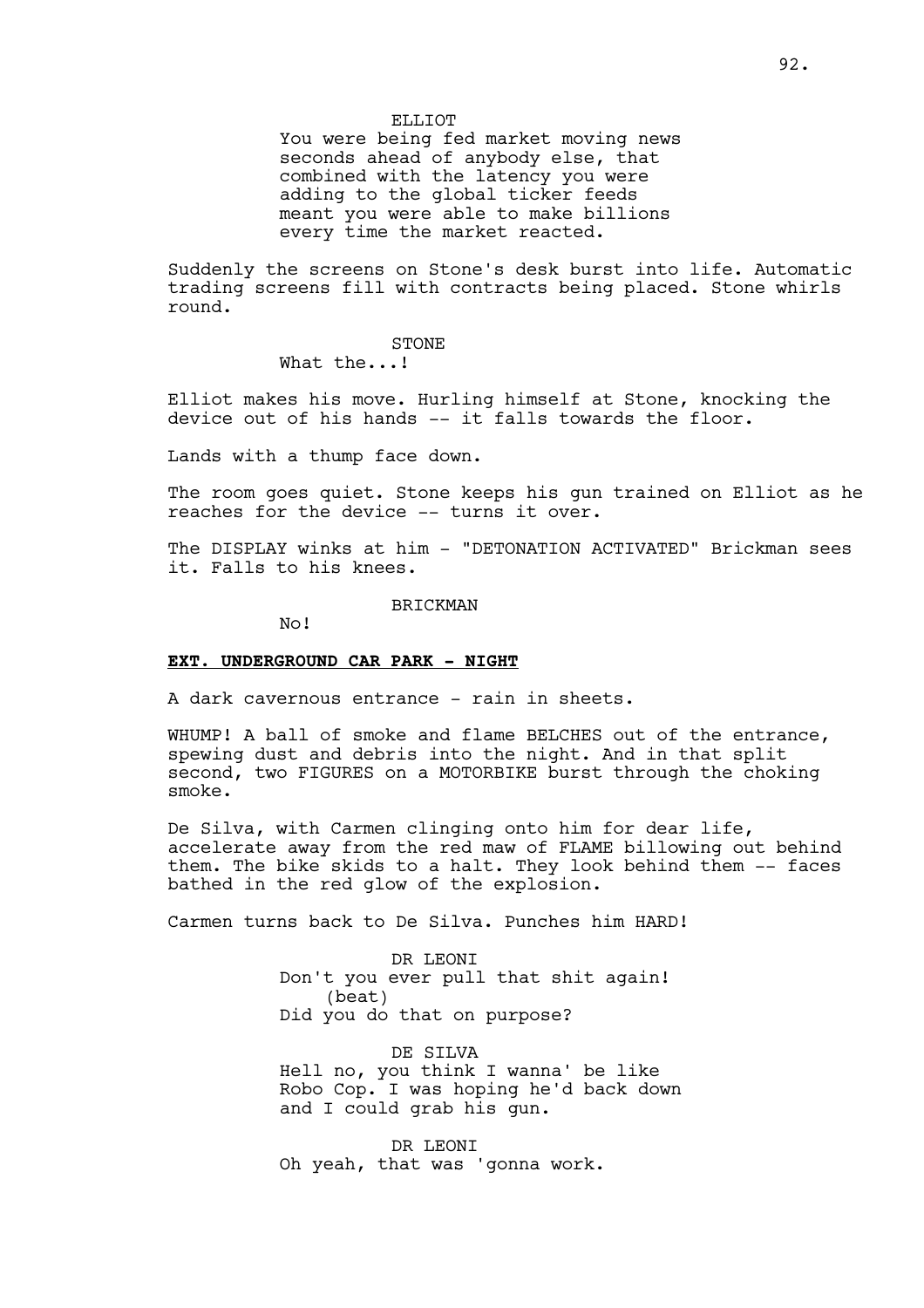She unwraps his makeshift bandage.

CARMEN You're lucky your shrapnel was titanium.

DE SILVA If I was being anal I'd mention it was actually tri-modal aluminium.

Carmen gives him a look.

DR LEONI You lookin' for a kick in your anality?

DE SILVA

Just saying.

DR LEONI You'll need some stitches.

DE SILVA Maybe, but we don't have the time.

# **INT. CHRYSUS CAPITAL - CONTROL ROOM**

Stone is staring at the screens as more and more automated trades go through -- he frantically tries to take control, but nothing is responding.

> STONE How are you doing this!

### ELLIOT

You were using billions of black budget funding to move the markets, then shadow trading it with untraceable money, moving it into cash to fund military projects and keeping billions for yourself.

STONE

Everybody takes a cut, that's business.

ELLIOT Thing is you're taking a cut of blood money. The cash is being used to fund terrorism.

This gets Johansson's attention. Stone turns to him.

STONE

Why don't you do something useful and get rid of them...I have better things to do than think for you...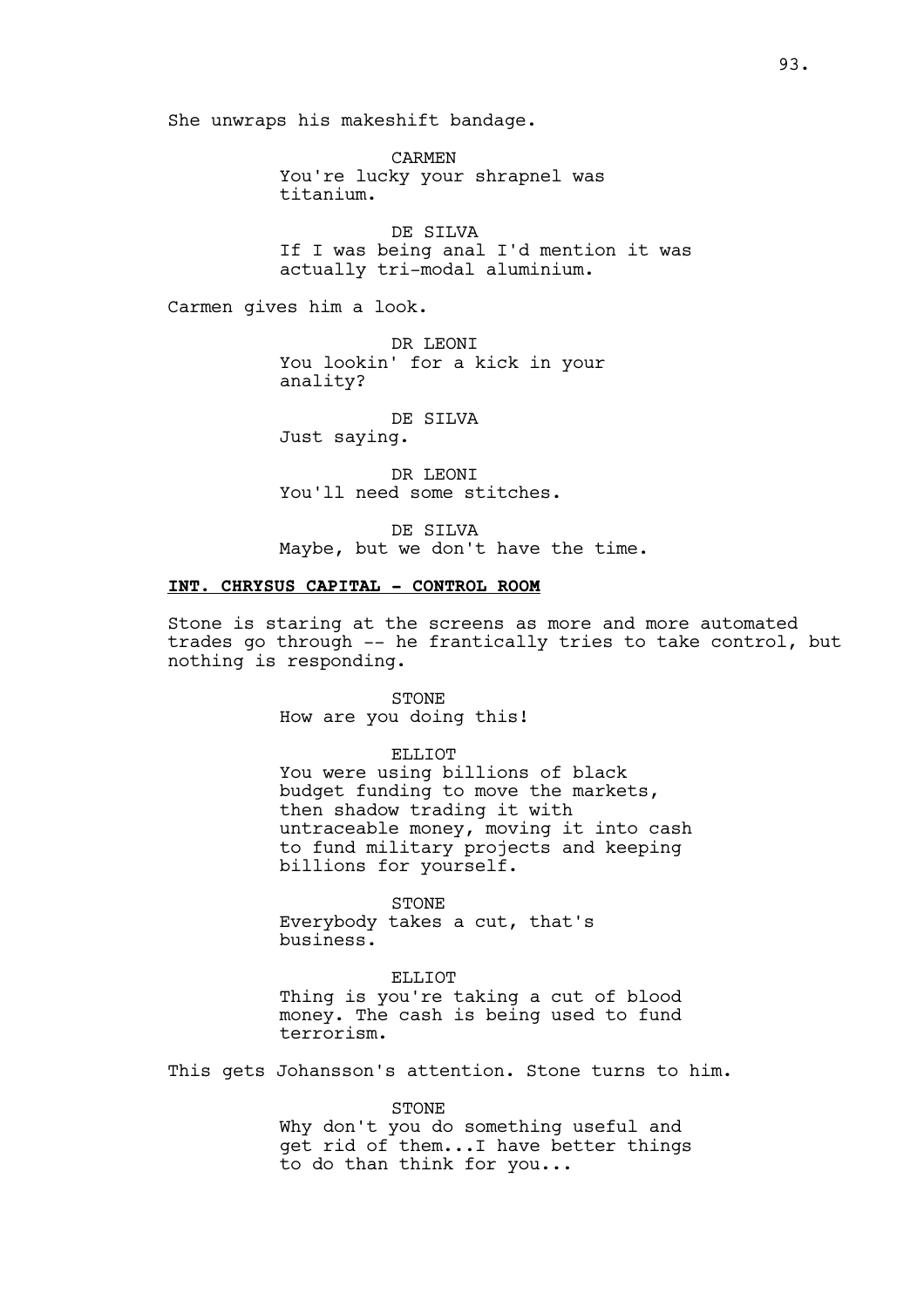Johansson hesitates.

STONE (CONT'D) Just do it!

Stone shakes his head and raises his gun -- points it at Elliot.

BANG!

The shot knocks Stone off his feet -- blood leaks from a wound in his shoulder. He looks round in surprise at two people who should be dead.

> DE SILVA It's only a flesh wound...but it could get worse.

Carmen runs to Brickman, he nods at De Silva -- all square now. De Silva points his gun at Johansson.

> DE SILVA (CONT'D) Drop the gun.

Johansson looks at him -- gun muzzle to gun muzzle, it's a stand off. Carmen unties Brickman and Elliot.

Elliot takes a gun from Carmen, levels it at Johansson. The man isn't going to back down. Stone leans against the trading desk, winces with pain.

> STONE Shoot them, Jesus!

Johansson slowly lowers his gun -- releases the mag, puts both pieces on the floor -- kicks them across towards Elliot.

> JOHANSSON I don't hold with terrorism.

He walks towards De Silva.

JOHANSSON (CONT'D) I'm just a hired gun, making a living. No one wants to know you when you come back.

De Silva and him lock eyes.

DE SILVA Keep walking, I see you again, I'll kill you.

Johansson gives a grim smile.

JOHANSSON You'll try.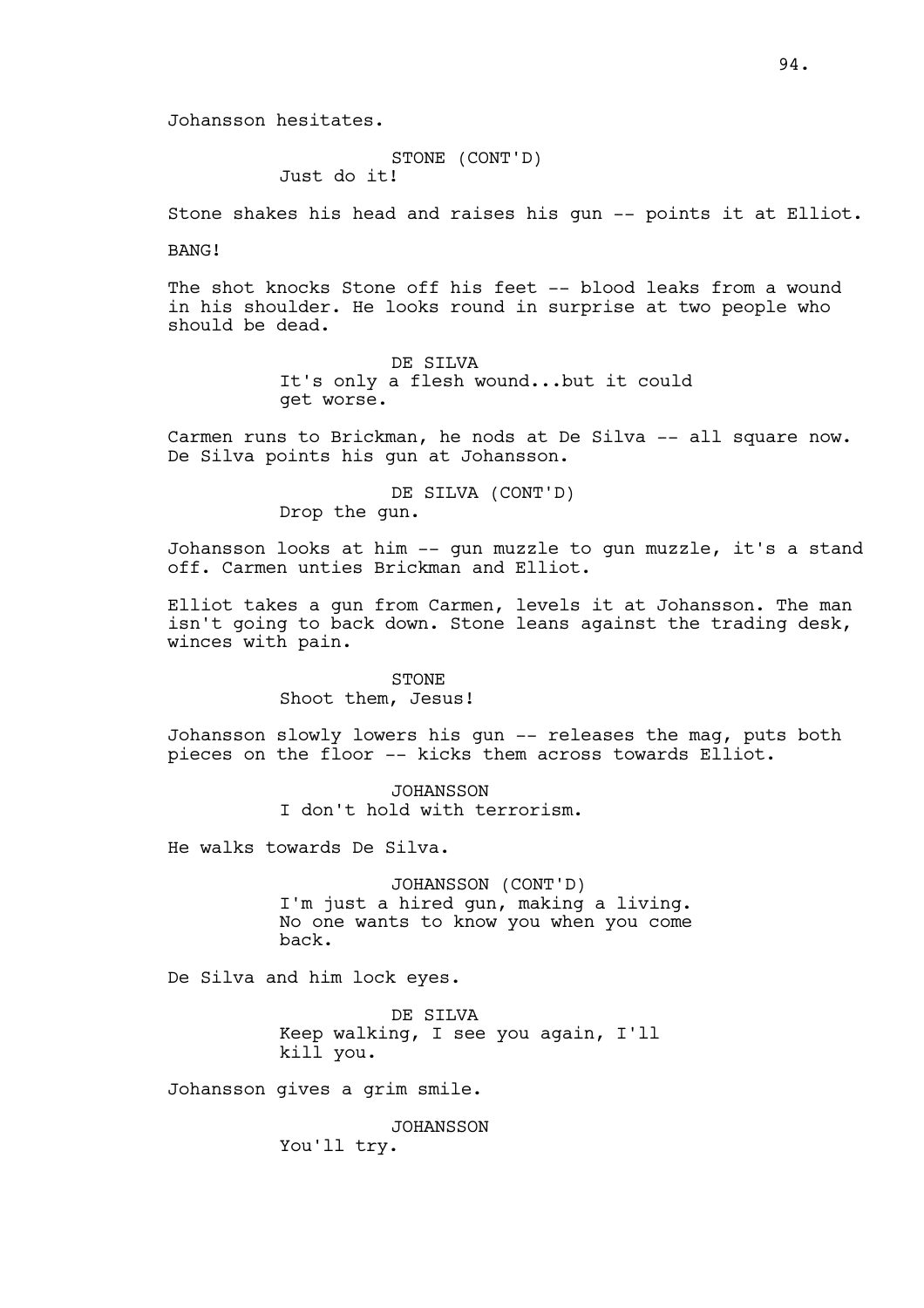And then he's gone. There's a distant RUMBLE as an explosion detonates many floors above -- the building rocks -- pieces of ceiling falling away.

# STONE What have you done?

Stone looks at the trading screens -- his expression changes. On the large plasma screen, a sea of RED sweeps across the it like a forest fire as the markets dive.

#### ELLIOT

Five minutes ago Chrysus bought a hundred billion dollars worth of stocks including your own on the foreign markets...stocks susceptible to any kind of perceived terrorist attack...

And now the SCREENS are full of CNN NEWS -- and the pictures are of the CHRYSUS CAPITAL building - SMOKE billowing from the top floor. Rolling ticker headlines scroll past:

"SUSPECTED TERRORIST ATTACK"

# STONE

Turns around and hits a key -- two digital clocks flash up on his screen -- in perfect sync -- his face pales.

> STONE The clocks...you've altered them, that's not possible...

> > ELLIOT

You're bankrupt.

A SERIES OF FLASHBACK IMAGES

Elliot in the Chrysus MIRROR SERVER VAULT -- on his laptop uploading software onto the servers -- icons flashing on the screen DATA DOWNLOADED -- HUBRIS UPLOADING -- REMOTE ACCESS PROTOCOL INITIATED.

> ELLIOT (V.O.) (CONT'D) Hubris, my software. I uploaded it while I downloaded your data...it's a Trojan, gave me a back door into your system, access to your Ticker Plant software, I was able to offset the latency, put the clocks back in sync, you're watching in real time now.

### **INT. ELLIOT'S RV - NIGHT (FLASHBACK)**

Elliot moulding C4 plastic explosives into a pile of HARD DRIVE cases -- connecting wires from the looms on their chassis into the explosives. Slotting them into a briefcase.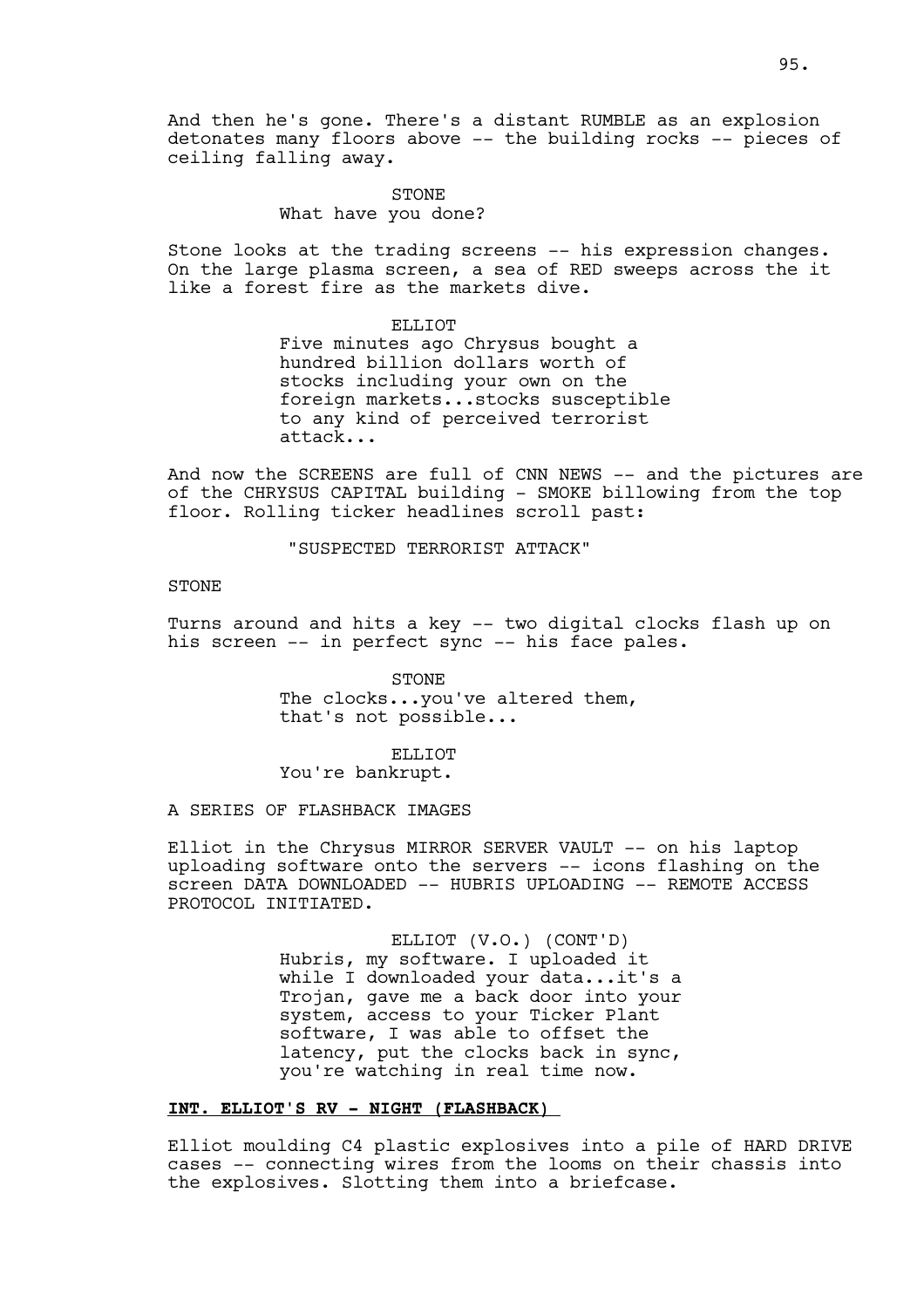ELLIOT (V.O.) While you thought I was upgrading your computers I was seeding them with Electro Binary C4, under my control via your network.

Elliot inserting the Hard Drive CASES packed with explosives into workstations near supporting columns in the building.

### BACK TO PRESENT

Stone looks at him -- can't take in the enormity of his undoing.

STONE You're the terrorist!

ELLIOT No, I'm a freedom fighter. Freeing you of all your money and the world of a murdering parasite.

#### STONE

You think your taxes pay enough to keep you safe? Wars don't come cheap and neither does peace.

ELLIOT Nobody gave you the power to play God.

BRICKMAN You can't just keep printing money.

Stone looks at him -- shrugs.

STONE Abraham Lincoln started it, we've always printed money...we just got smarter at it...

Another explosion rips through the building -- plaster dust falls from the ceiling.

> BRICKMAN We need to get out of here.

Elliot points the gun at Stone.

ELLIOT. You'd better come with us.

STONE Shoot me or get off my trading floor, I have work to do.

DE SILVA I'll shoot the Sonofabitch, let him see how it feels.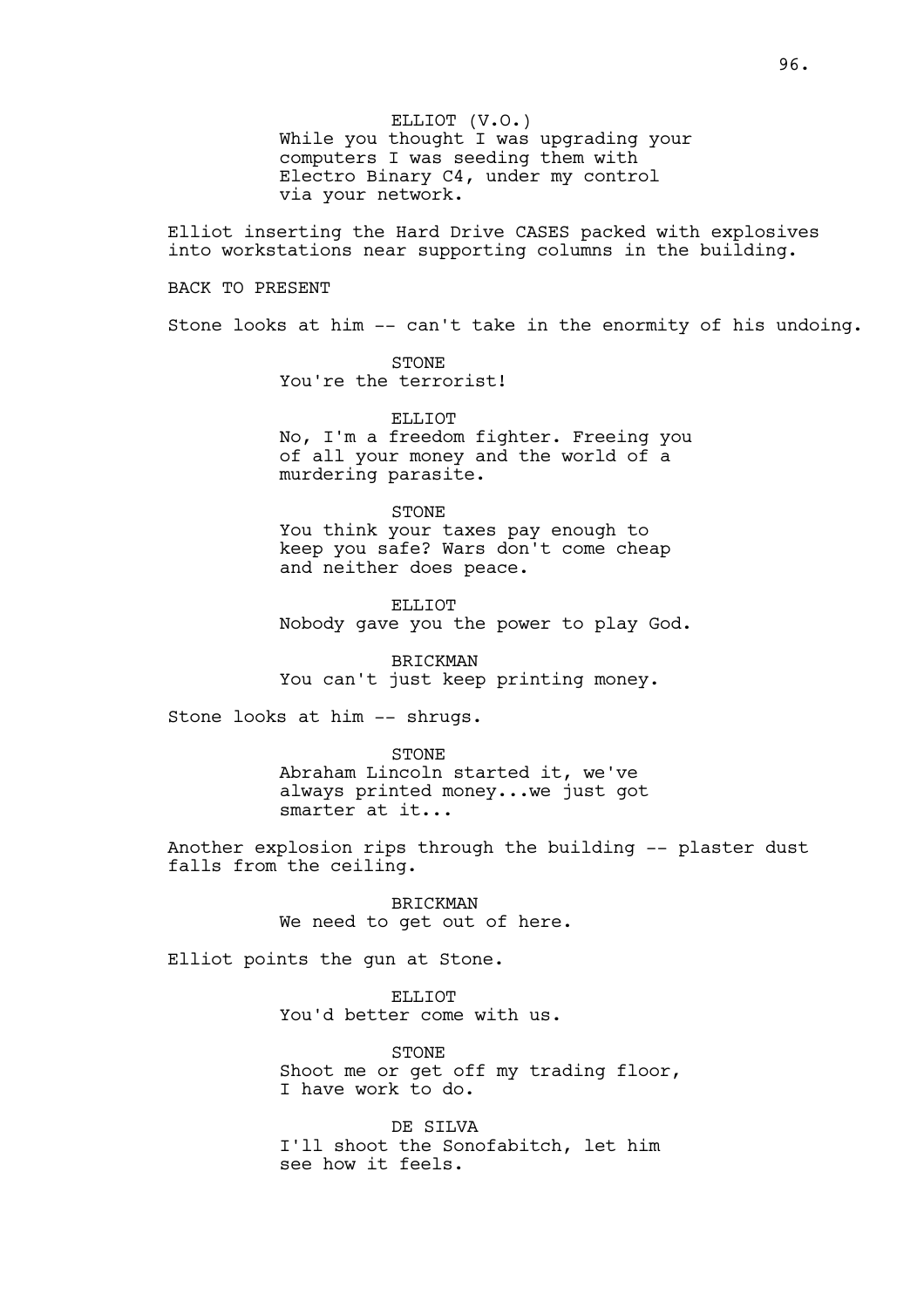Elliot looks at him -- it's over -- all hate drained.

ELLIOT He's already dead, along with everything he stands for. C'mon.

Stone turns back to the screens -- begins to feverishly trade. Madness burning in those eyes.

EXPLOSIONS tear through the building -- he continues to trade as his world collapses around him -- a master of the universe going down with his ship. De Silva has his gun levelled at Stone.

> BRICKMAN C'mon, he's not worth dying for.

CARMEN We need to go, now!.

The explosions are LOUDER now. They run through the door.

### **INT. FIRE ESCAPE - BASEMENT - DAY**

Stumbling amongst SMOKE and blaring alarms -- kicking open a door out into the...

# **EXT. CHRYSUS CAPITAL - STREET - DAY**

HELL -- Smoke and flames BELCH from the collapsing golden NEEDLE above them -- flaming DEBRIS crashing to the ground as EXPLOSIONS rock the building.

EMERGENCY VEHICLES form a barrier keeping everybody away.

Elliot and Carmen supporting Brickman, stagger into the street. Heading away from the building as SIRENS WAIL and HELICOPTERS fly overhead. A FIRE CAPTAIN comes over to them.

> FIRE CAPTAIN Anybody else in there?

Elliot looks him straight in the eye.

ELLIOT No one, it's clear.

The Fire Captain nods -- speaks into his Walkie-Talkie.

FIRE CAPTAIN Okay, all units keep everybody back, this is coming down. (to Elliot) You need to get behind the barrier.

The Captain moves away -- something small and metallic crunches under his boot as he goes -- an ICE MINT container.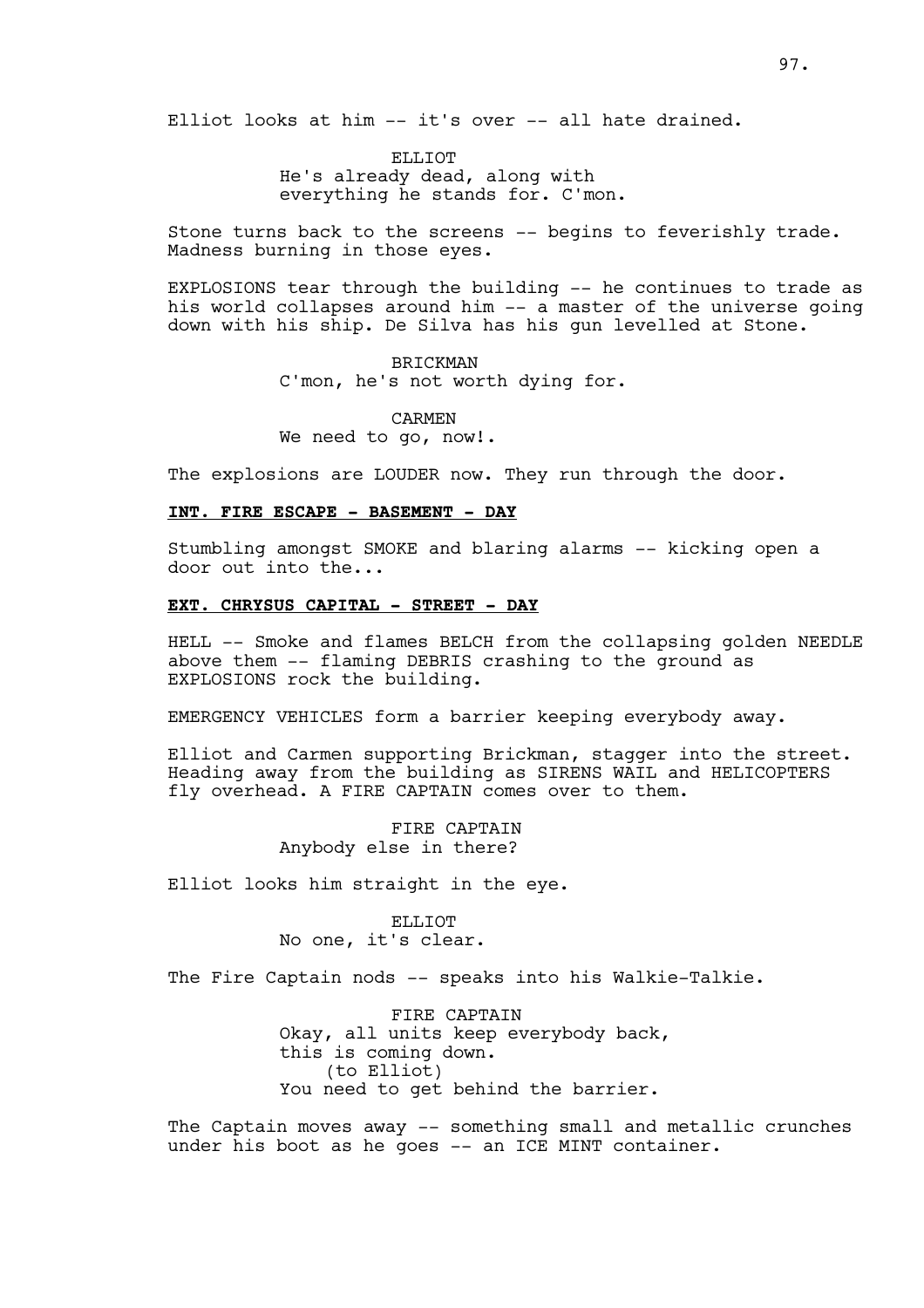Behind them the Golden needle that was Chrysus Capital is breaking up -- the name comes apart, letters tumbling down towards the street.

And then the whole edifice comes crashing down -- like the controlled demolition it is, the building collapses into itself, an avalanche of thundering masonry and steel.

# **INT. GRANITE DISTRIBUTION - VAULT - SAMETIME**

In the DARK -- amongst the billions of dollars packed and wrapped from floor to ceiling -- something stirs.

Control lights blink ON -- ROBOT arms rise into the air like hooded cobras.

And in a blinding display, LASERS dance in the dark -- sweeping to and fro weaving their own hypnotic ritual of light.

Seconds later they wink OFF -- a thin skein of smoke drifts lazily drifts through the dark -- while in the:

### CONTROL ROOM

The two OPERATORS look on in stunned confusion at their control panels, as one by one the fiscal icons representing the money turn from GREEN to RED.

> OPERATOR 1 ...the Hell is going on?

The other operator looks at his vault monitors -- it all looks normal -- but then a small trace of smoke drifts across the screen -- SIRENS scream as the smoke alarms trigger.

# **INT. VAULT - NIGHT**

The operators stand in the doorway -- they sweep their torches around -- all looks normal...and yet.

As the beam sweeps over a wall it illuminates letters, burnt into the concrete by a powerful LASER:

"HUBRIS"

Operator 1 stares at it.

# OPERATOR 1

What the...?

They head deeper into the vault -- move over to a large stack of shrink wrapped money piled on a pallet -- operator 1 reaches out to touch the pile.

And then something happens that will remain with him for the rest of his life.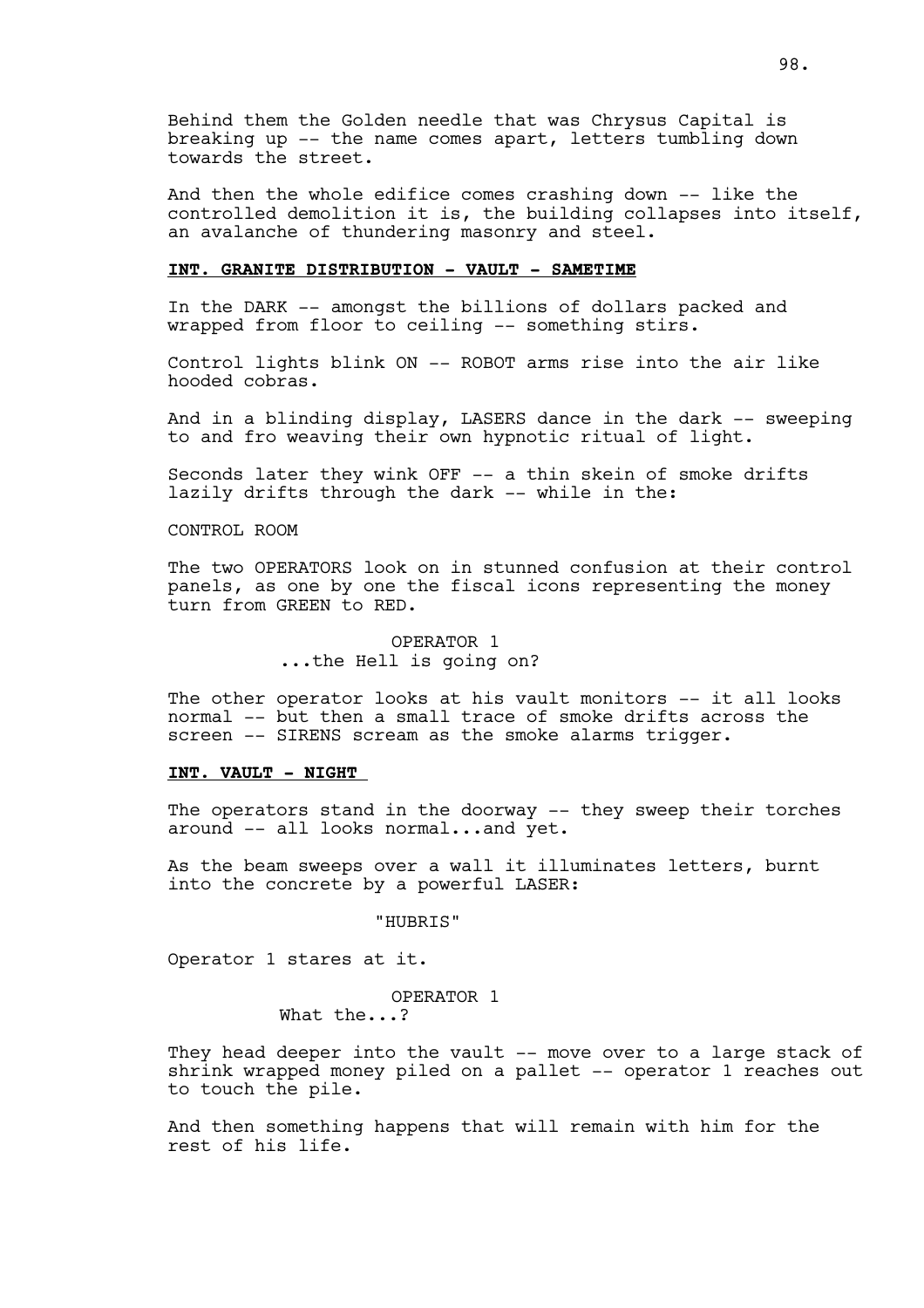99.

One by one the contents of the pallets crumble and rain down from the sky producing the worlds most expensive snowstorm as one hundred billion dollars turns to dust.

all around a chain reaction continues throughout the vault.

Off their faces as we...

### **INT. CEDARS-SINAI HOSPITAL - PRIVATE WARD**

Two figures, faces swathed in bandages and full body casts, stare with glazed eyes at a plasma screen on the wall.

The only way we know who they are is from the names on their CHARTS: "ZAK BRANHAM" and "PAULO DINARDI" One of them painfully operates the REMOTE CONTROL volume as the CNN NEWS comes on.

### INSERT SCREEN

The smoking ruin of CHRYSUS CAPITAL. Over this:

# ANCHORMAN (V.O.) ...Marring the President's Day celebrations Chrysus Capital was the victim of what appears to be a terrorist attack, though no lives were lost, and no one has claimed responsibility. Nathaniel Stone the Director of Chrysus is being sought by the FSA to answer charges of insider dealing...

CHANGE OF ANGLE

Another item comes on the news. A picture of GENERAL GLYNT.

# **EXT. FLORIDA KEYS - DAY**

A small boat, about the same size as the "HELEN" maybe a little more up market  $--$  the name on the stern " $C\overline{ARMEN}$ "  $--$  chugging through the Keys, glassy blue water sparking in the dazzling sunlight.

# OVER THIS

ANCHORMAN (V.O.) The Congress oversight committee is investigating General Glynt after one hundred billion dollars of arms procurement money vanished from a secure storage facility overnight...